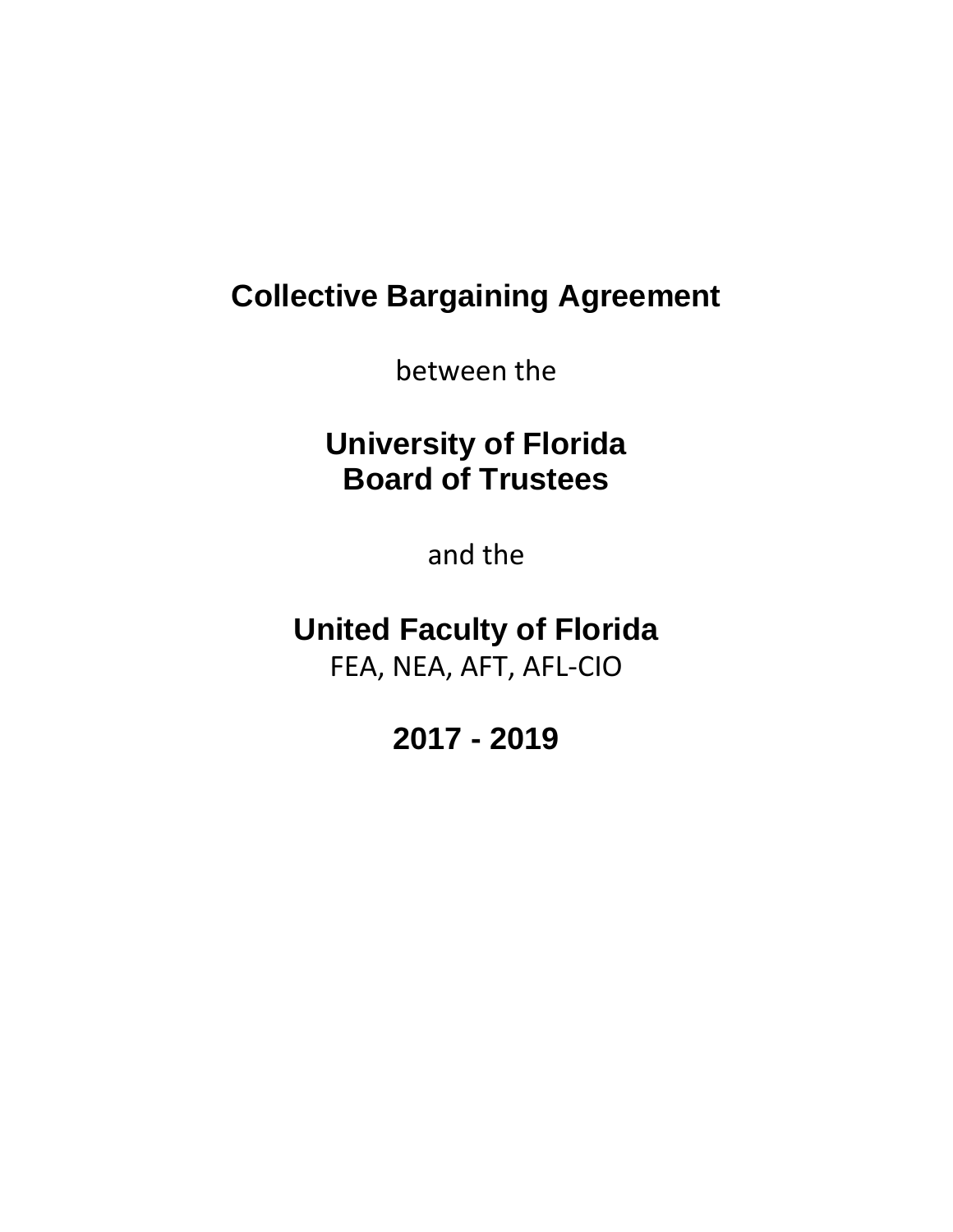## **Table of Contents**

| ARTICLE 9 - BYLAWS GOVERNING TERMS AND CONDITIONS OF EMPLOYMENT 8           |    |
|-----------------------------------------------------------------------------|----|
|                                                                             |    |
|                                                                             |    |
|                                                                             |    |
|                                                                             |    |
|                                                                             |    |
|                                                                             |    |
|                                                                             | 33 |
|                                                                             |    |
| ARTICLE 18 - FACULTY MEMBER PERFORMANCE EVALUATIONS AND EVALUATION FILE  35 |    |
|                                                                             |    |
| ARTICLE 20 - SABBATICALS AND PROFESSIONAL DEVELOPMENT PROGRAMS  56          |    |
|                                                                             |    |
|                                                                             |    |
|                                                                             |    |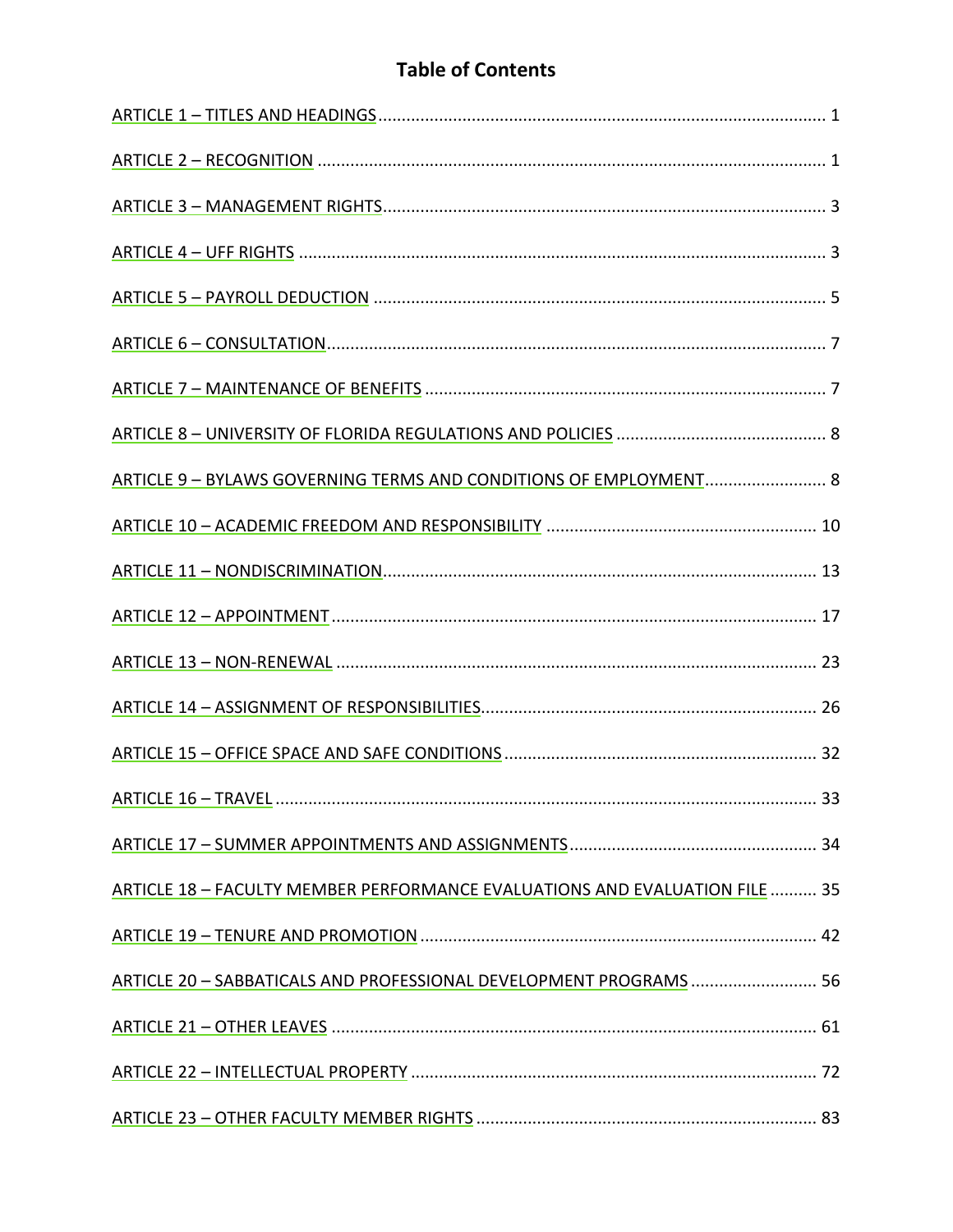| APPENDIX A - POSITION CLASSIFICATIONS IN THE BARGAINING UNIT  116              |  |
|--------------------------------------------------------------------------------|--|
| APPENDIX B - UNITED FACULTY OF FLORIDA SAMPLE UFF DUES DEDUCTION AUTHORIZATION |  |
|                                                                                |  |
|                                                                                |  |
|                                                                                |  |
| APPENDIX F - P.K. YONGE DEVELOPMENTAL RESEARCH SCHOOL FACULTY SALARY           |  |
| APPENDIX G - DISCLOSURE OF OUTSIDE ACTIVITIES AND FINANCIAL INTERESTS FORM 130 |  |
|                                                                                |  |
|                                                                                |  |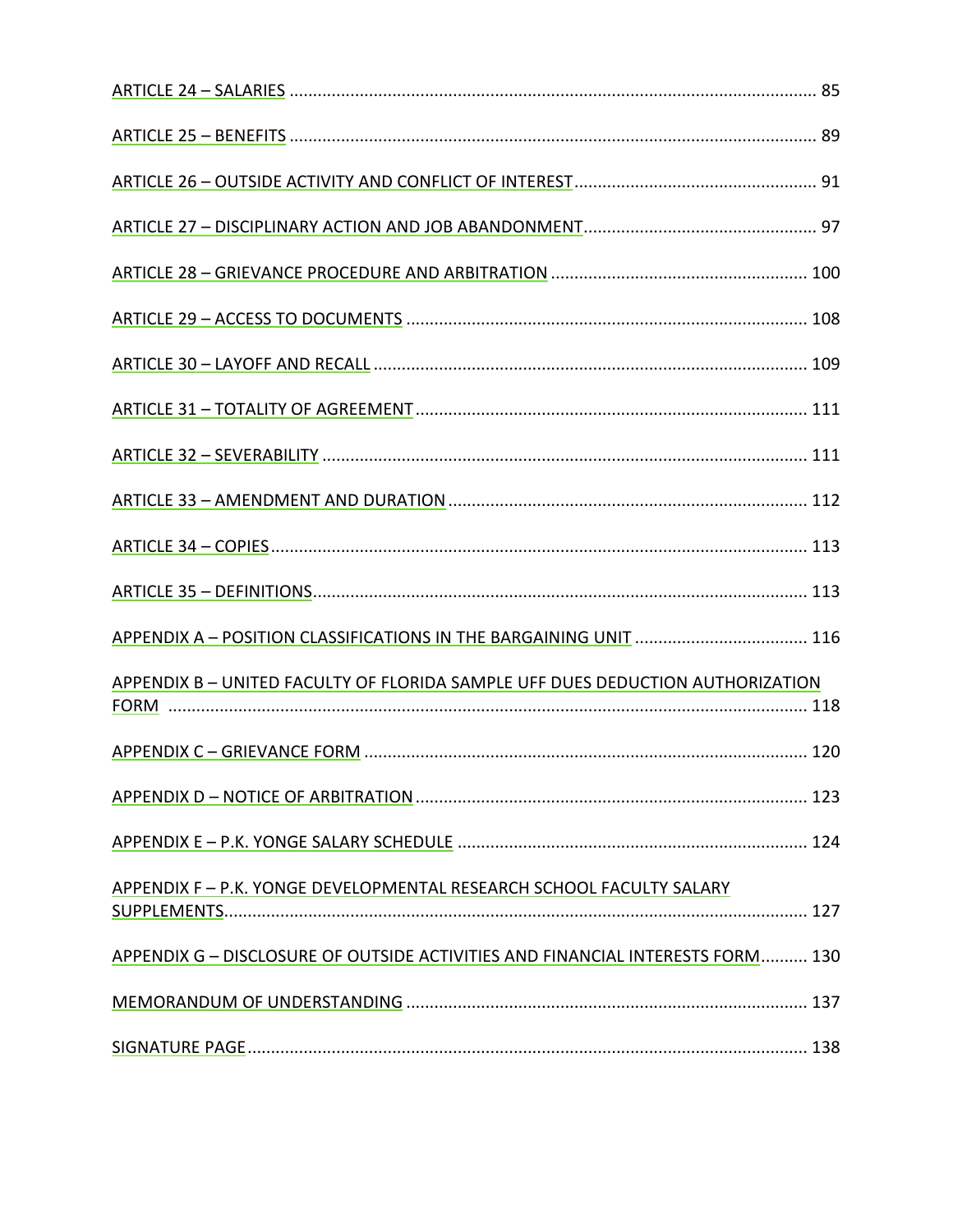#### **ARTICLE 1 TITLES AND HEADINGS**

<span id="page-3-0"></span>The titles of articles and headings that precede text are inserted solely for convenience of reference and shall not be deemed to limit or affect the meaning, construction, or effect of any provision of this Agreement.

#### **ARTICLE 2 RECOGNITION**

2.1 Bargaining Unit. The University of Florida Board of Trustees (hereinafter Trustees) recognizes the United Faculty of Florida (hereinafter UFF) as the exclusive representative for the purpose of collective bargaining with respect to wages, hours, and other terms and conditions of employment for all faculty members in the bargaining unit as defined in Commission Order No. 05E-195, Certification No. 1558, issued by the Florida Public Employees Relations Commission on September 9, 2005 or as subsequently modified by Commission Order. Appendix "A" lists the titles included in the bargaining unit.

2.2 Job Classification.

(a) New or revised position classifications with job duties that include a substantial teaching or research component that traditionally have come under the purview of an administrative unit within the bargaining unit or otherwise significantly overlap duties of positions within the bargaining unit shall be treated as within the bargaining unit, pending a final determination to the contrary by the Public Employees Relations Commission. New or revised faculty position classifications with job duties that do not include a substantial teaching or research component that traditionally have not come within the purview of an administrative unit within the bargaining unit or otherwise do not significantly overlap duties of positions within the bargaining unit shall not be regarded as within the bargaining unit, pending a final determination to the contrary by the Public Employees Relations Commission.

(b) The University may create new position classifications with job duties that include a substantial teaching or research component or otherwise significantly overlap duties of positions within the bargaining unit only after discussions with UFF regarding the nature and necessity of the new position classifications and whether they will be designated within or outside the bargaining unit, unless UFF notifies the University in writing that it does not object to the new classification or designation. If UFF does not request such discussions within thirty (30) days after notification of the proposed new position classification, the University may proceed to implement it.

(c) If the University wishes to revise the specifications of an existing class so that the bargaining unit designation needs to be changed, it may do so only after negotiations with UFF regarding such new designation, unless UFF notifies the University in writing that it does not object to the new designation.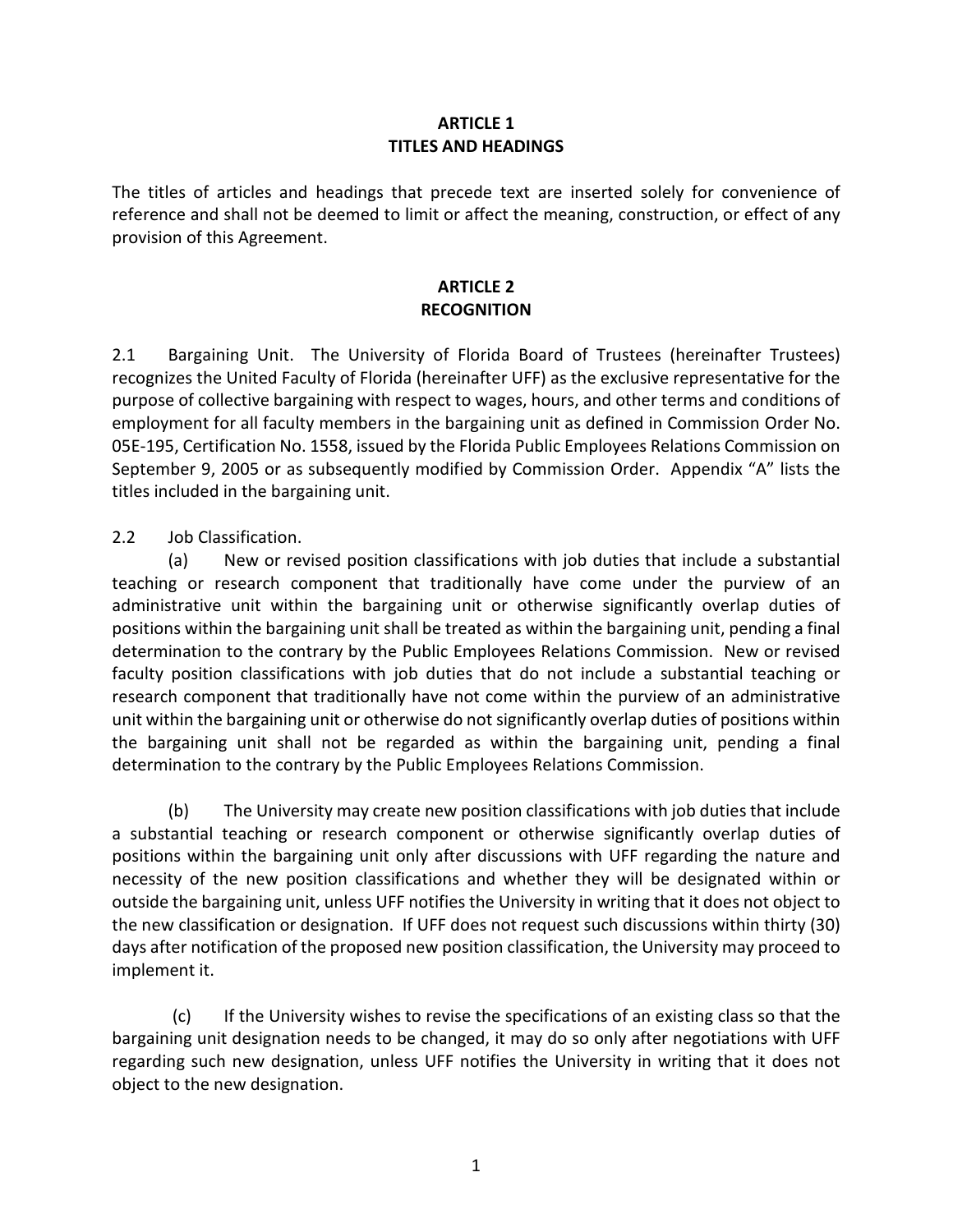(d) If an agreement cannot be reached after discussions or negotiations referenced in Sections 2.2(b) and (c), above, the University and UFF shall request that the Public Employees Relations Commission resolve the dispute through unit clarification proceedings.

(e) Disputes Over Classifications or Bargaining Unit Status of Individuals.

 (1) Upon request by a faculty member or UFF, the Provost or designee shall review the faculty member's classification and bargaining unit status and send a written explanation of the faculty member's classification and bargaining unit status to both the faculty member and UFF.

 (2) If UFF disagrees with the results it shall inform the Provost or designee of its opinion in writing and have ninety (90) days from receipt of the Provost's explanation to request that the Public Employees Relations Commission resolve the dispute through unit clarification proceedings.

 (3) Until the Public Employees Relations Commission makes a final determination, the presumptions regarding new or revised position classifications or bargaining unit status specified in Section 2.2(a), above, shall apply.

2.3 Reclassification of Faculty Members to a Non-Unit Classification.

(a) When the University proposes to reclassify a faculty member to a classification that is not in the bargaining unit, it shall notify the faculty member and UFF ninety (90) days in advance.

(b) The faculty member may request a review under the provisions of Section 2.2.

(c) UFF may discuss such action pursuant to Article 6, Consultation.

(d) If UFF believes the classification represents an error that may potentially affect the broader composition of the bargaining unit, UFF may request that the Public Employees Relations Commission resolve the dispute through unit clarification proceedings.

(e) No faculty member shall be reclassified to a classification that is not contained in the faculty bargaining unit for the purpose of denying the faculty member rights or protections under this Agreement. A faculty member may pursue a timely grievance over any contract violation alleged to have occurred prior to the reclassification becoming effective. A grievance filed under this section will entitle the grievant to the remedies otherwise available to a unit employee under this contract.

2.4 Board of Trustees Meetings.

(a) The University shall bargain with UFF prior to altering wages, hours, or any other term or condition of employment of bargaining unit faculty. If an item on a public meeting agenda of the Trustees (or of any subcommittee of the Trustees) directly impacts wages, hours, or any other term or condition of employment of bargaining unit faculty, the University shall notify UFF, and UFF shall be afforded the opportunity to consult, upon timely request, with the Trustees' designee(s) about the item. In addition, upon timely request from UFF, UFF shall be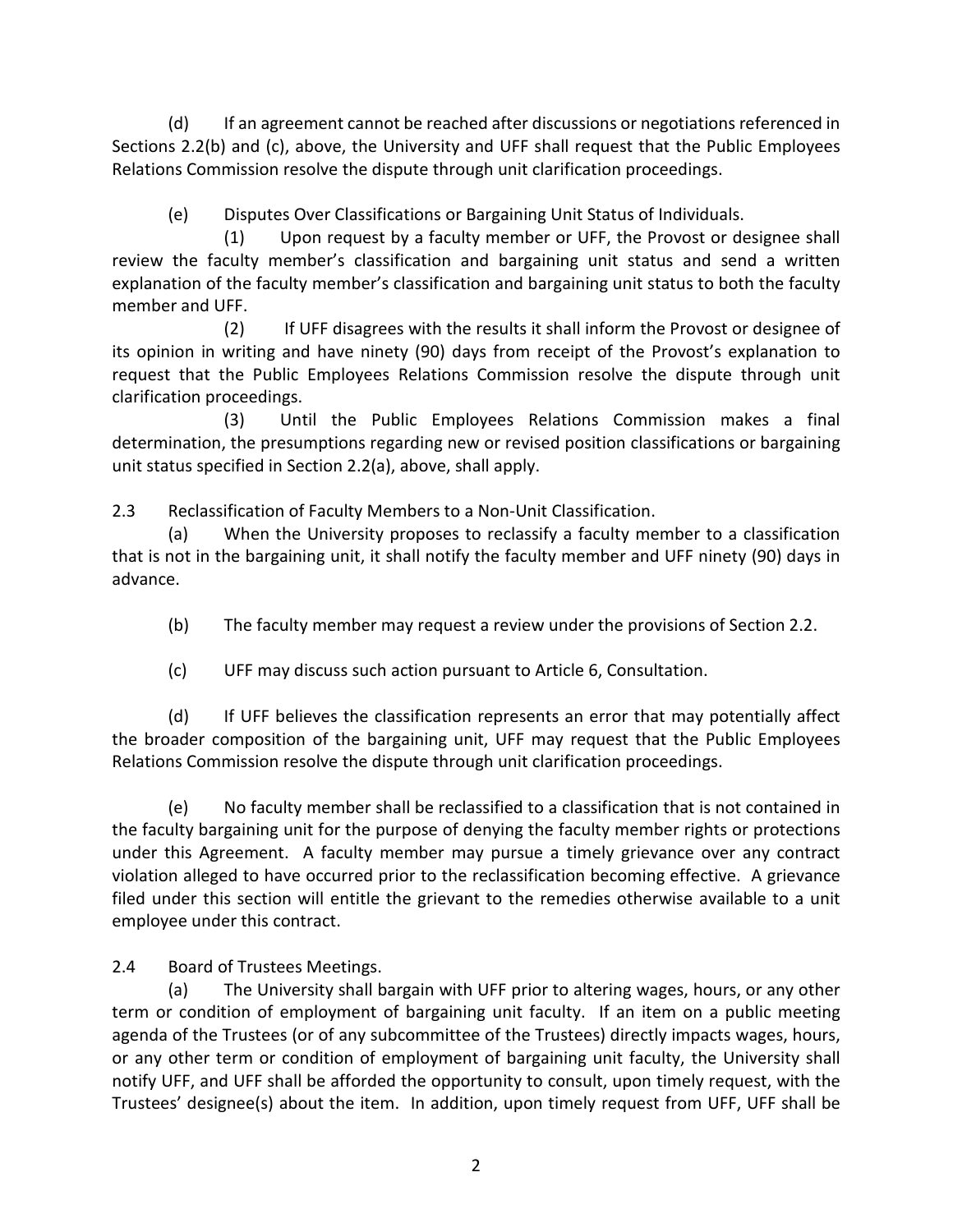<span id="page-5-0"></span>afforded an opportunity to address the item at the Trustees meeting with the time and place on the agenda to be determined by the Trustees.

(b) Minutes of public Trustees or public committee meetings are available to UFF via trustees.ufl.edu at the time they are made available to the Trustees involved.

### **ARTICLE 3 MANAGEMENT RIGHTS**

3.1 Policy. The parties agree that the University shall have the rights, powers, and authority vested in it by the Florida Constitution, the Board of Governors, Florida statutes and case law, including the right to plan, manage, administer, and control the University of Florida in carrying out the ordinary and customary functions of management.

3.2 Limitations.

(a) All such rights, powers, and authority are subject to those limitations imposed by this Agreement or applicable law.

(b) The management rights referenced in Section 3.1, above, do not constitute a waiver of, nor shall in any way be deemed to waive, any rights UFF possesses under law to bargain over subsequent changes with respect to wages or other terms and conditions of employment of bargaining unit faculty.

3.3 Other Rights Recognized. Nothing in this article shall limit or waive the right of UFF or any faculty member to seek to remedy violations of the Public Employees Relations Act, or to initiate federal or state court actions for violations of federal or state laws.

## **ARTICLE 4 UFF RIGHTS**

4.1 Use of Facilities and Services. UFF shall be provided with the same campus office it currently uses or a campus office with equivalent meeting and storage space. The office shall be provided with secure locks and standard office equipment, including standard campus software, a telephone for local access calling (no long distance service provided), access to the internet, a desk, and a conference table with an appropriate number of chairs.

4.2 Communications.

(a) UFF shall have the right to post bulletins or other materials relevant to its position as the collective bargaining agent on a reasonable number of existing bulletin boards. All such postings shall bear the date of the posting and may be removed after having been posted for thirty (30) days.

(b) The University shall maintain links to the local UFF Chapter on the University web site.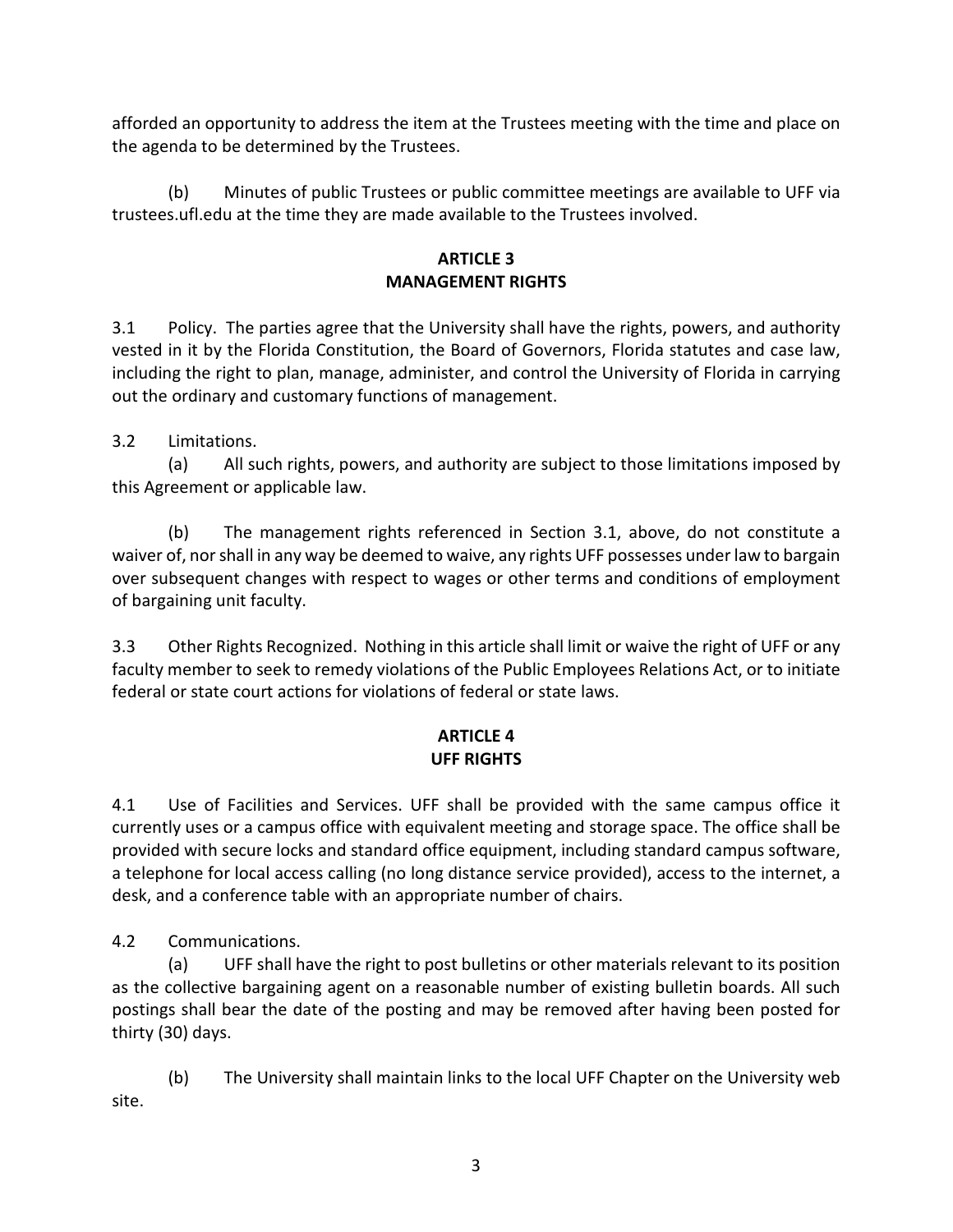(c) UFF shall have the right to use without cost the University's campus mail and email systems (including use of the standard delivery mode to send messages to all faculty) in order to communicate with the faculty. The mails may not be used for election campaigns for public office, except that UFF may announce endorsements made by UFF or its affiliates. Faculty members who are e-mail recipients of UFF listserv(s) shall have the right to be removed from the listserv(s) upon written request.

## 4.3 Released Time.

semester.

(a) The University shall provide eighteen (18) units of released time to full-time faculty members designated by UFF for the purpose of carrying out UFF's obligations in representing employees, bargaining, and administering this Agreement.This allocation is for the life of this agreement. Unused units will not accrue beyond this contract. No more than three (3) of these units may be used in Summer.

(1) Each unit of released time shall consist of a reduction in teaching load of one (1) course per Fall or Spring semester for faculty with instructional duties or, for faculty without instructional duties, a reduction in workload of ten (10) hours per week. Faculty on 9 month contracts who receive release units in the summer shall be paid 12.5% of regular annual salary per unit.

(2) Each unit of released time for P.K. Yonge Developmental Research School faculty members shall consist of a reduction in teaching load of one (1) class per day during a semester for secondary school teachers, or its equivalent for other teachers. One DRS faculty member may be designated by UFF as a member of the bargaining team and be released from assigned duties for up to twelve (12) days. These days are to be used in increments of one (1) whole day.

(3) A faculty member may receive more than one (1) unit of released time per

(4) Where the schedule of classes will allow, the University shall, whenever practicable, arrange for Tuesday-Thursday teaching schedules for faculty members who are bargaining.

(b) Released time during the academic year is subject to the following conditions:

 (1) In departments with ten (10) or fewer faculty members, no more than one (1) faculty member may be granted released time at any time without consent of the department supervisor.

 (2) UFF shall provide the University with a list of requested designees for each semester of the academic year no later than May 1 of the preceding academic year.

 (3) Substitutions for the Spring semester shall be made upon written notification submitted by UFF no later than October 31.

(c) Faculty members who are on leave shall not be eligible to receive released time.

(d) Salary Increases. Faculty members on released time shall be eligible for salary increases on the same basis as other faculty members.

4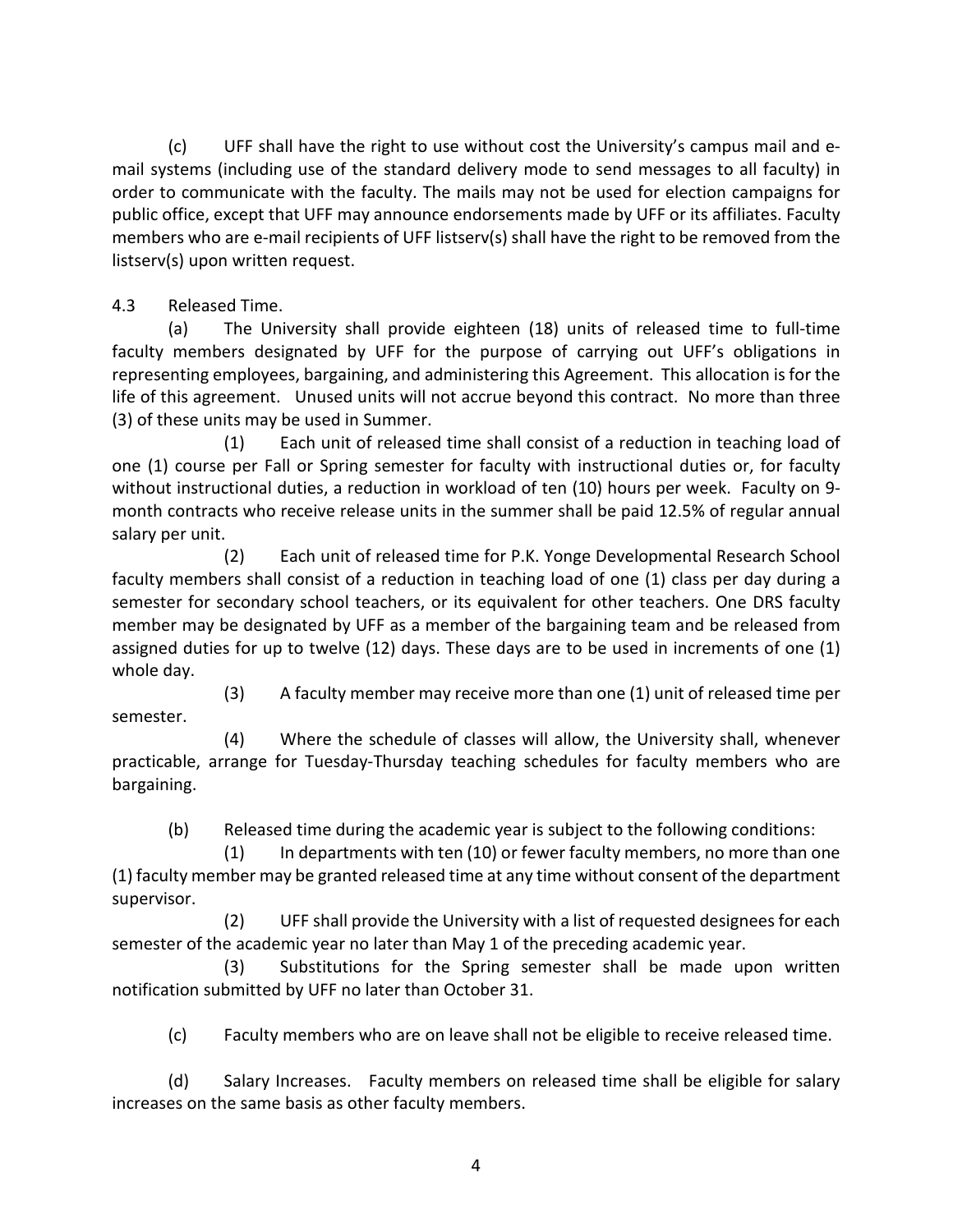<span id="page-7-0"></span> (e) Released time activities may require a significant commitment of time and shall be acknowledged.

(f) Faculty members on released time shall not be considered representatives of the University for any activities undertaken on behalf of UFF. UFF agrees to hold the University harmless for any and all claims arising from such activities, including the cost of defending against such claims.

4.4 Leave of Absence—Union Activity.

(a) At the written request of UFF, provided no later than May 1 prior to the beginning of the academic year when such leave is to become effective, a full-time or part-time leave of absence for the academic year shall be granted to up to three (3) faculty members designated by UFF for the purpose of carrying out UFF's obligations in representing faculty and administering this Agreement. For faculty members on 12-month appointments, such leave shall also be granted for the entire summer term, upon written request by UFF provided no later than March 15.

(b) UFF shall reimburse the University for the salary and benefits of the faculty members approved for leave granted under the provisions of this Article.

(c) A faculty member on such leave shall not be evaluated for this activity, but such activity shall be considered service.

(d) Salary Increases. Faculty members on leave under this paragraph shall be eligible to receive salary increases on the same basis as other faculty members.

(e) The University shall not be liable for the acts or omissions of any faculty member granted leave under this Section, and UFF shall hold the University harmless for any such acts or omissions, including the cost of defending against such claims (except for claims brought by UFF alleging a violation of the Agreement or Chapter 447, Florida Statutes).

4.5 Faculty Orientations. UFF shall be afforded the opportunity to set up a table for the purpose of distributing materials at the University New Faculty Orientation, and the existence and location of that table shall be mentioned during the orientation presentation. Notification by email of the date, time, and location of new faculty orientations shall be made to UFF no later than two (2) weeks prior to the event.

#### **ARTICLE 5 PAYROLL DEDUCTION**

5.1 Deductions. The University shall deduct bi-weekly the following from the pay of those faculty members in the bargaining unit who individually and voluntarily make such request on a written authorization form as contained in Appendix "B" to this Agreement: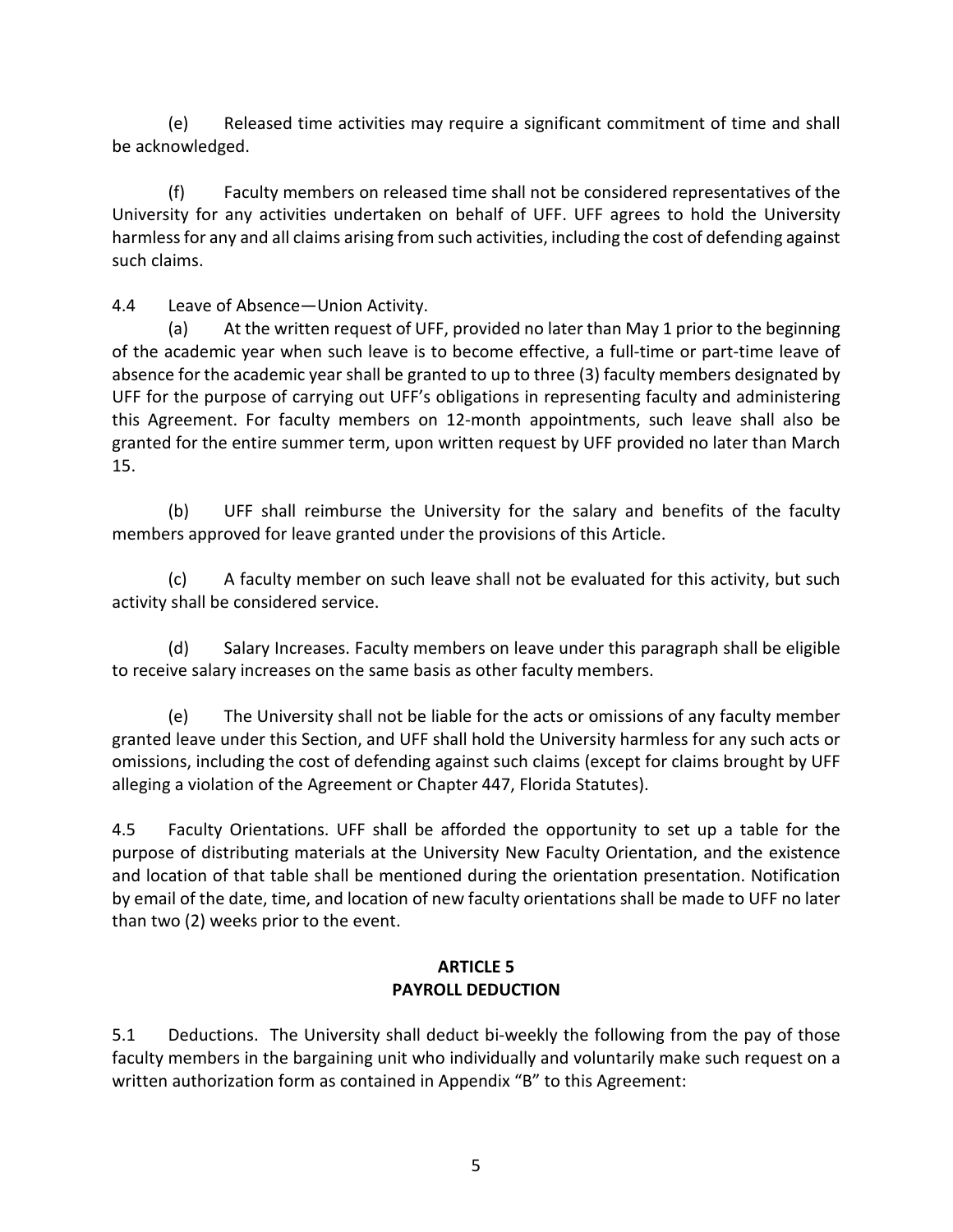(a) One after-tax deduction code for UFF membership dues and another after-tax deduction code for PAC contributions in an amount established by UFF and certified in writing by UFF state president to the University; and

(b) One pre-tax deduction code and one after-tax deduction code for UFF voluntary economic services programs. Deductions shall be made on a pre-tax or after-tax basis at UFF's designation, provided there is no legal impediment to doing so. All such programs and deductions shall meet the requirements of state and federal law as well as University rules or regulations. The parties agree that proposed changes in University rules or regulations impacting these programs and deductions shall be subject to collective bargaining negotiations before implementation.

### 5.2 Timing of Deductions.

(a) The University shall make deductions beginning with the first full pay period that commences at least seven (7) days following the date that the Office of Human Resource Services receives the authorization.

(b) UFF shall give written notice to the University of any changes in its dues at least forty-five (45) days prior to the effective date of such changes.

### 5.3 Remittance.

(a) The University shall remit dues and other authorized deductions to UFF state office on a biweekly basis within fifteen (15) days following the end of the pay period.

(b) Accompanying each remittance shall be a list in electronic form containing the following information for each faculty member from whose salary a deduction has been made:

(1) Name of the faculty member;

- (2) Bi-weekly salary of the faculty member; and
- (3) Amounts deducted from the faculty member's salary.

5.4 Termination of Deduction.

(a) The University's responsibility for deducting dues and other authorized deductions from a faculty member's salary shall terminate upon either

(1) thirty (30) days written notice from the faculty member to both the University Human Resource Services office and UFF revoking the faculty member's prior deduction authorization, or

(2) the termination of employment of the faculty member.

(b) The Office of Human Resource Services shall provide UFF with a copy of any written authorization from a faculty member terminating dues or other deductions within ten (10) days of the date the authorization was received.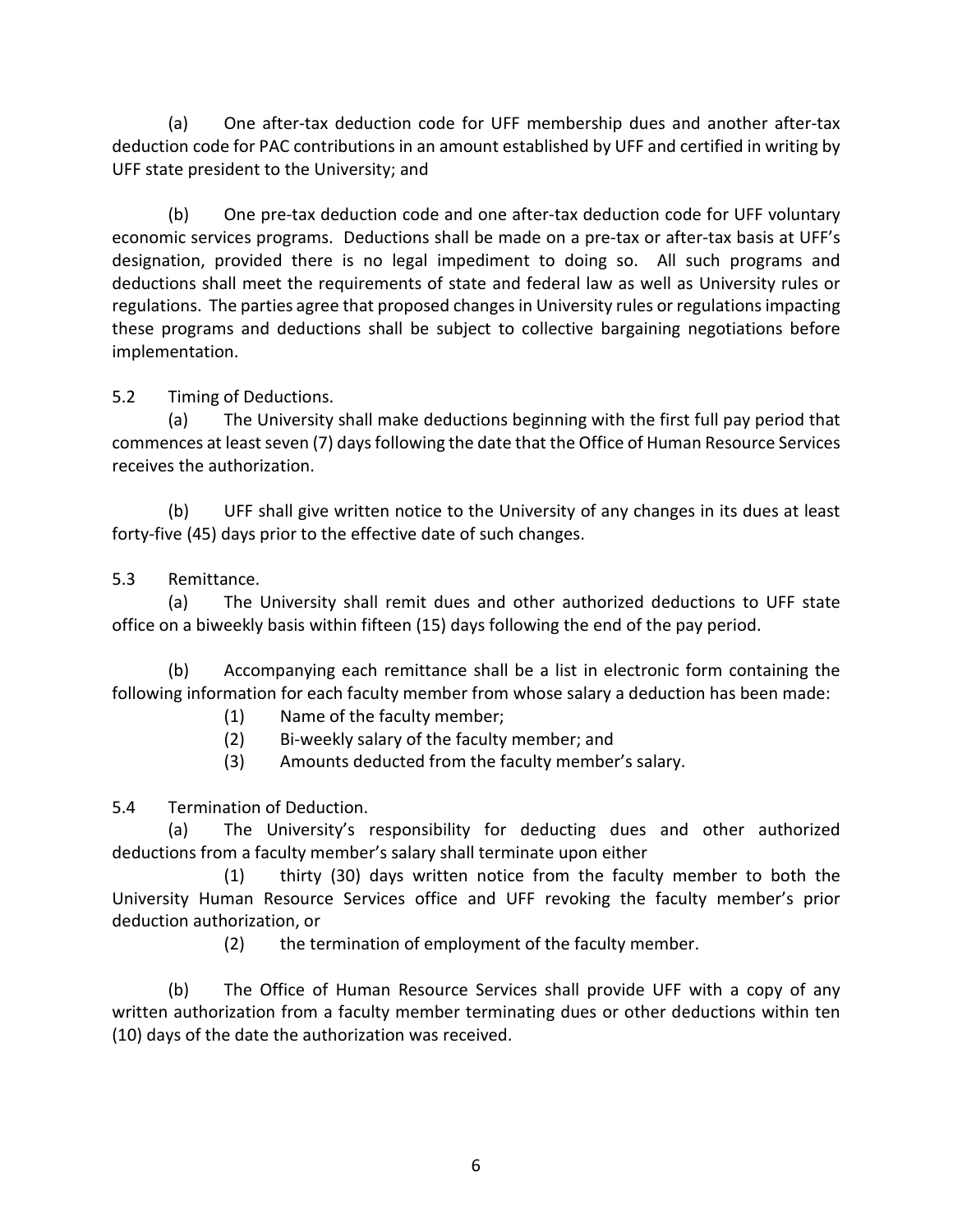<span id="page-9-0"></span>5.5 Reinstatement of Deduction.

(a) The University shall reinstate dues deductions for faculty members who have previously filed authorization and who have not revoked that authorization, but whose payroll deductions have been discontinued for any other reason.

(b) The University shall deduct and remit to UFF dues for any period for which dues deductions were not, but should have been, made.

5.6 Indemnification. UFF assumes responsibility for (1) all claims against the University, including the cost of defending such actions, arising from their compliance with this Article, and for (2) all monies deducted under this Article and remitted to UFF. UFF shall promptly refund to the University excess monies received under this Article. Nothing herein shall make the University a fiduciary for any benefits offered by UFF. This subsection does not relieve the University of its responsibility to comply with the provisions of this Article.

5.7 Exceptions. The University will not deduct UFF fines, penalties, or special assessments from the pay of any faculty member.

5.8 Termination of Agreement. The University's responsibilities under this Article shall terminate upon (1) decertification of UFF or the suspension or revocation of its certification by the Florida Public Employees Relations Commission, or (2) revocation of UFF's deduction privilege by the Florida Public Employees Relations Commission.

#### **ARTICLE 6 CONSULTATION**

The President or designee and representative(s) may meet with UFF representatives to discuss matters pertinent to the implementation or administration of this Agreement, University Administration actions affecting terms and conditions of employment, or any other mutually agreeable matters, at either's request.

#### **ARTICLE 7 MAINTENANCE OF BENEFITS**

7.1 The rights and benefits provided by this Agreement shall apply to any faculty member who is or shall become upon hiring a member of the bargaining unit and may not be waived by any such faculty member, except with the consent of UFF.

7.2 To the extent required by law, the rights and benefits set forth in this Agreement shall not change absent collective bargaining.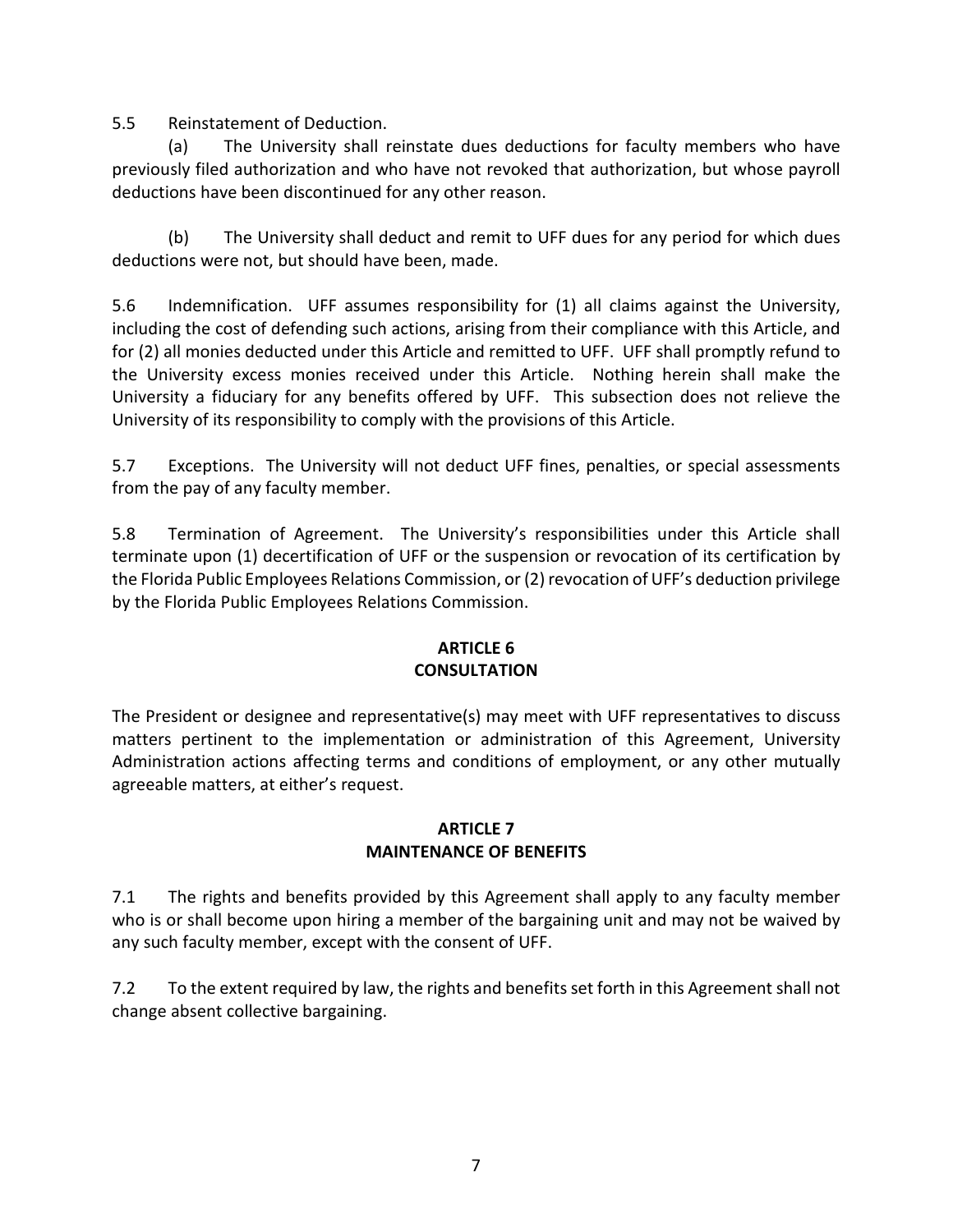#### **ARTICLE 8 UNIVERSITY OF FLORIDA REGULATIONS AND POLICIES**

<span id="page-10-0"></span>8.1 Changes in Regulations or Policies.

(a) Established terms and conditions of employment for bargaining unit faculty shall not be changed without collective bargaining, pursuant to Chapter 447, Florida Statutes.

(b) If any regulation, policy, or resolution proposed by the University has a direct and substantial impact on wages, hours, or any other term or condition of employment, the University shall satisfy any collective bargaining obligation with respect to the change prior to implementing it, unless UFF declines in writing to bargain over the change.

8.2 Notice of Proposed Regulations. The University shall provide to UFF, via posting on the University's Regulation website. An advance copy of any proposed regulation that could reasonably be construed to affect terms or conditions of employment contained in this Agreement.

8.3 Inconsistencies with Agreement. No existing, new or amended University regulation, policy, or resolution shall apply to bargaining unit faculty members if it conflicts with an express term of the Agreement.

## **ARTICLE 9 BYLAWS GOVERNING TERMS AND CONDITIONS OF EMPLOYMENT**

9.1 Policy. Faculty members of the colleges, schools, departments, centers, or other traditional academic units have the right to create bylaws or other written unit policies by which to conduct their responsibilities as they relate to policy matters that the University and UFF have agreed by the express terms of a specific section of this Agreement to delegate to the unit faculty, consistent with the provisions of this Agreement. Such written unit policies shall be subject to review and approval by appropriate administration officials and posted on the unit web sites.

(a) Faculty members shall have the right to participate in the development of and to vote on such bylaws. If the bylaws are developed by means of a committee, such committee shall be comprised of faculty members elected by the faculty of the unit.

(b) The University and UFF have agreed by the express terms of this Agreement to delegate to the faculty of appropriate units, in specific instances and within specified parameters, the development of discipline-specific clarifications of University criteria for tenure, promotion, merit salary increases, market equity salary increases, and performance evaluations.

(c) No provision of the bylaws that governs terms and conditions of employment shall be inconsistent with the provisions of this Agreement or with the mission and goals of the unit and the University.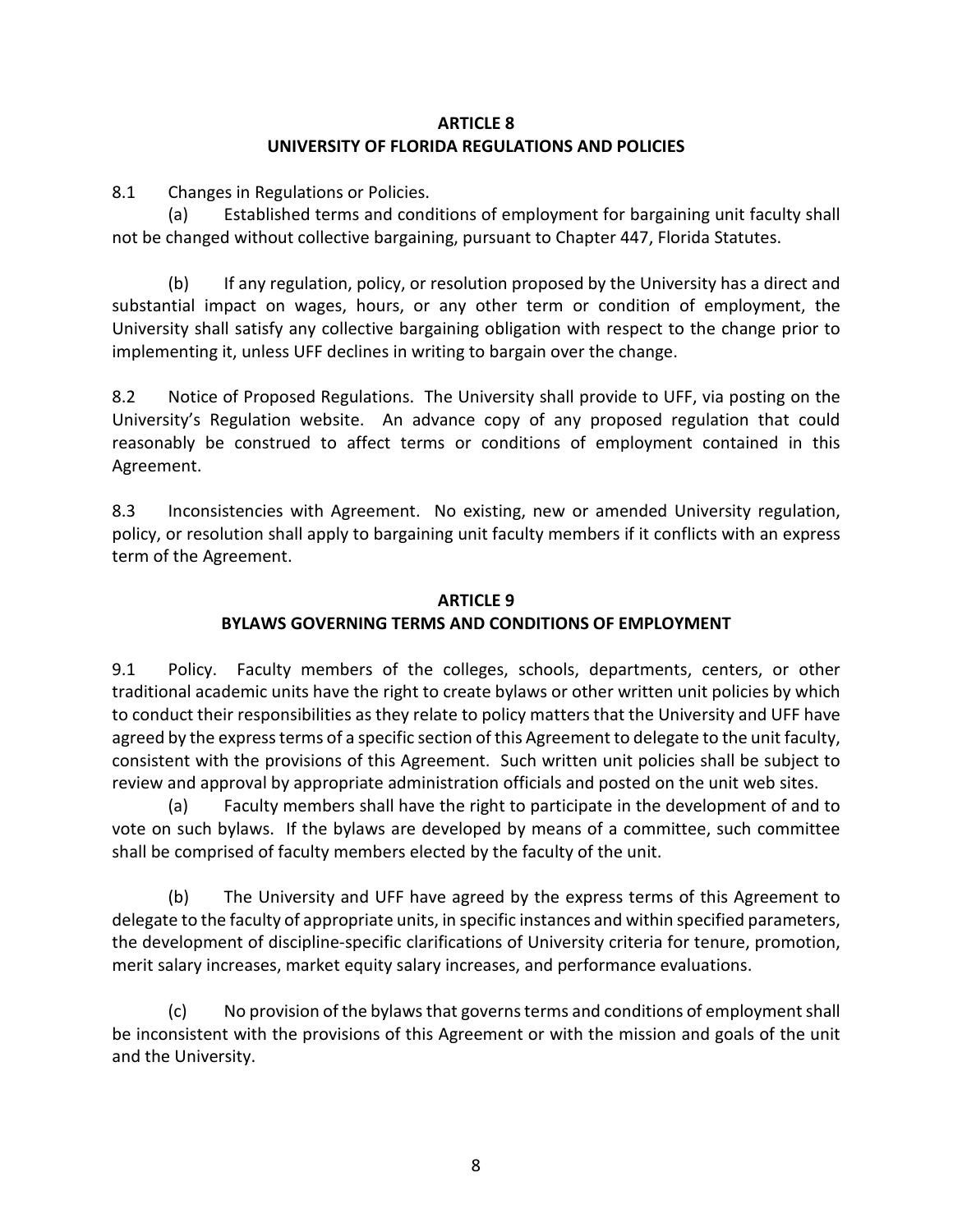(d) The faculty shall periodically review the bylaws, and propose revisions, whenever a change in this Agreement has a direct and significant impact upon the bylaws relating to matters referenced in the Agreement.

## 9.2 Development and Approval of Bylaws.

(a) The deadlines specified in this article apply to calendar days of the weeks in which classes or final exams are held during the Fall and Spring semesters. If a semester ends before the period specified, the clock stops and restarts on the first day of classes in the next semester (excluding summers).

(b) Faculty Proposal. Faculty members in each unit, in conjunction with the chair, shall develop and maintain bylaws. Provisions in the bylaws relating to tenure, promotion, merit salary increases, market equity salary increases, and performance evaluations must be approved in a vote by a majority of all affected faculty in the relevant unit who are eligible to vote on the matter under consideration. The vote shall take place in a publicly noticed meeting and shall be by show of hands. The totals of yes or no shall be recorded in the minutes of the meeting. The proposed bylaws shall be forwarded for approval to the dean. If the chair and the other faculty are unable to reach agreement on an issue, both the chair's proposal on that issue and the proposal approved by a majority of the faculty shall be submitted to the dean.

(c) Dean's Review. Within thirty (30) days of receiving the proposed bylaws, the dean shall review them to ensure that they comply with this Agreement and with the mission and goals of the University and either approve the proposed bylaws or return them to the unit for revision.

 (1) If the dean approves the proposed bylaws that a majority of the unit's faculty voted to adopt or does not respond within thirty (30) days after receiving them, the bylaws shall be adopted as passed.

 (2) If the dean objects to any provision of the faculty's proposed bylaws, the dean shall return the bylaws to the unit, together with his/her written objections.

(d) Reconsideration, if Necessary. The faculty shall consider the dean's written objections and, within thirty (30) days after receiving them, shall resubmit the bylaws to the dean, incorporating all, some, or none of the objections, along with a justification for the resubmitted language, which shall be written by a faculty member from the unit selected by faculty members in the unit.

 (1) If the faculty do not resubmit proposed bylaws within thirty (30) days after receiving the dean's objections, the bylaws shall be adopted as modified consistent with the dean's objections.

 (2) If the dean approves the reconsidered bylaws or does not respond within thirty (30) days after the dean's receipt of them, the bylaws shall be adopted as resubmitted.

 (3) If the dean does not approve the reconsidered bylaws and the proposed changes impact the items specifically referenced in 9.1.b, the dean within thirty (30) days shall make final revisions to the reconsidered bylaws. The revisions may change only those portions of the reconsidered bylaws that are unreasonable or unworkable. The reconsidered bylaws shall be adopted as modified by the dean's final revisions.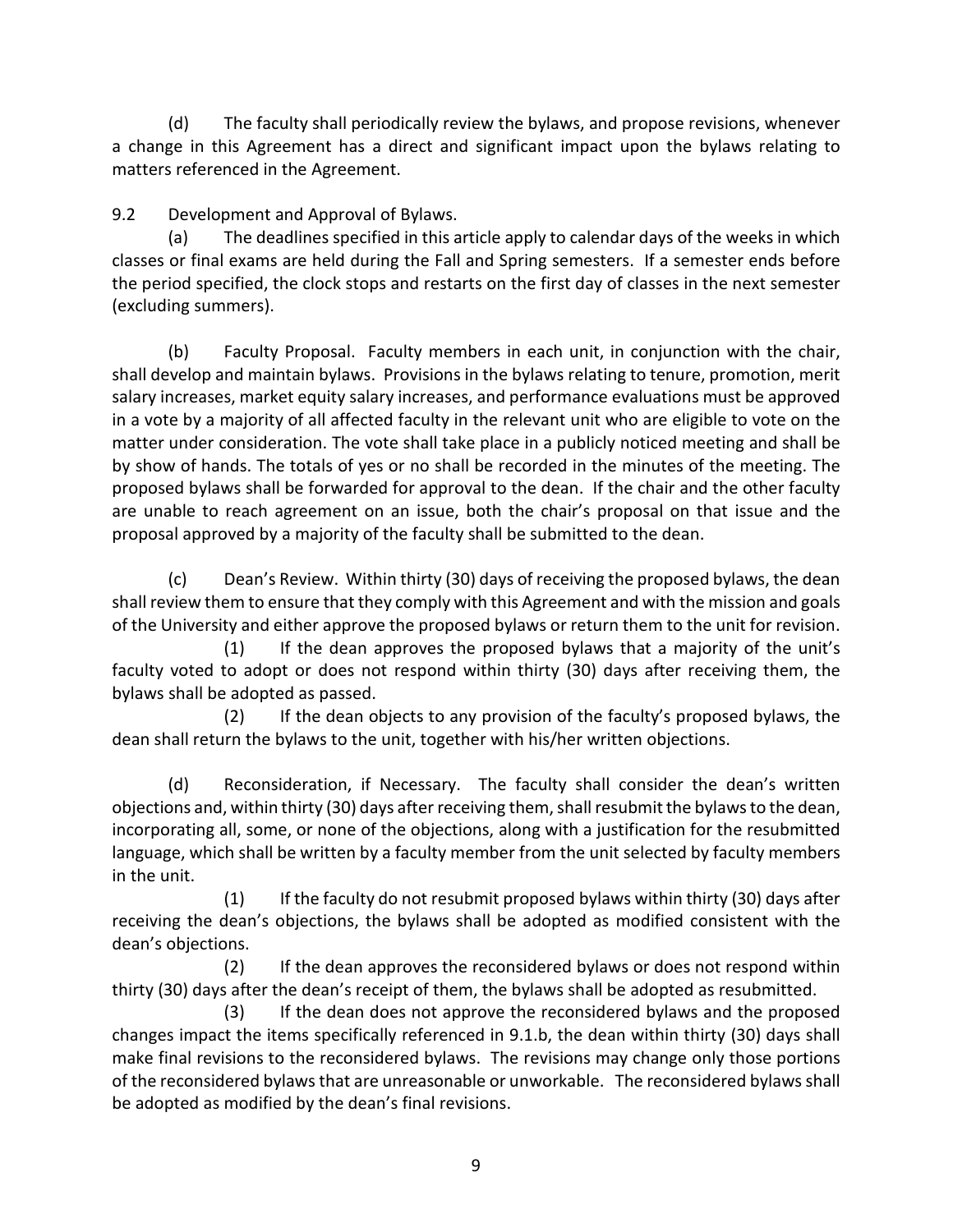<span id="page-12-0"></span> (e) Once approved, no provision of the bylaws altering a term or condition of employment shall be unilaterally altered or suspended, except pursuant to Chapter 447, Part II, Florida Statutes. The application or interpretation of provisions of the bylaws shall be grievable under this Agreement.

(f) A copy of the bylaws shall be kept on file in the unit office, as well as posted on the unit's website. A copy of the bylaws shall also be provided to UFF.

#### **ARTICLE 10 ACADEMIC FREEDOM AND RESPONSIBILITY**

10.1 Policy. Academic freedom and responsibility are essential to the integrity of the University. The principles of academic freedom are integral to the conception of the University as a community of scholars engaged in the pursuit of truth and the communication of knowledge in an atmosphere of tolerance and freedom. The University serves the common good through teaching, research, scholarship/creative activities, and service. The fulfillment of these functions rests upon the preservation of the intellectual freedoms of teaching, expression, research, and debate. The University and UFF therefore affirm that academic freedom is a right protected by this Agreement in addition to a faculty member's constitutionally protected freedom of expression and is fundamental to the faculty member's responsibility to seek and to state the truth as he/she sees it.

(a) The University and UFF shall maintain, encourage, protect, and promote the faculty's full academic freedom in teaching, research/creative activities, and professional, university, and employment-related public service, consistent with the exercise of academic responsibility described in Sections 10.3 and 10.4 below.

(b) In order to ensure within the University an atmosphere of academic freedom,

 (1) The University shall not apply any provision in this Agreement to violate a faculty member's academic freedom or constitutional rights, nor shall a faculty member be punished for exercising such freedom or rights, either in the performance of University duties or activities outside the University.

 (2) The University recognizes that internal and external forces may seek at times to restrict academic freedom, and the University shall maintain, encourage, protect and promote academic freedom.

10.2 Academic Freedom. Consistent with the exercise of academic responsibility described in Sections 10.3 and 10.4 below a faculty member shall be free to discuss all relevant matters in the classroom, to explore all avenues of scholarship, research, and creative expression, to speak freely on all matters of university governance, and to speak, write, or act in an atmosphere of freedom and confidence.

(a) Teaching and Research/Creative Activities. Faculty members shall have the freedom to:

- (1) Freely engage in scholarly and creative activity and publish the results.
- (2) Present and discuss, frankly and forthrightly, academic subjects, including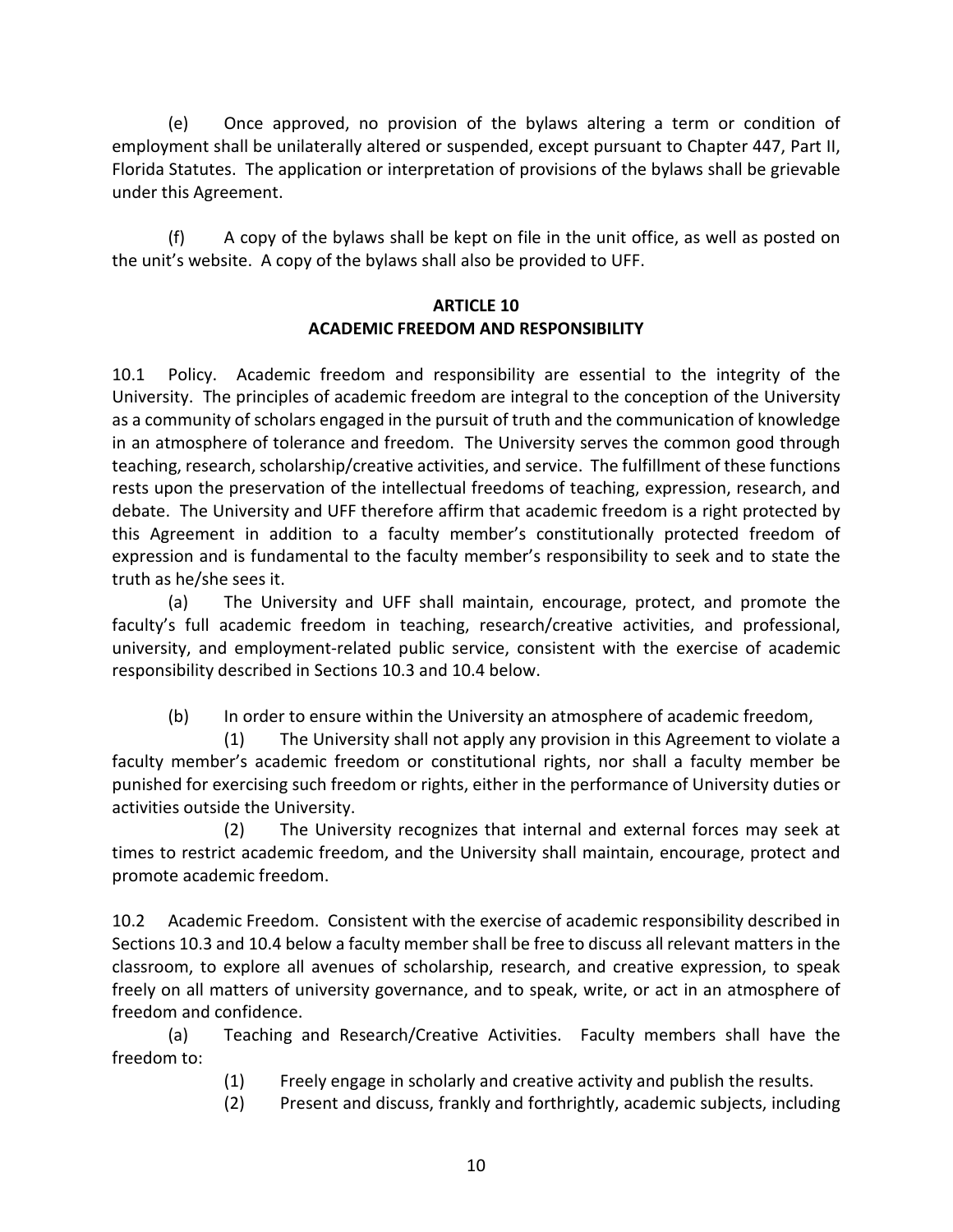controversial material relevant to the academic subject being taught.

 (3) Select instructional materials, define course content, and determine grades within general department guidelines. Consistent with the principle that the faculty member should be the sole judge of a student's performance in a course, the grade a faculty member determines for a student's performance shall not be changed without the faculty member's consent, except when, as the result of an official investigation of the competent evidence by a fact-finding panel of faculty members with expertise in the course material involved, the faculty member's supervisor is able to establish that

 a. there was discrimination against a student in determining the grade or the grade was imposed without proper authority; or

 b. the faculty member's assessment of the student's performance was not supportable by an accepted pedagogical practice or was substantially inconsistent with the basis for evaluation that the faculty member specified for the course.

(b) Service. Service includes, but is not limited to, participation in governance processes of the University. Faculty members shall have freedom to present and discuss, frankly and forthrightly, academic subjects and policy, university governance, or other matters pertaining to the health of the University.

(c) All rights provided in this Article shall extend to all bargaining unit members, regardless of whether their primary assignments include teaching and research.

10.3 Academic Responsibility of the Faculty. Academic responsibility implies the competent performance of duties and obligations and the commitment to support the responsible exercise of academic freedom by others. Members of the faculty have a responsibility to:

(a) Observe and uphold the ethical standards of their disciplines in the pursuit and communication of scientific and scholarly knowledge;

(b) Treat students, staff, and colleagues fairly and civilly in discharging one's duties as teacher, researcher, and intellectual mentor. Avoid any exploitation of such persons for private advantage and treat them in a manner consistent with the provisions of the article on nondiscrimination;

(c) Respect the integrity of the evaluation process, evaluating students, staff, and colleagues fairly according to the criteria and procedures specified in the evaluation process;

(d) Represent one self as speaking for the University only when specifically authorized to do so;

(e) Participate, as appropriate, in the system of shared academic governance, especially at the department level, and seek to contribute to the civil and effective functioning of the faculty member's academic unit (program, department, school and/or college) and the University;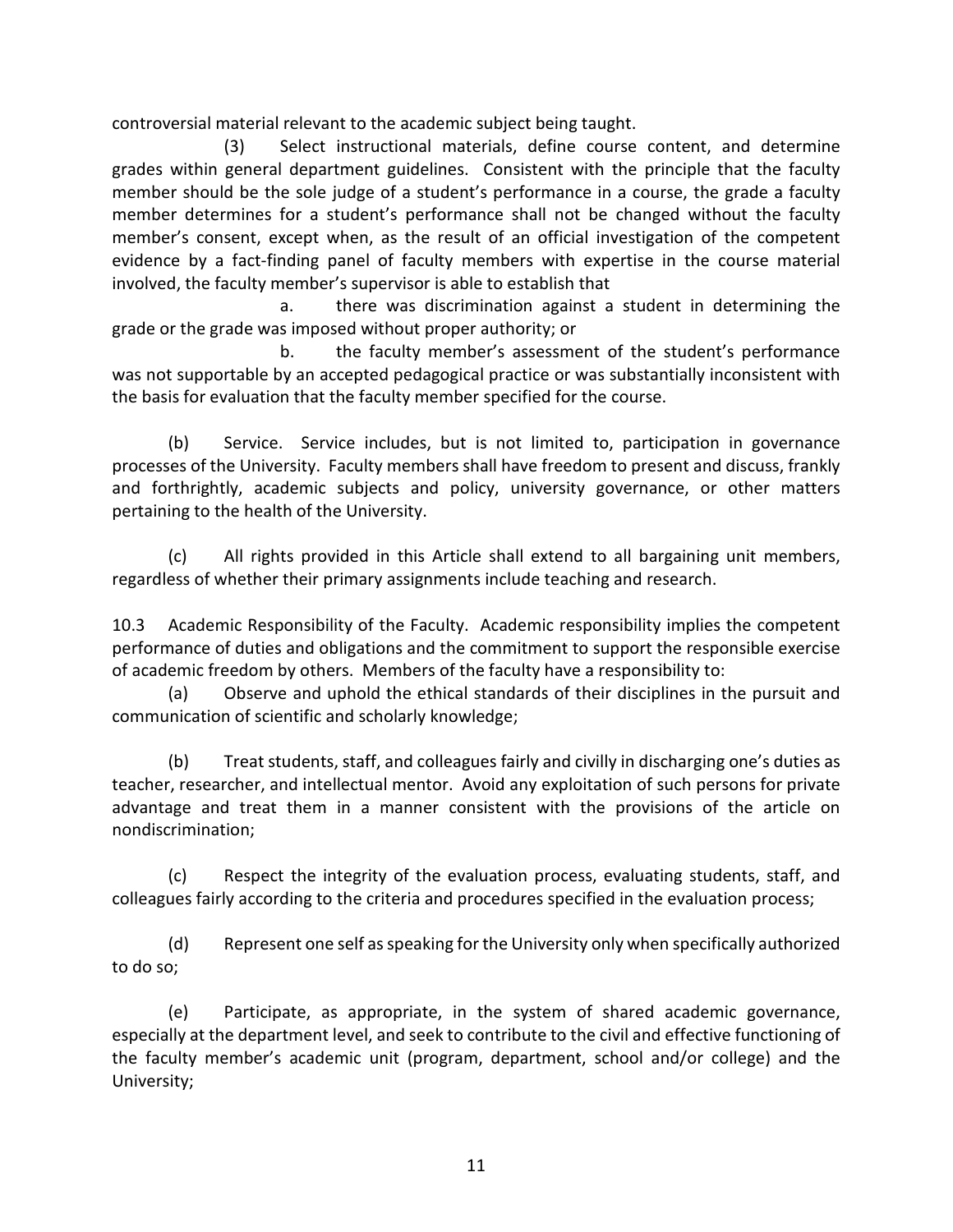(f) Perform appropriate duties assigned by the University and observe applicable state and federal law and applicable published College, University, and Board of Governors regulations, policies, and procedures, provided that the assigned duty or the regulation, policy, or procedure at issue does not contravene the provisions of the Agreement or the faculty member's right to criticize or seek revision of those duties, laws, regulations, policies, or procedures. Faculty members seeking change must not do so in ways that unreasonably obstruct the functions of the University.

10.4 Academic Responsibility of the University. Academic responsibility implies the competent performance of duties and obligations and a commitment to foster within the University a climate favorable to the responsible exercise of academic freedom. Therefore, it is the responsibility of the University to:

(a) Maintain, encourage, protect and promote academic freedom so that it is not compromised by harassment, censorship, reprisals, or prohibited discrimination as defined in Article 11, Nondiscrimination. Recognize the right of faculty members to enjoy, without fear of institutional censorship or discipline, the same constitutional rights and freedoms as other individuals.

(b) Treat faculty members fairly and civilly in discharging the duties in managing the University.

(c) Respect the integrity of the evaluation process, evaluating faculty fairly and accurately according to the criteria and procedures specified in the evaluation process.

(d) Sustain principles of the system of shared governance, which recognizes that in the development of academic policies and processes the professional judgments of faculty members are of crucial importance.

(e) Prohibit persons who are not authorized students, authorized instructional staff, or authorized officials of the University from entering or interrupting faculty classrooms or laboratories during instructional time, except with prior permission from the responsible administration representative, faculty member or during legitimate emergencies. The University shall support the authority of each faculty member to have unauthorized persons removed from the faculty member's classroom/laboratory.

(f) Prohibit disruptive student behavior, including behavior that involves violence against faculty, staff or students, threat(s) of violence, instigation of violence, malicious vandalism, possession of weapons of any type, willful disregard of a faculty member's legitimate directions, continued use of abusive language or gestures, or other behavior that is so unruly, disruptive, harassing, or abusive that it seriously interferes with the faculty member's ability to effectively communicate with other students in the class or with the ability of the student's classmates to learn. The University shall support the authority of each faculty member to have disruptive persons removed from the faculty member's classroom/laboratory.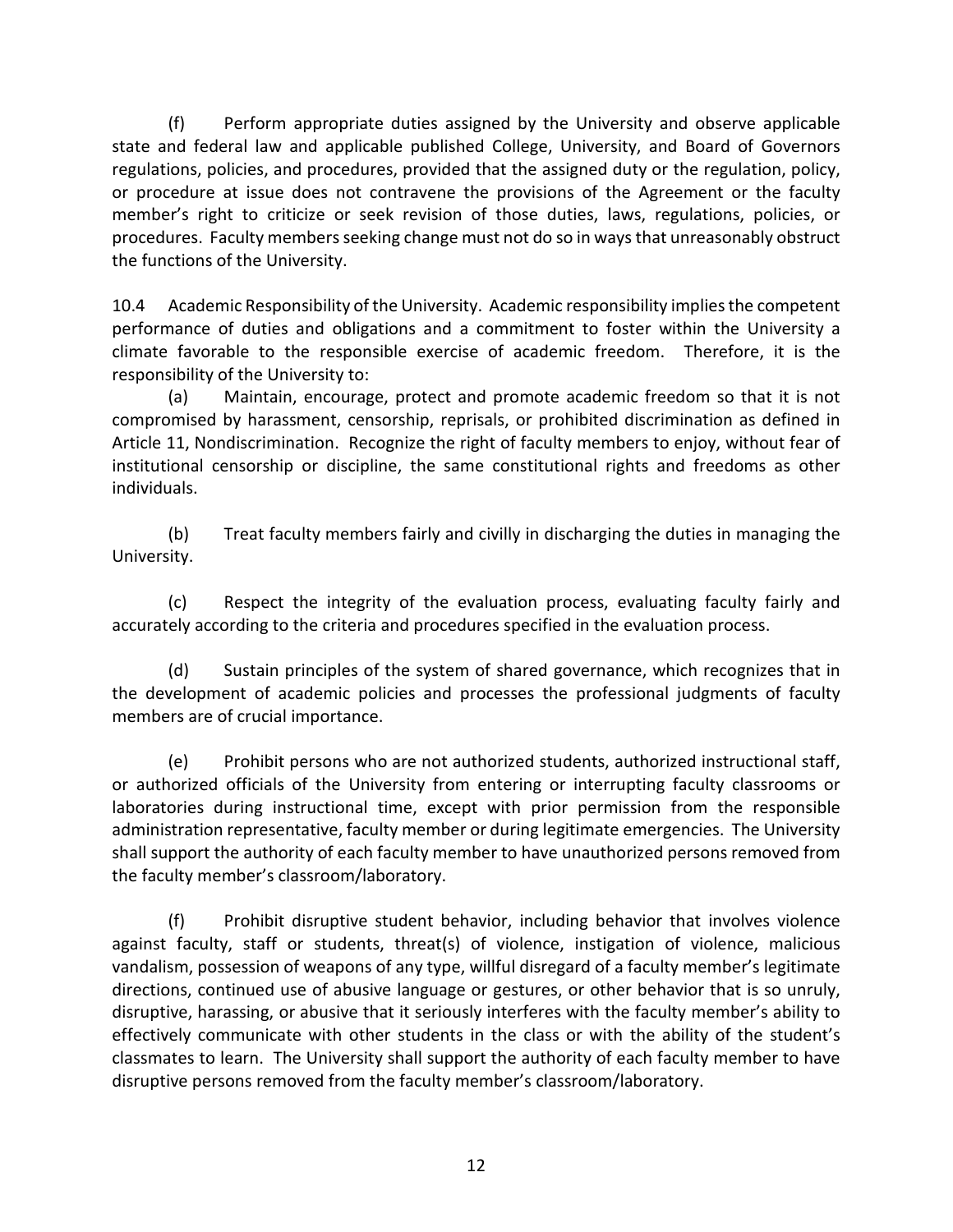<span id="page-15-0"></span> (1) Upon receiving a report of disruptive student behavior, the Dean of Students shall act promptly to investigate and resolve the matter. Faculty may request that a disruptive student be barred from returning to the classroom. If the Dean of Students declines such a request, the Dean shall take appropriate alternative action that ensures against a recurrence of the disruptive behavior and shall inform the faculty member.

 (2) A faculty member shall not be disciplined for taking reasonable action in self-defense or in defense of others.

#### **ARTICLE 11 NONDISCRIMINATION**

11.1 Statement of Intent.

(a) It is the intent of the parties that each faculty member work in an environment free from any form of discrimination or harassment.

(b) The parties recognize their obligations under federal and state laws and regulations prohibiting discrimination. They desire to assure equal employment opportunities at the University and recognize that the purpose of affirmative action is to provide equal opportunity to women, minorities, and other affected groups to achieve equality at the University. To this end the parties shall implement programs, policies, and practices to facilitate the recruitment, appointment, retention and professional development of such groups and to ensure equitable opportunities for faculty members to receive salary adjustments, tenure, multiyear appointments, promotion, sabbaticals, and other benefits. This statement of intent is not subject to Article 28, Grievance Procedure and Arbitration.

11.2 Policy.

(a) Discrimination.

 (1) Personnel decisions shall be based solely on job-related criteria and performance.

 (2) The University of Florida acknowledges the importance of an inclusive environment for all, and shall not discriminate against any faculty member based upon race, color, sex, gender identity, religious creed, national or ethnic origin, age, disability, political opinions or affiliation, sexual orientation, marital status, or veteran status as protected under the Vietnam Era Veteran's Readjustment Assistance Act.

(b) Harassment. Faculty members shall be protected from illegal harassment, in accordance with federal and state law.

 (1) Sexual Harassment. It is the policy of the University that each faculty member be allowed to work in an environment free from any form of discrimination. Sexual discrimination is prohibited by Title VII of the Civil Rights Act of 1964 and Title IX of the Education Amendments of 1972. Under these laws, sex discrimination includes sexual harassment and sexual misconduct. Sexual harassment is unwelcome conduct of a sexual nature and includes but is not limited to unwelcome sexual advances, requests for sexual favors, and other verbal, nonverbal or physical conduct of a sexual nature. Types of sexual harassment include: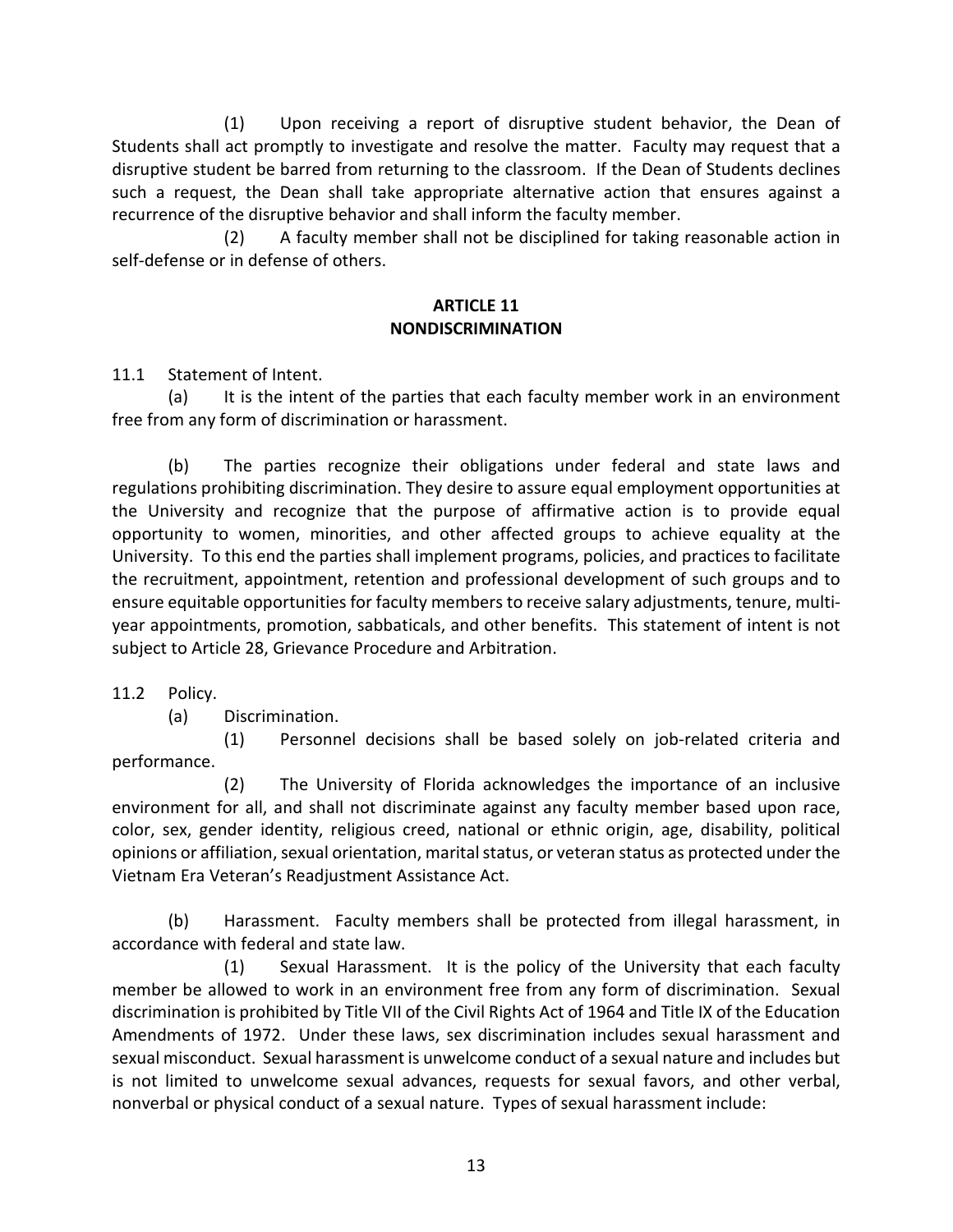a. "Quid pro quo harassment" assumes a power differential and occurs when an employee or student is subject to unwelcome sexual behavior or advances, and submission is made a condition of hiring, advancement, admission, or evaluation in the work or academic setting. Submission to such conduct is made either explicitly or implicitly a term or condition of an individual's employment.

b. "Hostile environment harassment" occurs when unwelcome sexual behavior unreasonably interferes with an individual's job performance or creates an intimidating, hostile, or offensive work environment. Hostile environment harassment generally requires a severe and pervasive pattern of behaviors to constitute sexual harassment. Submission to or rejection of such conduct by an individual is used as the basis for decisions affecting the individual's employment.

(2) Sexual misconduct is defined as a sexual act perpetrated against a person's will or where a person is incapable of giving consent. Sexual misconduct includes but is not limited to sexual violence, sexual exploitation, non-consensual sexual contact and nonconsensual sexual intercourse. Sexual violence includes rape, domestic violence, dating violence, stalking, sexual assault, sexual battery and sexual coercion.

(3) Consensual sexual relationships may involve a conflict of interest. Conflicts of interest are subject to the provisions of Article 26, Outside Activity and Conflict of Interest.

(4) In addition to the concern with respect to sexual harassment between faculty members or between faculty and other employees, the University and UFF recognize the potential for this form of illegal discrimination involving students, either by students against faculty or by faculty against students. Such illegal discrimination includes unwelcome sexual advances, requests for sexual favors*,* sexual misconduct, or other verbal or physical conduct of a sexual nature that constitutes sexual harassment.

(5) The University and UFF recognize that sexual relationships between students and faculty, even if consensual, may become exploitative and especially so when a student's academic work, residential life, or athletic endeavors are supervised or evaluated by a faculty member.

(6) Policies and regulations regarding harassment be employed to protect individuals from discrimination, not to regulate the content of speech or restrict the academic freedom or free speech rights of faculty members.

(c) Where appropriate, informal resolution of concerns is encouraged. Such resolution may include such things as speaking up when the incident occurs, communicating with the individual and asking him or her to stop the offensive behavior, or consulting with a professional counselor in the employee assistance program*.* 

(d) Responsibilities of Faculty Members Regarding Formal Accusations of Possible Discrimination or Harassment. A faculty member who has actual knowledge by direct observation or who receives a formal accusation of discrimination, or of harassment as defined in this Article involving an individual over whom the faculty member has direct official authority, must contact Office of Human Resource Services, who shall investigate the matter to determine whether the observation or accusation has substance and, if appropriate, take corrective action.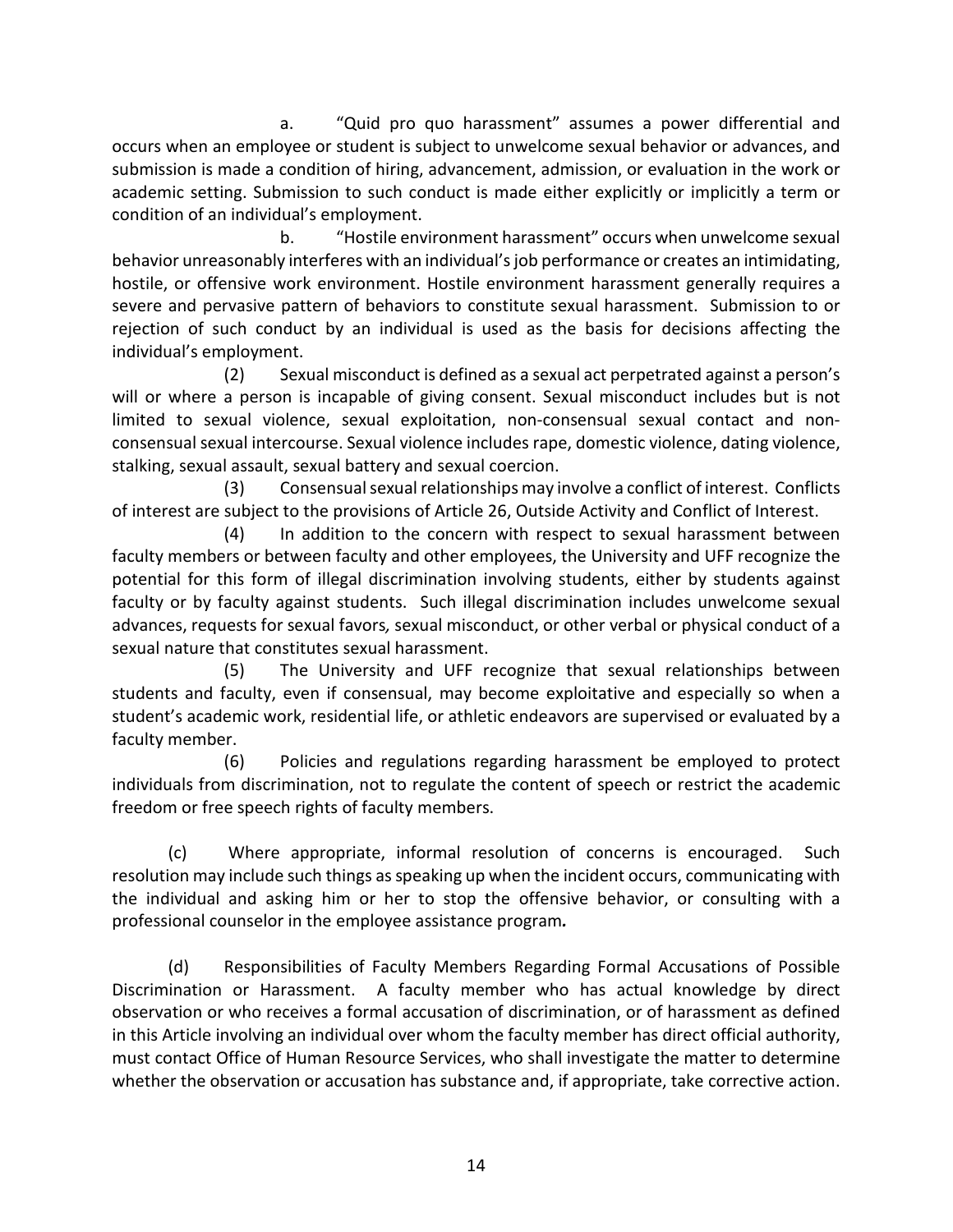(e) Formal Complaints of Discrimination or Harassment. Faculty members who believe that they may be victims of discrimination or harassment may file a formal complaint directly with the Office of Human Resource Services.

(f) Retaliation. Retaliation for exercising civil rights is prohibited by federal and state law. No harassment, intimidation, threats, coercion, discrimination, or other form of retaliation shall be made by a faculty member, the University or UFF against any party, witness or representative arising from their good faith participation in the investigation of a complaint of discrimination or harassment. Retaliation shall be regarded as seriously as discrimination itself and shall justify discipline pursuant to the procedures established in Article 27, Disciplinary Action and Job Abandonment.

(g) Disciplinary Action.

 (1) If an investigation finds that discrimination or harassment has occurred, the University may, in appropriate cases, prescribe counseling instead of formal disciplinary action. If the university imposes discipline, it shall be done in accordance with the provisions of Article 27. The complainant shall be advised of the action taken against the faculty member.

(2) No faculty member shall be disciplined for discrimination or harassment until the investigation of the charges according to the procedures described in Section 11.3 is complete and a finding of discrimination or harassment has been issued and, if a timely grievance is filed, until the grievance process ends with a finding of just cause that permits the discipline. During the investigation, the faculty member may be placed on administrative leave pursuant to the Leaves article of this Agreement.

11.3 Investigation of Formal Complaints of Discrimination or Harassment. Charges of discrimination or harassment shall be investigated according to the following principles and procedures:

(a) An investigation of alleged discrimination or harassment shall be initiated when an individual files a formal complaint with the Office of Human Resource Services.

(1) The Office of Human Resource Services shall appoint trained professionals to investigate the alleged discrimination or harassment. The Office of Human Resource Services shall notify the accused, the complainant, the dean of the appropriate college/unit, and UFF. Such notification shall occur within fifteen (15) days.

(2) The Office of Human Resource Services shall inform the accused of the content of the accusation (including any complaints redacted as required by law, the time frame of the alleged actions, and the name of the complainant as allowed by law) and the date of any scheduled initial interview with the accused, which shall not be less than seven (7) days after the date of notification, during which time the accused shall not speak to the complainant about any aspect of the complaint. The Office of Human Resource Services shall inform the accused that he/she has the right to have a UFF Grievance Representative or legal counsel present during any interviews involving the accused.

(3) The investigation shall be conducted in as confidential a manner as possible to protect the confidentiality of the alleged victim, the accused party, and witnesses.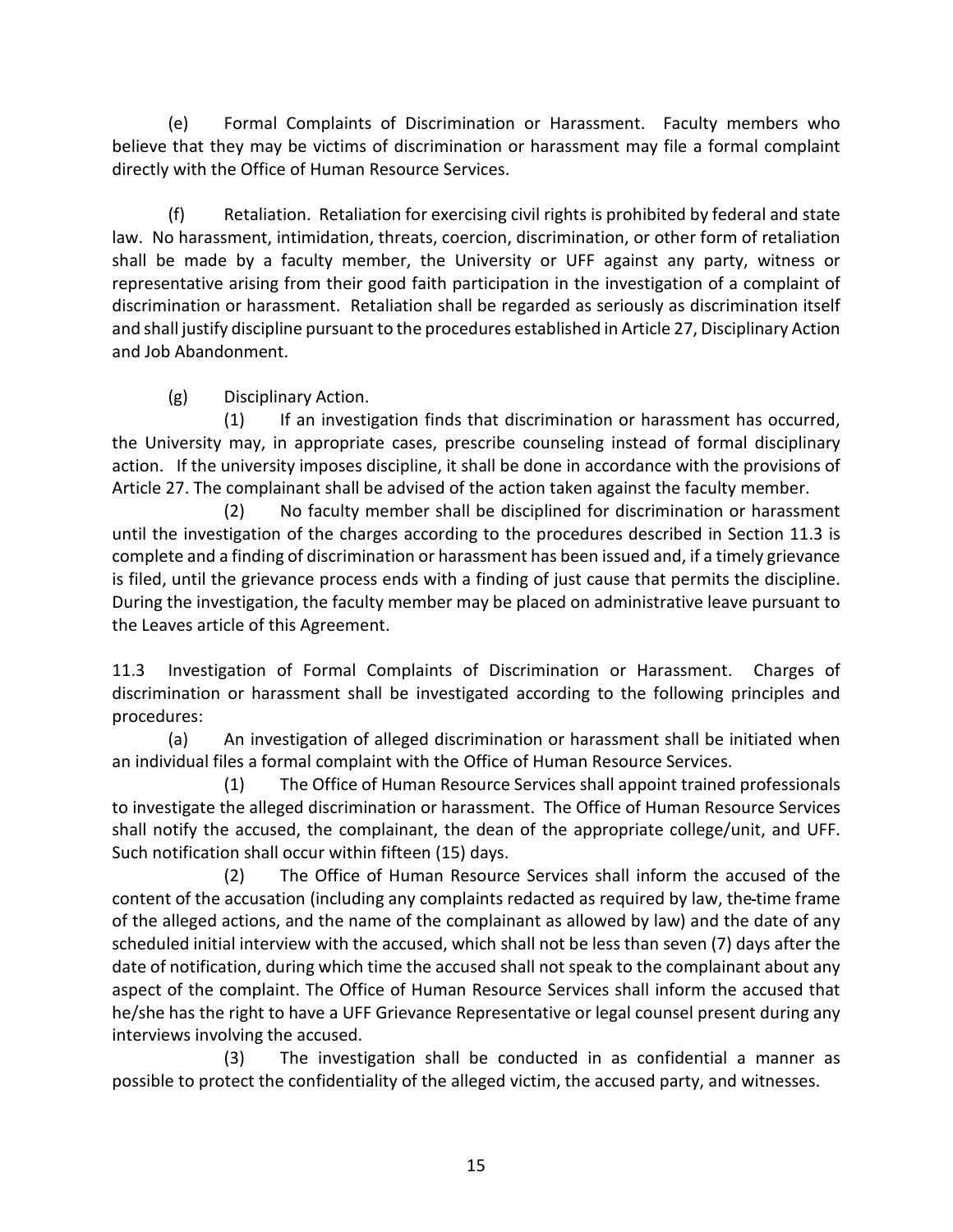(4) The alleged conduct shall be considered in the context of the circumstances.

(5) The investigation shall include interviewing the complainant, the accused, any pertinent witnesses, and reviewing any relevant documentation.

(6) At any time the Office of Human Resource Services, the complainant, and the accused may agree to a resolution of the complaint.

 (7) Upon completion of the investigation, the investigators shall make a report of their findings to the Office of Human Resource Services, which shall forward the report to the accused individual, the accused individual's representative (if any), the complainant, the dean of the appropriate college/unit, and UFF.

(b) The investigative report shall contain at least the following information: The nature of the complaint, all formal statements by the parties, a summary of the facts, and a conclusion as to whether the alleged action or incident has occurred. The faculty member has the right to append a response to the investigation report.

(c) The University shall take appropriate remedial measures to correct any discrimination or harassment that is found. The remedial measures shall not adversely affect the faculty member who was found to be the object of discrimination or harassment.

(d) The Office of Human Resource Services shall notify the complainant, the accused individual, the accused individual's representative (if any), the dean of the appropriate college/unit, and UFF of any proposed action to be taken, including a counseling letter or disciplinary action.

(e) Records maintained for the purposes of investigating formal complaints of discrimination or harassment shall be confidential until a final decision is made.

(1) For harassment investigations, portions of the records that identify the complainant, a witness, or information that could reasonably lead to the identification of the complainant or a witness, shall retain their confidential status even after the investigation is closed and the final decision is made.

(2) However, the records shall be open to University personnel conducting the investigation, the accused individual or designee, the dean of the appropriate college/unit, and UFF.

 (3) Pursuant to state and federal law, the findings shall be maintained in the University's Office of Human Resource Services.

(f) In instances where no findings of discrimination or harassment is made, no record of any allegations or the formal complaint shall be placed in the faculty member's evaluation or personnel file unless the faculty member requests in writing that a record of the complete investigation be placed in the evaluation or personnel file.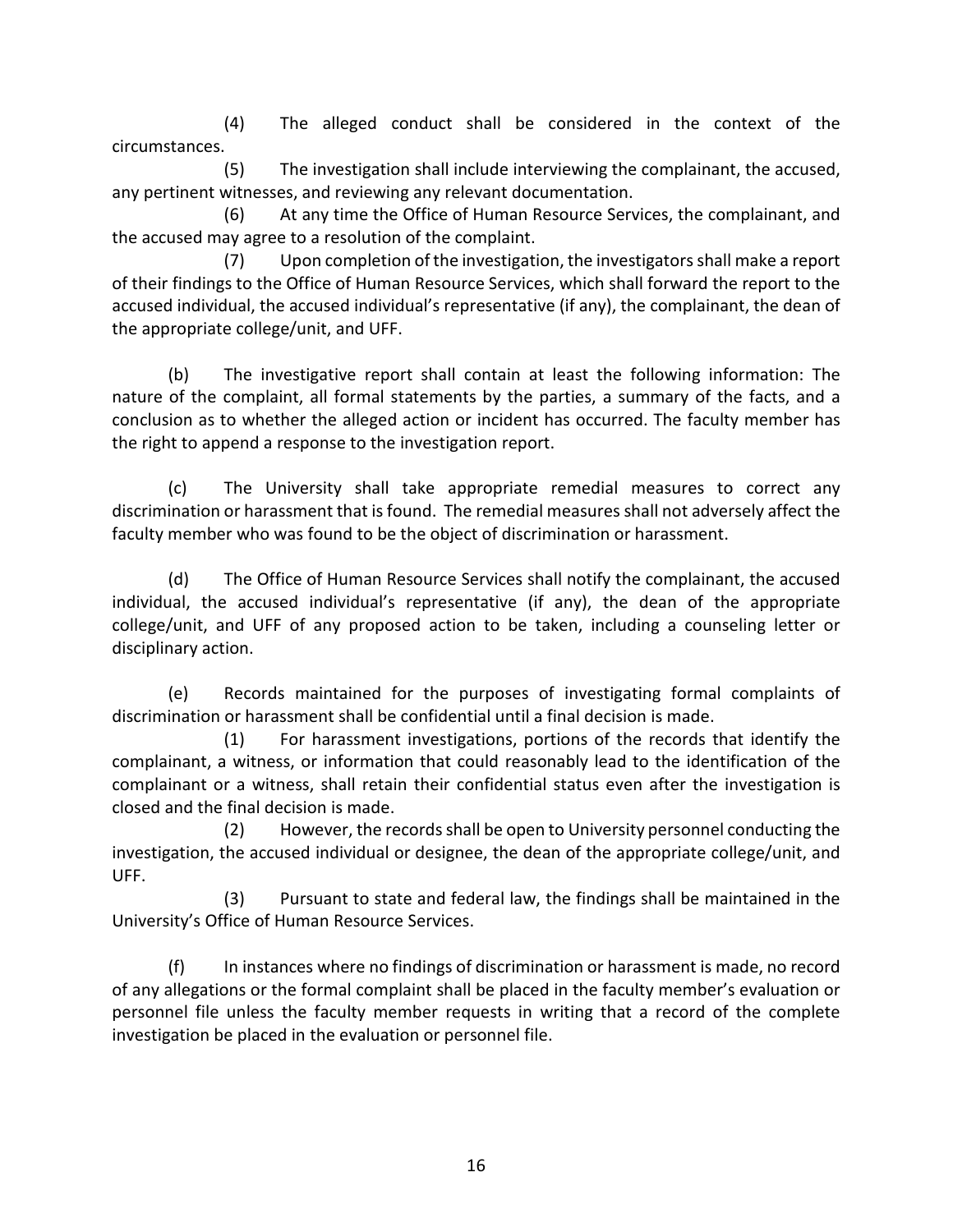<span id="page-19-0"></span>11.4 Access to Documents. A faculty member shall have the right to inspect and copy documents relating to any claim of discrimination or harassment to which the faculty member is a party except for records that are exempt from the provisions of the Public Records Act, Chapter 119, Florida Statutes.

11.5 Grievance Procedures.

(a) Claims of discrimination or harassment brought against the University may be presented as grievances pursuant to Article 28, Grievance Procedure and Arbitration. However, no grievance may be maintained under this section if the faculty member has also initiated a complaint arising from the same issue(s) filed with any court or fair employment practices agency, except as specifically provided for in Article 28.

(b) Appeals of adverse employment decisions made against faculty members accused of discrimination or harassment may be presented as grievances pursuant to Article 28, Grievance Procedure and Arbitration.

11.6 Neither the University nor UFF shall abridge any rights of faculty members related to union activity granted under Florida law including but not limited to the right to assist or to refrain from assisting UFF.

#### **ARTICLE 12 APPOINTMENT**

12.1 Policy.

(a) Working with faculty, The University shall establish standards, qualifications, and criteria to fill vacancies in the bargaining unit with the best possible candidates. A well-diversified faculty, including women and minority faculty members, is consistent with the University's educational mission. Faculty committees and University officials shall develop applicant pools and receive and review applications; and the dean working with the faculty shall make such appointments as appropriate under established standards, qualifications, and criteria.

(b) Recognizing that the appointment of a spouse or domestic partner may be an important means of attracting and retaining qualified faculty members, the University shall give consideration to funding for spousal/domestic partner appointments in the bargaining unit. In such instances, all search committee requirements are waived, save for a requirement that the departmental faculty shall meet with the candidate and give a recommendation on the potential hire as stipulated in 12.2(d)1.

(c) No special commitment or conditions offered to new hires shall bind the University indefinitely. A special commitment or condition will be observed unless it is no longer financially or logistically feasible or circumstances have changed enough that it is no longer in the legitimate interests of the University.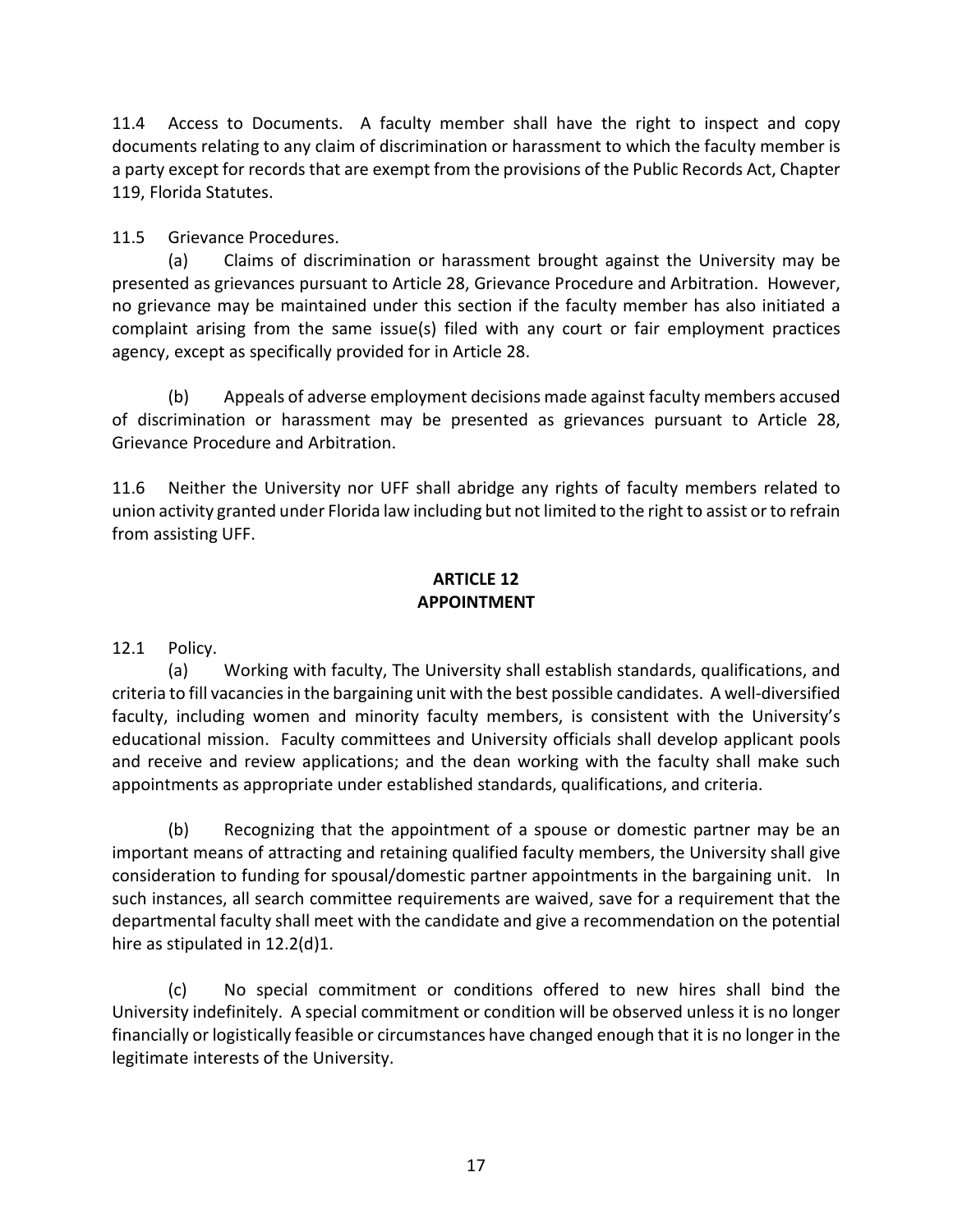12.2 Procedures for Filling Vacancies.

(a) Bargaining unit vacancies shall be advertised through appropriate professional channels.

(b) Each candidate interviewed for a job position in the bargaining unit shall be provided with the URL addresses for the UFBOT-UFF Agreement.

(c) Search committees composed of faculty members from the appropriate department(s) shall be established by the department chair for all tenure-track faculty appointments and other faculty appointments as may be appropriate or as specified in the department's bylaws. No less than three-fourths of the committee's members shall be faculty members in the department. A faculty search committee may include all faculty members in the department.

(d) The search committee shall receive applications, screen candidates, and make recommendations for these appointment vacancies.

(1) After the interview process has been completed, faculty members of the department shall vote by secret ballot to register their recommendations. The faculty search committee shall recommend to the chair for possible appointment those candidates it deems acceptable.

(2) In instances in which more than one (1) department is involved in a search (such as interdisciplinary programs), the department in which tenure would be earned is responsible for the above, and the department chair shall make appropriate arrangements for the other department(s) involved to participate in the process. Three-fourths of the committee members shall be faculty from the departments involved.

(e) Department Chair's Recommendation.

(1) Prior to making a recommendation to appoint a candidate for a faculty position, the chair shall meet with the other faculty members in the department to discuss the recommendations of the faculty search committee.

(2) The chair shall recommend to the dean those candidates the chair deems acceptable. The chair shall also submit to the dean the faculty search committee's recommended candidates, if any, and the vote of the department faculty on the interviewed candidates.

(3) The chair may make a recommendation different from the preferences of the faculty search committee or those reflected in the vote of the department faculty.

(f) Dean's Decision.

(1) The dean may ask the committee to consider additional candidates from the remaining pool of candidates.

(2) After receiving the recommendation(s) of the faculty search committee, the input from the department faculty, and the chair's recommendation(s), the dean shall appoint the candidate that the dean deems is most qualified. The dean may appoint a candidate that is not recommended by the faculty only after obtaining the Provost's approval. The Provost or provost's office designee shall explain the decision to the faculty in a meeting.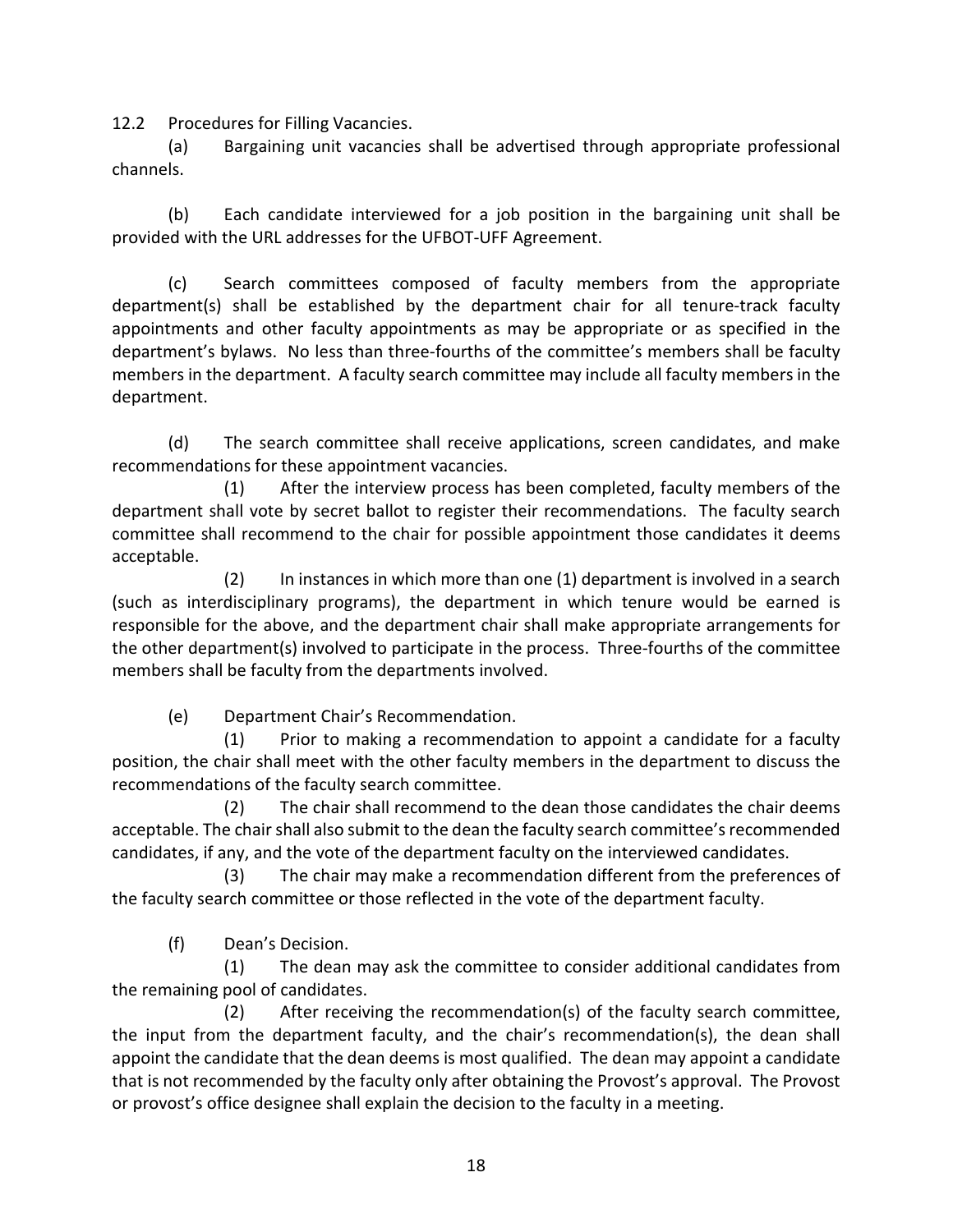12.3 Letter of Appointment. All appointments shall be made on a University Letter of Appointment and signed by the President or designee and the faculty member. The Letter of Appointment may include informational addenda reflecting negotiated agreements between the parties, except that such addenda shall not abridge the faculty member's rights or benefits provided in this Agreement. All Letters of Appointment shall contain the following elements:

- (a) Title.
- (b) Department, college, or other employment unit.
- (c) Length of appointment.
- (d) Percent of full-time equivalent "FTE" assigned.
- (e) Principal place of employment.
- (f) Salary rate.

(g) A statement that the position covered by the appointment is (1) tenured (2) eligible for tenure, or (3) not eligible for tenure.

(h) The duties and responsibilities the faculty member may be assigned to perform in teaching, research, and service, or other assigned responsibilities.

(i) Special conditions of employment, including assignments to a second instructional location, special restrictive covenants of clinical teaching, and any special commitments from the University that were negotiated.

 $(i)$  If the appointment is not subject to the notice provisions of Section 13.3(b), the University shall include the following in the letter of appointment: "Your employment under this contract will cease on the date indicated. No further notice of cessation of employment is required."

12.4 Appointments. Appointments are classified by title, rank, duration, degree of effort, and tenure status.

(a) The academic appointees of the University shall consist of personnel holding the academic ranks of assistant professor or above, or the equivalent academic ranks in the instructional, research, or other academic functions, and personnel holding other specialty faculty titles or ranks. Equivalent faculty ranks may be granted in the librarian, scholar, scientist, engineer, and curator series.

(b) Appointments Classified by Duration of Time.

(1) Regular faculty appointments may be academic year (9) month; ten (10) month; or twelve (12) month*.*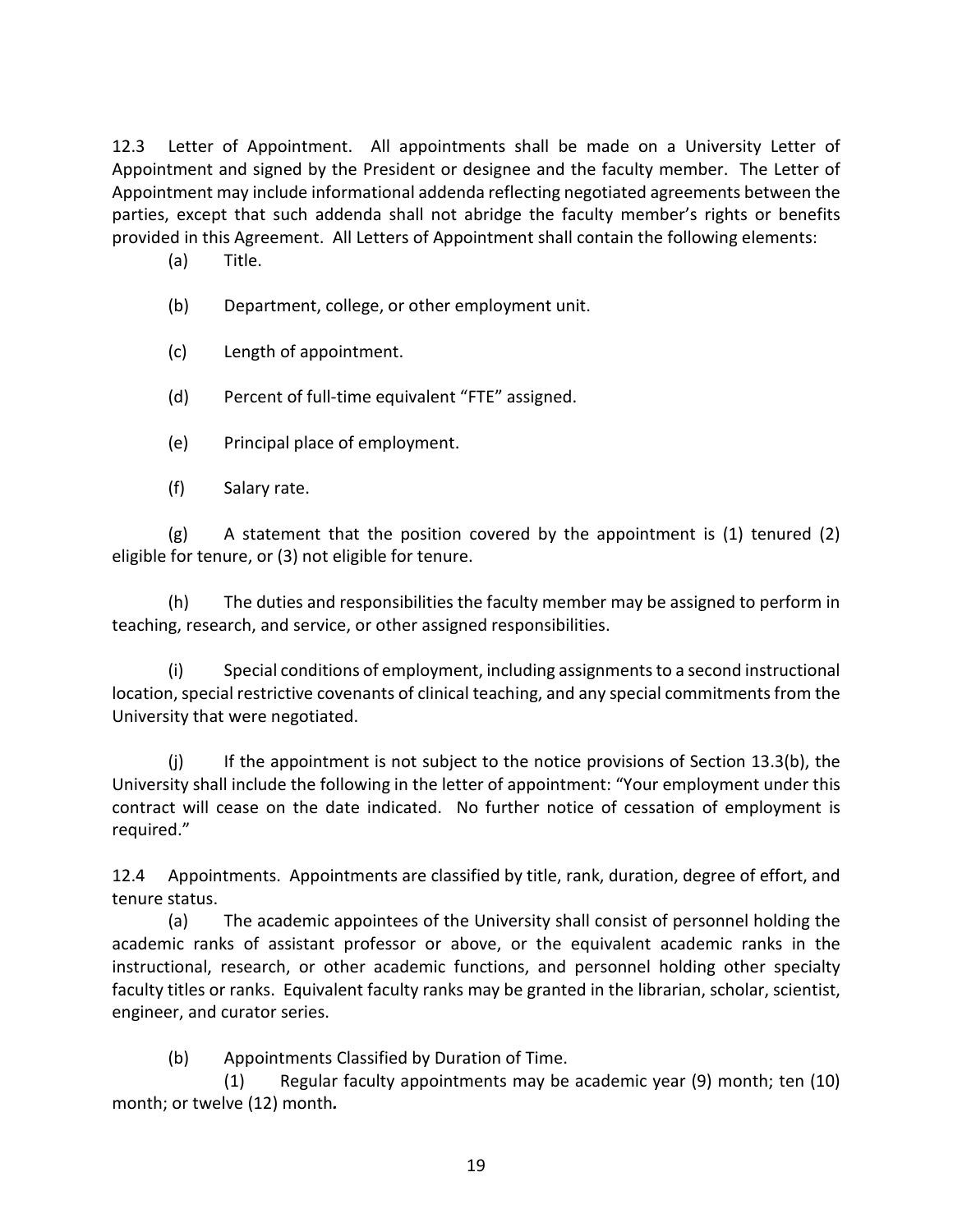a. Nine (9)-month (academic year) faculty appointments shall be for approximately thirty-nine (39) consecutive weeks. The parties agree that there are exceptions to this normal calendar and agree that the full academic-year salary rate associated with appointments shall be paid across the appointment period.

b. No faculty appointment shall be for a term exceeding a twelve (12) month period ending June 30.

(2) In the event of an emergency temporary appointment (less than thirtynine (39) weeks), the contract or letter of appointment shall so state and notice of non-renewal is not required.

(3) Multi-year appointments are for a fixed term as indicated in the employment offer and appointment, as referenced in (g) below.

(c) Appointments Classified by Degree of Effort.

(1) Full-time - the utilization of effort considered to be the normal or standard amount required during a given time period, equivalent to 100% or 1.00 FTE.

(2) Part-time - the utilization of effort considered less than customary or standard during a given time period, equivalent to less than 100% or less than 1.00 FTE, or appointments for less than thirty-nine (39) weeks. Such an appointment involves either working less than 100% of the time through an academic or calendar year or working full-time for less than the full number of terms in the academic year.

(d) Faculty with Administrative Assignments. A faculty member appointed to an administrative role (such as chair) may be reclassified and reassigned to other faculty or administrative duties at any time during the term of that appointment. If the faculty member is reclassified and reassigned, the pay rate and appointment period shall be adjusted to reflect the new responsibilities.

(e) Renewal of Appointments.

 (1) The appointment of tenured or permanent status faculty shall be renewed annually unless terminated for just cause subject to the limitations set forth in Article 27, Disciplinary Action and Job Abandonment. The terms of the renewal of the appointment shall be consistent with the appointment in which the faculty member was granted tenure or permanent status or prior renewal.

 (2) Renewal of appointments, as well as other personnel decisions, shall be based on the effectiveness of the faculty member's performance in the assigned duties as they related to the areas of teaching, research, and service, and the requirements of the department.

(f) P.K. Yonge Developmental Research School Appointments. The initial annual contract of a P.K. Yonge faculty member shall include a one (1) year probationary period during which time the faculty member's contract may be terminated without cause or the faculty member may resign without breach of contract.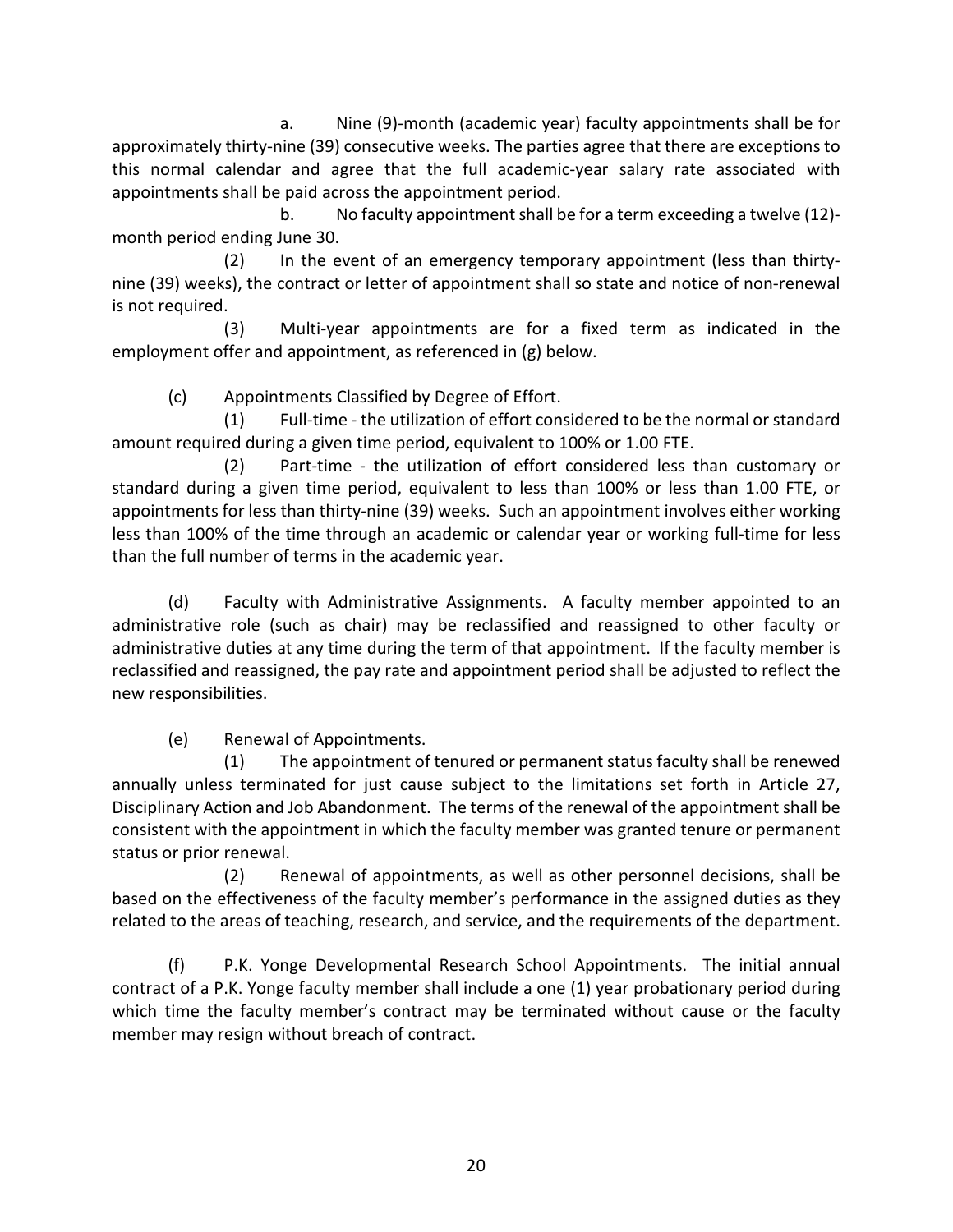(g) Multi-Year Appointments.

(1) A multi-year appointment may be offered for a period of not less than two (2) and not more than five (5) years*.*

(2) The appointment may be renewed.

 (3) Faculty members on multi-year appointments cannot be terminated during the contract period except for just cause, layoff, termination of the funding source in the case of soft money appointments, or two successive unsatisfactory evaluations. The faculty member shall be given notice of termination as specified in Article 13.

(4) Multi-year appointments may be offered only for the following:

a. Non-tenure-earning academic appointments, such as lecturers or Professors of Practice.

b. Individuals who have retired from universities or other organizations.

c. Individuals who are appointed with time-limited soft-money funding.

 (5) Criteria and Procedures. Department chairs and deans, working with the faculty, shall develop the criteria and procedures for an initial or successive multi-year appointment in each department or college.

a. The criteria for an initial or successive appointment shall include consideration of the basis for the initial multi-year appointment, annual evaluations of performance, extent and currency of professional qualifications, contribution to the mission of the department or program, staffing needs, funding source alternatives, and continuing program considerations.

b. The faculty member shall be advised in the penultimate year of the appointment that to be considered for a successive multi-year appointment, the faculty member must submit a written request to the department chair.

c. Prior to making a recommendation on the request, the chair shall consult with the faculty members in the department and shall make the faculty's views known to the dean.

(h) "Job sharing" shall be permitted between two (2) faculty members under the following conditions:

(1) Participation is voluntary;

(2) The hours and responsibilities are outlined in writing;

(3) The hours and responsibilities provide both faculty members with the time worked necessary to qualify for salary increases as well as retirement and other benefits;

(4) The job sharing is approved by the participating faculty members and their chair; and

(5) The dean or deans supervising the faculty members have granted their approval for the sharing for a specific period, up to a maximum of one (1) year, at which time the sharing will be reviewed and approval will be either renewed or denied.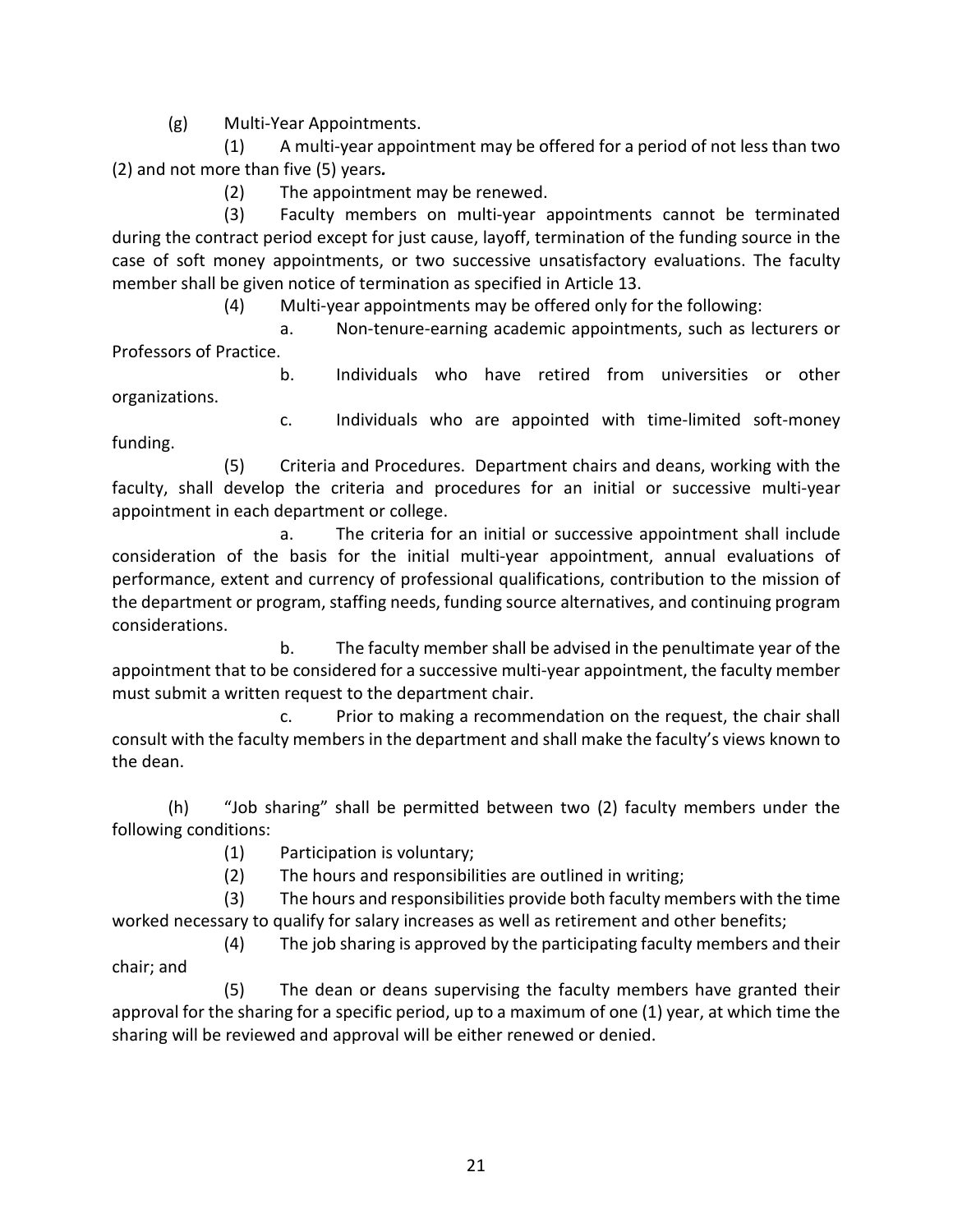(i) Visiting Appointments.

(1) A visiting appointment shall be made only to a person not expected to be available for more than a limited period, normally one (1) year.

(2) Visiting appointments may be extended past the normal one (1)-year period under unusual circumstances.

(3) Before approving any request to extend the employment of a visiting faculty member, the chair must consult with the faculty members in the department. UFF shall have the right to consult on such extensions under the provisions of the Consultation article.

(4) No faculty member with a visiting appointment shall be given a regular appointment without following the search procedures set forth in this article*.* 

(j) Adjunct Appointments.

(1) Adjunct instructional appointments are for one (1) academic term at a time and are ordinarily part-time, non-salaried instructional employees paid on a per course basis. As such, they are not represented by UFF.

 (2) The use of adjuncts shall, upon the request of UFF, be a subject of consultation under the provisions of the Consultation article of this Agreement.

12.5 Change in Appointments.

(a) Notification of changes in an appointment shall be given in the same fashion as the notification of non-renewal provisions of the Non-Renewal article of this Agreement.

(b) A faculty member may request a change in the length of his/her appointment period (12, 10, or 9 month appointments). If the requested change is denied, the University shall provide written notice of the reasons for the denial.

 (1) Upon approval by the University, and assuming that the assigned responsibilities remain substantially the same, a faculty member's base salary shall be adjusted by 81.8 percent when changing from a twelve (12) month to an academic-year appointment, or by 122.2 percent when changing from an academic-year to a twelve (12) month appointment.

 (2) Upon approval of a change from a twelve (12) month appointment to an annual-leave-accruing appointment of less than twelve (12) months but more than nine (9) months, the faculty member's salary shall be adjusted to a percent of the twelve (12) month base salary that is mathematically proportionate. Any benefits will be adjusted accordingly.

(c) FTE Reduction. The FTE may be altered by written agreement between the University and the faculty member, provided that

 (1) The reduction in FTE reflects a corresponding tangible net reduction in the faculty member's assigned duties, and

 (2) Such changes in the appointment are submitted for approval through the appropriate administrative channels to the Office of Academic Affairs prior to any change.

12.6 The biweekly salary rate of faculty members serving on twelve (12)-month appointments shall be calculated by dividing the twelve (12)-month salary rate by the actual number of pay periods in the calendar year.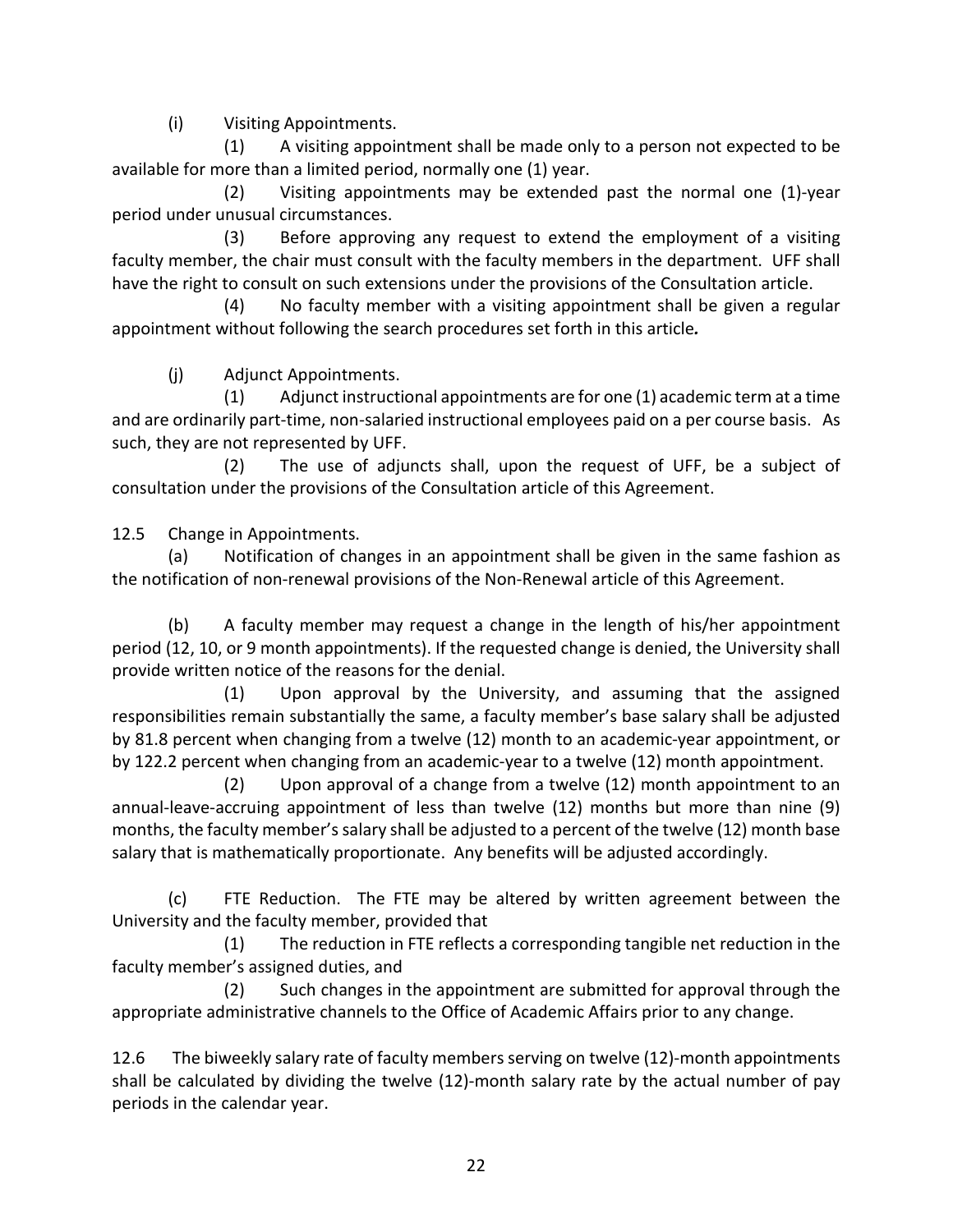#### **ARTICLE 13 NON-RENEWAL**

<span id="page-25-0"></span>13.1 Policy. Faculty appointment shall not create any right, interest, or expectancy in any other appointment beyond its specific terms, except as provided in this Agreement.

13.2 Non-renewal and Termination of Faculty Appointments.

(a) Tenured or Permanent-Status Faculty. The appointment of tenured or permanent-status faculty members shall not be terminated except for just cause pursuant to the procedures in Article 27, Disciplinary Action and Job Abandonment, or a layoff pursuant to Article 30, Layoff and Recall.

(b) Tenure-accruing Faculty. The appointment of a tenure-accruing faculty member shall be renewed annually until the end of the tenure probationary period unless:

 (1) The faculty member's department or equivalent unit is abolished, or the faculty member's department experiences a reallocation of resources or reorganization of program offerings or functions that would justify the non-renewal; or

 (2) The faculty member receives an overall "unsatisfactory" evaluation on the annual performance evaluation.

(c) Non-permanent-status, Non-tenure-accruing, Faculty. The University may choose not to renew the employment of a faculty member who does not have tenure or permanent status and is not on a tenure-accruing appointment.

13.3 Notice of Ending of Employment of Non-Tenured and Non-Permanent Status Faculty Members.

(a) Notice Only in the Employment Contract or Letter of Appointment.

(1) Faculty members on "soft money," e.g., contracts and grants, sponsored research funds, and grants and donations trust funds with less than five (5) years of continuous service, faculty members who are on visiting appointments, faculty members who are appointed for less than one (1) year, or faculty members on multi-year appointments as defined in the Appointments article shall have the following statement included in their letter of appointment: "Your employment under this contract will cease on the date indicated. No further notice of cessation of employment is required."

(2) If such statement is not included in the letter of appointment, then the faculty member whose appointment is not being renewed shall be provided ninety (90) days written notice.

(b) Except for faculty members described in subsection (a)(1) above, any non-tenured faculty member who is not being offered a further appointment shall receive written notice according to the following terms:

 (1) One (1) semester for those in their first two (2) years of continuous University service.

(2) Twelve (12) months for those with more than two (2) years of service.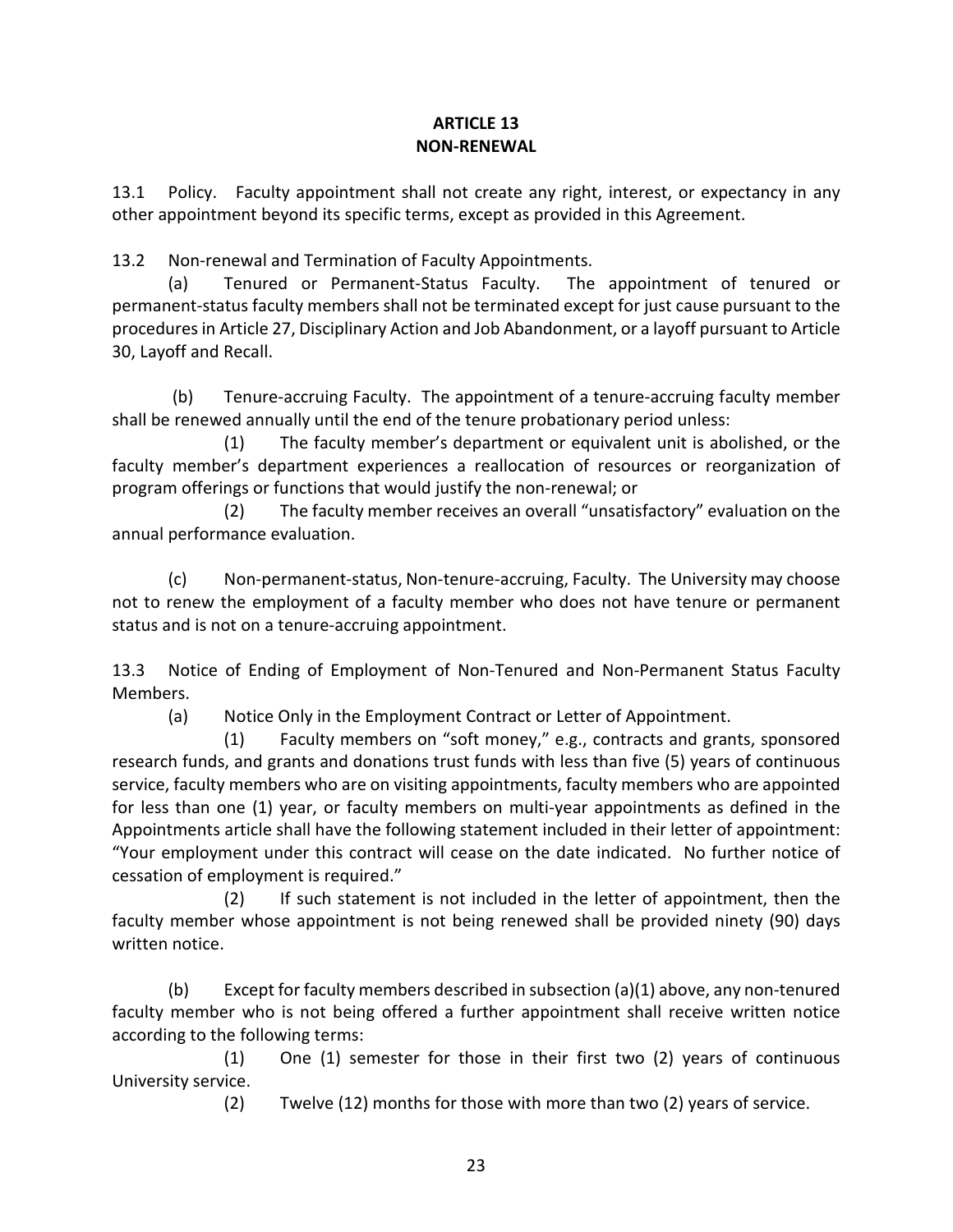(3) Twelve (12) months for faculty members who are on "soft money" (e.g., contracts and grants, sponsored research funds, and grants and donations trust funds) who have five (5) or more years of continuous university service.

(c) Prior to the transmission of the notice of non-renewal, University shall confer informally with the faculty member concerning the non-renewal.

(d) The notice of non-renewal shall include the following:

(1) A statement that the University is not renewing the employment contract;

 (2) A reference to the meeting held to advise the faculty member of nonreappointment;

(3) The expiration date of the current contract;

(4) The last date of employment with the University;

 (5) A statement that the faculty member may contest the decision, in accordance with Article 28, Grievance Procedure and Arbitration, because of an alleged violation of a specific term or provision of the Agreement or because of an alleged violation of the faculty member's constitutional rights.

(6) A copy of Article 28.

(e) All such notices and statements shall be sent by certified mail, return receipt requested, or delivered in person to the faculty member with written documentation of receipt obtained.

(f) A faculty member who receives a Notice of Non-Renewal has twenty (20) days to request in writing a statement of the basis for the decision not to renew the appointment. The University shall provide such written statement within twenty (20) days following receipt of the request. All such notices and statements shall be sent by certified mail, return receipt requested, or delivered in person to the faculty member with written documentation of receipt obtained.

(g) If the University does not comply with providing proper notice, as required in subsections (b)-(e), above, the faculty member's non-renewal notice period will not begin until the corrected notice is provided.

(h) Reassignment.

 (1) Following the delivery of the notice of non-renewal, the University may reassign such faculty member to other university duties after consultation with the faculty member and the departments or other units affected.

 (2) Such reassignment does not release the University from its contractual commitment to compensate the faculty member for the period prior to the effective date of nonrenewal.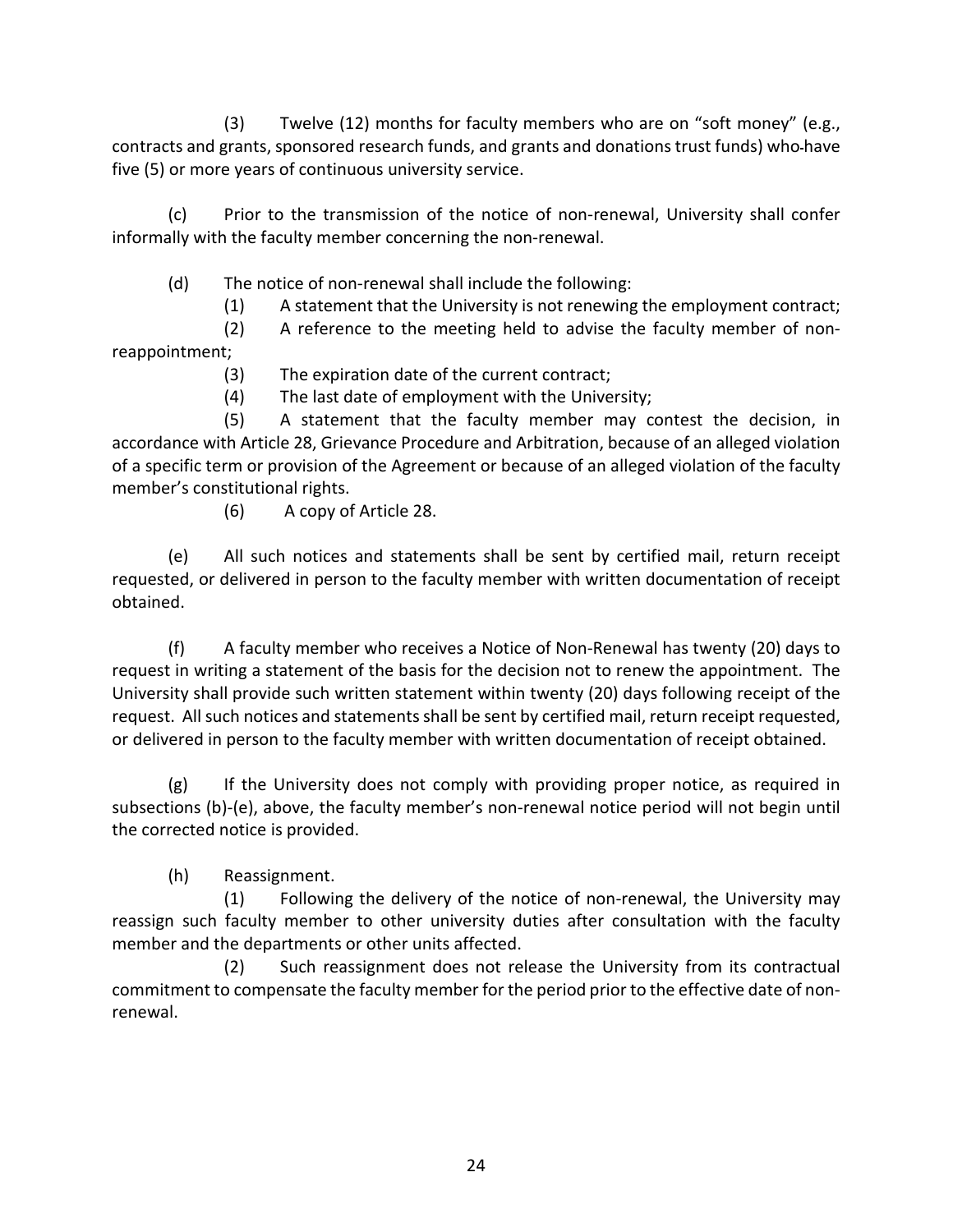13.4 Grievability.

(a) A faculty member who receives written notice of non-renewal may, according to Article 28, Grievance Procedure and Arbitration, contest the decision because of an alleged violation of a specific term or provision of the Agreement or because of an alleged violation of the faculty member's constitutional rights.

(b) Such grievances must be filed within sixty (60) days of receipt of the notice of nonrenewal or the statement of the basis for the decision.

13.5 Re-employment Considerations. If the decision not to renew the appointment was based primarily upon adverse financial circumstances, reallocation of resources, reorganization of degree or curriculum offerings or requirements, reorganization of academic or administrative structures, programs, or functions, or curtailment or abolition of one (1) or more programs or functions, the University shall take the following actions:

(a) Make a reasonable effort to locate appropriate alternative or equivalent employment within the University; and

(b) Offer such faculty member, who is not otherwise employed in an equivalent fulltime position, re-employment in the same or similar position at the University for a period of two (2) years following the initial notice of non-renewal, should an opportunity for such reemployment arise.

 (1) It shall be the faculty member's responsibility to keep the University advised of the faculty member's current address.

 (2) Any offer of re-employment pursuant to this section must be accepted within fifteen (15) days after the date of the offer, such acceptance to take effect not later than the beginning of the semester immediately following the date the offer was made. In the event such offer of re-employment is not accepted, the employee shall receive no further consideration pursuant to this Article.

13.6 Resignation.

(a) Upon resignation, all consideration for tenure and renewal shall cease.

(b) A faculty member who wishes to resign has the professional obligation to provide the University with at least one (1) semester's notice.

13.7 Notice Document. Notice of appointment and non-renewal shall not be contained in the same document, except in the circumstances explicitly provided in Section 13.3(a)(1), above.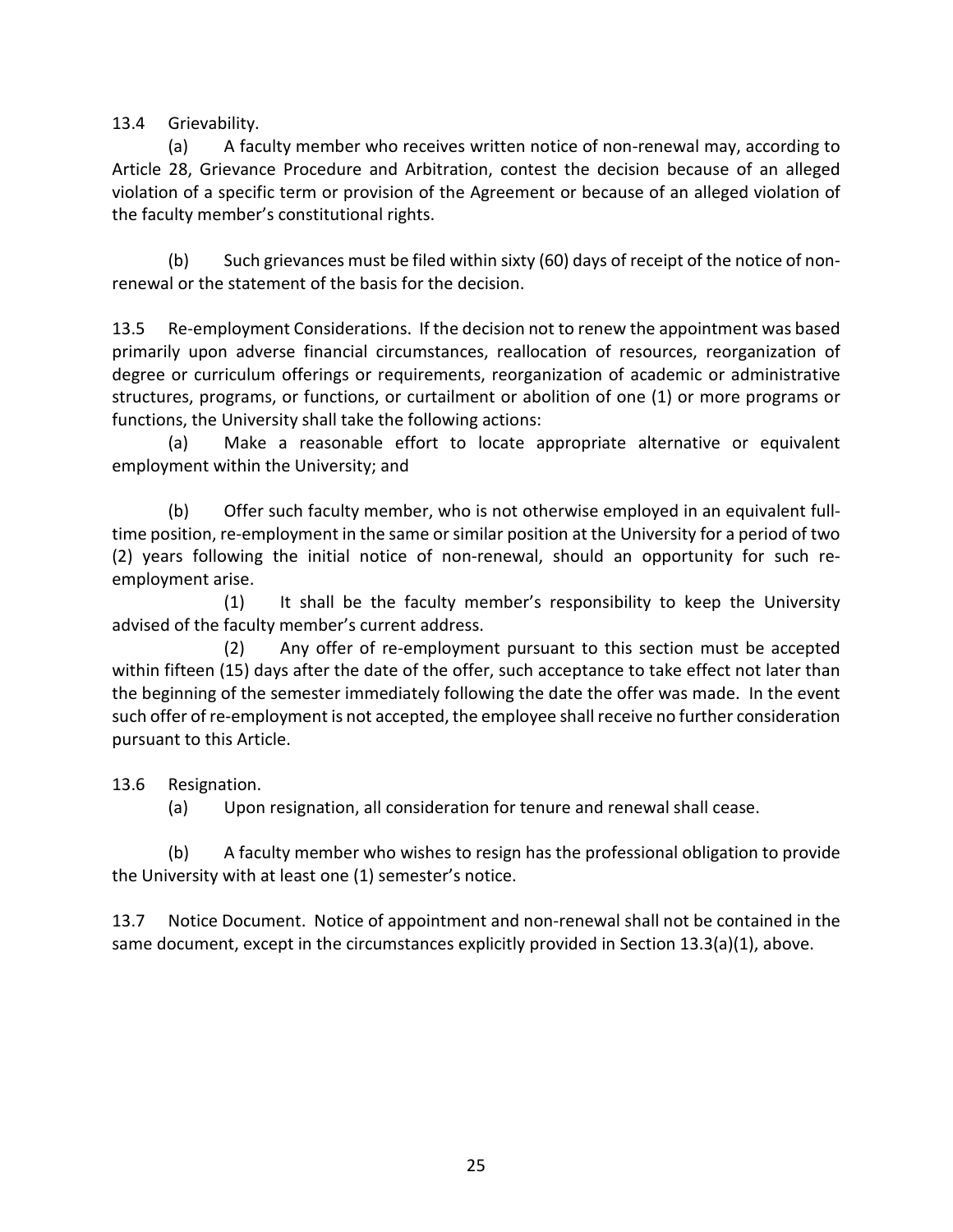#### **ARTICLE 14 ASSIGNMENT OF RESPONSIBILITIES**

<span id="page-28-0"></span>14.1 Policy.

(a) The University and UFF agree that the assignment of responsibilities to faculty members is one of the mechanisms by which the University establishes its priorities, carries out its mission, and creates opportunities to increase the quality and integrity of its academic programs and enhance its reputation and stature as a major research university.

(b) The professional obligation of faculty members (teaching, scholarship/creative activities, service, or other duties assigned for that year) is comprised of both scheduled and nonscheduled activities.

(c) The University and UFF recognize that it is a part of the professional responsibility of faculty members to carry out their duties in an appropriate manner and place. For example, while instructional activities, office hours, and other duties and responsibilities may be required to be performed at a specific time and place, non-scheduled activities are more appropriately performed in a manner and place determined by the faculty member.

(d) The University shall make a reasonable and good faith effort, consistent with the other provisions of this Agreement, to provide faculty members with the necessary facilities and resources for carrying out their assigned duties and responsibilities.

(e) A written commitment made by the University to a faculty member regarding the faculty member's assignments or matters associated with the assignments shall be subject to enforcement under Article 28, Grievance Procedure and Arbitration.

14.2 Considerations in Assignment.

(a) The University and UFF recognize that while the Legislature has described the minimum full academic assignment in terms of twelve (12) contact hours of instruction or equivalent research/scholarship and service, the professional obligation undertaken by a faculty member will ordinarily be broader than that minimum.

(b) Subject to the provisions of this Agreement, the University has the right to determine the types of duties and responsibilities that comprise the professional obligation and to determine the relative proportion of effort a faculty member may be required to expend on the various components.

(c) Faculty on twelve (12)-month appointments, who accrue vacation leave, shall be provided reasonable opportunity to utilize their vacation during the course of the year. Individual and department needs will be taken into consideration when approving the leave.

(d) The chair shall provide the faculty member with the opportunity to consult about the course schedule.

26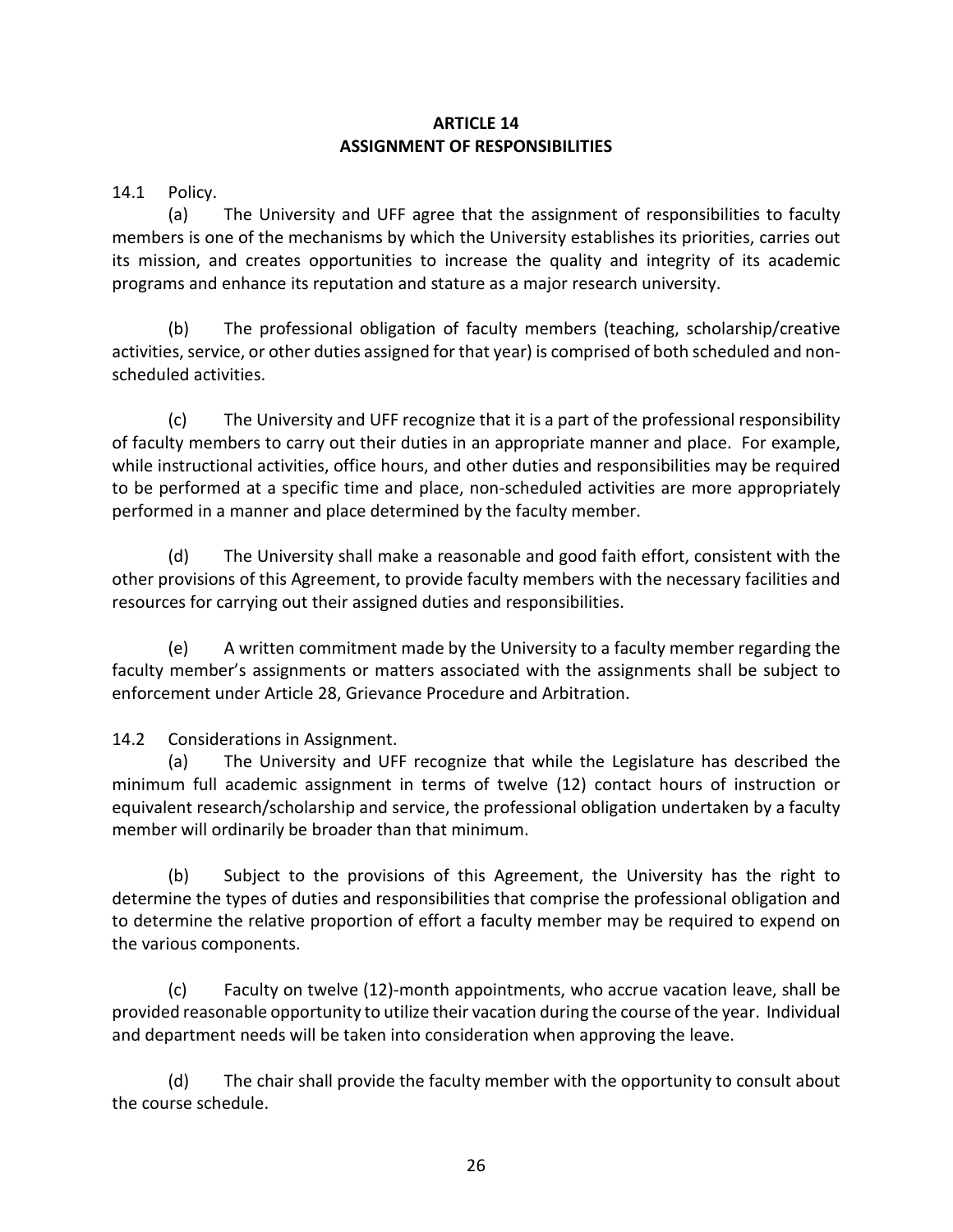(e) The chair shall inform the faculty member of the impact of any contemplated change in the faculty member's assigned allocations for teaching, research/scholarship/creative activity, and service. The chair shall offer the faculty member the opportunity to discuss any such contemplated change.

(f) In making assignments, the University shall consider:

(1) The needs of the program or department;

 (2) The faculty member's preferences, qualifications and experiences, and professional development interests**.**

14.3 Assignments.

(a) Communication of Assignment.

 (1) A tentative assignment of responsibilities shall be provided no later than May 1. New faculty members shall be informed of assigned duties as soon as it can be done.

 (2) If it can be done, the faculty member shall be notified of the final assignment in writing no later than six (6) weeks in advance of the starting date of each term.

(b) Change in Assignment.

 (1) If it should become necessary to make changes in a faculty member's assignment, the person responsible for making the change shall notify the faculty member as soon as practicable prior to making such change and shall specify the change in writing.

 (2) If a change in assignment results in needing to move University supplies or equipment, the University shall provide assistance in such a move and shall notify the faculty member of the time of the move at least one (1) month in advance.

 (3) The University shall make a good faith effort not to change a faculty member's teaching assignment less than four (4) weeks prior to the first class session.

 (4) If a faculty member has been assigned or reassigned a course fewer than four (4) weeks prior to the first class session, such circumstances shall be taken into consideration when reviewing student evaluations of the course.

14.4 Equitable Opportunity. Each faculty member shall be given assignments that provide equitable opportunities, in relation to other faculty members in the same department, to meet required criteria for promotion, tenure, and merit salary increases.

(a) For the purpose of applying this principle to promotion, assignments shall be considered over the entire period since the original appointment or since the last promotion if the faculty member has been promoted, not solely over the period of a single annual assignment.

(b) For the purpose of applying this principle to tenure, assignments shall be considered over the entire probationary period. If an arbitrator determines that a faculty member was not provided an equitable opportunity as described in this section, the arbitrator may award an additional period of employment (not to exceed one [1] year) for the purpose of rectifying the inequity requiring the University to provide the equitable opportunity as described herein.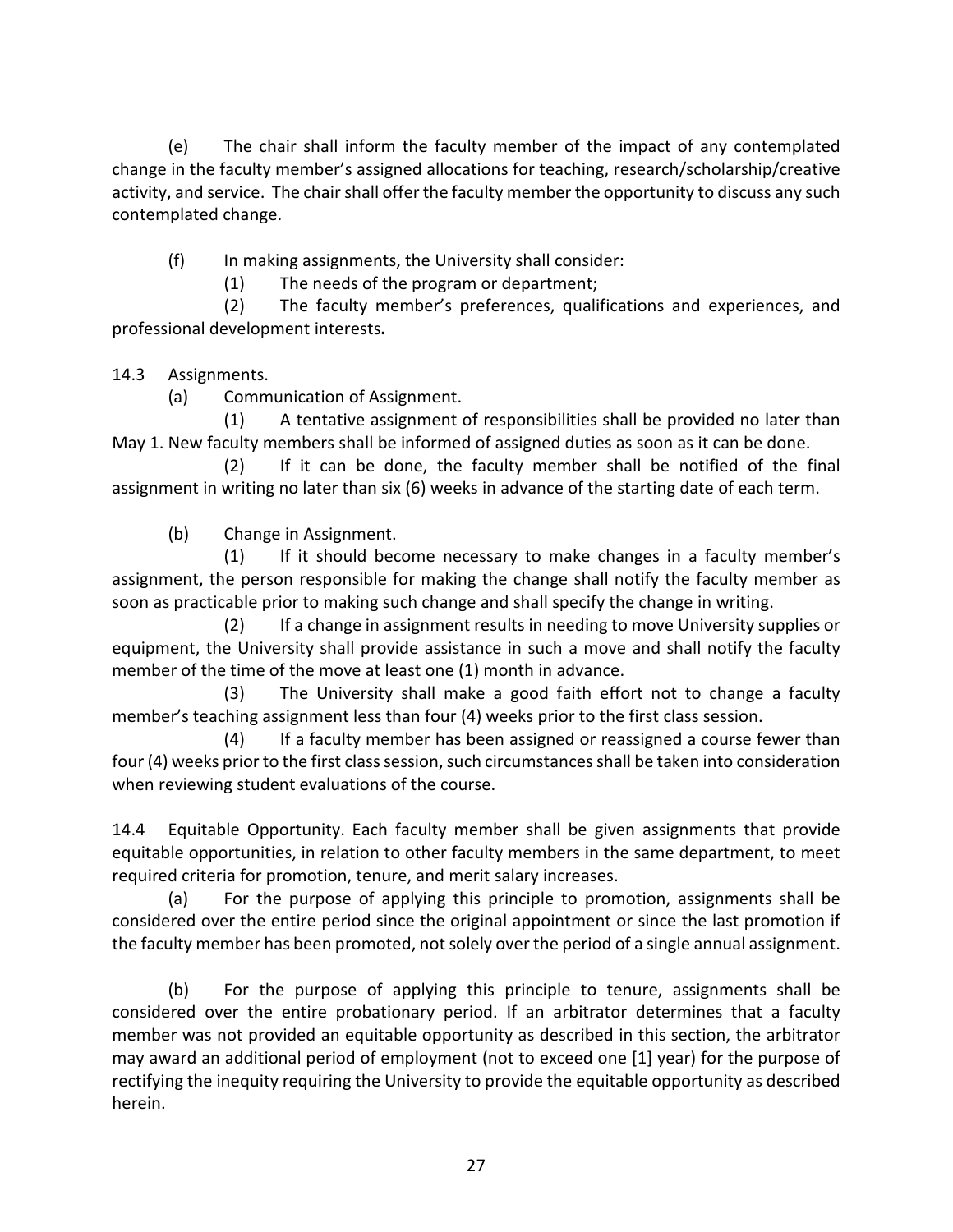(c) If it is determined that a faculty member has not received assignments that provide equitable opportunities described above, then the faculty member must receive a timely appropriate adjustment in the assignment that corrects the inequity.

14.5 Resolution of Assignment Disputes.

(a) A faculty member shall, upon written request, be granted a conference with the person responsible for making the assignment to express concerns. If the conference does not resolve the faculty member's concerns, the faculty member shall be granted, upon written request, an opportunity to discuss those concerns with the dean. The faculty member shall perform the assignment until final resolution of the matter as prescribed in this Agreement.

(b) No faculty member's assignment shall be arbitrary or unreasonable.

(c) Assignments shall be deemed arbitrary or unreasonable if one or more of the following applies:

 (1) The assignment was made without providing the faculty member the opportunity to consult about the assignment.

 (2) After consulting with the faculty member, the University did not make a fair and reasonable attempt to accommodate the faculty member's circumstances. In this regard, the parties recognize the following:

 a. Assignments are driven primarily by the program and curricular needs of the students in the programs in the department. The preferences and desires of the faculty members are secondary to these program and curricular needs.

 b. Not all circumstances can be accommodated, and that inability to accommodate does not in and of itself represent an arbitrary or unreasonable assignment.

 (3) The time between the beginning of the first assignment and the end of the last assignment in any one (1) day exceeds eight (8) hours, unless the faculty member has agreed to such an arrangement or there is no practicable alternative.

 (4) The time between the end of the last assignment on one (1) day and the beginning of the first assignment for the next day is less than twelve (12) hours, unless the faculty member has agreed to such an arrangement or there is no practicable alternative.

(d) Assignments are subject to the provisions of the Grievance Procedure and Arbitration article.

(e) If the dean denies a faculty member's request for re-assignment, the University shall provide the reason in writing to the faculty member, with a copy to UFF.

14.6 Place of Employment.

(a) Principal. Each faculty member shall be assigned one (1) principal place of employment, as stated on the University Letter of Appointment.

 (1) Where possible, a faculty member shall be given at least nine (9) months' notice of a change in principal place of employment.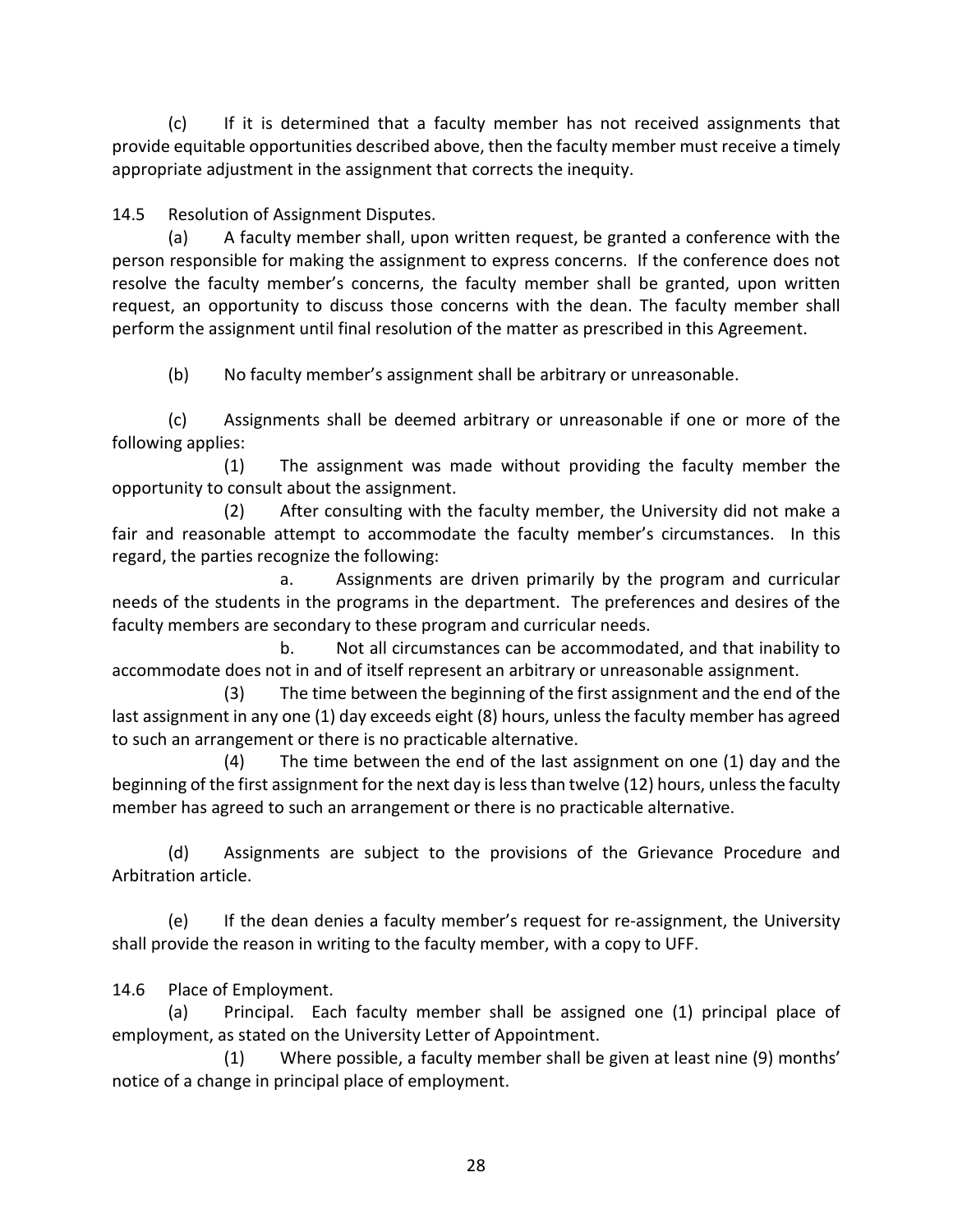(2) The faculty member shall be granted, upon written request, a conference with the person responsible for making the change to express concerns regarding such change.

 (3) Voluntary changes and available new positions within the department shall be considered prior to involuntary changes.

(b) Secondary.

 (1) Each faculty member, where possible, shall be given at least ninety (90) days written notice of assignment to a secondary place of employment more than fifteen (15) miles from the faculty member's principal place of employment.

 (2) The faculty member shall be granted, upon written request, a conference with the person responsible for making the change to express concerns regarding such a change.

 (3) If the assignment to a secondary place of employment is made, the supervisor shall make an appropriate adjustment in the assignment in recognition of time spent traveling to a secondary place of employment.

 (4) Necessary travel expenses, including overnight lodging and meals, for all assignments not at the faculty member's principal place of employment shall be paid at the State rate.

14.7 Schedule of Assigned Duties.

(a) Supervisors are encouraged to make appropriate adjustments in the number of hours scheduled in recognition of evening, night, and weekend assignments, and for periods when a faculty member is on call. Evenings, nights, and weekends when a faculty member is on call shall be considered in making other assignments.

(b) Except for P.K. Yonge, the academic year shall consist of a Fall and Spring semester of approximately 19.5 weeks each. Activities in each semester shall be scheduled during contiguous weeks with the exception of Spring Break.

14.8 Overload Assignments.

(a) An overload assignment is defined as the assignment of any duties in excess of a faculty member's full-time appointment (1.0 FTE).

(b) No faculty member shall be required to accept an overload assignment.

(c) As compensation for an overload assignment, the University shall offer the faculty member either

(1) financial compensation; or

(2) reduction in teaching assignment in a mutually agreeable following academic semester or year.

(d) Monetary compensation for overload assignments shall be paid from OPS. OPS payments do not qualify for retirement compensation or credit.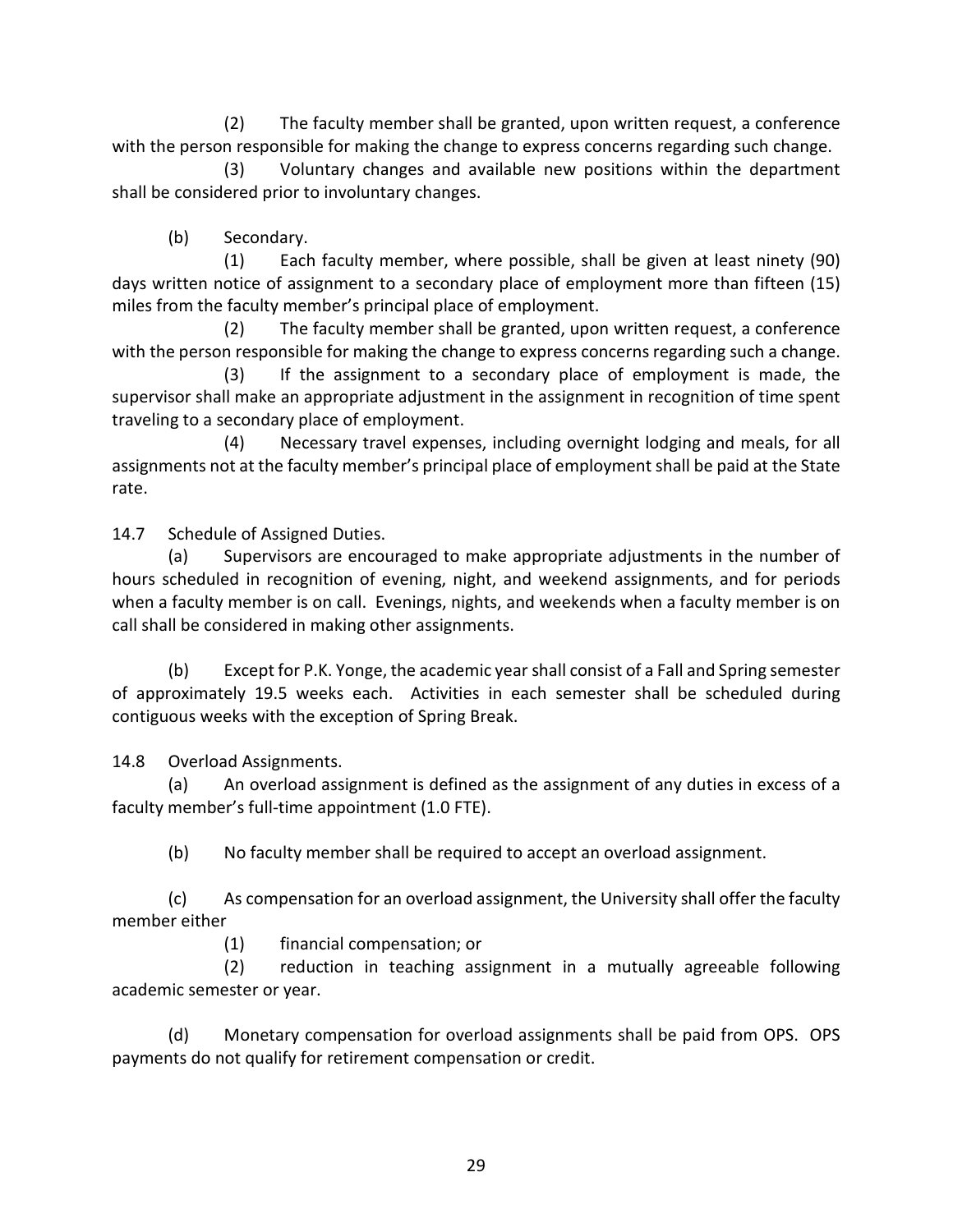(e) Overload assignments are used for a variety of purposes, but with regular, inperson classroom courses, it is the intent of the university to migrate such course work over time to regular assignments.

14.9 The appropriate academic department and college may submit a request to the Office of the Provost for a change to full-time tenure for any faculty member who was granted tenure at less than 1.00 FTE.

14.10 A tenured or tenure-accruing faculty member may be transferred as a result of a reorganization or program curtailment within the University. No department or unit of the University is obliged to accept the transfer of a faculty member from another unit. The acceptance of a transferring faculty member is conditioned upon an affirmative vote of the tenured faculty members of the receiving academic department or unit. A report of the transfer shall be submitted through the appropriate administrative channels to the Office of the Provost for approval. If the transfer is approved, the faculty member's tenure or tenure eligibility shall be transferred to the new department.

14.11 P.K. Yonge Assignments.

(a) P.K. Yonge has a special mission and that mission is reflected in the annual academic year assignments. The developmental research school designation and the setting within the College of Education at the University provide unique opportunities and special responsibilities for P.K. Yonge faculty. P.K. Yonge faculty are expected to participate in teaching, research, outreach, and dissemination activities as part of their assignment.

(b) Academic Year Appointments. The academic year appointment period for P.K. Yonge faculty members consists of a Fall and Spring semester of approximately forty-two (42) contiguous weeks. Included in this appointment period are required planning days prior to the start of school in the fall.

(c) The University shall submit the proposed calendar to the faculty for its consideration before the end of the academic year, and such scheduling shall be subject to consultation under Article 6 of this Agreement.

(d) Work Day for P.K. Yonge Faculty. The work day for P.K. Yonge faculty members shall be seven and one-half (7.5) continuous hours. The University and UFF recognize that a faculty member's professional responsibilities and obligations may on occasion necessitate the faculty member's working beyond the work day. The University will provide two (2) additional paid hours for research per week and the faculty member is responsible for determining how to spend that research time within or outside of the work day. A work day may include instruction, research and planning time.

(1) The starting and ending times for work days shall be determined by the principal after discussion with the faculty. The principal's final decision shall be announced by August 1 of each year.

30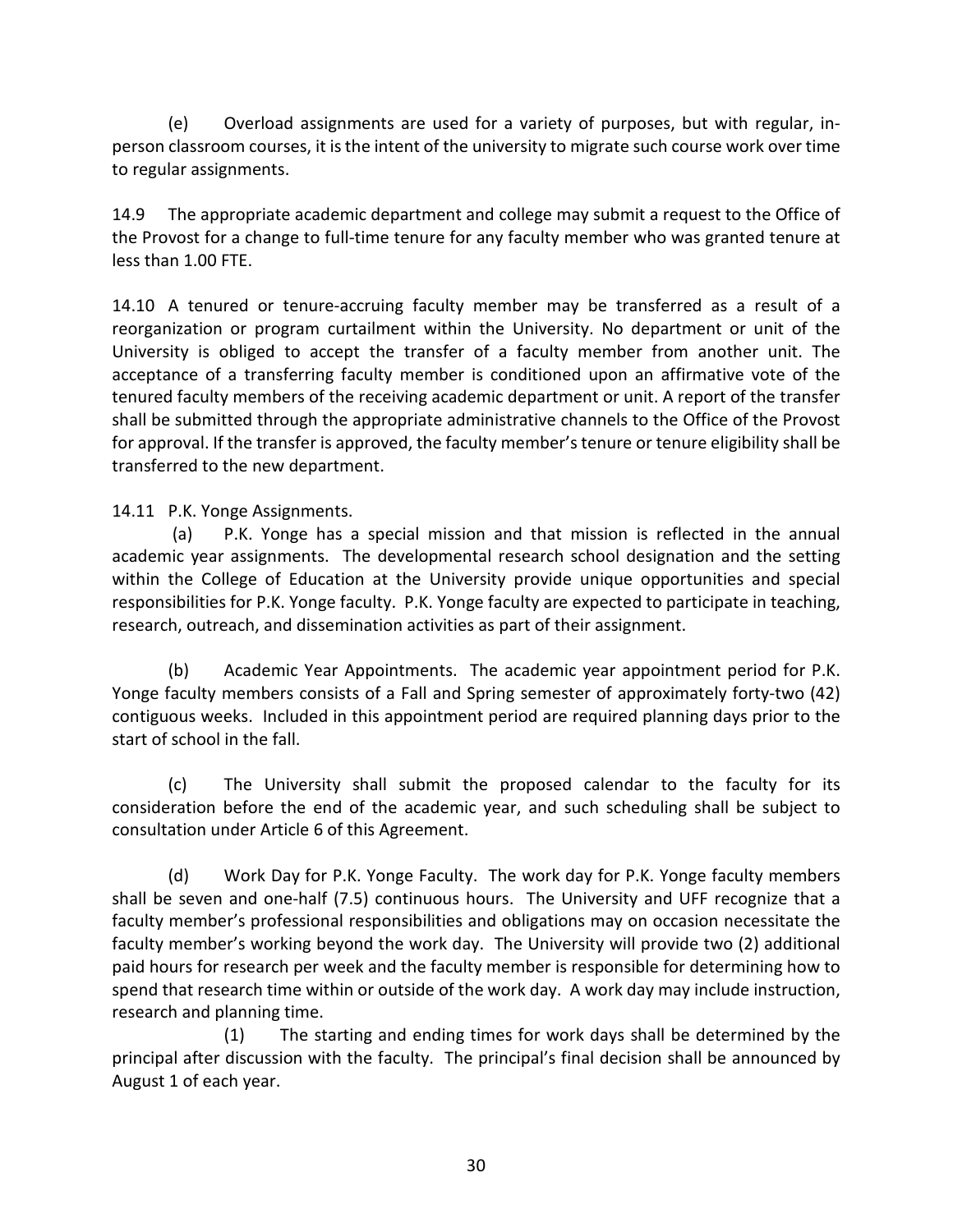(2) The normal student contact time for a secondary school faculty member shall be the equivalent of twenty-five (25) fifty (50)-minute periods during the week.

(3) Each faculty member shall be provided a 30-minute lunch period without duties.

a. Faculty member who accepts a voluntary lunchroom duty assignment shall receive a supplement equal to the member's salaried hourly rate for thirty (30) minutes for each day the duty is performed. A faculty member's regular hourly rate of pay shall be determined by dividing the daily rate of pay by eight (8) hours.

b. Faculty members teaching in the elementary grades may be expected to escort their students to the serving line**.**

(4) Faculty members shall not be required to eat breakfast or lunch with their students.

(5) Faculty members shall be permitted to leave school at the end of the student day on school days immediately preceding the weekend, a holiday, or student vacation day as long as students are not left unsupervised. The principal shall make appropriate arrangements to ensure that faculty members who are needed to supervise students on these days are given comparable release time on other days. Any shortened day for teachers under this provision shall not be construed as infringing upon faculty planning time.

(6) Faculty members shall be provided additional time within the work day during the last three (3) days of student attendance at the conclusion of the school year, in order to allow adequate time for completing records and paper work.

(7) Additional Considerations.

a. No faculty member shall be asked to teach more than one (1) academic subject during a class period.

b. Faculty members teaching in middle school or high school shall not be required to teach more than three (3) separate, unrelated academic classroom subjects.

14.12 Scheduled Meetings and Planning Time for P.K. Yonge Faculty.

(a) There will be a required seven (7)-day planning program before the start of classes in the Fall semester.

(1) Highest priority shall be given to individual and team/department preparation time.

(2) Required meetings and in-service training shall not exceed a total of 10.5 hours for the planning program.

(b) Faculty Meetings, and Planning/Conference Days During Academic Year.

(1) Faculty meetings shall be held during the work day. Faculty members present at the meeting may vote to extend the meeting beyond the work day.

(2) Faculty Planning/Conference Days. Faculty planning days are designed to permit additional planning, preparations, parent conferences, professional learning, exchange of ideas, appraisal conferences, and other school-related business.

a. Faculty planning days shall be six (6) hours in length, exclusive of lunch. If lunch is an administratively scheduled activity, it is subsumed within the six (6) hours. Scheduling and duration of lunch periods shall be determined after consultation with the faculty.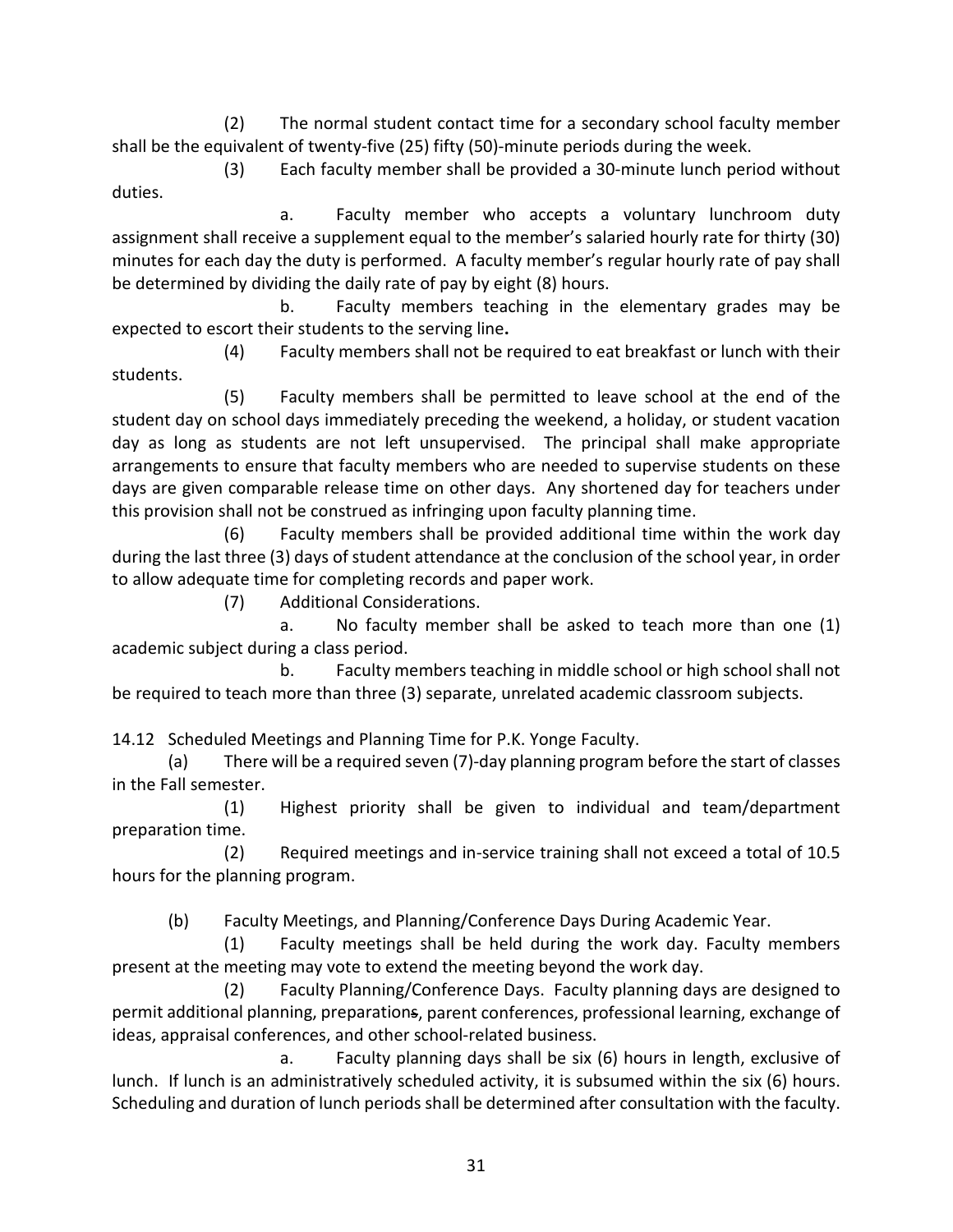<span id="page-34-0"></span>b. The principal shall provide faculty members with no less than five (5) days' notice of any required activity that will occur on a planning day.

(c) Personal Planning time.During the regular school year, faculty members shall be provided an average of three hundred (300) minutes per week for planning. If the planning time is noncontiguous, it shall be scheduled in time blocks of no less than forty-five (45) minutes.

(1) The University may designate a portion of such time for administrative uses such as required professional learning or a faculty meeting. Notice of such use of planning time shall be given at least five (5) days in advance.

 (2) A portion of the time may be set aside for team planning, with members of the team determining how much will be team planning.

 (3) Additional planning time shall be scheduled for faculty members assigned to teach three or more un-related academic classroom assignments.

 (d) Changes in teaching assignments for P.K. Yonge faculty members often involve significant changes in the courses or grade levels taught and the classrooms in which teaching takes place. An appropriately certified faculty member who volunteers shall be considered for such changes.

14.13 Equipment for P.K. Yonge Faculty. No faculty member shall be required to purchase supplies, textbooks, materials, or equipment from personal funds. The principal or designee shall discuss supply and material needs with each faculty member and shall secure for the faculty member's classroom use reasonable supplies and materials

#### **ARTICLE 15 OFFICE SPACE AND SAFE CONDITIONS**

15.1 Office Space.

(a) To the extent possible, The University shall provide each faculty member with office space and office equipment commensurate with assigned responsibilities. Such equipment shall normally include a telephone, a computer, and an internet connection.

 (1) Each tenured or tenure-accruing full-time faculty member shall be provided with an enclosed individual office that has a door lock, except in a circumstance where to do so would not be reasonably possible.

 (2) Non-tenure-accruing faculty members and part-time faculty members in a department or equivalent unit may be provided office space on a shared basis if it is not possible to provide individual offices, or if such faculty volunteer to share office space.

(3) Full-time faculty members who provide confidential counseling services with the title psychologists, psychiatrists, student counseling specialists or other mental health clinical faculty shall be provided with an enclosed individual lockable office, except in a circumstance where to do so would not be reasonably possible.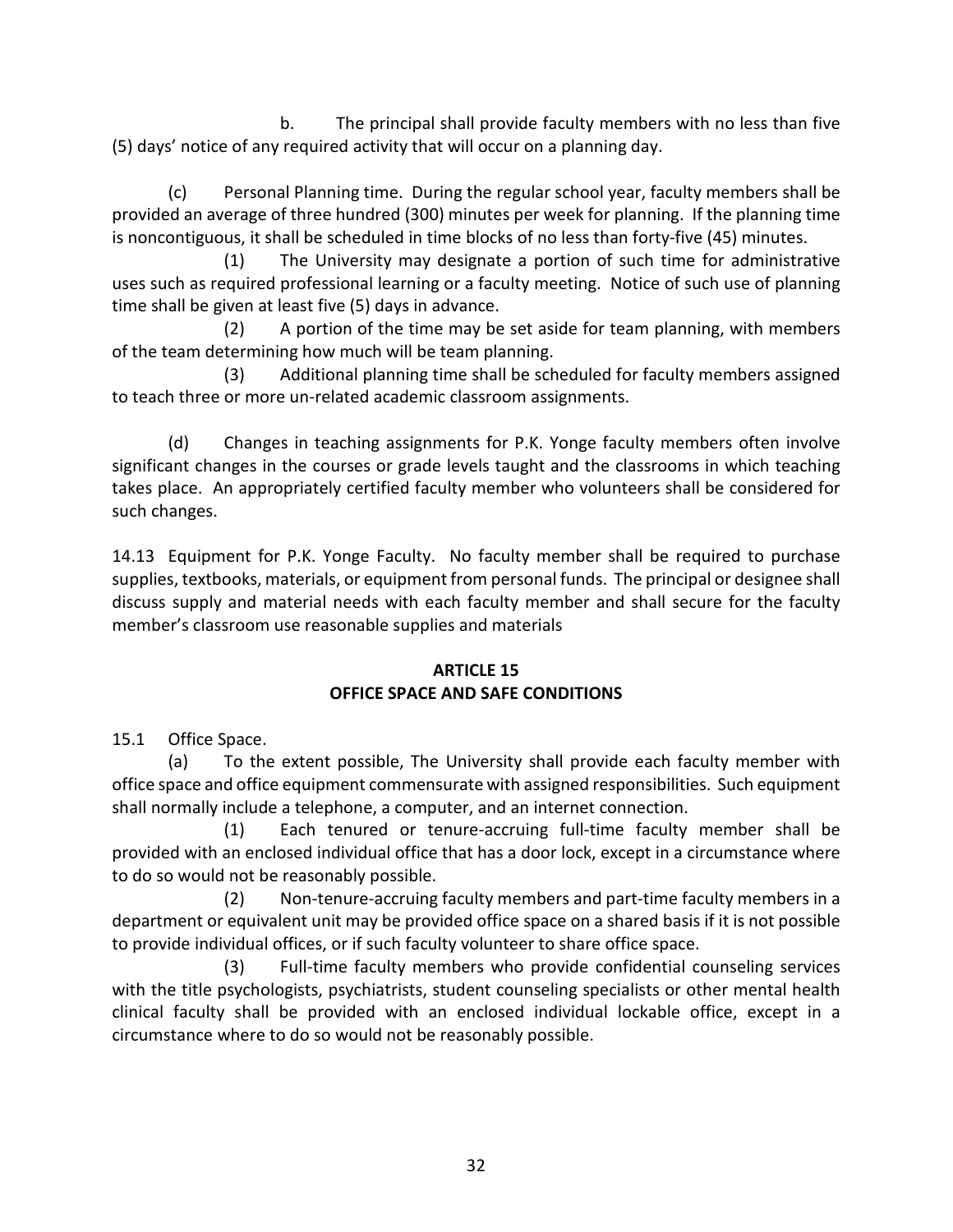<span id="page-35-0"></span>(b) Each faculty member shall, consistent with building security, have reasonable access to the faculty member's office space and laboratories, studios, music rooms, and the like used in connection with assigned responsibilities. This provision may require that campus security provide access on an individual basis.

(c) Change in Office Space. A faculty member shall be notified, if practicable, at least one (1) month prior to a change in the faculty member's office location or a planned alteration to a faculty member's office that impedes the faculty member's work effectiveness. The faculty member shall be provided the reason(s) necessitating the change or alteration. The University shall provide assistance in moving University supplies and equipment.

15.2 Safe Conditions. Whenever a faculty member reports a condition that the faculty member feels represents a potential violation of safety or health rules and regulations, the appropriate administrator shall investigate such conditions. Upon conclusion of the investigation, the appropriate administrator shall inform the faculty member of what action is being taken, if action is necessary. No faculty member shall suffer an adverse employment action for making a report under this section.

#### **ARTICLE 16 TRAVEL**

16.1 Professional Meetings.

(a) Faculty members may attend professional meetings, conferences, and other professional activities, with the approval of the chair or supervisor of the department or equivalent unit whether or not they receive University funding to attend. Approval to attend such activities shall not be unreasonably denied.

(b) Faculty members must initiate a Travel Authorization Request (TAR) and receive their chair's approval prior to any business-related travel.

(c) Allocations of travel funds to department faculty members shall be determined by the chair in accordance with posted written policies jointly developed and agreed to by the chair and department faculty (by a majority vote).

16.2 Reimbursement. The reimbursement rate for expenses in connection with meetings, conferences, or other professional activities shall as specified by Florida law, up to the amount of funding available under department policies.

16.3 Travel Advances. To the extent permitted by law, the University shall provide travel advances, upon request, of up to eighty (80) percent of budgeted expenses for authorized travel.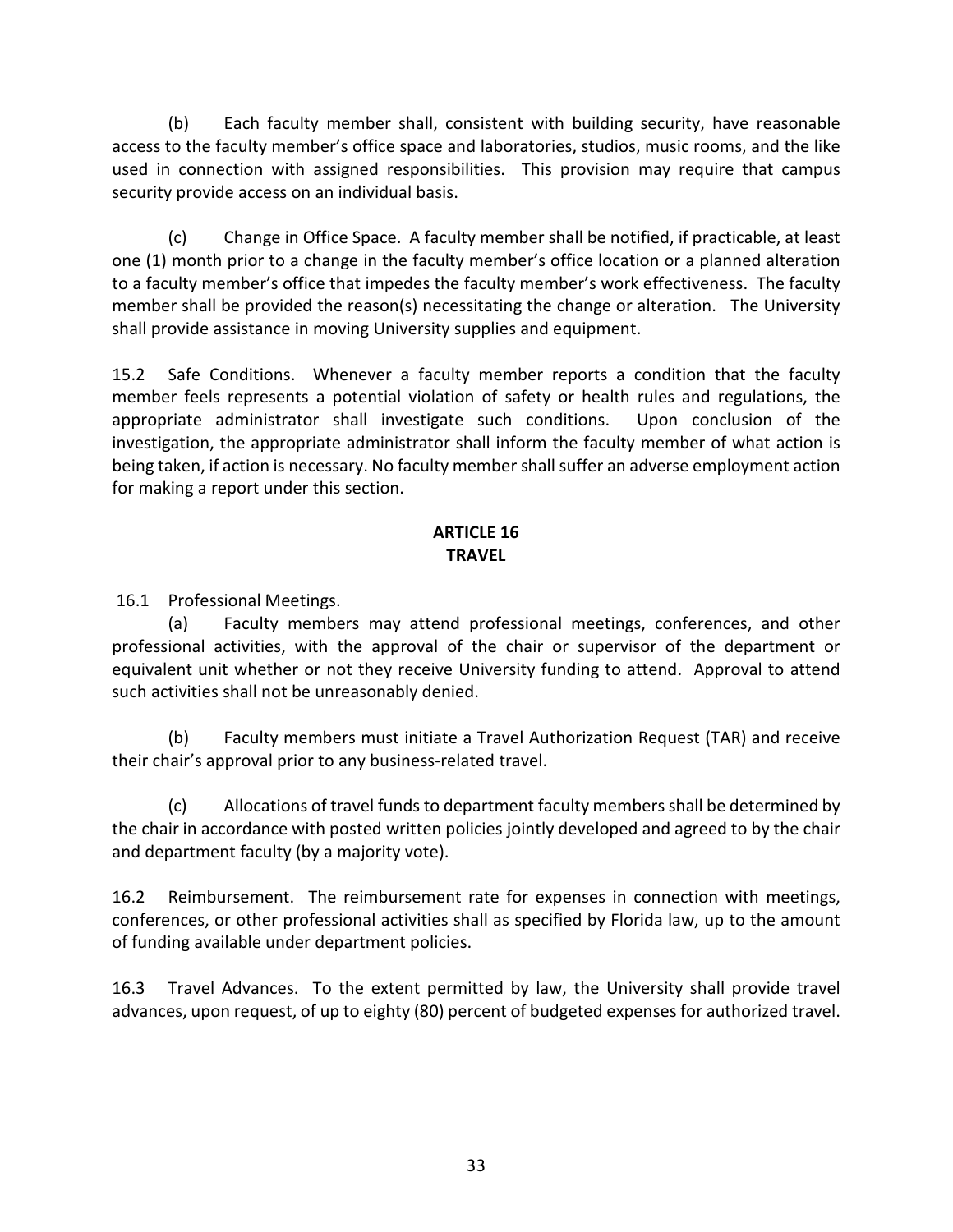#### **ARTICLE 17 SUMMER APPOINTMENTS AND ASSIGNMENTS**

17.1 Policy.

(a) Summer appointments are separate and distinct from the nine (9)-month academic year appointment.

(b) The summer course schedule shall be developed in light of faculty expertise, student demand, and program and curricular needs of the department, college, and University. The chair or designee who schedules summer courses shall consult with faculty members about which courses they are available to teach.

(c) Summer appointments shall be offered not later than five (5) weeks prior to the beginning of the appointment, if practicable. No nine (9)-month faculty member shall be required to accept a summer appointment.

(d) The offering of summer appointments to faculty members, including the determination of which faculty members are qualified to teach any particular course, shall be made by the chair.

17.2 Summer Appointments.

(a) The summer instructional appointment includes the normal activities related to the course, such as appropriate course/instructional preparation, lecturing, supervision, grading, and appropriate availability for consultations and conferences with students in the course. The summer instructional appointment does not include other credit-generating activities (such as thesis or dissertation supervision, directed individual studies, supervised teaching or research/scholarship/creative activities, or supervision of student interns).

(b) Changes in Appointment. When a course is cancelled, the University may offer a new appointment to a faculty member.

17.3 Compensation.

(a) A faculty member's summer employment contract shall specify the total compensation provided for the appointment.

(1) For each three-credit-hour course appointment during the summer, a faculty member shall receive 12.50% of the faculty member's academic year rate of pay.

(2) For each four-credit-hour course appointment during the summer, a faculty member shall receive 16.66% of the faculty member's academic year rate of pay.

(3) Compensation for courses that are other than three (3) or four (4) credit hours shall be prorated accordingly.

(4) Units may elect rates of pay that exceed the above.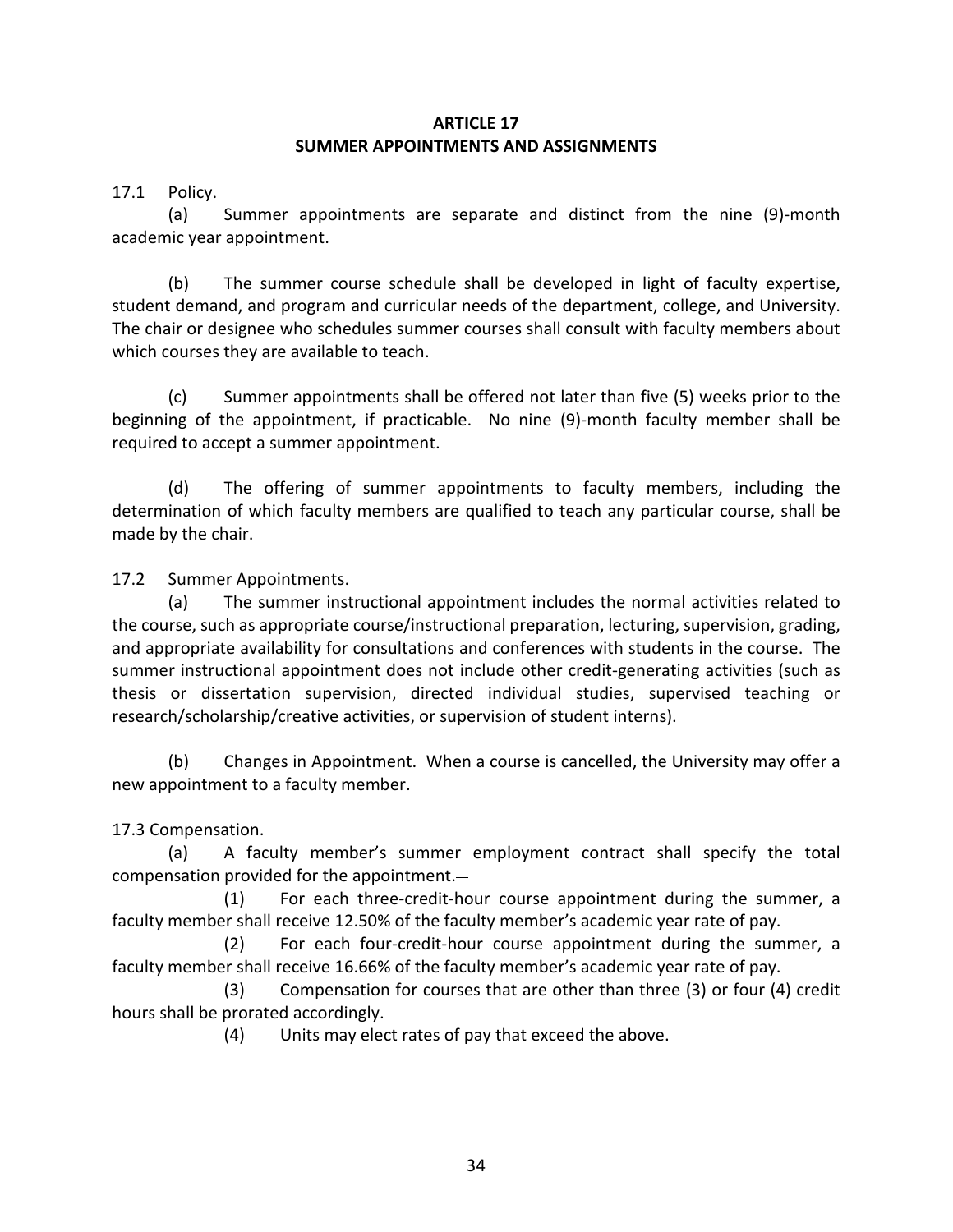(b) Other credit-generating activities such as thesis or dissertation supervision, directed individual studies, supervised teaching or research, or supervision of student interns, as well as research or service activities, may be assigned by the University during the summer term. However, no faculty member shall be required to undertake such assigned other creditgenerating activities, or assigned research or service activities, without compensation for that specific activity in addition to the compensation provided for the faculty member's summer instructional appointment.

(c) Any portion of a summer appointment beyond 1.0 FTE shall be paid from OPS rather than salary dollars. OPS payments do not qualify for retirement compensation or credit, and no retirement compensation or credit shall be provided for the portion of the faculty member's summer compensation made by OPS payment.

17.4. P.K. Yonge*.* Faculty members with a summer instructional appointment will be paid at their salaried hourly rate and shall include two (2) days of the pre-summer course planning and one (1) hour of planning time per instructional day.

# **ARTICLE 18 FACULTY MEMBER PERFORMANCE EVALUATIONS AND EVALUATION FILE**

18.1 Performance evaluations are intended to communicate to a faculty member a qualitative assessment of performance of assigned duties by providing written feedback. Each faculty member's performance shall be evaluated annually. Faculty shall be evaluated according to the approved standards and procedures, provided that those standards and procedures were in place prior to the beginning of the evaluation period. Exempt from such evaluations are those whose employment is ending before the next annual evaluation.

18.2 Sources of Evaluation.

(a) Faculty Annual Report. Every year, each faculty member shall submit to the chair a report of the faculty member's activities in teaching, research/scholarship/creative activities, service, and other University duties.

 (1) The University shall specify the required format and minimum content of the faculty annual report, consistent with the provisions of Sections 18.5 through 18.7.

 (2) The annual report shall include any interpretive comments and/or supporting data that the faculty member deems appropriate in evaluating the faculty member's performance.

(b) The person responsible for completing the annual evaluation shall also consider appropriate information from the following sources: immediate supervisor, peers, students, faculty member/self, other university officials who have responsibility for supervision of the faculty member, and individuals to whom the faculty member may be responsible in the course of a service assignment. Any materials used in the evaluation process submitted by persons other than the faculty member shall be shown to the faculty member, who may attach a written response.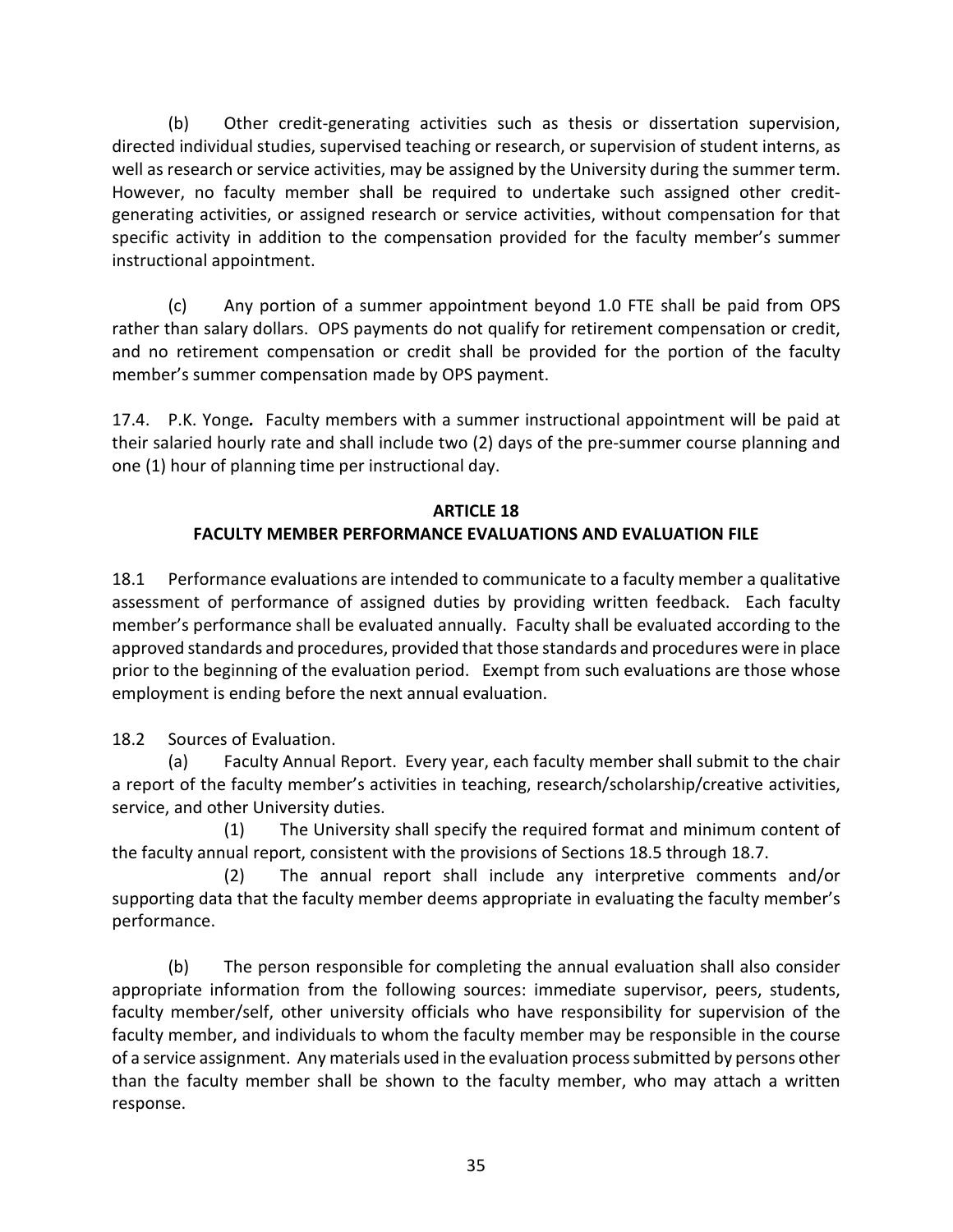(c) University Required Student Evaluations. The tabulated results and written comments of student evaluations of classroom instruction shall be available to the faculty member no later than thirty (30) days following the end of classes in the semester in which the evaluation occurred.

18.3 Observation/Visitation. The University may conduct classroom observation or visitation in connection with the faculty member's evaluation.

(a) The chair shall notify a faculty member at least fifteen (15) days in advance of the date and time of any direct classroom observation(s) or visitation(s). If the faculty member determines that this date is not appropriate because of the nature of the class activities scheduled for that day, the faculty member may suggest a more appropriate date or dates.

(b) Notwithstanding the above, if the chair has received a complaint or other information that gives rise to immediate concerns about the conduct of the class, the chair may observe or visit the class at any time without notice to the faculty member.

(c) A written report of the observation/visitation shall be submitted to the faculty member within two (2) weeks of the observation/visitation. The faculty member shall be offered the opportunity to discuss the report with the evaluator prior to its being finalized and placed in the employee's evaluation file and may submit a written reply, which shall be attached to the report. If the course involved was assigned to the faculty member with less than six (6) weeks' notice, the report shall include this information.

(d) Peer Assessment. A faculty member has the right to have a peer or colleague to observe/visit the faculty member's teaching and to have an assessment of that observation/visitation included as part of the faculty member's annual report. The chair shall invite the peer evaluator, who may be within the University, a retired colleague, or a colleague in the same discipline from another university.

18.4 Evaluation Rating Categories. Each faculty member's performance of assigned duties shall be evaluated according to rating categories defined by the chair and the faculty of the department. This definition shall identify for each assignment area some representative examples of the achievements or performance characteristics that would earn each performance evaluation rating, consistent with a faculty member's assigned duties.

18.5 University Criteria for Annual Performance Evaluations. The annual performance evaluations shall be based upon assigned duties and shall consider the nature of the assignments and quality of the performance in terms, where applicable, of:

(a) Teaching effectiveness, including effectiveness in presenting knowledge, information, and ideas by means or methods such as lecture, discussion, assignment and recitation, demonstration, laboratory exercise, practical experience, student evaluations, assessment of and engagement with student work, and direct consultation with students. The evaluation shall include consideration of: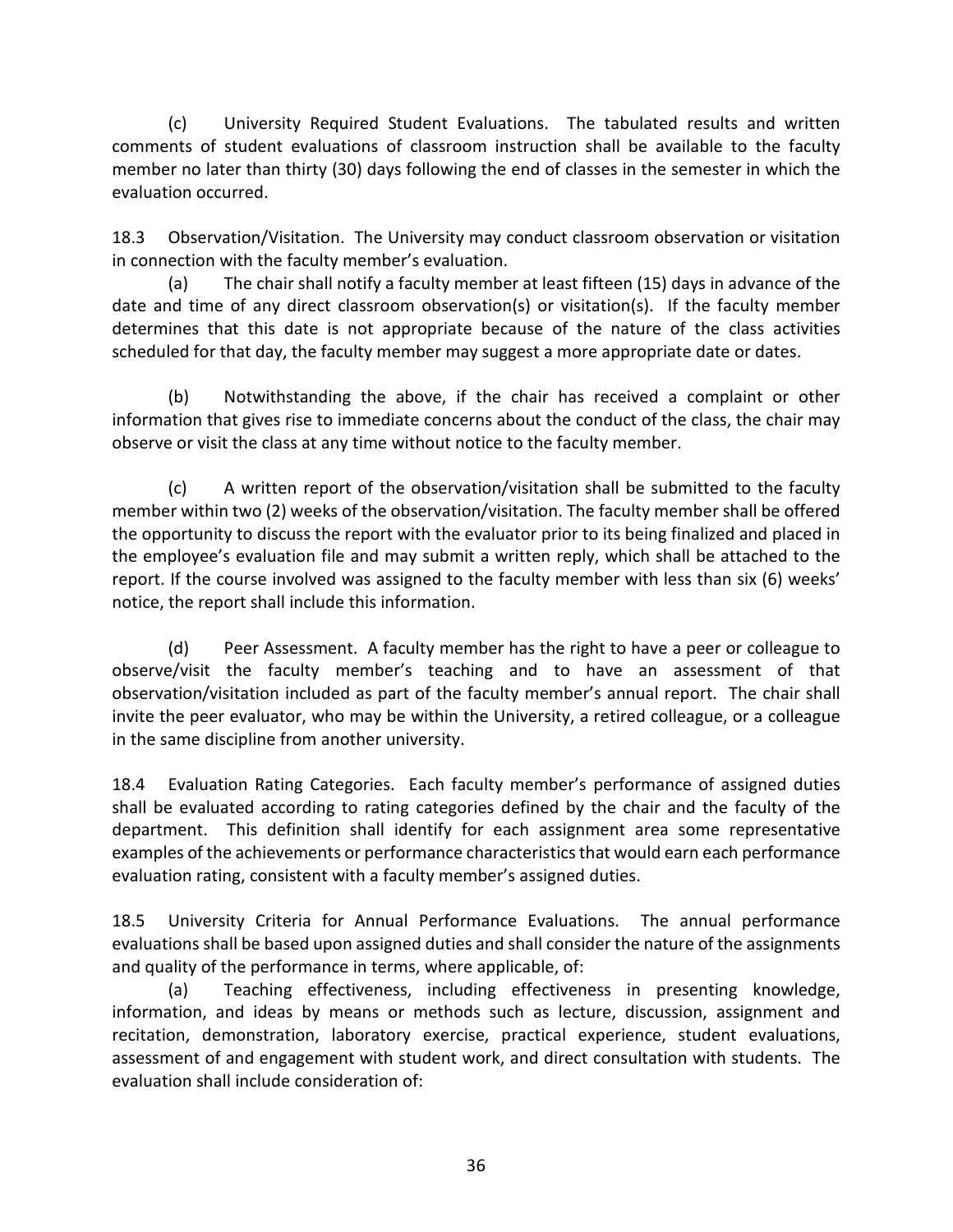(1) Effectiveness in presenting knowledge and skills, and effectiveness in stimulating students' critical thinking and/or creative abilities, the development or revision of curriculum and course structure, and adherence to accepted standards of professional behavior in meeting responsibilities to students.

(2) Other assigned university teaching-related duties.

 (3) Any relevant materials submitted by the faculty member such as class notes, syllabi, student exams and assignments, a faculty member's teaching portfolio, results of peer evaluations of teaching, and any other materials relevant to the faculty member's instructional assignment.

 (4) All information available in forming an assessment of teaching effectiveness.

(b) Contribution to the discovery of new knowledge, development of new educational techniques, and other forms of research/scholarship/creative activity.

 (1) Evidence of research/scholarship/creative activity, either print or electronic, shall include, but not be limited to, published books; chapters in books; articles and papers in professional journals; musical compositions, paintings, sculpture; works of performing art; papers presented at meetings of professional societies; reviews, and research and creative activity that has not yet resulted in publication, display, or performance.

 (2) The evaluation shall include consideration of the quality and quantity of the faculty member's research/scholarship and other creative programs and contributions during the evaluation period, and recognition by the academic or professional community of what has been accomplished.

(c) Service within the university and public service that extends professional or discipline-related contributions to the community; the State, including public schools; and the national and international community. Such service includes contributions to scholarly and professional conferences and organizations and unpaid positions on governmental boards, agencies, and commissions that are beneficial to such groups and individuals.

(d) Participation in the governance processes of the institution through significant service on committees, councils, and senates, and the faculty member's contributions to the governance of the institution through participation in regular departmental or college meetings.

(e) Service for UFF may require a significant commitment of time and shall be acknowledged in the annual evaluation.

(f) Other assigned university duties, such as advising, counseling, supervision of interns, and academic administration, or as described in a position description.

18.6 Department Clarifications of University Criteria for Annual Performance Evaluations. The chair and the faculty in each department/unit shall develop and maintain written clarifications of the University criteria for annual performance evaluations, in terms tailored to the department's discipline(s), faculty positions (i.e., tenured or tenure-earning, non-tenure-earning, library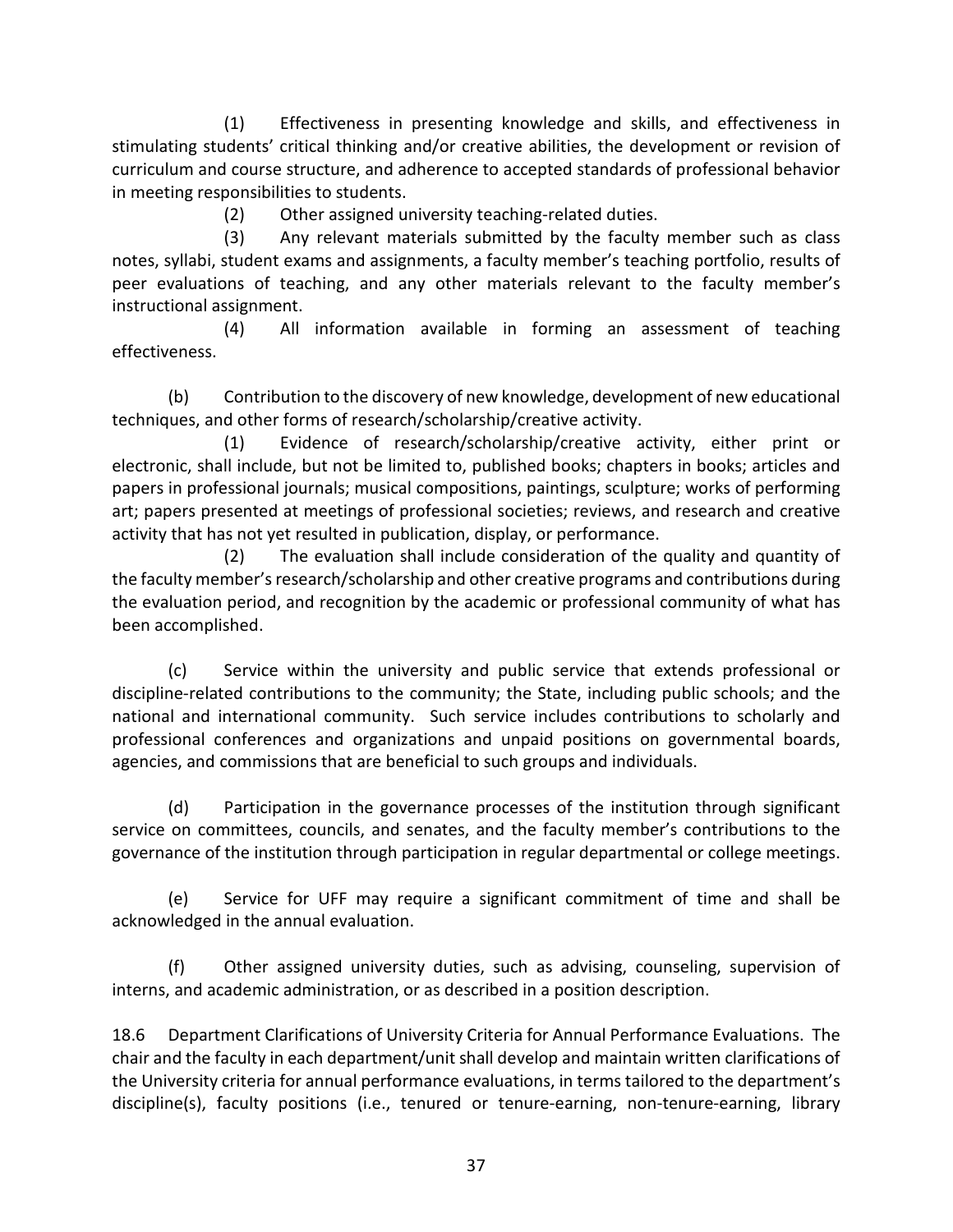faculty), and assigned duties. Such discipline-specific written clarifications shall be according to the provisions of Article 9, Bylaws Governing Terms and Conditions of Employment.

(a) These discipline-specific clarifications shall

 (1) Take into consideration the department's mission and the reasonable expectations for the different ranks;

 (2) Be adaptable to various assigned duties, so that department faculty have an equitable opportunity to earn merit increases, regardless of their assignments; and

 (3) Be detailed enough that a reasonable faculty member should not be uncertain or confused about what performance or accomplishment is sufficient in teaching, research/scholarship/creative activity, and service to earn each performance evaluation rating. The clarifications shall identify for each assignment area some representative examples of the achievements or performance characteristics that would earn each performance evaluation rating.

(b) With respect to research/scholarship/creative activity, each department/unit shall develop discipline-specific clarifications that are consistent with the University's publicly articulated mission. These discipline-specific clarifications must also address how the department values various research/scholarship/creative activities and the outlets in which candidates might be reasonably expected to publish, exhibit, or perform.

(c) The departmental clarifications for the annual evaluation rating categories shall assume that the period over which a faculty member's performance is evaluated is the preceding year. However, the department may allow for an evaluation period for research/scholarship/creative activity of up to three (3) years.

(d) The discipline-specific clarifications must be consistent with the criteria and procedures described in Sections 18.2 through 18.5.

(e) The procedures, criteria, and clarifications described in Sections 18.2 through 18.6 shall be the sole basis for the annual faculty performance evaluation.

18.7 Annual Evaluation Process. The annual evaluation assesses an employee's performance of assigned duties consistent with the criteria specified in Section 18.5 and in departmental bylaws.

(a) The annual evaluation shall be conducted in the Spring semester, and shall include evaluation of assigned duties for the Fall and Spring semesters of the current academic year and the preceding Summer terms, if the faculty member had an appointment in a summer term.

(b) The chair shall provide to his/her department faculty the form or format for submission of a faculty member's annual report no later than January 15.

(c) Each faculty member shall submit to the chair the faculty member's annual report no later than March 30.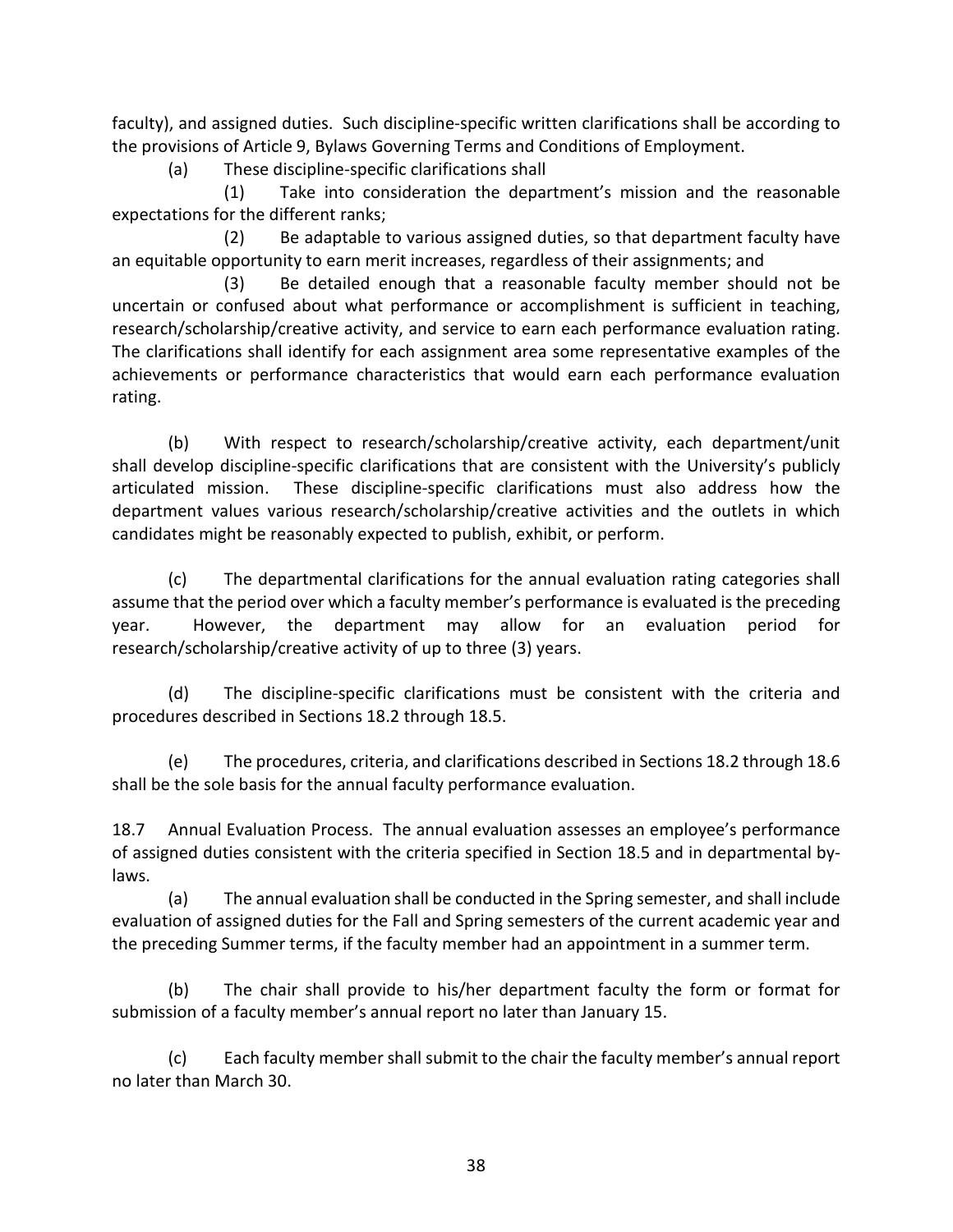(d) Faculty committees or other individuals submitting evaluative data that may be relevant to the annual evaluation shall report to the chair no later than April 15.

(e) The chair's evaluation shall identify any major performance deficiencies and, if any such deficiency has been identified, shall provide the faculty member with written feedback designed to assist the faculty member in improving his/her performance.

(f) No later than July 1 the chair shall provide to the faculty member the written annual evaluation, and shall attach to the annual evaluation a copy of the faculty member's annual report.

 (1) The faculty member shall be offered the opportunity to discuss the evaluation with the evaluator prior to its being finalized.

 (2) The evaluation shall be signed and dated by the person performing the evaluation and by the faculty member being evaluated, who may attach a concise comment to the evaluation.

(g) The above deadlines do not apply to P.K. Yonge. P.K. Yonge deadlines shall be in accordance with state schedules for such.

(h) Nothing prohibits the chair from modifying the annual evaluation based on a faculty member's written response to the evaluation. A copy of the revised evaluation shall be provided to the faculty member. The faculty member may append a response to the final evaluation.

18.8 Sustained Performance Evaluations. Tenured faculty members shall receive a sustained performance evaluation once every seven (7) years following the award of tenure or their most recent promotion. The purpose of this process is to evaluate sustained performance during the previous six (6) years of assigned duties. A faculty member who has received satisfactory annual evaluations during four (4) or more of the previous six (6) years, including one (1) or more of the previous two (2) years, shall be rated satisfactory in the sustained performance evaluation.

(a) Only tenured faculty and the chair may participate in the development of applicable procedures. Sustained performance evaluation procedures shall ensure involvement of peers at the department level.

(b) The procedures for the sustained performance evaluation shall be made available to department faculty and included in the department's bylaws.

(c) The documents contained in the faculty member's evaluation file shall be the sole basis for the sustained performance evaluation.

(d) A faculty member may attach a concise response to the evaluation.

(e) A performance improvement plan resulting from a Sustained Performance Evaluation shall be developed only for those faculty members whose performance is identified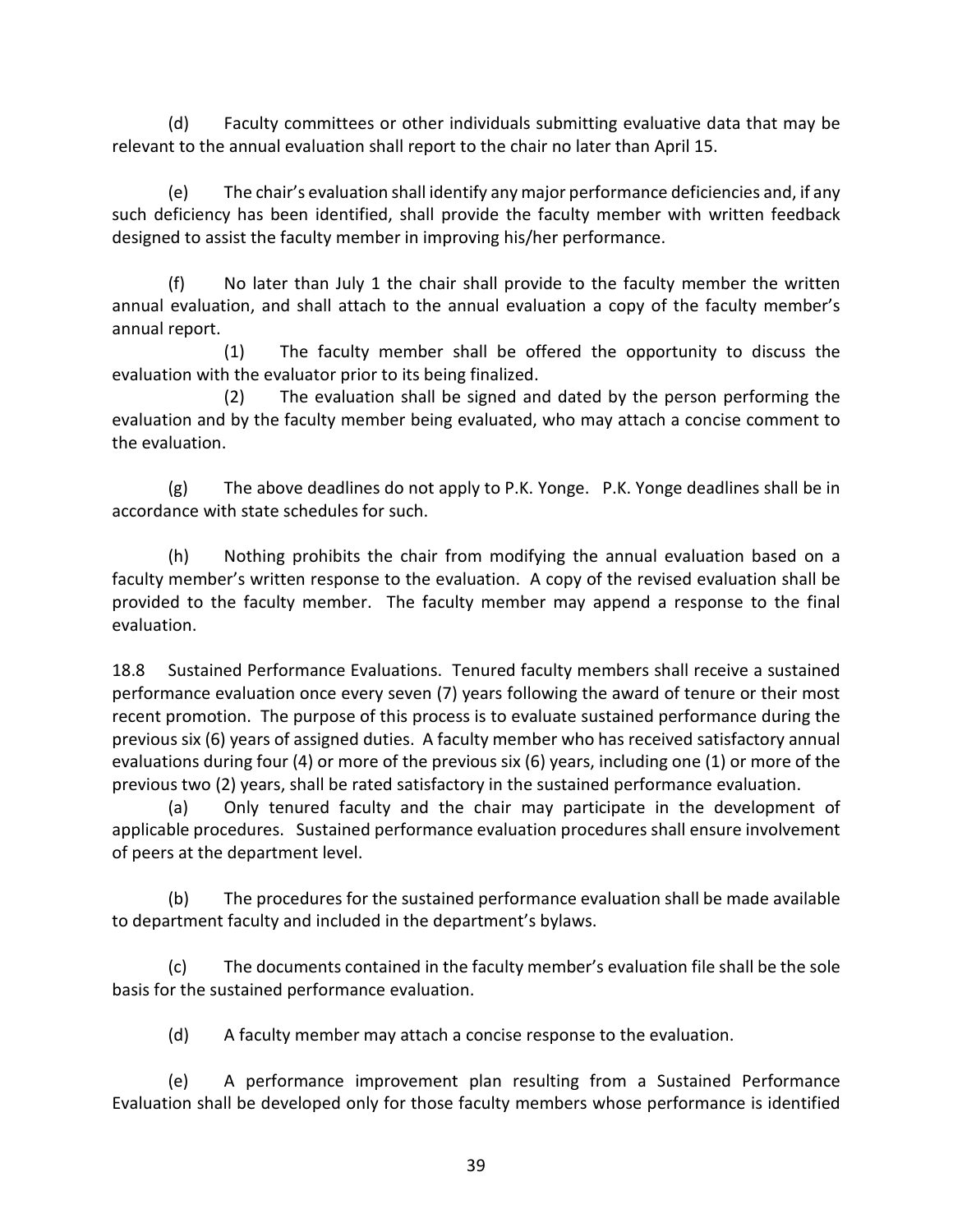through the sustained performance evaluation as being consistently unsatisfactory in one (1) or more areas of assigned duties.

(f) The performance improvement plan shall be developed by the faculty member in concert with his/her chair and shall include specific performance targets and a reasonable time period for achieving the targets. If the faculty member and the chair are unable to reach agreement on a plan, the dean shall resolve the issues in dispute.

 (1) With approval of the Dean, the University shall provide specific resources identified in an approved performance improvement plan.

 (2) The chair shall meet periodically with the faculty member to review progress toward meeting the performance targets.

 (3) It is the responsibility of the faculty member to attain the performance targets specified in the performance improvement plan. If the plan identifies specific deadlines for attaining performance targets and the faculty member fails to attain the targets by the deadlines, the department/unit has the responsibility to take appropriate actions.

18.9 Proficiency in Spoken English.

 (a) A chair, who as part of the annual evaluation, or upon receipt of a complaint, identifies a faculty member to be potentially deficient in English oral language skills, may require the faculty member to take an English language proficiency test.

(b) Faculty may continue to be involved in classroom instruction up to one (1) semester while enrolled in appropriate English language instruction.

(c) Faculty who score below a minimum score specified by the University shall be assigned appropriate non-classroom duties for the period of oral English language instruction provided by the University. When such faculty member is eligible to return to classroom instructional duties the faculty member shall not be disadvantaged by the fact of having been determined to be deficient in oral English language skills.

(d) It is the responsibility of each faculty member who is found, as part of the annual evaluation, to be deficient in oral English language skills, to take appropriate actions to correct these deficiencies. To assist the faculty member in this endeavor, the University shall provide appropriate oral English language instruction without cost to such faculty members for a period consistent with their length of appointment and not to exceed two (2) consecutive semesters. The time the faculty member spends in such instruction shall not be considered part of the individual assignment or time worked, nor shall the faculty member be disadvantaged by the fact of participation in such instruction.

(e) If the University determines, as part of the annual evaluation, that one (1) or more administrations of a test to determine proficiency in oral English language skills is necessary, the university shall pay the expenses for up to two (2) administrations of the test. The faculty member shall pay for additional testing that may be necessary.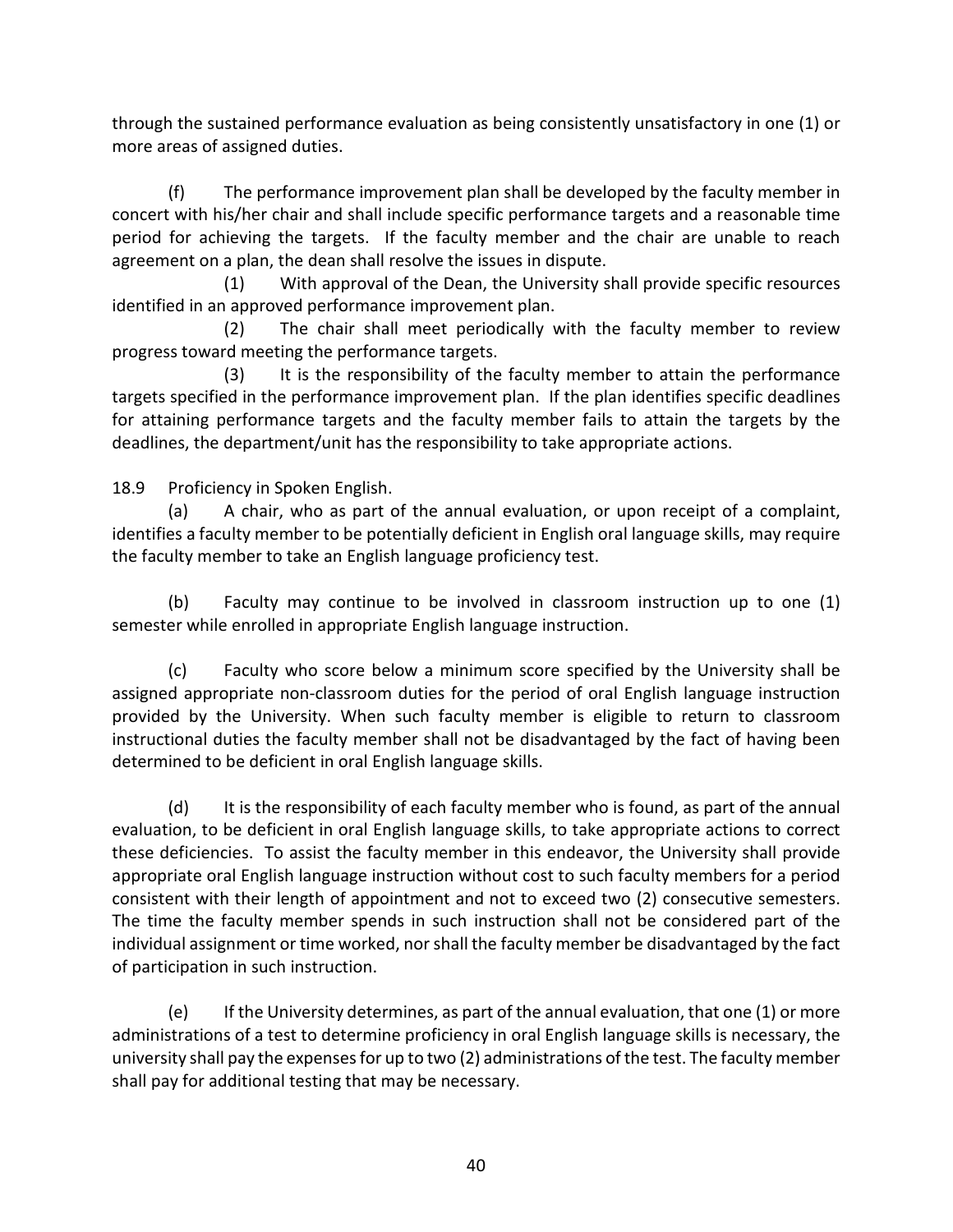18.10 Employee Assistance Program. Neither the fact of a faculty member's participation in an employee assistance program nor information generated by participation in the program, shall be used as evidence of a performance deficiency within the evaluation process described in this Article, except for information relating to a faculty member's failure to participate in an employee assistance program consistent with the terms to which the faculty member and the University have agreed.

# 18.11 Evaluation File.

(a) Policy. There shall be one (1) official evaluation file, containing a dated copy of all documents used in the assignment and evaluation process, other than evaluation for tenure or promotion, except for course materials, publications, public speeches/presentations, or papers presented at conferences. When evaluations and other personnel decisions are made, other than for tenure or promotion, the only documents that shall be considered are those contained in the official evaluation file, as well as the faculty member's course materials, publications, public speeches/ presentations, or papers presented at conferences that are referenced in the official evaluation file.

(1) The department chair shall be the custodian of the evaluation file, and a notice specifying the location of faculty evaluation files shall be posted in each department/unit.

(2) Documents shall be placed in the evaluation file upon receipt. The faculty member shall be notified when the document is placed in the evaluation file.

(3) No adverse employment action shall be taken against the faculty member based upon material in the faculty member's evaluation file that has not been provided to the faculty member or to which the faculty member has not had an opportunity to attach a response.

(b) Access. A faculty member may examine the evaluation file, upon reasonable advance notice, during the regular business hours of the office in which the file is kept, normally within the same business day, and under such conditions as are necessary to ensure its integrity and safekeeping.

(1) Upon request, a faculty member may paginate with successive whole numbers the materials in the file, and may attach a concise statement in response to any item therein. The University may paginate the materials in the file and shall notify the faculty member when that pagination will take place.

(2) Upon request, a faculty member shall be provided one (1) free copy of any material in the evaluation file. Additional copies may be obtained by the faculty member upon the payment of a reasonable fee for photocopying.

(3) A person designated by the faculty member may examine that faculty member's evaluation file with the written authorization of the faculty member concerned, and subject to the same limitations on access that are applicable to the faculty member.

(c) Indemnification. UFF agrees to indemnify and hold the University harmless from and against any and all liability for any improper, illegal or unauthorized use by UFF of information contained in such evaluation files.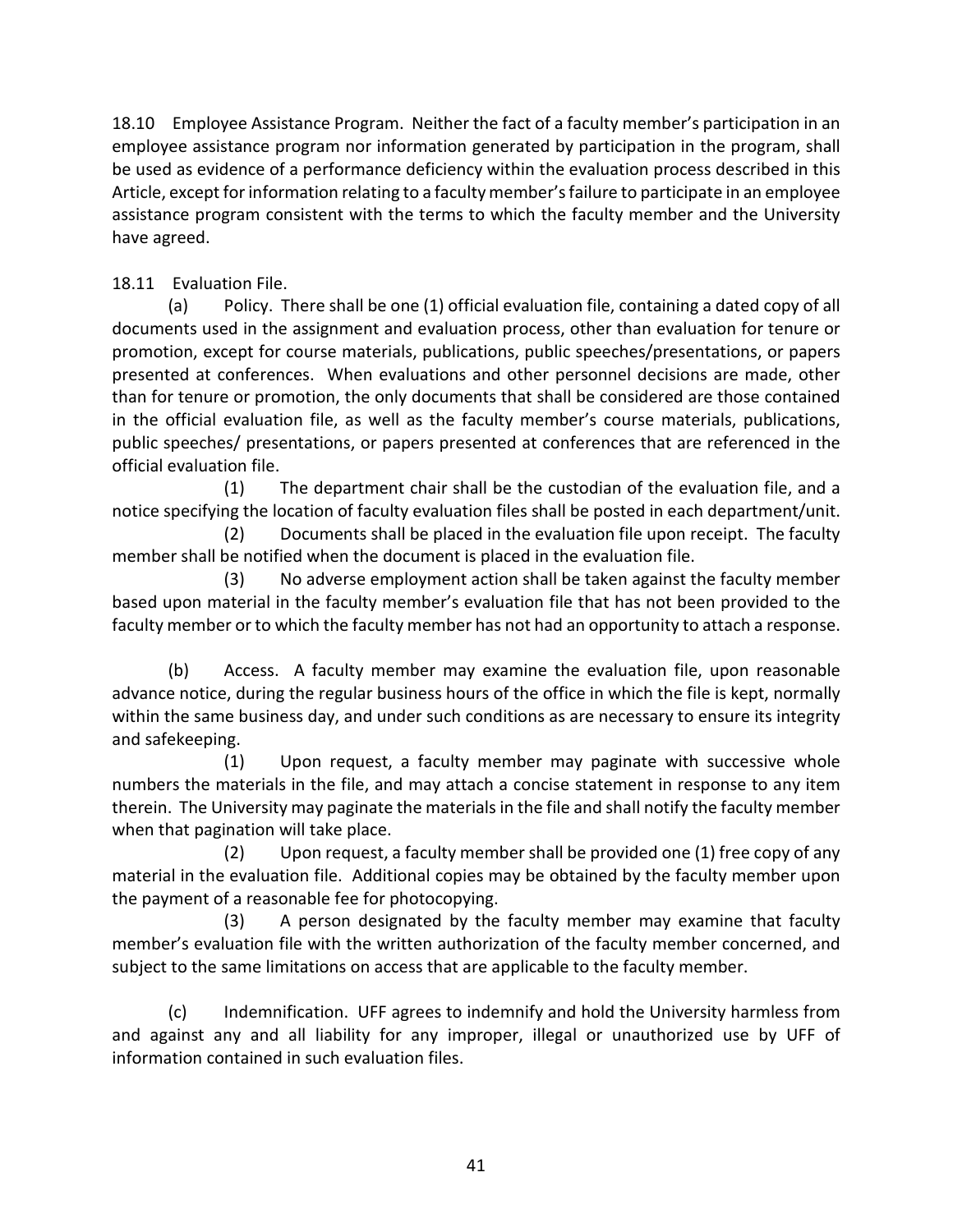(d) Anonymous Material. There shall be no anonymous material in the evaluation file except for numerical summaries of student evaluations that are part of a regular evaluation procedure of classroom instruction and/or written comments from students obtained as part of that regular evaluation procedure. If written comments from students in a course are included in the evaluation file, all of the comments obtained in the same course must be included.

(e) Peer Committee Evaluations. The chair and other faculty of a department may develop a procedure for peers to evaluate the performance of faculty members, consistent with other provisions of this Agreement. This procedure shall be approved by the chair and other faculty and included in the department bylaws. The procedure shall identify how faculty will be involved in the process, how the faculty member will receive feedback on the peer evaluation, and whether the evaluation will be included in the faculty member's official evaluation file.

(f) Removal of Contents. Materials shown to be contrary to fact shall be removed from the file. This section shall not authorize the removal of materials from the evaluation file when there is a dispute concerning a matter of judgment or opinion rather than fact. Materials may also be removed pursuant to the resolution of a grievance. Materials removed from the evaluation pursuant to this section shall be placed in a separate file with the notation of the reason for removal from the evaluation files.

(g) Use of Evaluative Material.

(1) Information reflecting the evaluation of a faculty member's performance shall be available for inspection only by the faculty member, the faculty member's representative, university officials who use the information in carrying out their responsibilities, peer committees responsible for evaluating the faculty member's performance, and arbitrators or others engaged by the parties to resolve disputes, or others by court order. Such limited access status shall not, however, apply to summary data, by course, for the common "core" items contained in student course evaluations that have been made available to the public on a regular basis.

(2) In the event a grievance is filed, the University, UFF grievance representatives, the arbitrator, and the grievant shall have the right to use, in the grievance proceedings, copies of materials from the grievant's evaluation file.

#### **ARTICLE 19 TENURE AND PROMOTION**

19.1 Definition and Policy. Tenure and promotion are critical decisions for the University and for faculty members. In some instances, such as assistant professors seeking tenure and promotion to associate professor, the reviews occur simultaneously. In other instances, only one review (tenure or promotion) occurs. This Article covers the processes, procedures, and criteria used in making the decisions on tenure and/or promotion.

(a) Tenure is one of the principal means by which the quality of the University is developed and maintained. Tenure is attained by the faculty member through distinction in teaching, research/scholarship/creative activity, and/or service to the University and the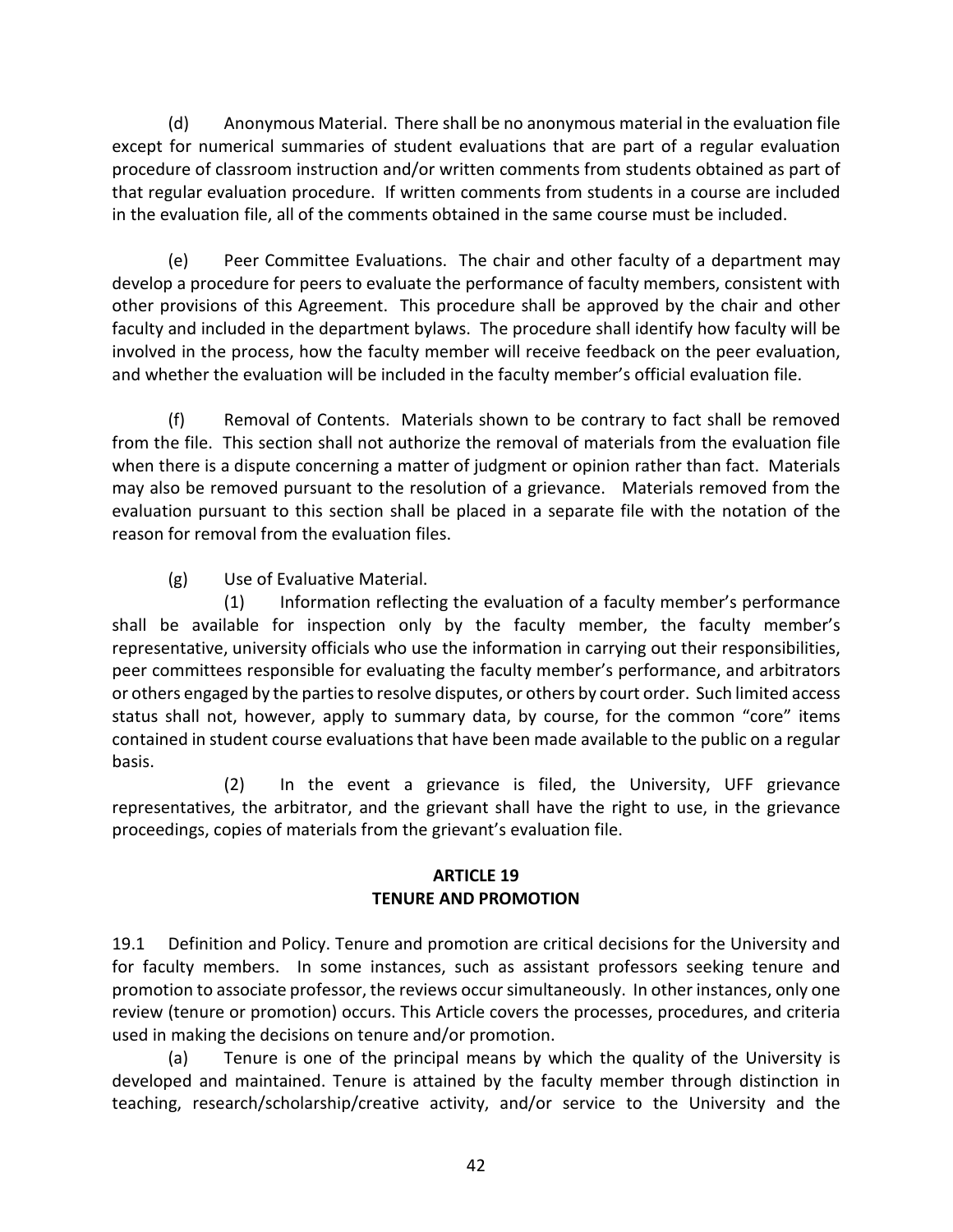profession. The granting of tenure is a more critical action than promotion, for it represents a long-term commitment by the University to the individual. The decision to award tenure represents a positive evaluation of the faculty member's total value to the University and potential for the future as evidenced by the faculty member's record.

(1) A faculty member who has been awarded tenure shall have the status of a permanent member of the faculty and remain in the continuing employment of the University until the faculty member resigns or retires; is dismissed for cause under the provisions of Article 27, Disciplinary Action and Job Abandonment; or is discontinued from employment pursuant to the layoff provisions of Article 30, Layoff and Recall.

(2) Tenure shall be in an academic department or other appropriate administrative unit. With the written approval of the University, the tenure of a faculty member may reside in a center or institute when the research, teaching, and other duties of the faculty member necessitate such a designation.

(3) The same criteria shall be applied in cases involving both tenure and promotion.

(4) The faculty member's rank, years in rank, or amount of approved leave taken shall not be considered in determining whether the candidate receives tenure.

(5) If a faculty member is considered for tenure at a time other than the last year of the tenure probationary period, the expectations of performance shall be identical to those that would be applicable to that faculty member in the faculty member's last year of the probationary period unless the criteria for tenure have changed as stipulated in Article 19.6.

(6) Upon nomination by the President or designee and approval by the Board of Trustees, tenure shall be granted.

(7) Tenure upon Appointment. The Board of Trustees may grant tenure to a faculty member at the time of initial appointment at the request of the faculty of the affected department(s), the chair and the dean.

a. Requests for tenure upon appointment shall be submitted to the President (or designee) with supporting documentation, including the assessment of the appropriate departmental or unit faculty as stipulated in Article 19.9(e).

b. If the President (or designee) approves the request, the letter of offer of appointment to the nominee shall address the tenure issue by indicating that the recommendation for tenure will be sent to the Board of Trustees for its consideration and decision. The tenure recommendation shall be acted upon at the first Trustee meeting immediately following the acceptance of employment.

(8) Tenure shall not extend to administrative appointments.

a. Tenured faculty members appointed to administrative positions shall retain tenure in the faculty rank.

b. If a tenure-accruing faculty member is appointed to serve in academic-administrative classifications or administrative positions, he or she shall be eligible for tenure only in the faculty rank.

(b) Promotion is the appointment of a faculty member to a higher academic rank in recognition of distinguished performance. Promotion is attained through distinction in teaching, research/scholarship/creative activity, and/or service to the University and the profession.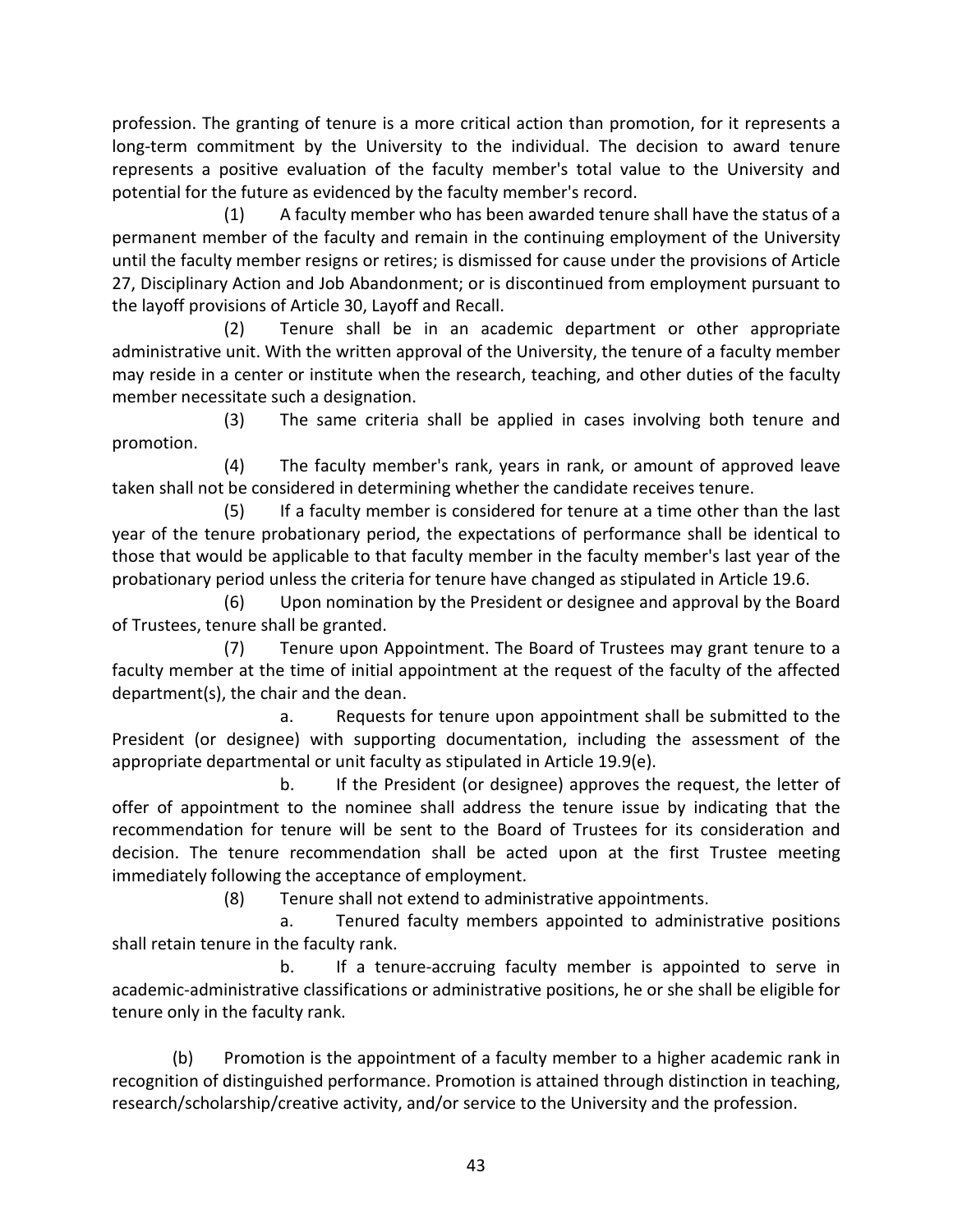(1) Promotion shall be through an academic department or other appropriate administrative unit, and faculty members shall carry their rank with them if they change departments.

(2) If there has been no previous promotion at the University, the promotion decision shall include an assessment of the faculty member's accomplishments prior to employment at the University.

(3) In promotion cases involving tenured faculty members, the decision shall be primarily on assessments of the faculty member's performance since the last promotion.

(4) All of the faculty member's scholarly publications and other research/scholarship/creative activity shall be appropriate to consider in assessing whether the faculty member fulfills the criteria.

(5) The same criteria shall be applied in making or evaluating recommendations in both tenure and promotion judgments.

(6) The faculty member's years in rank or amount of approved leave taken shall not be considered in determining whether the candidate receives a promotion.

(7) An eligible faculty member may initiate the application for promotion whenever the faculty member believes he/she has met the criteria for promotion by notifying the department chair. Faculty members being considered for promotion may withdraw from consideration without prejudice.

(8) Consideration for promotion during an administrative appointment shall be based on the faculty duties and shall not be based on the administrative portion of the assignment.

(9) No promotion decision shall be based on an assessment that employs factors not identified in, or standards conflicting with, the established written criteria as clarified for the faculty member's discipline.

19.2 Eligibility.

(a) Faculty members with the rank of Assistant Professor, Associate Professor, Professor, Assistant Librarian, Associate Librarian, Librarian, Assistant Curator, Associate Curator, or Curator shall be eligible for tenure. The University may designate other positions as tenureaccruing.

(b) Faculty members with the rank of Assistant Professor, Associate Professor, Clinical Assistant Professor, Clinical Associate Professor, Assistant Librarian, Associate Librarian, Assistant Curator, Associate Curator, University School Instructor, University School Assistant Professor, University School Associate Professor, Lecturer, Senior Lecturer, Assistant Engineer, Associate Engineer, Assistant Scholar, Associate Scholar, Assistant Scientist, and Associate Scientist shall be eligible for promotion.

(c) Faculty members with the rank of Assistant in \_\_\_\_\_\_\_\_\_\_\_ and Associate in may apply for promotion. For this title series, the Dean makes the final decision on promotion.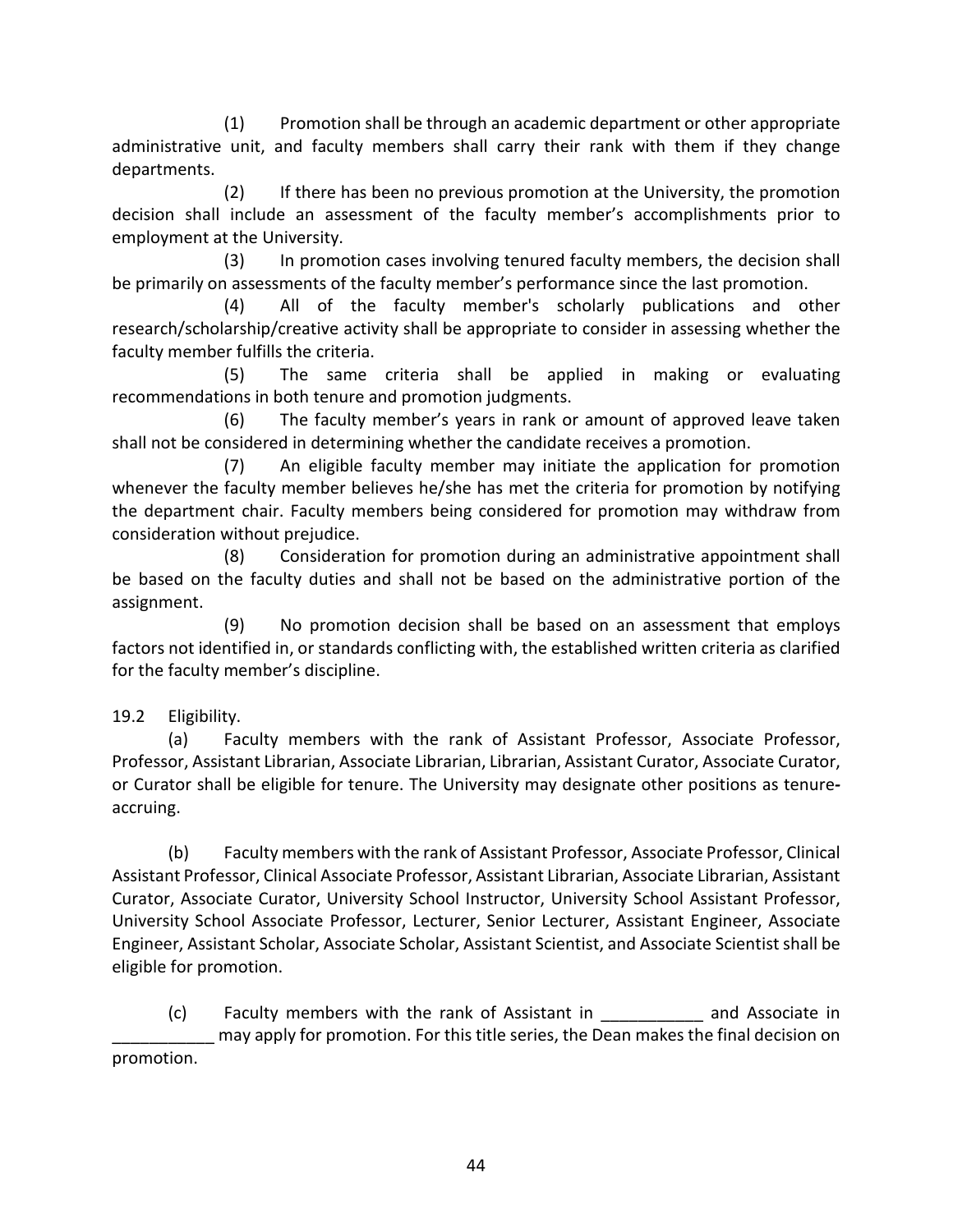19.3 Tenure Probationary Period.

(a) A faculty member in a tenure-accruing position shall be considered and recommended for tenure or given notice of non-renewal by the end of the tenure probationary period pursuant to the non-renewal provisions of this Agreement.

(b) "Tenure probationary period" is defined as that period of academic service in a tenure-accruing position at the University of Florida by the end of which the faculty member must be recommended for tenure or given notice of non-renewal. The tenure probationary period for each faculty member in a college shall be as follows:

> College of The Arts—7 years College of Business Administration—7 years College of Design, Construction and Planning—7 years College of Education—6 years College of Engineering—6 years College of Health and Human Performance—7 years College of Journalism and Communications—6 years College of Liberal Arts and Sciences—7 years Florida Museum of Natural History—6 years University Libraries—7 years

(c) No faculty member shall be required to apply for tenure earlier than the end of the probationary period, although any faculty member may apply as soon as the faculty member has met the criteria for tenure. A faculty member must request to be nominated for tenure no later than July 1 of the last year of the tenure probationary period.

(d) Definition of Qualifying Service.

(1) One (1) year of academic service for those on academic year appointments shall mean employment at 1.0 FTE during academic year beginning with the Fall term. Employment for one semester shall constitute one-half year of academic service for those on academic-year appointments. One (1) year of service for those on twelve (12)-month appointments shall mean employment at 1.0 FTE for the year. A twelve (12)-month faculty member should be employed by November 7 for the employment to count as one (1) year of eligibility.

(2) Faculty members on a less than 1.0 FTE appointment shall earn credit toward tenure on a pro-rated basis.

(3) Time spent under joint appointment or exchange, on a duly established personnel exchange program, or on a special assignment for the benefit of the University, shall be considered a part of the tenure probationary period, unless there is an agreement to the contrary between the faculty member and the University prior to the commencement of the joint appointment, exchange, or special assignment.

(4) A semester in which a faculty member is on a leave of absence shall not be considered a part of the tenure probationary period unless the primary purpose of the leave is to conduct research or there is an agreement to the contrary in writing between the faculty member and the Office of the Provost prior to the commencement of the leave.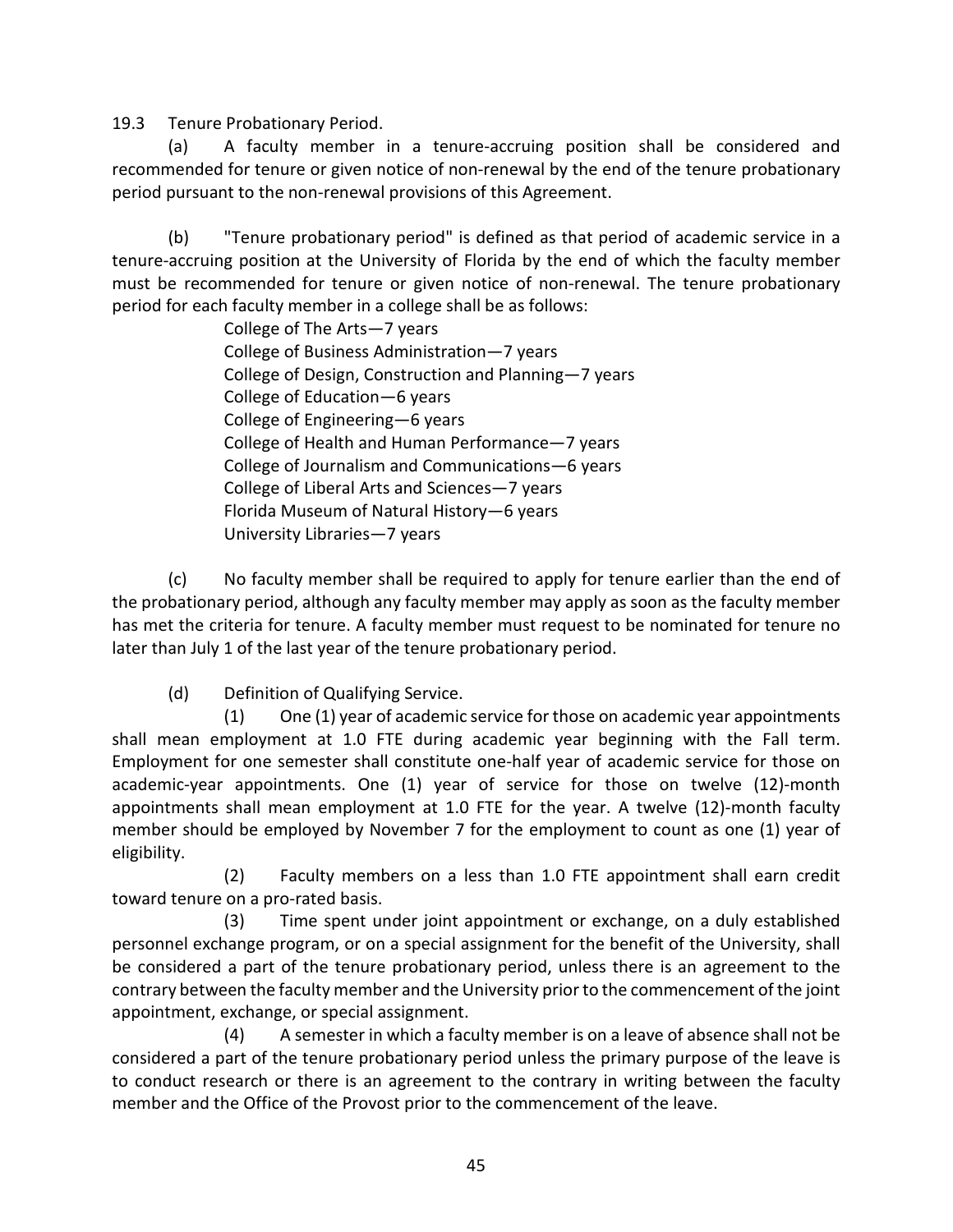(5) A semester in which a faculty member is on reduced full-time equivalent (FTE) compensated leave shall not be considered a part of the tenure probationary period unless the primary purpose of the leave is to conduct research or there is an agreement to the contrary in writing between the faculty member and the Office of the Provost prior to the commencement of the leave.

(6) Except as noted above, a faculty member on unpaid leave for ten (10) or more business days during a semester shall not have that semester counted toward the tenure probationary period, unless mutually agreed otherwise by the faculty member and the University.

(e) Faculty appointed to a tenure-accruing position at less than 1.00 full-time equivalent (FTE) shall be awarded tenure at the percentage of FTE assigned at the time of the initial appointment in the tenure-accruing position.

19.4 Extension of the Probationary Period.

(a) A one (1)-year extension of the probationary period shall be granted when:

(1) The faculty member becomes a biological or adoptive parent, or otherwise has significant care responsibilities for a newborn, a newly adopted child, or a child received into a licensed family foster home or any other situation in which a faculty member, domestic partner, or spouse becomes a legal guardian of a child; or

(2) The faculty member cares for an "immediate family member" who is seriously ill for an extended period and for whom the faculty member has significant care responsibilities.

(b) Any faculty member requesting an extension of the probationary period must make such request in writing to the faculty member's department chair. The submission may be made at any time, but no later than March 1 prior to the final year of the probationary period. The written request must set forth the circumstances and include appropriate supporting documentation. Recommendations from the department and college level must indicate agreement or disagreement with the request and shall be forwarded to the Provost who has final authority to approve or disapprove the request, but a request made under Section 19.4(a) shall be disapproved only if the requirements of Section 19.4(a) are not met or if appropriate documentation is not furnished if requested.

(c) In addition to the above, in exceptional circumstances a faculty member may request a one (1)-year extension of the probationary period to allow the candidate to demonstrate professional excellence and capacity for future academic productivity. Such application shall be made before the President's final decision on the tenure nomination.

(d) The maximum extension of the probationary period that a faculty member can obtain under Section 19.4(a) is two (2) years.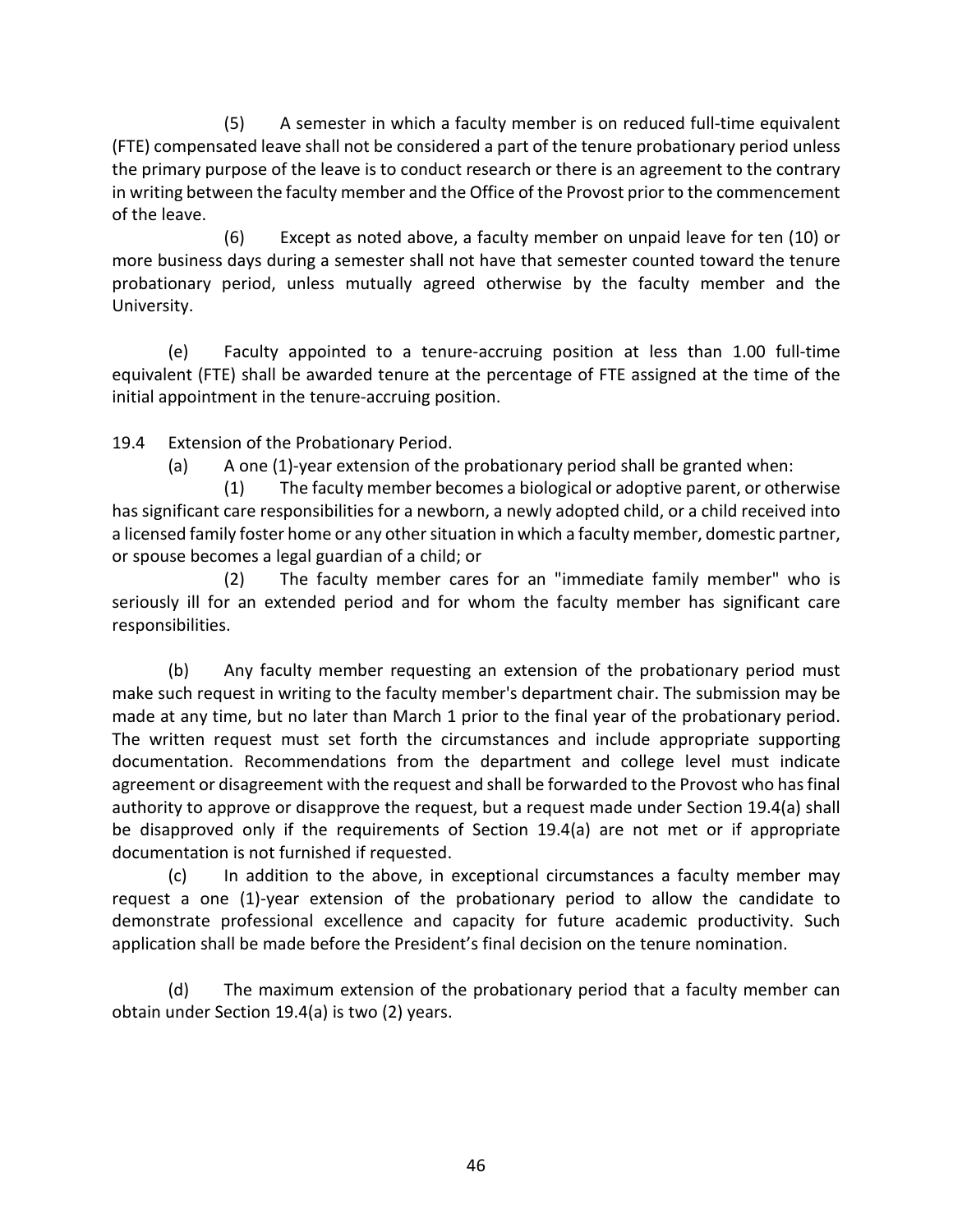19.5 Criteria. The awarding of tenure or promotion shall be a result of meritorious performance and shall be based on established written criteria specified by the University and clarified in writing by the faculty of the appropriate department in terms tailored to the department disciplines.

(a) The criteria for the granting of tenure or promotion shall be relevant to the performance of the work that the faculty member has been assigned to do and to the faculty member's responsibilities as a member of the University community.

(b) These criteria recognize three (3) broad categories of academic service as follows:

(1) Instruction, including regular classroom teaching, serving on or directing thesis or dissertation committees, and other instructional activities;

- (2) Research or other creative activities, including scholarly publications; and
- (3) Professional or public service.

(c) In most cases, tenure or promotion requires distinction in two (2) of the three (3) categories, one of which shall be the one designated as the faculty member's primary responsibility. "Distinction" in the categories shall be defined by each college and clarified in writing by the faculty of the appropriate department in terms tailored to the department disciplines and consistent with University standards.

(d) Department Clarifications of University Criteria. The chair and the faculty in each department shall develop and maintain written clarifications of the University's tenure and promotion criteria in terms tailored to the department's discipline(s) and assigned duties and consistent with University standards. Such discipline-specific written clarifications shall be approved according to the provisions of Article 9, Bylaws Governing Terms and Conditions of Employment.

(1) These discipline-specific clarifications shall

a. Be adaptable to various assigned duties;

b. Be detailed enough that a reasonable faculty member should be informed about the performance or accomplishment expectations necessary to earn tenure or promotion, assuming that the accomplishments are of sufficient quality; and

c. Identify some representative examples of the achievements or performance characteristics that would qualify for tenure or promotion if the requirement of distinction were met.

(2) With respect to research/scholarship/creative activity, these disciplinespecific clarifications shall address how the department values these activities and the outlets in which candidates might be reasonably expected to publish, exhibit, or perform.

(e) In assessing whether the faculty member has satisfied the criteria, the quality of the faculty member's performance shall be evaluated by the procedures outlined in this Article and the Article on Faculty Member Performance Evaluations and Evaluation File. The decision shall take into account annual assignments and annual performance evaluations.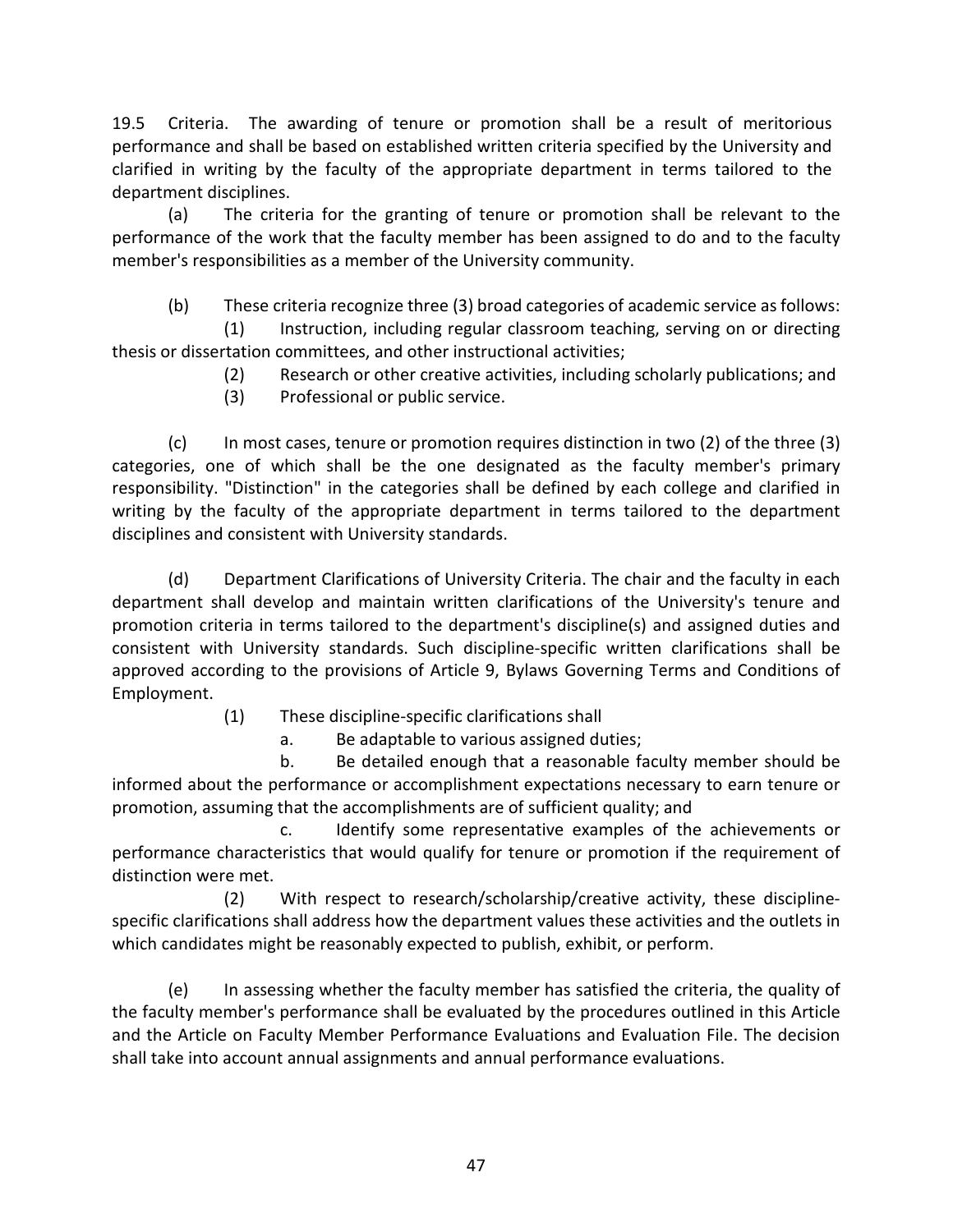(f) These criteria shall be available in the department and college offices and posted on the department and college websites. All such criteria shall also be provided to UFF.

19.6 Changes in Criteria for Tenure and Promotion. The University may modify the criteria for tenure and promotion so long as UFF has been notified of the proposed changes and offered an opportunity to discuss such changes in consultation with the President or designee.

(a) Changes to discipline-specific departmental clarifications of the University criteria shall be developed and approved according to the Bylaws Article.

(b) Changes in criteria, including the discipline-specific departmental clarifications of those criteria, shall not become effective until one (1) year following adoption of the changes, unless mutually agreed to in writing by UFF President and the University. The date of adoption shall be the date on which the University President or designee approves the changes.

(c) Effect on Faculty Members. If a faculty member has at least three (3) years of tenure-earning credit as of the date on which the new tenure and promotion criteria are adopted, the faculty member shall be evaluated under the criteria as they existed prior to modification, unless the faculty member notifies the University prior to commencement of the tenure or promotion consideration that the faculty member chooses to be evaluated under the modified criteria.

19.7 Progress Toward Tenure. Midterm Review Assessing Progress Toward Tenure. A special midterm review shall be conducted for faculty members during the third  $(3<sup>rd</sup>)$  year of the tenure probationary period. The purpose of this appraisal shall be to assess the faculty member's progress toward meeting the criteria for tenure and to provide assessments, suggestions, and guidance to assist the faculty member in fulfilling the University's tenure criteria.

(a) Faculty members of each department shall develop a procedure for conducting the review. This procedure must:

(1) Identify how the tenured faculty members of the department will be involved in the appraisal and how the faculty member will be provided feedback regarding the analysis of progress toward tenure; and

(2) Include an evaluation by the department chair and the dean of the faculty member's progress toward meeting the criteria for tenure.

(b) The faculty member under review shall compile an appraisal dossier containing the same kind of information as would be in a tenure dossier but without letters of evaluation. The department chair shall provide to the faculty member the following materials for inclusion in the dossier:

(1) Annual Assigned Activity, including the proportions of the faculty member's assignments, reported on the annual activities report that have been devoted to teaching, scholarship and service;

(2) Tenure Criteria for the University and the department's written disciplinespecific clarifications of those criteria;

(3) Peer evaluations; and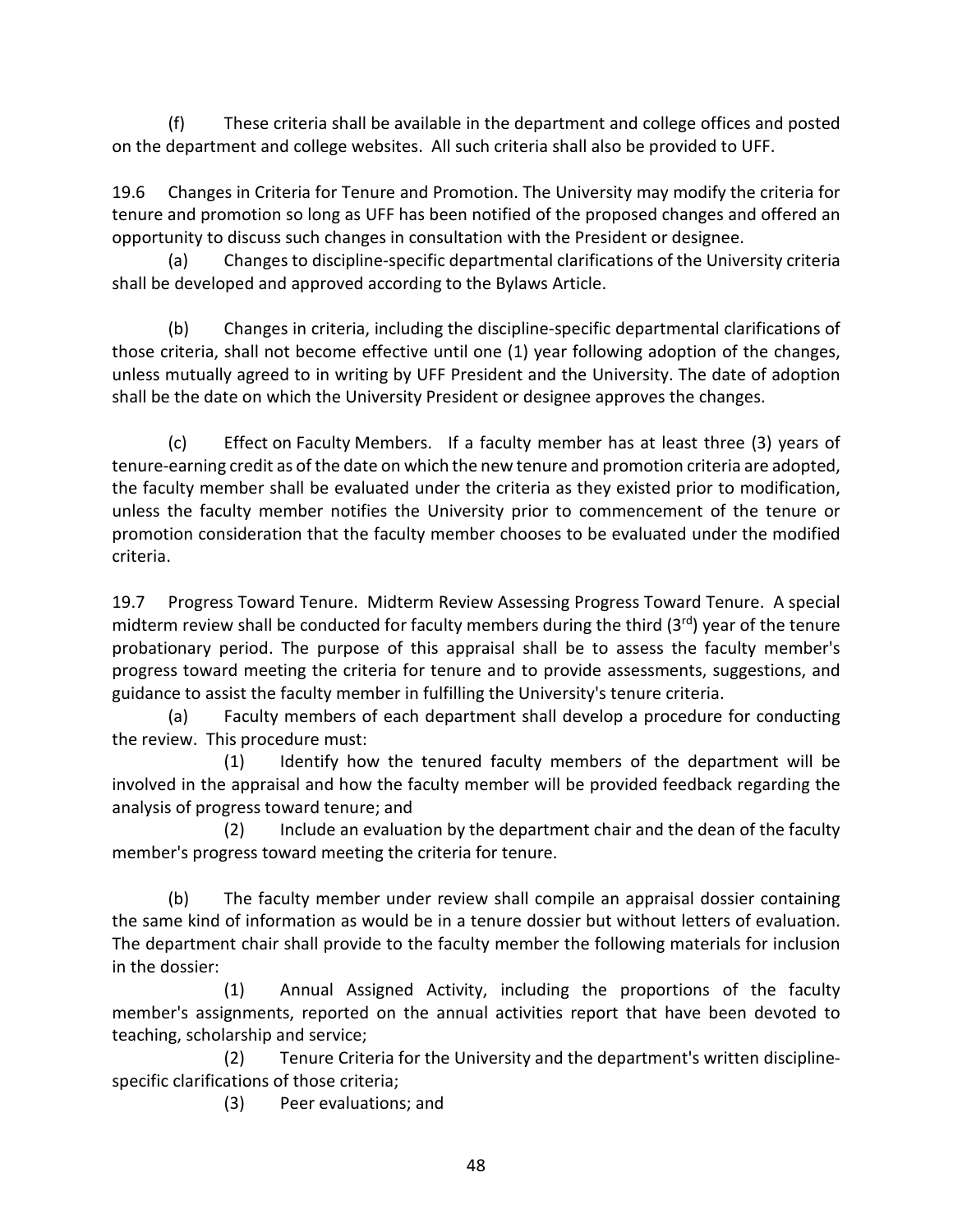(4) The faculty member's Annual Evaluations.

(c) Tenured faculty members of the appropriate department shall review the appraisal dossier and meet with the department chair to assess whether the faculty member under review is making satisfactory progress toward tenure, according to the kinds of expectations and indications of success that are appropriate at this point in the tenure probationary period.

(d) No later than the end of the semester, the results of the review shall be shared with the faculty member. These results shall include any recommendations about how the faculty member might improve his/her performance and tenure dossier and what assistance might be available in the department, college, and University to address candidate needs and improve performance. Upon request, the faculty member shall be provided the opportunity to meet with the chair and/or the dean to discuss the review.

(e) The appraisal process shall be confidential to the extent permitted by law and internal to the department and the college office. Consequently, the appraisal shall not be placed in the faculty member's evaluation file and shall not be included in the faculty member's subsequent tenure dossier.

19.8 Initiation of the Tenure or Promotion Review Process.

(a) The department chair shall initiate the tenure or promotion nomination upon written request. A faculty member shall apply no later than July 1 for tenure or promotion consideration.

(b) The process begins when the appropriate department chair notifies the faculty member of his/her nomination or the faculty member provides the department chair with written notification of candidacy.

(c) Faculty eligible for tenure or promotion shall be provided with the URL of the department's written clarifications of the University criteria, "The University's Guidelines and Information Regarding the Tenure, Permanent Status and Promotion Process," and other materials, information, and forms that are used in the preparation of the dossier.

(d) The department chair shall inform the nominated faculty member about deadlines in the review process.

(e) Outside Letters of Evaluation. The University shall solicit evaluation of the candidate's research/scholarship/creative activities from qualified scholars in pertinent disciplines outside the University.

(1) The candidate shall submit a list of names to the chair. The chair shall be responsible for choosing the individuals who will be requested to submit letters of evaluation, provided that at least one-half of the evaluators who agree to write letters come from the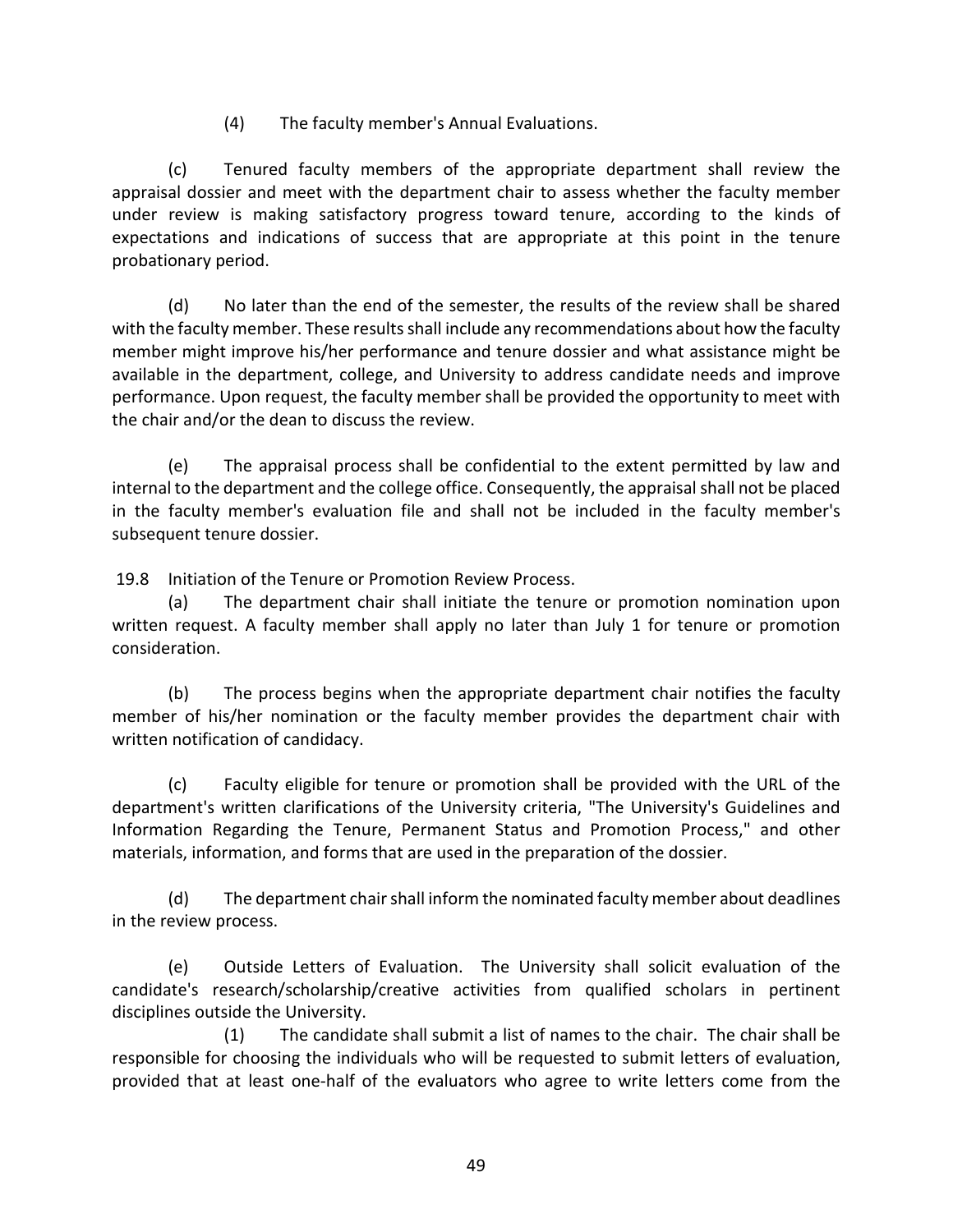candidate's list. If an insufficient number of individuals agree to serve as evaluators, the candidate shall submit additional names, as necessary.

(2) The chair shall send the same standard solicitation letter to the qualified scholars as necessary. The letter shall have appended to it the University criteria and the department's written discipline-specific clarifications. The evaluators will be asked to assess the candidate's research performance in order to determine whether it

a. Satisfies the University criteria for tenure or promotion as clarified in writing by the candidate's department;

b. Represents a significant contribution to the field; and

c. Is comparable to the research performance of successful tenure or promotion candidates at the same stage in their careers at comparable public research universities.

(3) All solicited letters that have been received must be included in the tenure dossier.

(4) Candidates must, in writing, either waive or decline to waive the right to view the letters of evaluation before such letters are solicited. Letters of evaluation must be available to the candidate for review unless the candidate executes a written waiver of her/his right to view the solicited letters of evaluation. No candidate shall be penalized for declining to waive this right.

(5) The evaluators also shall be notified whether the candidate has or has not waived the right to view the letters.

(6) While the standard number of letters is not fewer than five (5), nor more than six (6), a college may elect to require a different number of outside letters, provided that all of the following conditions are met:

a. Any change in the number of required outside letters must be voted on in a publicly noticed meeting and approved by a two-thirds majority of the tenured and tenure-accruing faculty in the college.

b. The range in the new number of required outside letters must remain no more than one (1), e.g., "no fewer than three and no more than four." The number of names submitted by the candidate shall be adjusted to be one (1) more than the top of the range.

(f) Tenure or Promotion Dossier.

(1) The only documents, information, or materials that shall be considered in making a tenure or promotion recommendation are those included in the dossier.

(2) The department chair shall advise the candidate in the preparation of the dossier. However, it shall be the responsibility of the faculty member to see that the dossier is complete and contains all the information that the faculty member believes is pertinent to the nomination.

(3) The dossier shall consist of the following stipulated materials, plus any other evidence the candidate chooses to present to support the candidacy. The candidate shall ensure that the dossier includes all of the materials required in this subsection and that the materials are in the following format, which may be further specified in the "Guidelines and Information Regarding the Tenure, Permanent Status and Promotion Process" provided that such specifications are consistent with the provisions of this Agreement: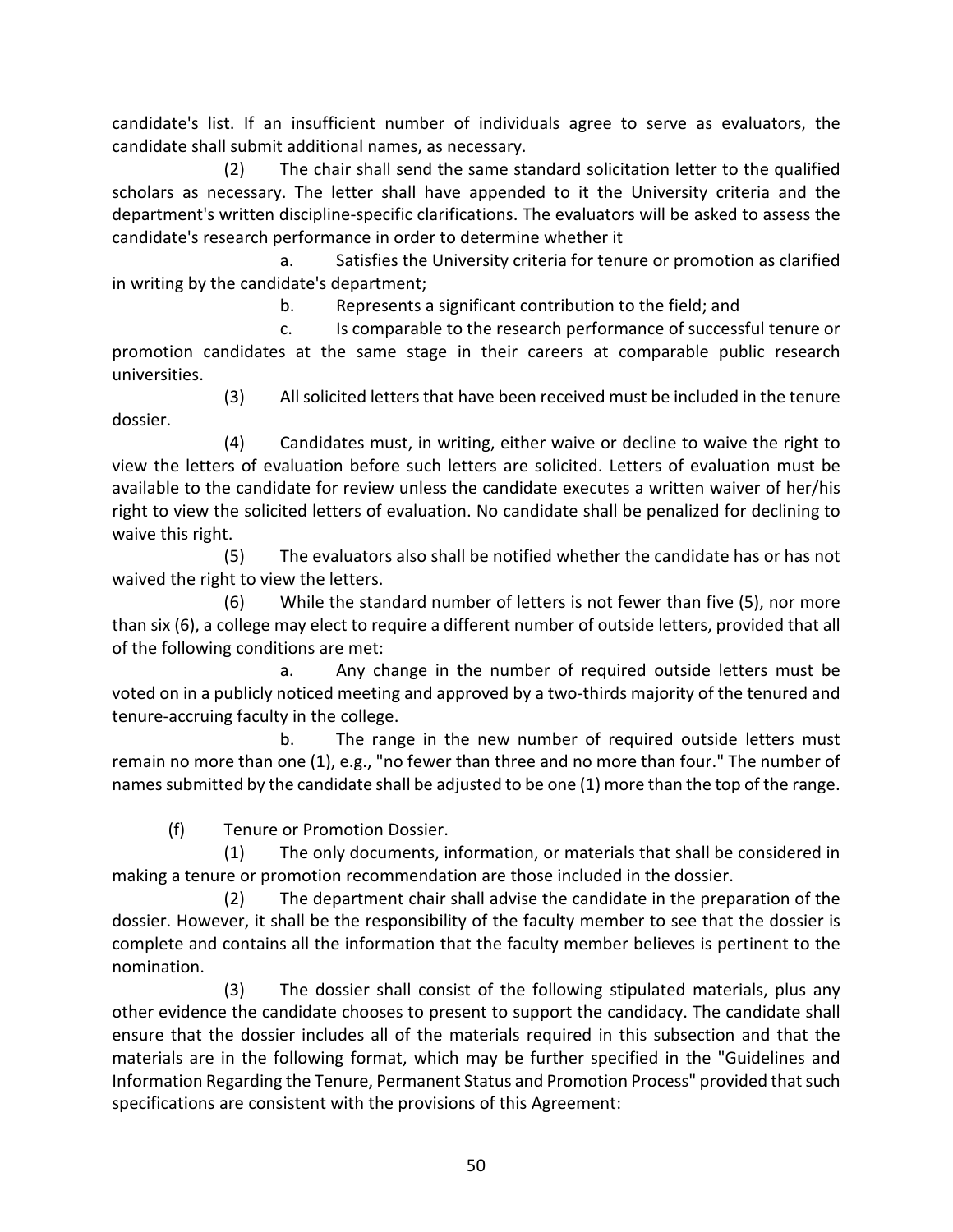- 1. Nominee information cover page;
- 2. Brief description of job duties;
- 3. Areas of specialization;
- 4. Assigned activity;
- 5. Educational background;
- 6. Employment;
- 7. Year tenure was awarded;
- 8. The university's tenure criteria, the college's clarification of those criteria, and the appropriate department's applicable written discipline-specific clarifications of those criteria;
- 9. Teaching, advising, and/or instructional accomplishments;
- 10. Teaching evaluations;
- 11. Educational portfolio;
- 12. Graduate committee activities;
- 13. Contribution to discipline narrative;
- 14. Creative works or activities;
- 15. Patents and copyrights;
- 16. Publications;
- 17. Lectures, speeches, or posters presented at professional conferences/meetings;
- 18. Contracts and grants;
- 19. University governance and service;
- 20. Consultations outside the university;
- 21. Editor of a scholarly journal, service on an editorial advisory board, or reviewer for a scholarly journal;
- 22. International activities;
- 23. Extension program;
- 24. Clinical service or clinical activities;
- 25. Service to schools;
- 26. Membership and activities in the profession;
- 27. Honors;
- 28. Chair's/director's letter;
- 29. Dean's letter;
- 30. Sample letter to evaluators and bio-sketches of individuals writing solicited letters of evaluation;
- 31. Letters of evaluation;
- 32. Copies of the last five annual letters of evaluation, where applicable; and
- 33. Further information (any additional materials that the candidate believes is pertinent).

(4) Any documents that have been added to the dossier after the commencement of consideration shall be appended at the end of the dossier and shall indicate the individual who requested the additional document, the date the document was added, and the reasons why the document was included. If the chair or the dean revises his/her letter, the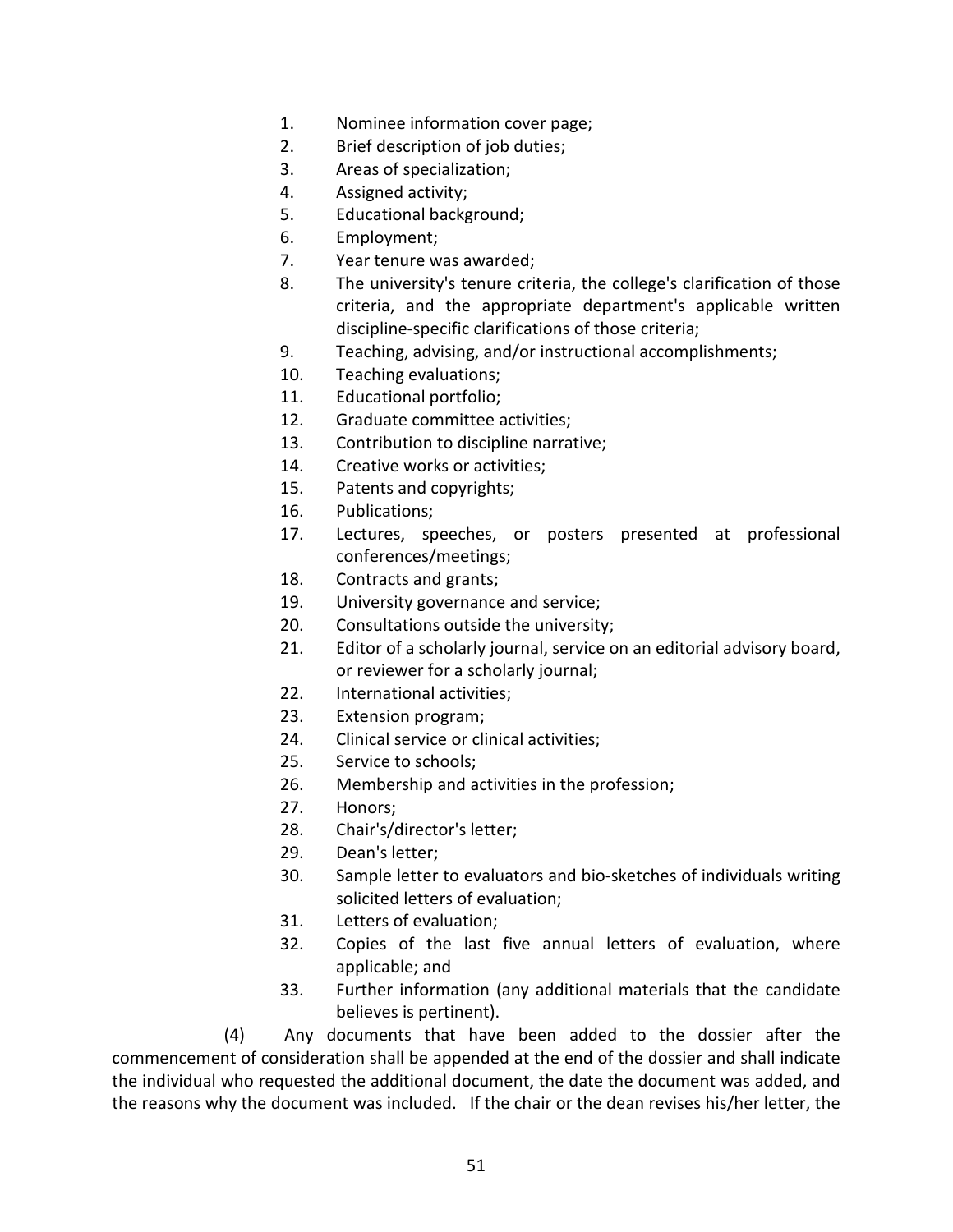revised letter replaces the previous one. Only the revised letter is available for subsequent levels of review, and the candidate may append a response to the revised letter.

(5) The contents of the dossier shall be available for inspection only by the candidate, University officials who use the information in carrying out their responsibilities, the faculty who are charged with the responsibility of evaluating the candidate's performance, and pursuant to Florida law.

(g) Candidate's Verification of the Dossier. Before there can be a consideration of a candidacy for tenure or promotion, the candidate must review the dossier to ensure that it is complete and contains all the information that the candidate believes is pertinent to the candidacy, and certify completeness in the online system.

(1) Prior to the review of the nomination and at any point in the review process, the candidate shall have the right to review the contents of the dossier and may attach a concise written response to any material in it. If the candidate has waived the right to review the letters of evaluation, these shall not be made available to the faculty member.

(2) The candidate shall verify (electronically) the completeness of the dossier prior to the department review.

(3) After the verifying statement(s) have been signed, a copy of the completed dossier shall be available to the candidate, except that if the candidate has waived the right to see letters of evaluation such letters will not be available to the candidate.

(h) Alterations to the Dossier.

(1) After the candidate's verification of the dossier, no materials shall be added to, deleted from, or changed in the dossier without the candidate's consent, except for:

a. Information as specified above, which may have been inadvertently omitted or incorrectly entered;

b. The written assessments and recommendations of faculty committees and administrators who are charged with making recommendations regarding the candidate's application, and the candidate's response to these, if any; and

c. Clarification, documentation or validation of assertions made by the candidate, when requested in writing by official reviewing faculty committees and administrators.

(2) Candidates shall not be required to provide additional information or materials clarifying areas that are not referenced in Sections 19.8(f) and 19.8(h)(1), above, nor shall candidates be penalized or disadvantaged for refusing to provide such unrequired information or materials.

(3) The candidate may add, delete, or change materials that directly pertain to the dossier by supplying a copy to the appropriate administrator, provided that after any such alteration the dossier contains all of the required materials. The date of inclusion or alteration in dossier shall be recorded in the dossier.

(4) If any material is added to, deleted from, or changed in the dossier by anyone other than the candidate after the commencement of the consideration process, including results of the assessments and copies of both the chair's and the dean's letters, a copy of any such additions, deletions, or changes, other than letters of evaluation to which the faculty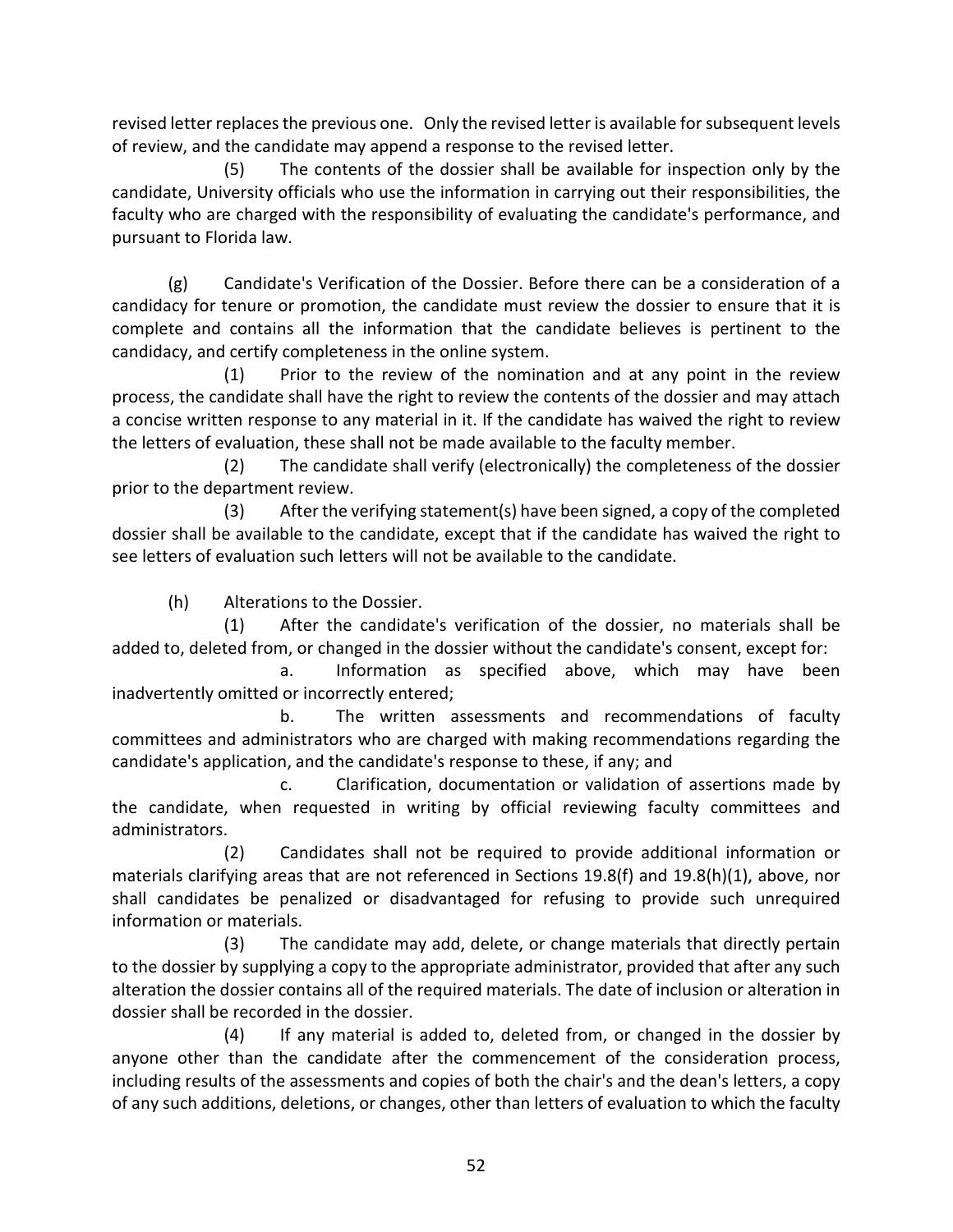member has waived the right to review, shall be available to the candidate as soon as entered into the on-line system. Within ten (10) days of receipt of the material, the candidate may supply a concise response, which shall be added to the tenure dossier. The dossier shall not be forwarded until either the candidate submits a response, indicates in writing that he/she will not be making a response, or until ten (10) days have elapsed from the date of the candidate's receipt of additional or changed material, whichever occurs first.

(5) Except by consent of the candidate, there shall be no anonymous material in the dossier except for numerical summaries of student evaluations that are part of the regular evaluation procedure of classroom instruction and/or written comments from students obtained as part of that regular evaluation procedure. If written comments from students in a course are included in the dossier, all of the comments obtained in the same course must be included.

(6) Materials in the file shown to be contrary to fact shall be corrected before a review of the file can continue. This section shall not authorize the alteration of materials in the evaluation file when there is a dispute concerning a matter of judgment or opinion.

19.9 Tenure or Promotion Review and Recommendation Procedures. Recommendations for the awarding of tenure or promotion shall proceed through the following levels of review: eligible department faculty, department chair, college Tenure and Promotion Committee, dean (or director in the case of the Florida Museum of Natural History), and the University Academic Personnel Board, and President or designee. At all levels the participants shall be provided with the University criteria, clarifications of the criteria by the College, and departmental disciplinespecific clarifications of the criteria. Recommendations by the President or designee to grant tenure shall be forwarded to the Board of Trustees for final decision. All recommendations in this process, along with any candidate responses to those recommendations, shall be included in the dossier prior to the dossier being forwarded to the next review step.

(a) Faculty and administrators participating in a review are advised to consult the tenure and promotion Article. The administrator at each level shall be responsible for ensuring that the review at that level is conducted in a manner consistent with the provisions of the tenure and promotion Article.

(b) The dossier must be forwarded to each level of review unless the candidate withdraws.

(c) Review and Assessment by Department Faculty.

(1) If a department uses a committee to provide a written assessment of the candidate's qualifications for tenure or promotion, the department committee shall submit its written assessment to the department chair, who shall share it with the faculty before they meet to discuss the candidate's record.

(2) The eligible faculty members of the department shall review the dossier and any materials referenced in it and shall meet to discuss the nomination. After the discussion, eligible departmental faculty must provide an assessment, by secret poll, of whether or not the candidate meets the criteria for tenure or promotion. In tenure cases, only tenured faculty members may register an assessment; in promotion cases, only those with a rank above the candidate may register an assessment.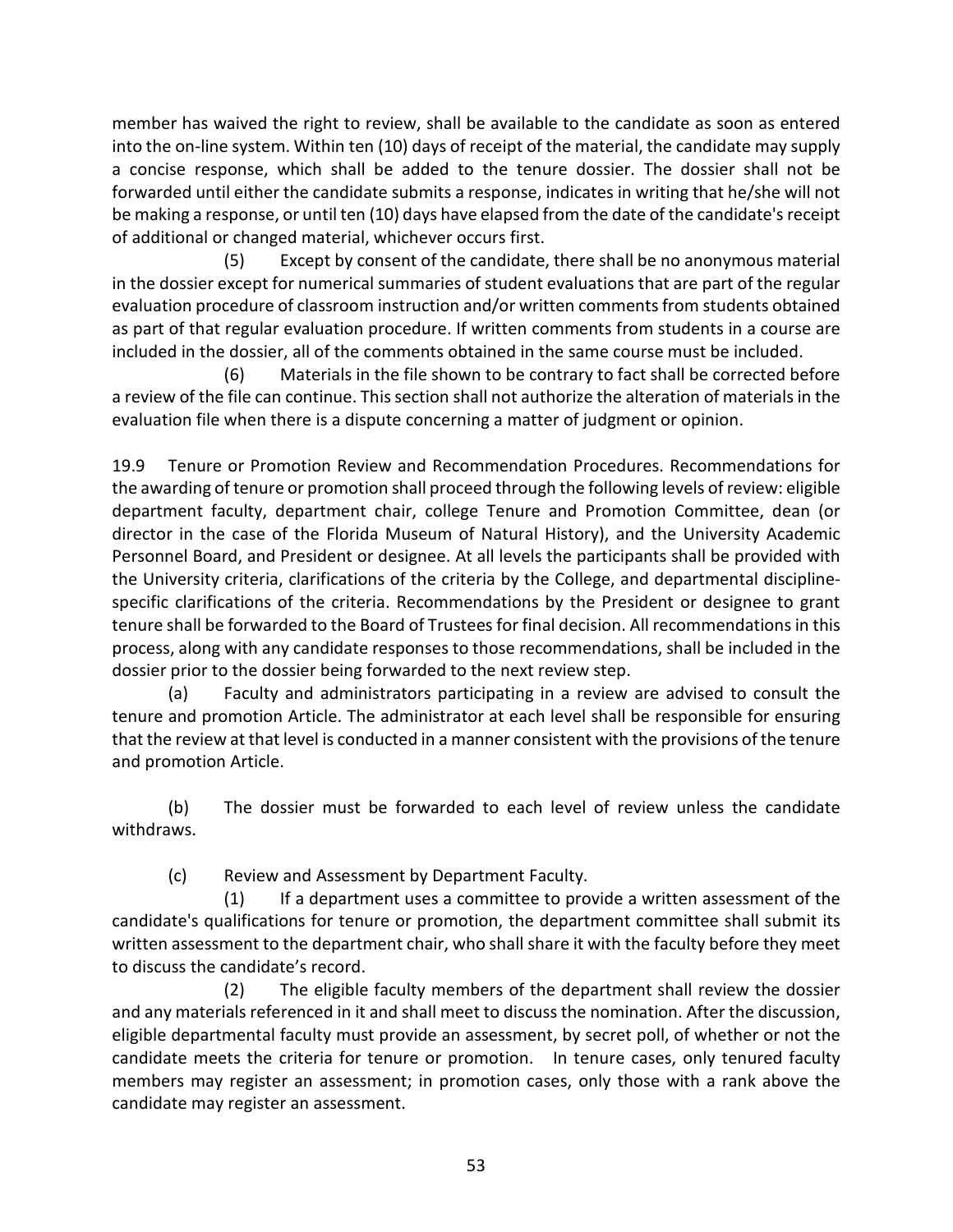(3) If department policy provides for input from another unit in which the candidate holds an appointment, whether it is in the form of written comments or assessments by secret poll, that input shall be advisory only.

(4) The chair shall report the departmental assessments on the Nominee Information Cover Sheet of the dossier (i.e., for, against, abstaining, and absent). The number of faculty providing assessments for, against, abstaining, and absent shall equal the total number of faculty members of the department eligible to participate in this process according to this collective bargaining agreement.

(d) Department Chair's Review and Recommendation. After reviewing the candidate's dossier, the department chair shall submit an evaluative letter assessing the candidate's qualifications with reference to the department's written discipline-specific clarifications of the University's tenure criteria and make a positive or a negative recommendation. The chair's letter may explain or clarify such issues as exceptional assignments, unique contributions or unusual assessments.

(1) The candidate shall have ten (10) days from receipt of the department chair's letter to submit a written response before the dossier moves to the next level.

(2) The candidate's dossier shall be forwarded to the College Tenure and Promotion Committee for consideration.

(e) Review by the College Tenure and Promotion Committee.

(1) The Committee shall be comprised of tenured faculty members in the college. No less than one-half of the committee members shall be elected by the tenured faculty members of the college. Only those with a rank above the candidate may vote in promotion cases.

(2) The College Tenure and Promotion Committee shall review the candidate's dossier and report on its strengths and weaknesses of the record in terms of the University's criteria and the appropriate department's applicable written discipline-specific clarifications of those criteria.

(3) Evaluations of a candidate's performance shall be based on the candidate's assigned duties.

(4) If there are questions about a dossier, the Committee through its secretary shall notify the chair and the candidate, so they may respond.

(5) The Committee shall provide recorded individual assessments to the dean as part of its fact-finding and consultative role.

a. An individual assessment shall consist of a committee member's indicating whether or not the candidate meets the University standards for tenure or promotion in terms of the College's clarifications of those standards, and the appropriate department's applicable written discipline-specific clarifications of those standards as approved by the College.

b. The individual faculty members making the assessment shall not be identified.

(6) After reviewing each candidate's dossier, including the written assessments and recommendations of the department chair, members of the College Tenure and Promotion Committee shall meet with the dean to share their assessments.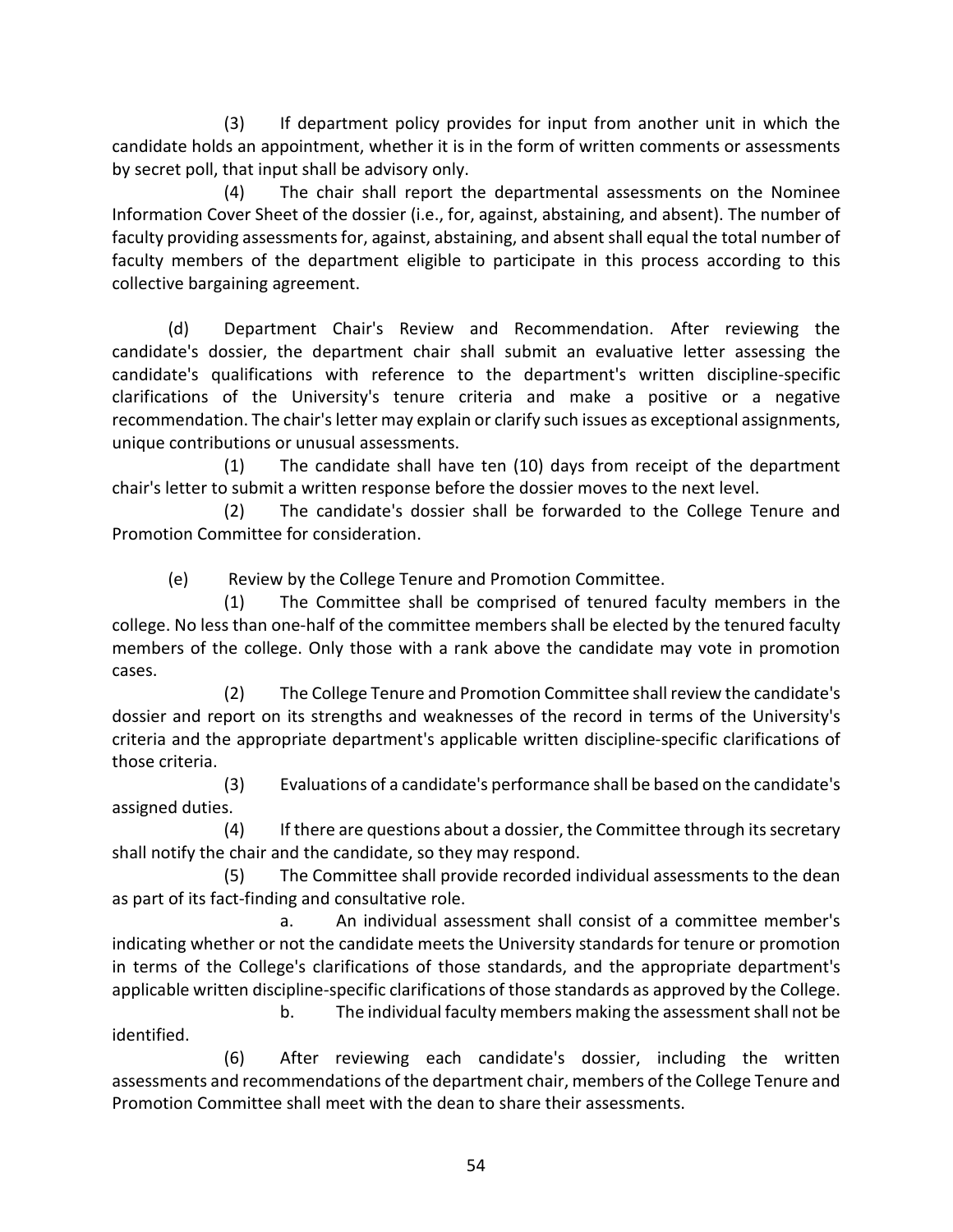(f) Dean's Review and Recommendation.

(1) After reviewing the candidate's dossier the dean shall submit an evaluative letter assessing the candidate's qualifications for tenure or promotion in terms of the University's criteria, the College's clarification of those criteria, and the department's written disciplinespecific clarifications of those criteria and make a positive or a negative recommendation. The dean's letter shall explain or clarify such issues as exceptional assignments, unique contributions, or unusual assessments.

(2) The dean shall enter the letter into the online promotion and tenure system, which will make it immediately available to the candidate and the chair.

(3) The candidate shall have ten (10) days from receipt of the dean's letter to request a meeting with the dean or submit a written response.

(4) The dean shall not forward the dossier until either the candidate submits a response, indicates in writing that he/she will not be making a response, or the ten (10) day period for responding expires, whichever occurs first. The dean must sign the nomination indicating endorsement or lack of endorsement for the nomination before it can be forwarded to the University Academic Personnel Board.

(g) Review by the University Academic Personnel Board.

(1) The Academic Personnel Board shall serve in a fact-finding and consultative role. It shall assess the candidate's dossier according to the criteria and report its assessment to the President or designee.

(2) If there are questions about a dossier, the Academic Personnel Board shall notify electronically those affected.

(3) The candidate's dossier shall be forwarded to the President or designee for consideration.

(h) President's Review and Recommendation.

(1) After reviewing the candidate's dossier and consulting with the Academic Personnel Board, the President or designee shall make a final determination regarding whether to nominate the candidate for tenure to the Board of Trustees.

(2) After reviewing the candidate's dossier and consulting with the Academic Personnel Board, the President or designee shall make the final decision regarding whether to promote a candidate.

(3) The President or designee shall notify the dean of a potential negative decision, who shall notify the department chair and the candidate not less than ten (10) days before the President's or designee's official notification of the decision on tenure or promotion.

19.10 Tenure and/or Promotion Decisions.

(a) Tenure. By the end of the tenure probationary period, a faculty member shall be awarded tenure, be given notice that further employment will not be offered pursuant to the non-renewal provisions of this Agreement, or resign. The Board of Trustees shall make the final decision to award tenure. Faculty members who withdraw from consideration during the last year of the probationary period will be non-renewed unless the chair concurs in a resignation.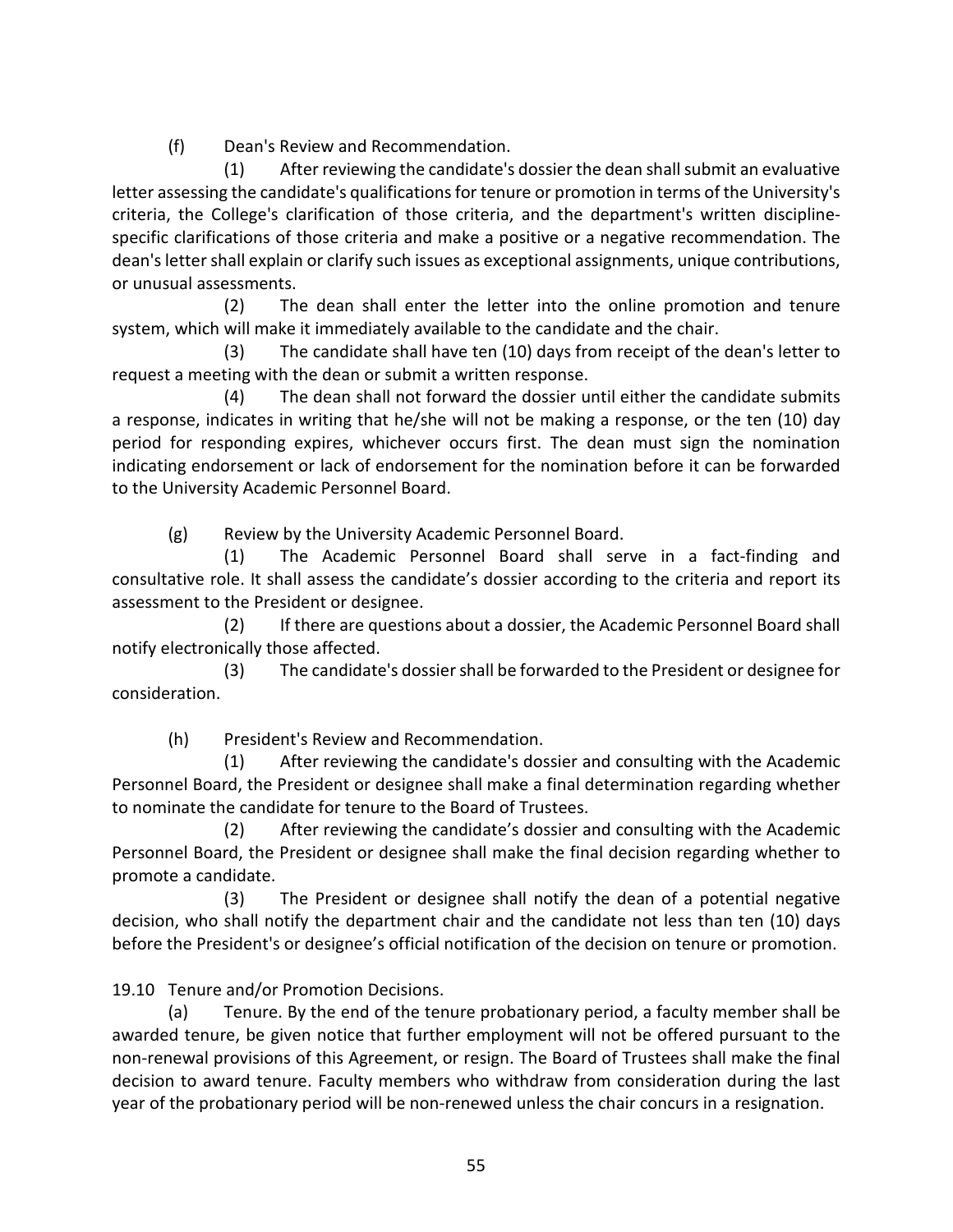(b) Promotion. The President or designee shall make the final decision whether to promote a candidate, except for those in the Assistant in \_\_\_\_\_\_\_ series, which shall be decided by the dean.

(c) Faculty members being considered for tenure or promotion may withdraw from consideration provided that the withdrawal is made before the President's official notification of the decision. Except for candidates in their final year of the probationary period, such withdrawal shall be without prejudice.

(d) Tenure decisions shall normally be made at the June Trustees meeting, and tenure or promotion will be effective on July 1 for twelve (12) month faculty members and at the beginning of the academic year for nine (9) and ten (10) month (academic-year) faculty members.

(e) Decisions on tenure as a condition of employment shall normally be made at the Trustees meeting immediately following the acceptance of employment.

# **ARTICLE 20 SABBATICALS AND PROFESSIONAL DEVELOPMENT PROGRAMS**

20.1 Sabbaticals.The parties agree that research and development programs are intended to advance the abilities of faculty members and to strengthen the university as well. Such programs contribute significantly to the quality and success of research universities. Sabbaticals are granted to tenured faculty members to permit them to engage in intensive programs of research and/or study. Sabbaticals constitute a research assignment and are granted to faculty members to enable them to further their research or other creative activities, to improve teaching skills, to enhance the university's distinction and a faculty member's value to the university. Sabbaticals are granted in a process described in this Article.

20.2 Sabbatical Eligibility. Full-time tenured faculty members with at least six (6) years of fulltime service at the University who have not taken a sabbatical within the last six (6) years are eligible for sabbaticals. A faculty member may apply for a sabbatical in the year prior to eligibility, provided that the faculty member is eligible when the sabbatical is taken.

20.3 Sabbatical Allocations.

(a) Beginning with sabbaticals awarded for 2018-19, the University will allocate one hundred forty (140) semester units of sabbatical each fiscal year. The University will distribute this sabbatical allocation to each of the colleges in proportion to the number of eligible faculty. The University shall notify UFF at the same time as the colleges of the allocation of the sabbatical units.

(b) All applications shall be for a one (1)-semester sabbatical.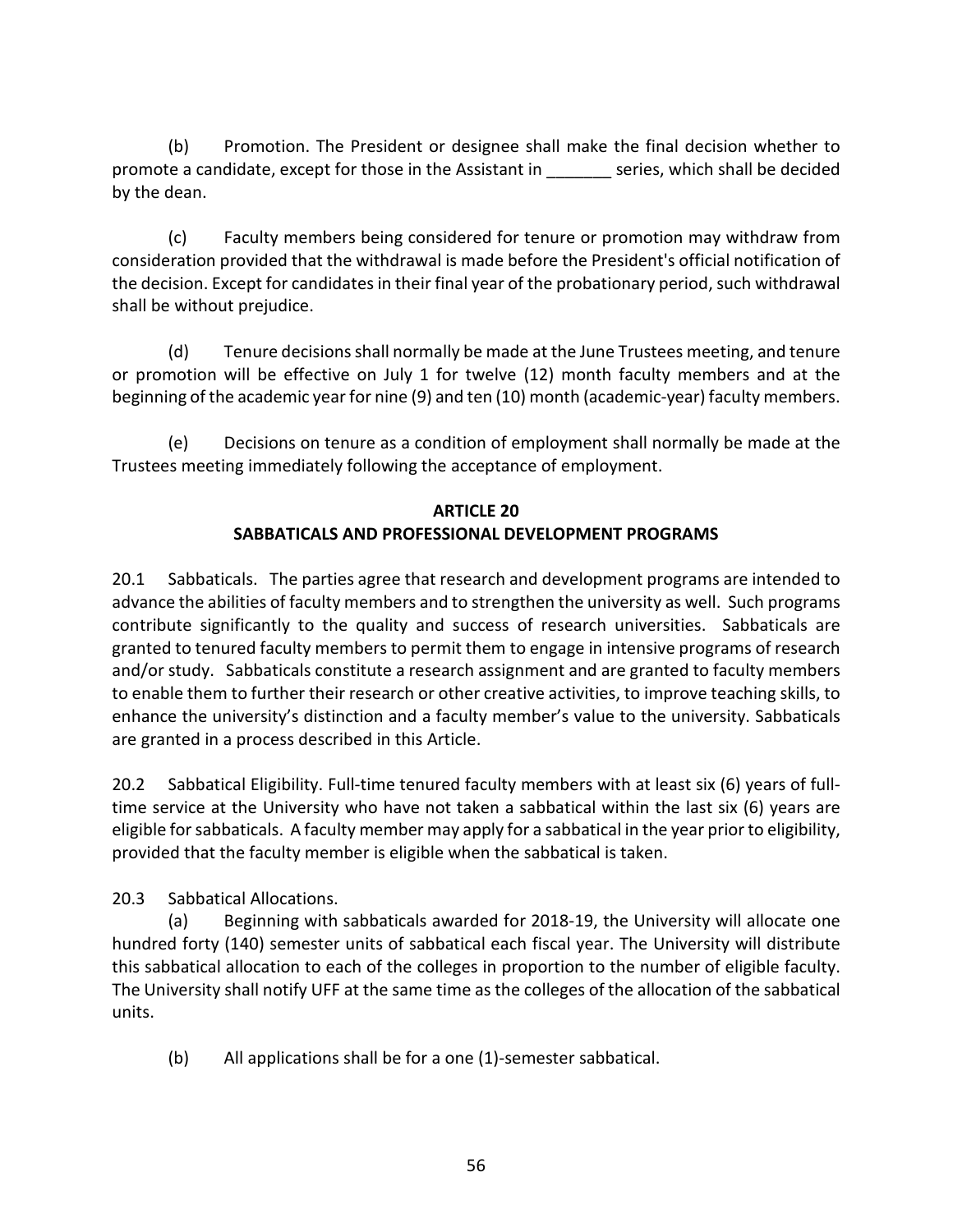(c) In limited circumstances, a second sabbatical semester shall be awarded, from those allocated, for exceptional projects if approved by the dean.

(d) A candidate may make a separate case for an additional semester in the initial application by describing the specific value the additional semester of sabbatical research would add to the proposed project, and how it would benefit the department and the University.

(e) If there are additional available semester allocations after the one-semester sabbaticals have been awarded, recommended second-semester sabbaticals shall be awarded if approved by the dean.

20.4 Applications for sabbaticals shall be submitted to the faculty member's department chair by October 15. Final decisions shall be made by January 15. The application and description of sabbatical research shall include the following:

applicant's name;

applicant's department;

number of years of full-time service at the University;

semester(s) that the sabbatical is requested for;

dates of previous sabbaticals, including any deferred sabbaticals;

a statement of no more than 750 words describing the planned activities, specific results anticipated from the sabbatical, and any anticipated income, particularly if the proposed research plan involves appointment at another academic institution.

20.5 Process for Review of Sabbatical Applications and Descriptions of Proposed Research Plan.

(a) The department chair or director shall make a recommendation on whether the university should award a proposed sabbatical. The chair or director shall also make a recommendation on an additional semester of sabbatical research for an exceptional project if they determine it adds sufficient value and benefit to the department and the University.

(b) The college committee (described in 20*.*6 below) shall make a recommendation to the dean on whether the university should award a proposed sabbatical. If there are sabbatical allocations remaining after all one-semester sabbaticals are awarded, the committee shall also make a recommendation on an additional semester of sabbatical research for an exceptional project if they determine it adds sufficient value and benefit to the department and the University.

(c) The dean may fund a proposed sabbatical, refer it back to the faculty member for re-submission, or deny. Before denying a proposed sabbatical that has been supported by both the chair and the college committee, the dean shall consult with the chair and the committee. The dean shall notify the faculty member in writing of the denial for the sabbatical, with reasons.

(d) A faculty member denied a sabbatical is free to submit a new application the following year.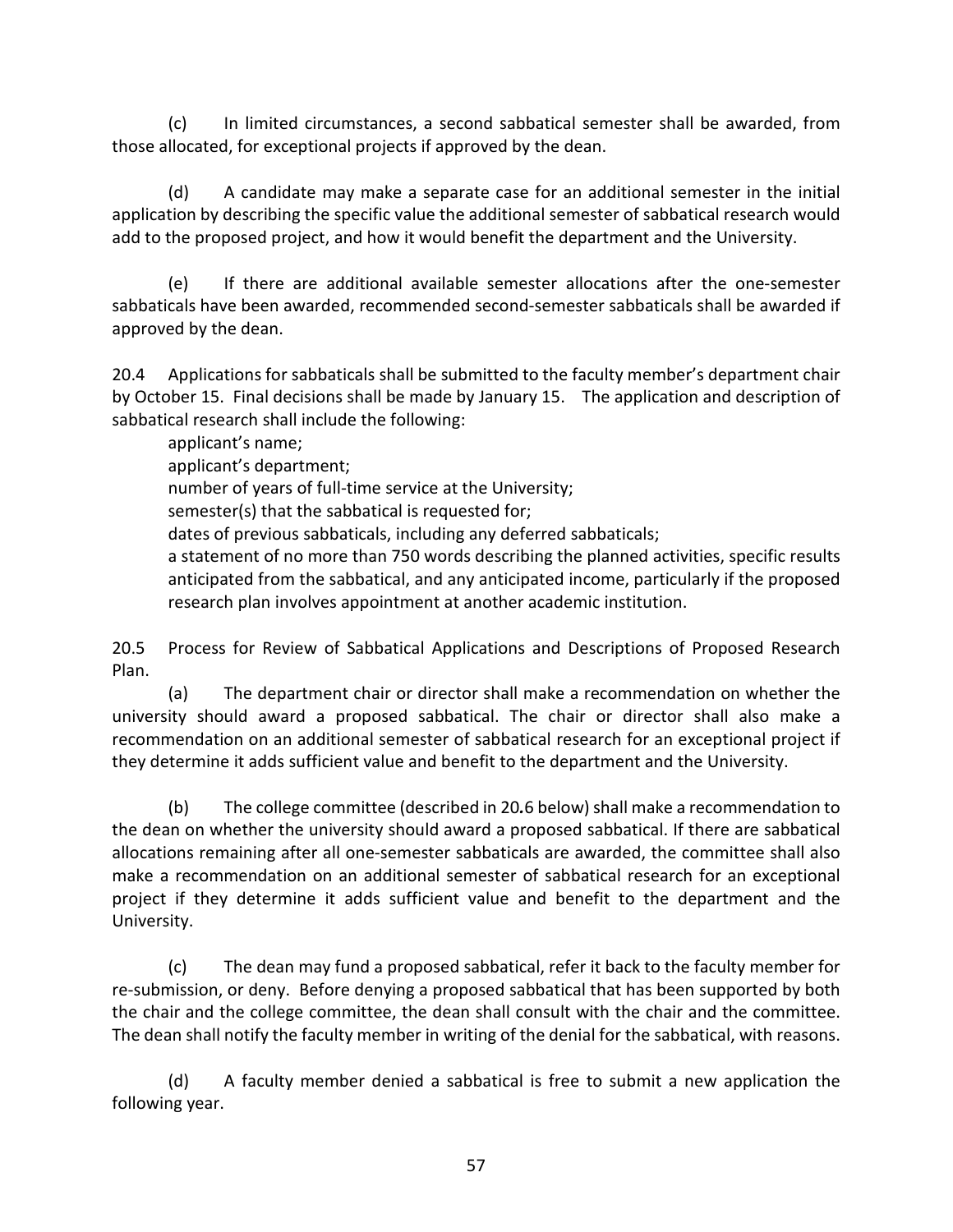(e) Any College allocation not used because a dean denied a proposal shall be added to the following year, unless otherwise allocated.

(f) If there are more recommended sabbaticals than available allocations, those individuals with the most years of service since a previous sabbatical shall be granted the sabbatical. In the event that the seniority provision requires a decision between those with identical seniority, the college committee shall rank order only those applications.

 $(g)$  At its discretion, the University may award more than one hundred forty (140) semester units in a given year.

20.6 College Committees on Sabbaticals. Each College shall have a sabbatical committee elected by and from the fulltime tenured faculty members in the College. Its primary responsibility is to assess whether proposed research plans meet the standards.

20.7 Terms and conditions of sabbaticals. The following terms and conditions apply:

(a) A faculty member and the University may agree to a different schedule than the traditional one (1) or two (2) semester leave during a single academic year. Included options are sabbaticals spread over two (2) academic years or a sabbatical at half pay. A one (1) semester sabbatical, for example, may be at half pay, spread over two (2) semesters.

(b) A faculty member must notify the chair and the dean by January 31 that the faculty member accepts or declines the awarded sabbatical. The faculty member may re-submit at a later time without prejudice.

(c) A sabbatical may be postponed for a semester or a year, either at the request of the faculty member or by the University. The period of postponement shall be credited for eligibility for a subsequent sabbatical.

(1) Staffing problems may, on occasion, require the University to postpone an awarded sabbatical. In such instances the faculty member will be provided with his/her sabbatical the following semester or year, or another time agreed to by the faculty member and the University.

(2) When a faculty member requests the postponement, the faculty member does not reapply but simply takes the sabbatical at a time approved by the chair and dean.

(d) A faculty member compensated through a contract or grant may receive a sabbatical if the contract or grant allows such and the faculty member meets all other eligibility requirements.

(e) A faculty member must return to the University for at least one (1) academic year following the completed sabbatical. Return to the University of salary received during the sabbatical is required if the faculty member fails to meet this obligation. The University may waive this requirement.

58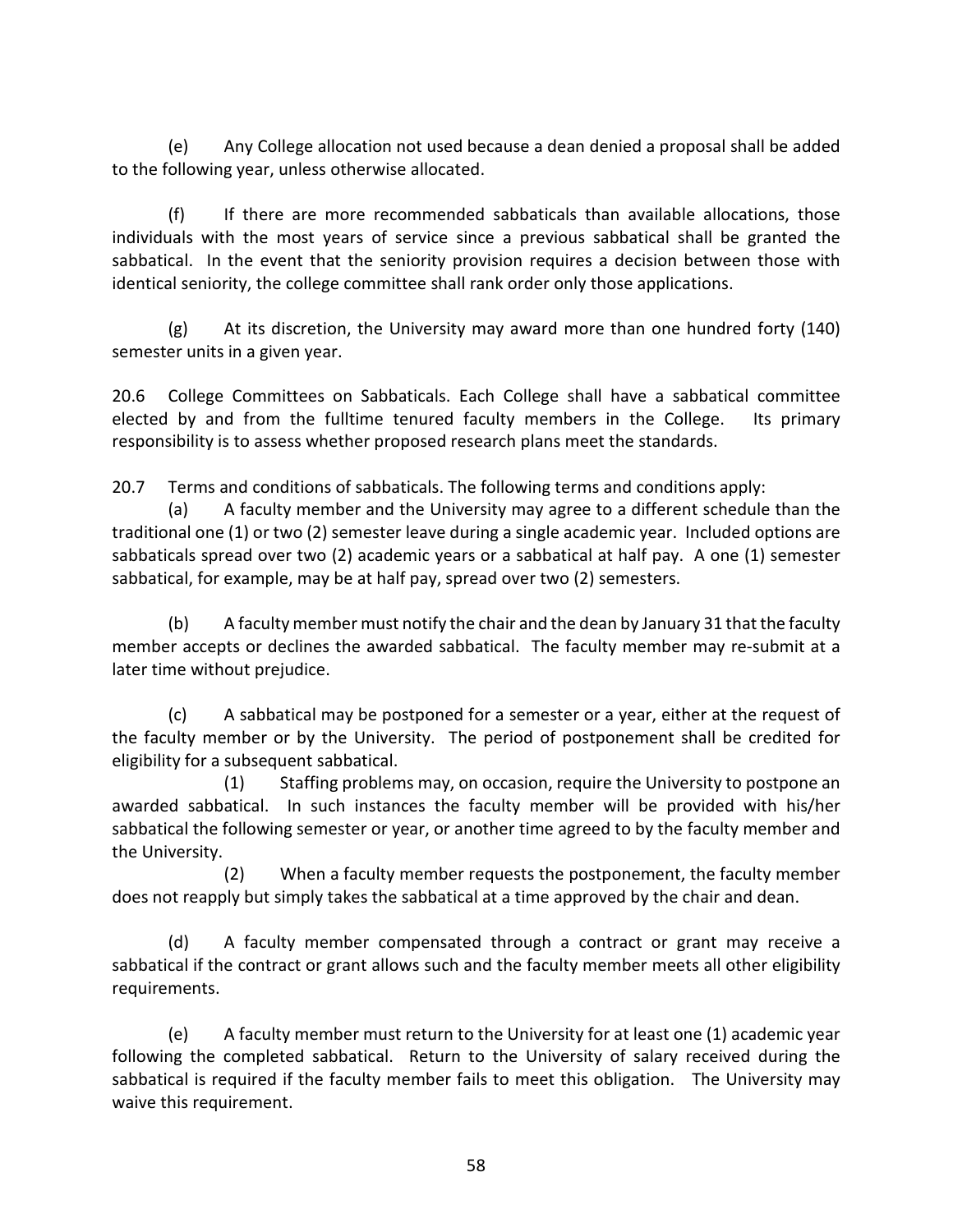(f) Contributions to retirement shall be continued on a basis proportional to the salary received.

(g) Contributions made to employee insurance programs and any other employee benefit programs shall be continued during the sabbatical.

(h) While on sabbatical, a faculty member shall be permitted to receive funds for travel and living expenses, and other sabbatical-related expenses from sources other than the University such as fellowships, grants-in-aid, and contracts and grants, to assist in accomplishing the purposes of the sabbatical. Receipt of funds for such purposes shall not result in reduction of the faculty member's University salary.

(i) Grants for such financial assistance from other sources may or may not be administered through the University.

(j) If financial assistance is received in the form of salary, the University salary shall normally be reduced by the amount necessary to bring the total income of the sabbatical period to a level comparable to the faculty member's current year salary rate. In certain instances, the University may waive this requirement because of special costs associated with the sabbatical.

(k) Employment unrelated to the purpose of the sabbatical is governed by the provisions of Article 26, Outside Activity and Conflict of Interest.

(l) Upon completion of the sabbatical, a faculty member shall provide the University with a written report addressing the results of the sabbatical. Accruing eligibility for a future sabbatical will not begin until appropriate report has been submitted.

20.7 Professional Development Program. The University will provide professional development awards for those not eligible for sabbaticals. Such awards are for professional renewal, study, formal education, certification, research, teaching improvement, or other experiences of professional value.

20.8 Professional Development Program Eligibility. Full-time faculty members with six (6) or more years of service at the University shall be eligible for the professional development program, except those members who are serving in tenure-accruing or tenured positions. All P.K. Yonge faculty members are included in this group. Once eligible, faculty members may receive a professional development award once every six (6) years of fulltime service.

20.9 Each year, the University shall make available award*s* for one (1) semester at full pay or a mutually acceptable alternative for each twenty (20) eligible faculty members, subject to the eligibility, application, and selection criteria set forth in this Article. Professional Development Awards shall be divided among the colleges according to their proportion of eligible faculty.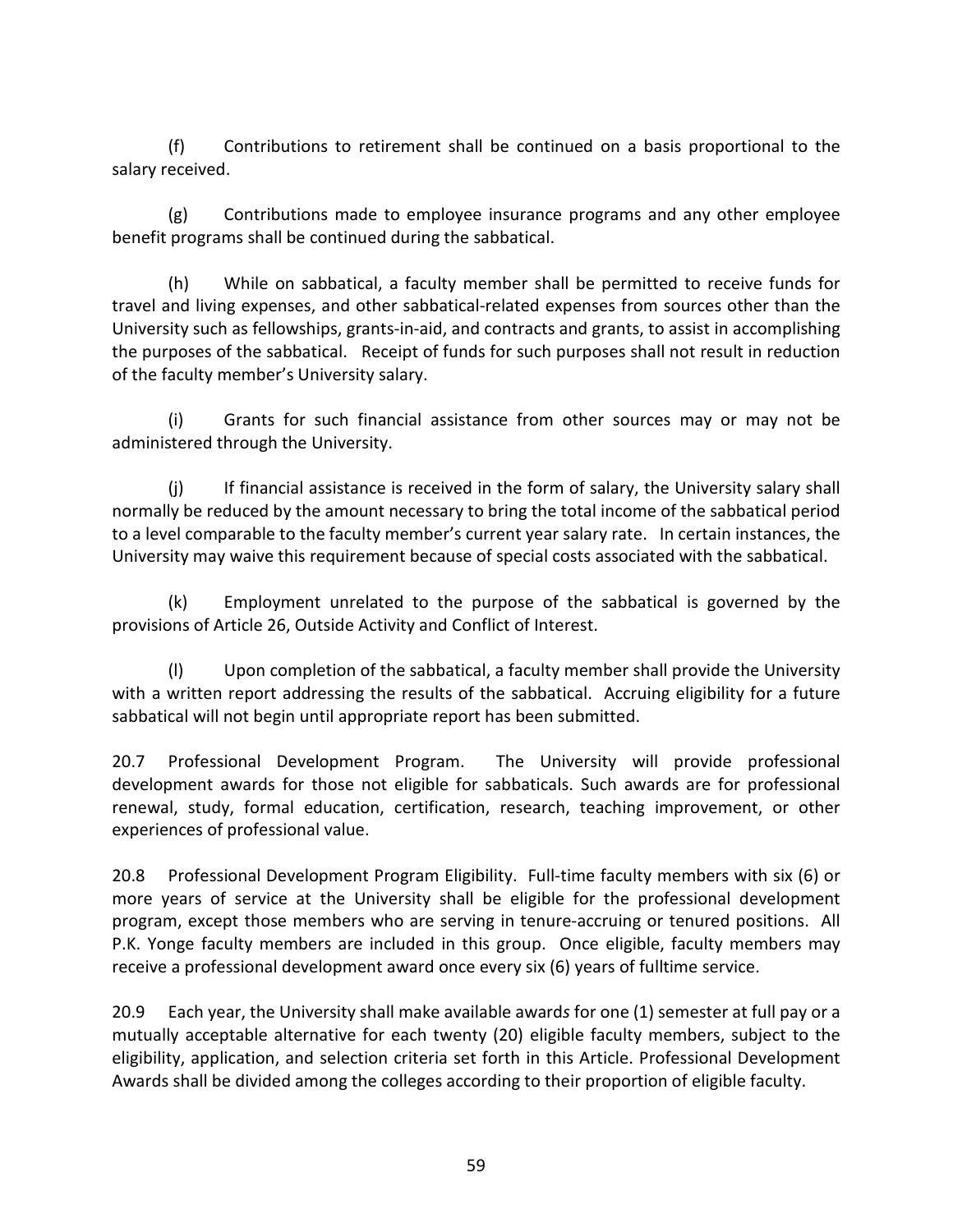20.10 Professional development assignments normally are one (1) semester in length, but individuals may propose alternative approaches (a summer stipend, support for other professional development activities that do not fit a standard semester schedule, internship support).

20.11 Applications for the professional development program shall be submitted to the faculty member's department chair by October 15. Final decisions shall be made by January 15. Each application shall include the following:

applicant's name; applicant's department; semester(s) that the award is requested for; dates of previous awards; a statement of no more than 750 words describing the planned activities, specific results anticipated, and any anticipated income.

20.12 Process for Review of Proposals.

(a) The department chair shall make a recommendation on whether the university should support the proposal.

(b) The college committee (described in 20.14 below) shall make its recommendations on whether the university should grant the award.

(c) The dean will make decisions on which proposals to approve and which to deny.

(d) A faculty member denied for whatever reason is free to submit a new proposal the following year.

20.13 Terms and conditions. The terms and conditions for the professional development programs shall be the same as for sabbaticals as specified in section 20.7.

20.14 College Committees on Professional Development Program. Each college shall have professional development program committee elected by and from the fulltime faculty members in the College. Its primary responsibility is to make recommendations on proposals. A college may have a single committee for both sabbaticals and professional development leaves, provided that in considering professional development leaves there are members from that employee group.

20.15 Study Leave for those not tenured or in tenure-accruing positions.

(a) Job-Required. A faculty member required to take academic course work as part of assigned duties shall not be required to charge time spent attending classes during the work day to accrued leave.

(b) Job-Related. A faculty member may, at the discretion of the University, be permitted to attend up to six (6) credits of course work per semester during work, provided that: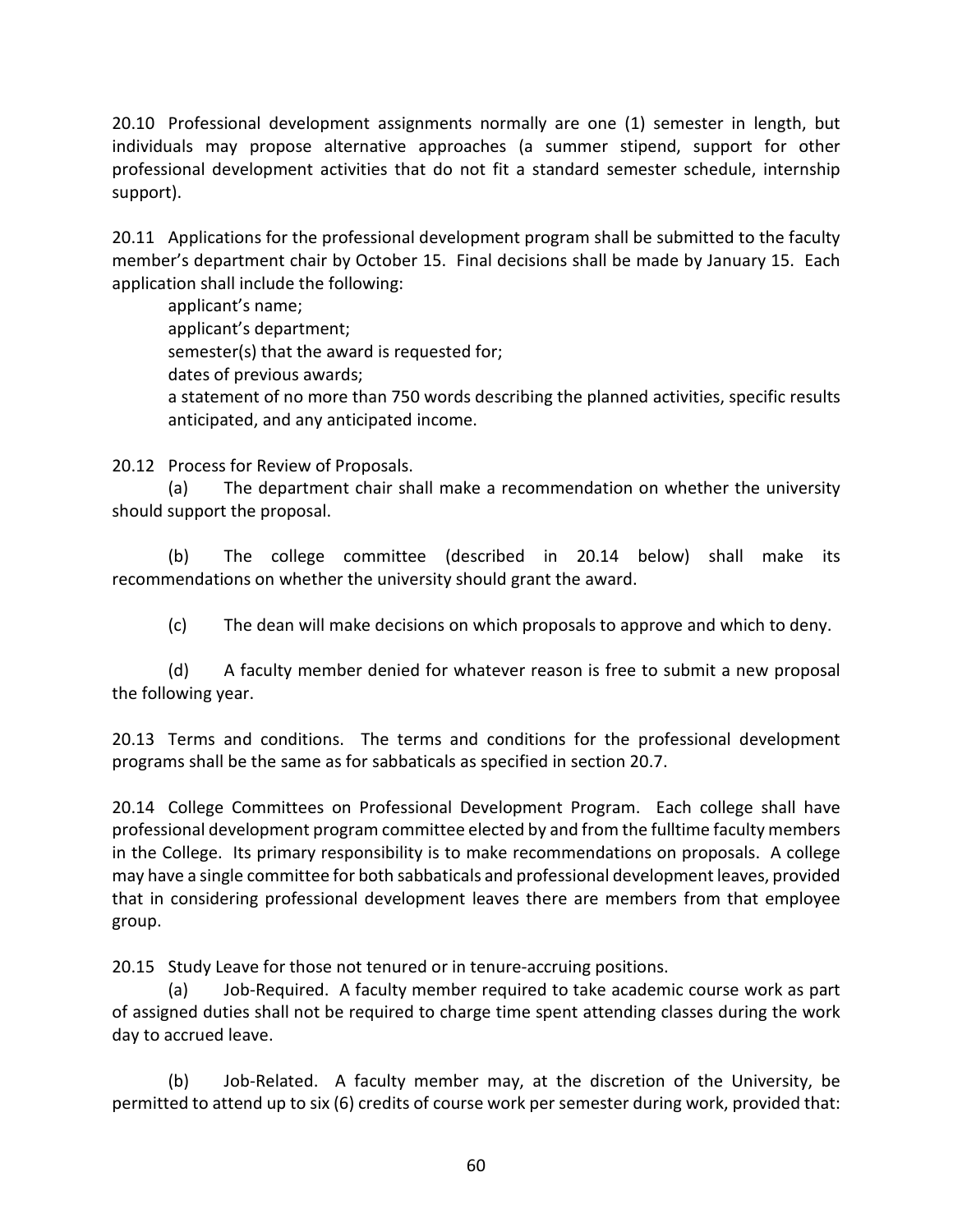(1) That the absence will not interfere with the proper operation of the work

unit;

(2) The course work would improve the productivity of the department; and

 (3) The faculty member's work schedule can be adjusted to accommodate such job-related study without reduction in the total number of work hours required per pay period, or the faculty member uses accrued leave or takes approved leave without pay for the hours of absence.

20.16 Annual Report. Not later than April 30 of each year, the University shall provide a report, by college, of the sabbatical and professional development program results. The report shall include the following information (separated into sabbaticals and professional development awards):

(1) Number of faculty members eligible;

(2) Number of applications;

(3) Number of one (1)- and two (2)- semester sabbaticals awarded;

(4) Number accepted;

(5) Number accepted but deferred; and

(6) Number recommended by faculty committee and chair and denied by dean.

### **ARTICLE 21 OTHER LEAVES**

21.1 Policy.

(a) Faculty members will have legitimate reasons to take leave and shall not be penalized or disadvantaged for having taken leave.

 (1) The duration of a leave may vary from a few hours to a year or more (if extended by the University).

(2) Leaves may be with pay or without pay or a combination of the two through the use of intermittent leave.

(3) Sick leave, approved worker's compensation leave, and service-related disability leave may be taken as needed but must be reported to the appropriate supervisor.

(4) All other leaves may be taken only after having been approved by the appropriate supervisor.

(b) Retirement and Contributions and Credits During Paid Leaves.

(1) Contributions to the faculty member's retirement programs shall be continued on a basis proportional to the University salary received during paid leaves.

(2) During an approved leave of absence for parental, medical (including family medical), or military reasons, an employee may use accrued paid leave in order to continue the contributions to State benefits and other expenses.

(3) Faculty members who participate in the Florida Retirement System shall have full-month service credit during the months they are in pay status.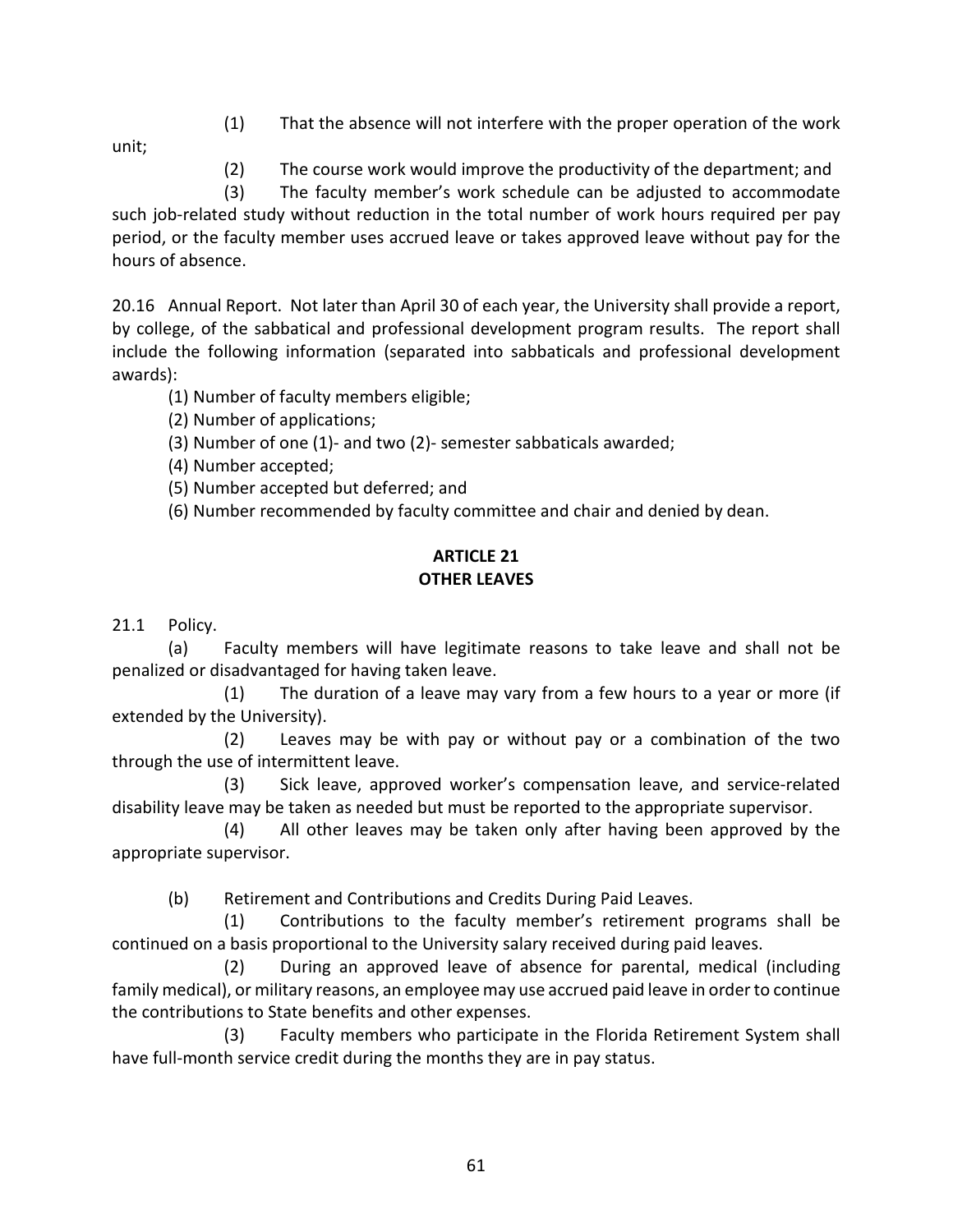(c) Employer Contributions to Benefit Plans. Contributions made by the University to the employee insurance programs and other employee benefits shall be continued during paid leaves.

(d) No faculty member on paid leave may be employed simultaneously by another employer unless the faculty member complies with requirements in State law and this Agreement for extra compensation, outside employment/activities, and conflict of interest.

(e) All other leaves are granted at the discretion of the appropriate administrator. However, permission shall not be unreasonably withheld.

#### 21.2 Holidays.

(a) A faculty member shall be entitled to observe all official holidays designated in accordance with University regulations.

(b) Faculty members shall also be entitled to use accrued leave to observe the religious holidays of their respective faiths.

(c) A faculty member required to perform duties on holidays shall have the faculty member's schedule adjusted to provide equivalent time off, up to a maximum of eight (8) hours for each holiday worked.

(d) If a faculty member who has performed duties on a holiday terminates employment prior to being given time off, the faculty member shall be paid, upon termination, for the holiday hours worked within the previous twelve (12) month period at the faculty member's last regular pay rate.

21.3 Requests for a Leave or Extension of Leave of One (1) Semester or More.

(a) For a leave of one (1) semester or more, a faculty member shall make a written request. The request shall be made not less than one hundred twenty (120) days prior to the beginning of the proposed leave, or in the case of twelve-month faculty, six (6) months prior to the date the leave is requested.

(b) For an extension of a leave of one (1) semester or more, a faculty member shall make a written request not less than sixty (60) days before the end of the leave.

(c) The University shall approve or deny such request in writing not later than thirty (30) days after receipt of the request.

21.4 Accrual during Leave with Pay.

(a) Faculty members on sabbatical or professional development leaves shall accrue normal leave credits.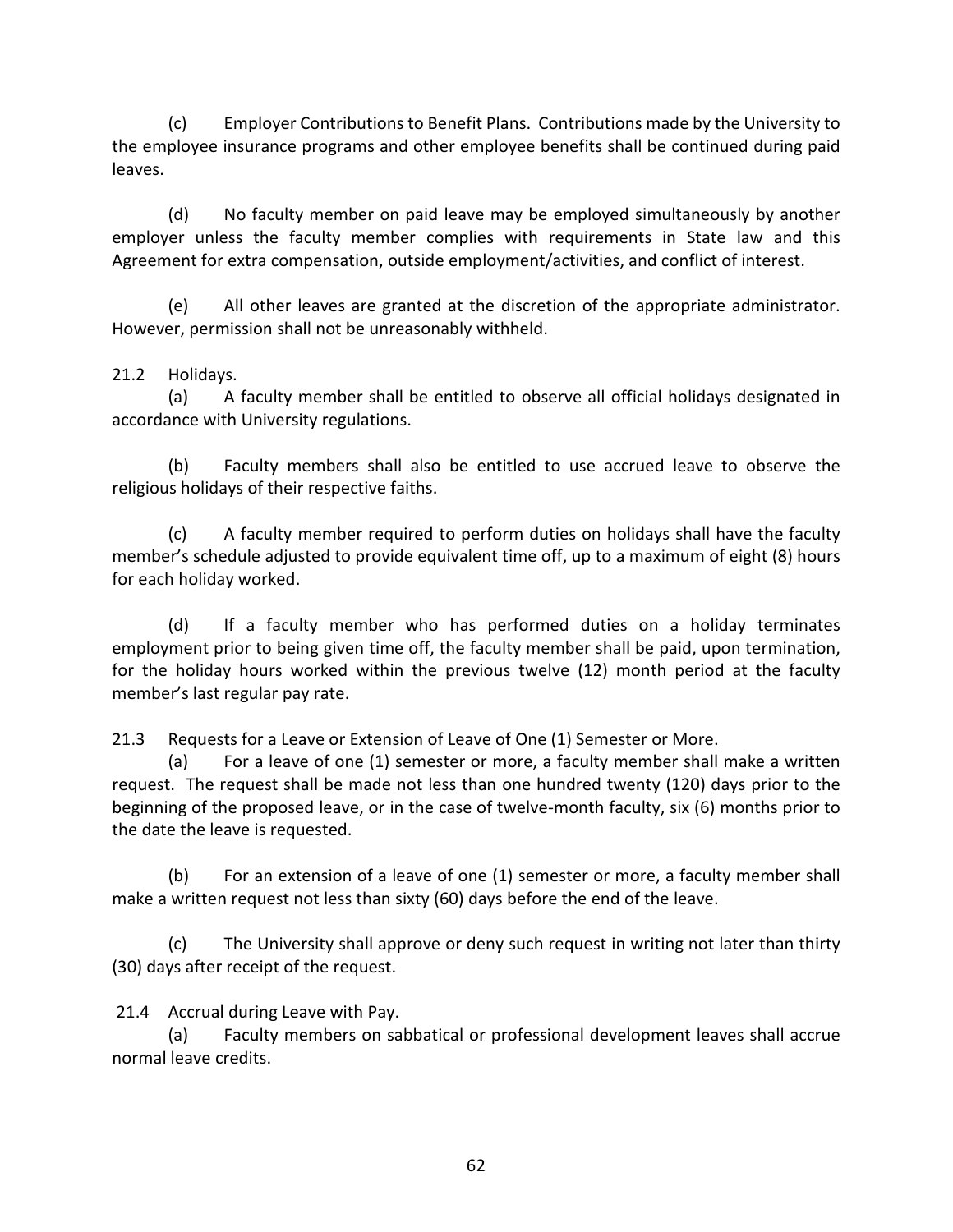(b) In all other instances, faculty members on paid leave shall accrue leave in proportion to the pay status.

(c) Accrued leave shall be credited on the last day of each pay period.

### 21.5 Return from Leave.

(a) A faculty member who returns from an approved leave of absence shall be returned to the same or equivalent position in the same class and work location, including the same shift or equivalent schedule, unless the University and the faculty member agree in writing to other terms and conditions.

(b) The salary of the faculty member shall be adjusted to reflect all non-discretionary increases distributed during the period of leave.

21.6 Family and Medical Leave Entitlements.

(a) The Family and Medical Leave Act of 1993 provides for unpaid leaves for qualified medical and family reasons as enumerated in this Article.The failure to list, define, or specify any particular provision or portion of the FMLA in this Agreement shall not constitute a waiver of any of the rights or benefits conferred to the employer or the faculty member through the FMLA.

(b) Implementation of Family and Medical Leave Entitlements. A faculty member shall be entitled to four hundred and eighty (480) hours of family medical leave within a twelve (12) month period either for the faculty member's medical condition or in order to care for an "immediate family member" who is seriously ill for an extended period and for whom the faculty member has significant care responsibilities.

(1) Definitions. An "immediate family member" shall be defined as a faculty member's spouse, domestic partner, great-grandparent, grandparent, parent, brother, sister, child, grandchild, great-grandchild, or the great-grandparent, grandparent, parent, brother, sister, child, grandchild, or great-grandchild, of the faculty member's spouse or domestic partner, or the spouse or domestic partner of any of them. An "immediate family member" shall also include an individual for whom the faculty member, domestic partner, or spouse is the current legal guardian or holds medical power-of-attorney, or other dependent or relative who lives in the faculty member's household. A "parent" shall be defined as the biological, adoptive, step or foster parent of a faculty member or an individual who stood in *loco parentis*to a faculty member when the faculty member was a child. A "child" shall be defined as a biological, adopted, or foster child, a stepchild, a legal ward, or a child of a person standing in *loco parentis*. The term "seriously ill" or "serious health condition" shall be defined as an injury, impairment, or physical or mental condition that involves inpatient care in a hospital, hospice, or residential medical care facility; or continuing treatment by a health care provider.

(2) All employees are eligible who have worked at least twelve (12) months, which need not have been consecutive, and who have worked at least 1250 hours in the twelve (12) months prior to the leave.

(3) The faculty member may take the leave either continuously or intermittently.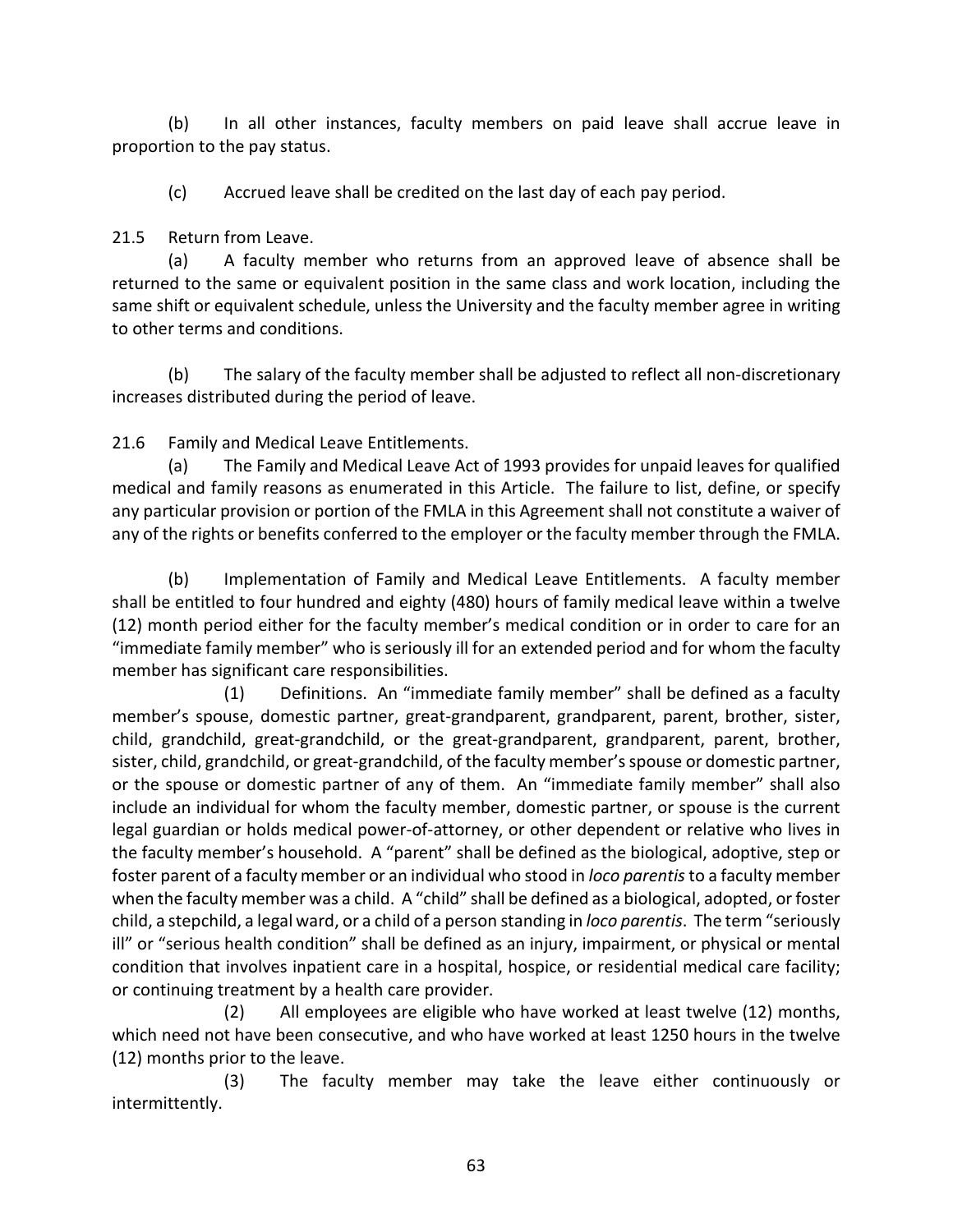(c) Accounting for the Use of Family and Medical Leave in a Twelve-Month Period.

(1) The fiscal year (July 1 – June 30) shall be the designated twelve (12)-month period in which to count the use of up to four hundred and eighty (480) hours of family and medical leave.

(2) An eligible faculty member entitlement to leave for a birth or placement for adoption or foster care expires at the end of a twelve (12)-month period beginning on the date of the birth or placement of the child.

(d) Use and Approval of Family and Medical Leave.

(1) The University shall approve Family and Medical leave for an eligible faculty member as long as the reasons for absence qualify and the faculty member has not exhausted the faculty member's eligibility for that fiscal year. The faculty member may request Family and Medical leave as accrued paid leave, unpaid leave, or a combination of both.

(2) The University may require that the faculty member use accrued paid leave prior to requesting unpaid leave. Requiring the use of paid leave shall be applied consistently and shall not be used merely to exhaust the faculty member leave balance in order to prohibit the use of accrued paid leave while on unpaid leave as provided for in Section 21.12(e).

(3) The University will comply with FMLA notice requirements regarding designation of leave.

(e) Medical Certification.

(1) The University may require a faculty member to provide medical certification from a health care provider for unpaid leave when taken for the serious health condition of the faculty member or a family member.

(2) Medical certification may be required to affirm the faculty member's ability to return to work and perform one or more of the essential functions of the job within the meaning of the Americans with Disabilities Act (ADA).

(f) Return to Position. The faculty member shall be returned to the same or equivalent position in the same class and work location unless the University and the faculty member agree in writing to other terms and conditions.

(g) Continuation of Benefits. The use of Family and Medical leave by eligible faculty members shall neither enhance nor decrease any rights or benefits normally accrued to salaried faculty members during a paid leave or any rights or benefits normally accrued during an unpaid leave.

(h) If any provision of Section 21.6 is inconsistent with or in contravention of the Family Medical Leave Act of 1993 then such provision shall be superseded by the laws or regulations referenced above, except to the extent that the collective bargaining agreement or any employee benefit program or plan provides greater family, parental, or medical leave rights to an eligible faculty member.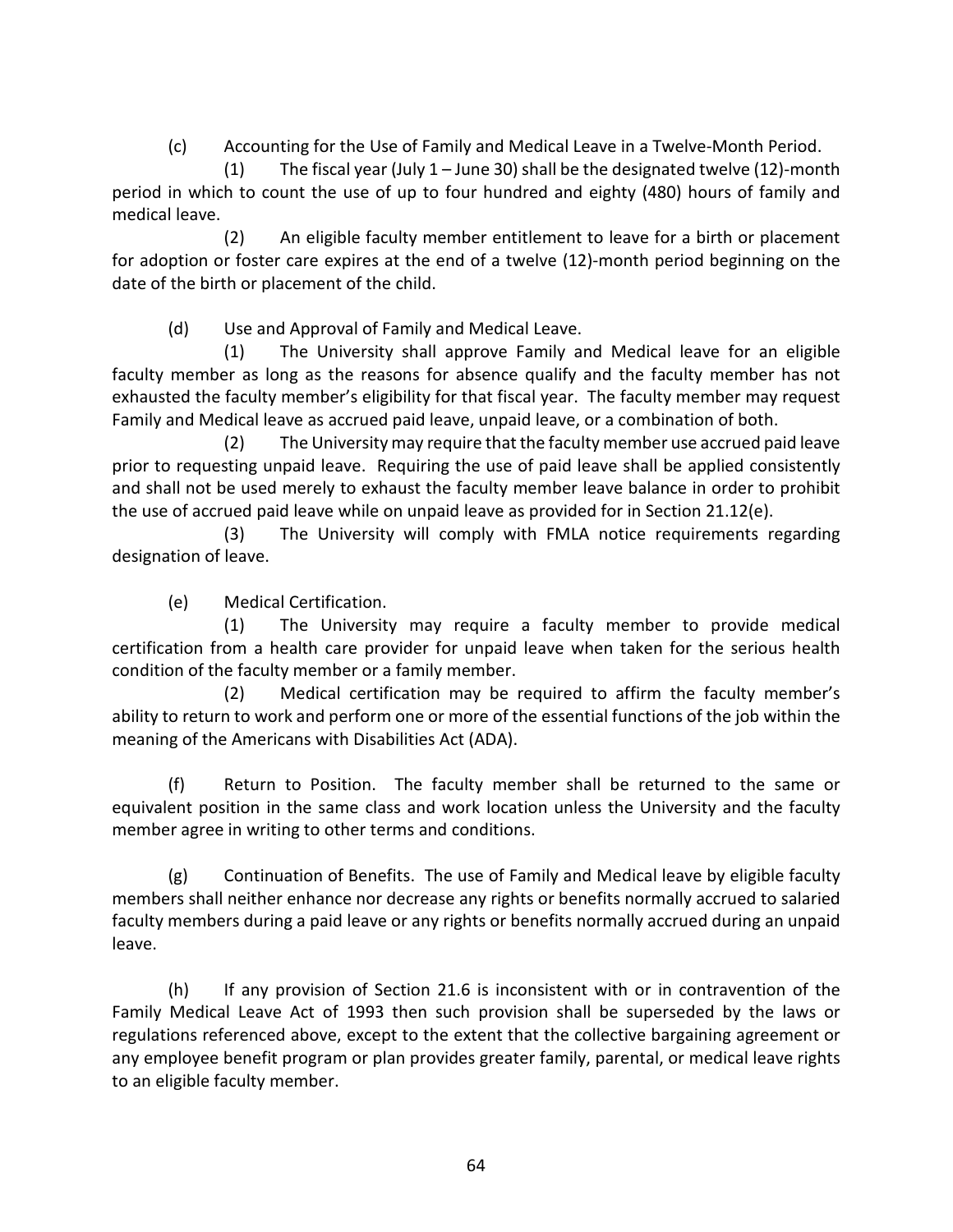21.7 Parental Leave.

(a) A faculty member shall be granted a parental leave not to exceed six (6) months when the faculty member becomes a biological parent or a child is placed in the faculty member's home pending adoption, or the faculty member otherwise has significant care responsibilities for a newborn, a newly adopted child, or a child received into a licensed family foster home or any other situation in which a faculty member, domestic partner, or spouse becomes a legal guardian.

(b) Paid Parental Leave Program. A faculty member shall be provided with up to six (6) weeks of advanced sick or vacation leave for the birth or adoption of a child or the initial placement of a child in the foster care of the employee. Employees may also use their personal accrued leave, unpaid leave, or a combination of paid and unpaid leave so long as the total parental leave period, including the paid parental leave does not exceed a total of six (6) calendar months.Faculty members may take up to six (6) years to repay the leave hours advanced to them as part of this program. If a faculty member resigns before paying back the time, unused leave balances will be applied to the leave repayment.

(c) The period of parental leave shall be determined by the faculty member in consultation with the University. Upon approval by the University, the dates and other conditions of the leave shall be provided to the faculty member in writing.

(d) At the end of the approved parental leave, a faculty member may request a parttime leave for one (1) year. The University shall grant such request, unless it determines that granting such leave would be inconsistent with the best interests of the University. If a faculty member plans to use a combination of accrued paid leave and unpaid leave, such request shall include the specific periods for each type of leave requested.

(e) Any illness caused or contributed to by pregnancy shall be treated as a temporary disability, and the faculty member shall be allowed to use accrued sick leave credits when such temporary disability is certified by a health care provider.

21.8 Leaves Due to Illness or Injury. Illness or injury is defined as any physical or mental impairment of health, including such an impairment proximately resulting from pregnancy, which does not allow a faculty member to fully and properly perform the duties of the faculty member position. When a faculty member's illness or injury may be covered by the Americans with Disabilities Act, the provisions of Public Law 101-336 shall apply.

(a) Sick Leave.

(1) Accrual of Sick Leave. A full-time faculty member shall accrue four (4) hours of sick leave for each biweekly pay period, or the number of hours directly proportionate to the number of days worked during less than a full-pay period. There is no limitation to the number of hours that may be accrued. A part-time faculty member shall accrue sick leave at a rate directly proportionate to the percent of time employed.

(2) Uses of Sick Leave.

a. Sick leave shall be accrued before being taken except leave taken through a sick leave pool.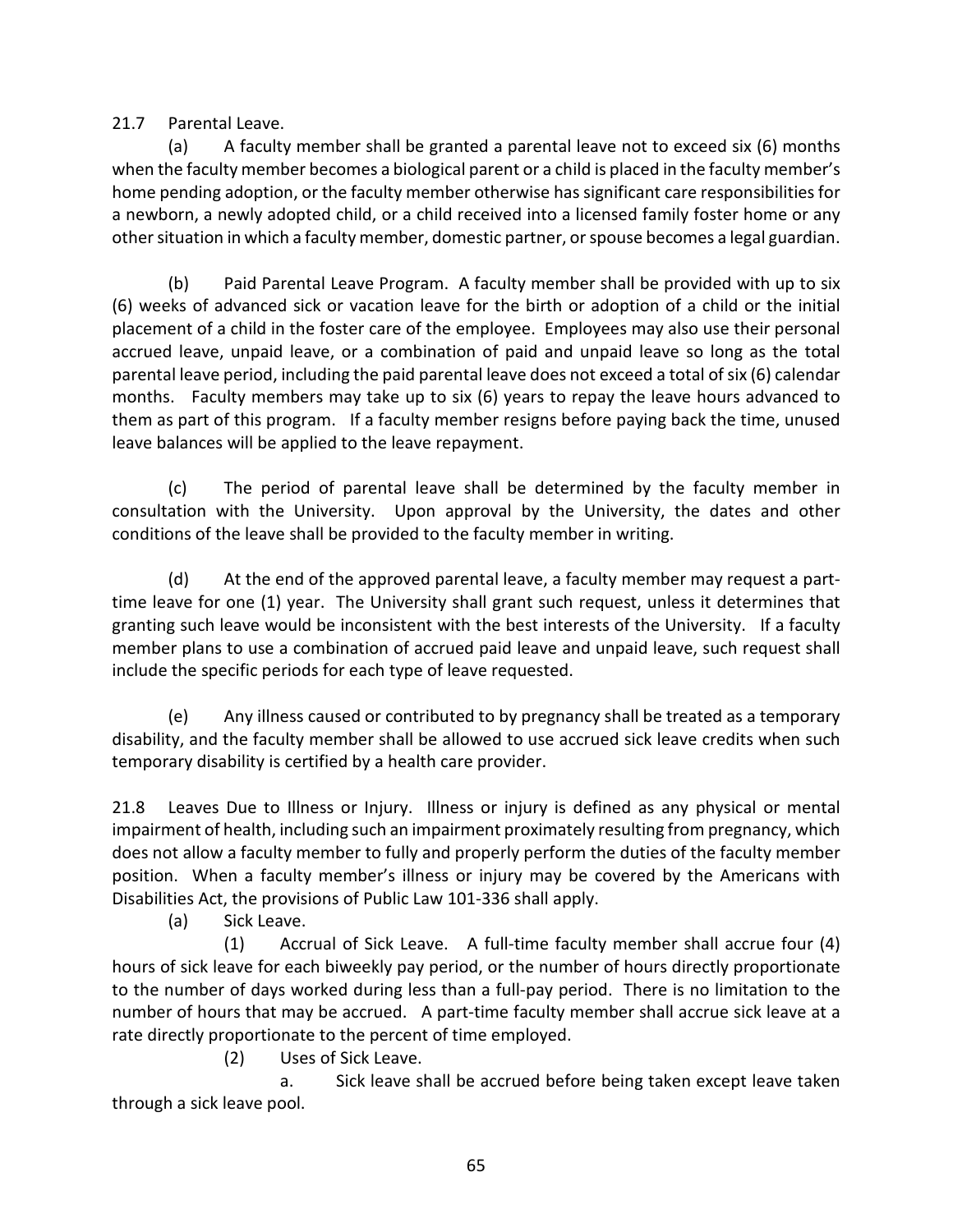b. Sick leave shall be authorized for the following purposes:

1. The faculty member's personal illness, injury, exposure to a contagious disease, disability where the faculty member is unable to perform assigned duties, or appointments with health care providers.

2. The illness, injury, appointments with health care providers, or death of a member of the faculty member's immediate family.

c. A continuous period of sick leave commences with the first day of absence and includes all subsequent days until the faculty member returns to work. Saturdays, Sundays, and official holidays observed by the State shall not be counted unless the faculty member is scheduled to perform services on such days. During any seven (7) day period, the maximum number of days of sick leave charged against any faculty member shall be five (5).

d. A faculty member who requires the use of sick leave should notify the supervisor as soon as practicable.

e. A faculty member who becomes eligible for the use of sick leave while on approved vacation leave shall, upon notifying the supervisor, substitute the use of accrued paid sick leave to cover such circumstances.

(3) Certification. If a faculty member's request for absence or absence exceeds four (4) consecutive days, or if a pattern of absence is documented, the University may require a faculty member to furnish certification issued by an attending health care provider of the medical reasons necessitating the absence and/or the faculty member's ability to return to work. If the medical certification furnished by the faculty member is not acceptable, the faculty member may be required to submit to a medical examination at University expense by a health care provider who is not a University staff member. If the medical certification indicates that the faculty member is unable to perform assigned duties, the University may place the faculty member on compulsory leave.

(4) Transfer of Credits.

a. The University maintains reciprocal arrangements with certain universities, local governments, and state agencies that permit new faculty members to transfer up to 80 hours of accrued sick leave. Such election shall be made within one hundred (100) days of employment.

b. An employee who was not paid for any unused sick leave shall have such forfeited sick leave restored.

(5) Payment for Unused Sick Leave.

a. Upon separation, a faculty member with ten (10) or more years of creditable service who was hired prior to April 1, 2010, shall be paid for one-fourth of unused sick leave up to a total of four hundred eighty (480) hours. A faculty member hired on or after April 1, 2010, shall not be paid for any unused sick leave upon separation and such leave shall be forfeited unless the faculty member is recalled by the University within three hundred sixty-five (365) days after a formal University layoff.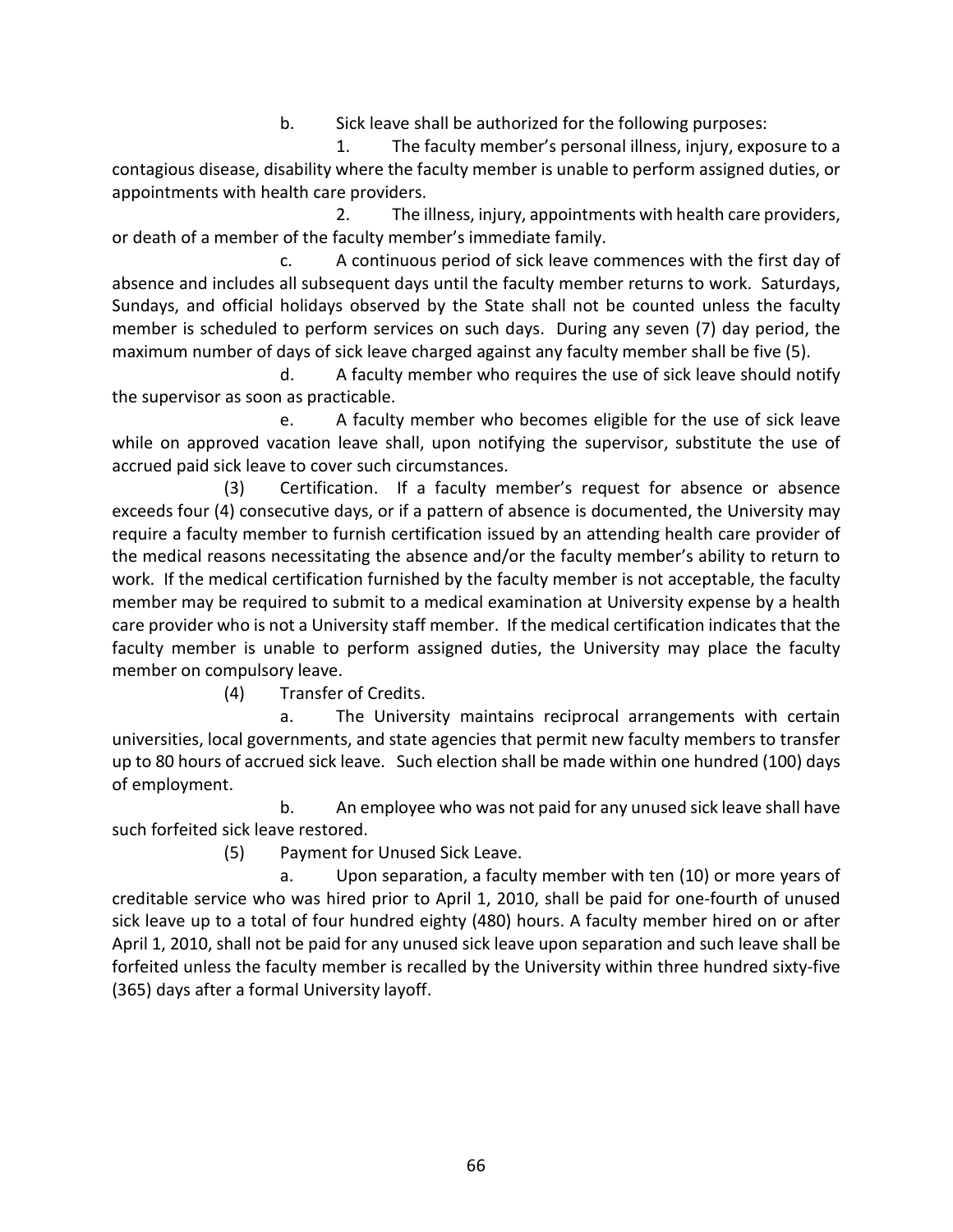b. Upon layoff, a faculty member with ten (10) or more years of State service who was hired prior to April 1, 2010, shall be paid for unused sick leave as described above. For a faculty member who is re-employed by the university within three hundred sixtyfive (365) days following layoff, all unused sick leave shall be restored to the faculty member, provided the faculty member requests such action in writing and repays the full amount of any lump sum leave payments received at the time of layoff.

c. All payments for unused sick leave shall be made in lump sum and shall not be used in determining the average final compensation of a faculty member in any State administered retirement system. A faculty member shall not be carried on the payroll beyond the last official day of employment, except that a faculty member who is unable to perform duties because of a disability may be continued on the payroll until all sick leave is exhausted.

d. In the event of the death of a faculty member, payment for unused sick leave at the time of death shall be made to the faculty member's beneficiary, estate, or as provided by law.

(b) Additional Medical Leave. Up to six (6) months of leave may be granted to an eligible faculty member for the faculty member's serious personal health condition or when the faculty member needs to care for an immediate family member with a serious health condition. The faculty member shall use accrued paid leave during any additional medical leave. Thereafter, the medical leave shall be unpaid leave. This leave may be extended up to one (1) year for extenuating circumstances.

(c) Workplace Injury Leave under the Workers' Compensation Law. Workplace injury leave is an annual benefit available to leave-accruing employees only and shall be used to compensate these employees for a portion of their wages lost due to work-related illnesses or injuries compensable under Florida's Workers Compensation Law. Faculty members will be provided with the same benefits as other employees. Employees who are unable to work due to compensable workers' compensation injuries and are receiving salary indemnification benefits shall not be eligible for holiday pay or accrual of special compensatory leave.

(d) Compulsory Medical Leave.

(1) Placing Faculty Member on Compulsory Medical Leave.

a. If a faculty member is unable to perform assigned duties due to illness or injury, after he or she has exhausted sick and other medical leave, the University may require the faculty member to submit to a medical examination, the results of which shall be released to the University. The health care provider may be chosen and paid by the University or chosen and paid by the faculty member as long as such provider is acceptable to the University. If the University agrees to accept the faculty member's choice of a health care provider, it may not then require another University-paid examination.

 b. The health care provider shall submit to the University the appropriate medical certification(s).

c. If the medical examination confirms that the faculty member is unable to perform assigned duties, the University shall place the faculty member on compulsory medical leave.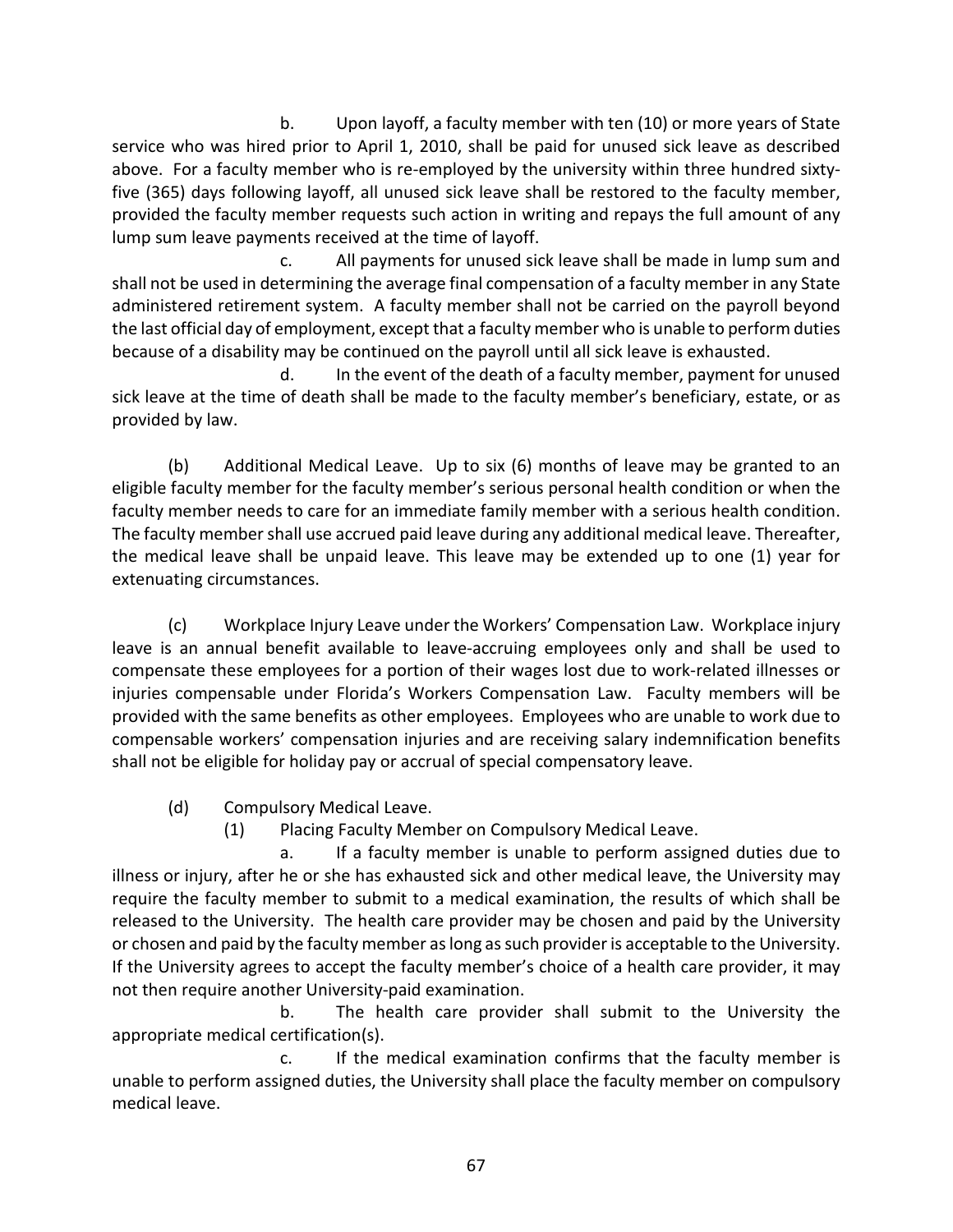(2) Conditions of Compulsory Medical Leave.

a. Written notification to the faculty member placing the faculty member on compulsory medical leave shall include the duration of the compulsory leave period and the conditions under which the faculty member may return to work. These conditions may include the requirement of the successful completion of, or participation in, an appropriate program of rehabilitation or treatment, and follow-up medical certification(s) by the health care provider, as appropriate.

 b. The compulsory medical leave period may be paid leave or unpaid leave.

c. Unless agreed otherwise, the University shall return the faculty member to same or equivalent position in the same classification and work location, including to the faculty member's previous duties, if possible, or to equivalent duties, upon completion of the approved leave period and upon receipt of a current medical certification that the faculty member is able to perform assigned duties.

(3) Duration. Compulsory leave shall be for a period not to exceed the duration of the illness or injury or one (1) year, whichever is less.

(4) Failure to Complete Conditions of Compulsory Leave or Inability to Return to Work. If the faculty member fails to fulfill the terms and conditions of a compulsory leave and/or is unable to return to work and perform appropriate assigned duties at the end of a leave period, the University shall advise the faculty member, as appropriate, of the Florida Retirement System's disability provisions and application process, and may, based upon the University's needs:

 a. offer the faculty member part-time employment or modified duties;

b. place the faculty member in unpaid leave status in accordance with Section 21.12 or extend such status;

c. request the faculty member's resignation; or

d. release the faculty member from employment, notwithstanding any other provisions of this Agreement.

21.9 Vacation Leave.

(a) Accrual of Vacation Leave.

(1) An academic year (thirty-nine [39] weeks) employee, a P.K. Yonge Developmental Research School faculty member, and a faculty member appointed for less than nine (9) months shall not accrue vacation leave. Vacation leave for ten (10) and twelve (12) month faculty members shall be as follows with proportionate accrual for less than full-time.

(2) A faculty member shall accrue 6.769 hours per biweekly pay period. The hours accumulated shall be credited at the conclusion of each pay period.

(3) Year-end maximum is four hundred eighty (480) hours and an overall maximum payment of three hundred fifty-two (352) hours.

(4) Faculty members may accrue vacation leave in excess of the year-end maximum during a calendar year. Faculty members with accrued vacation leave in excess of the year-end maximum as of December 31 shall have any excess converted to sick leave on an hourfor-hour basis.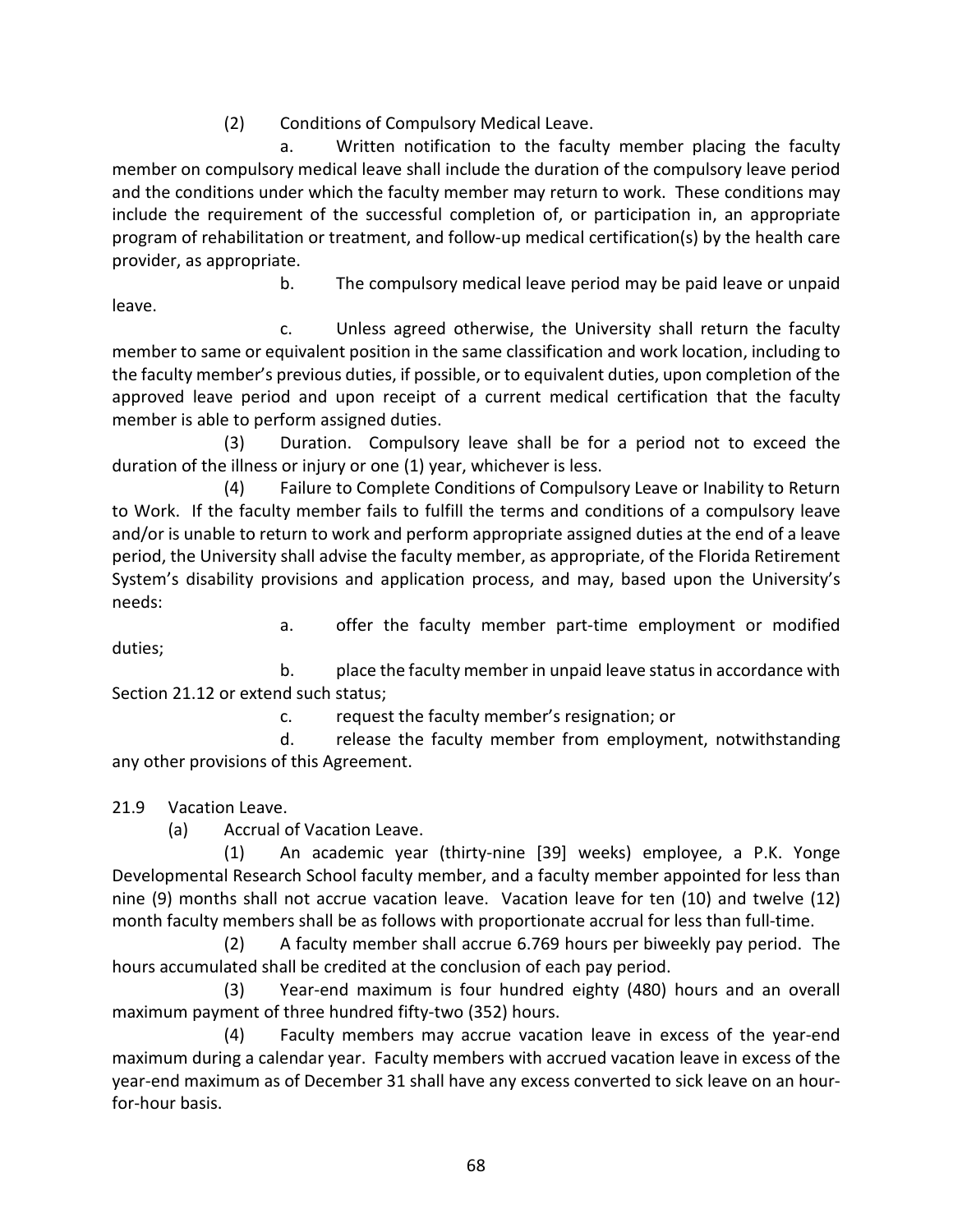(5) The University is authorized to permit a faculty member to retain vacation leave in excess of the year end maximum in circumstances involving natural disasters and other extraordinary situations lasting for an extended period of time that prevent the faculty member from using vacation leave.

(b) Use and Transfer of Vacation Leave.

(1) Vacation leave shall be accrued before being taken.

(2) The faculty member shall submit requests for vacation leave to the supervisor as far in advance as practicable and appropriate.

(3) Approval of the dates on which a faculty member wishes to take vacation leave shall be at the discretion of the supervisor and shall be subject to the consideration of departmental/unit and organizational scheduling. However, faculty members must be provided reasonable opportunity to utilize their vacation during the course of the year.

(4) Upon reasonable notice, a faculty member shall be required to use any reasonable part of his/her accrued paid vacation leave at a time approved by the University based on the effective functioning of the unit, the efficient use of available personnel, and budget. The University shall consult the faculty member and make a reasonable effort to choose a mutually satisfactory time for the faculty member to use the accrued vacation leave.

(c) Payment for Unused Vacation Leave.

(1) Upon termination from a position that accrues vacation leave, the University shall pay the faculty member for up to three hundred fifty-two (352) hours of unused vacation leave at the calendar-year rate the faculty member was accruing as of the faculty member last day of work, provided that a determination has been made by the University that the faculty member was unable to reduce the unused vacation leave balance prior to termination. The faculty member shall forfeit all unused vacation leave in excess of three hundred fifty-two (352) hours.

(2) Upon transfer from position that accrues vacation leave to an academicyear or Developmental-Research-School position within the University, the faculty member may elect to retain all unused vacation leave until such time, not to exceed two (2) years, as the faculty member transfers back to position that accrues vacation leave or terminates employment with the University. Upon such termination or at the end of two (2) years, whichever comes first, the unused leave balance shall be paid in lump sum for up to three hundred fifty-two (352) hours at the vacation rate the faculty member was accruing as of the faculty member last day of work in the position that accrued paid vacation leave.

(3) Upon entering into the Deferred Retirement Optional Program (DROP), a faculty member may elect to be paid up to the maximum payment allowed for the faculty member's unused vacation leave. Such payment, along with any additional payment to be received upon separating from the University (end of DROP), shall not exceed the maximum payment associated with the faculty member's established pay plan upon entering DROP.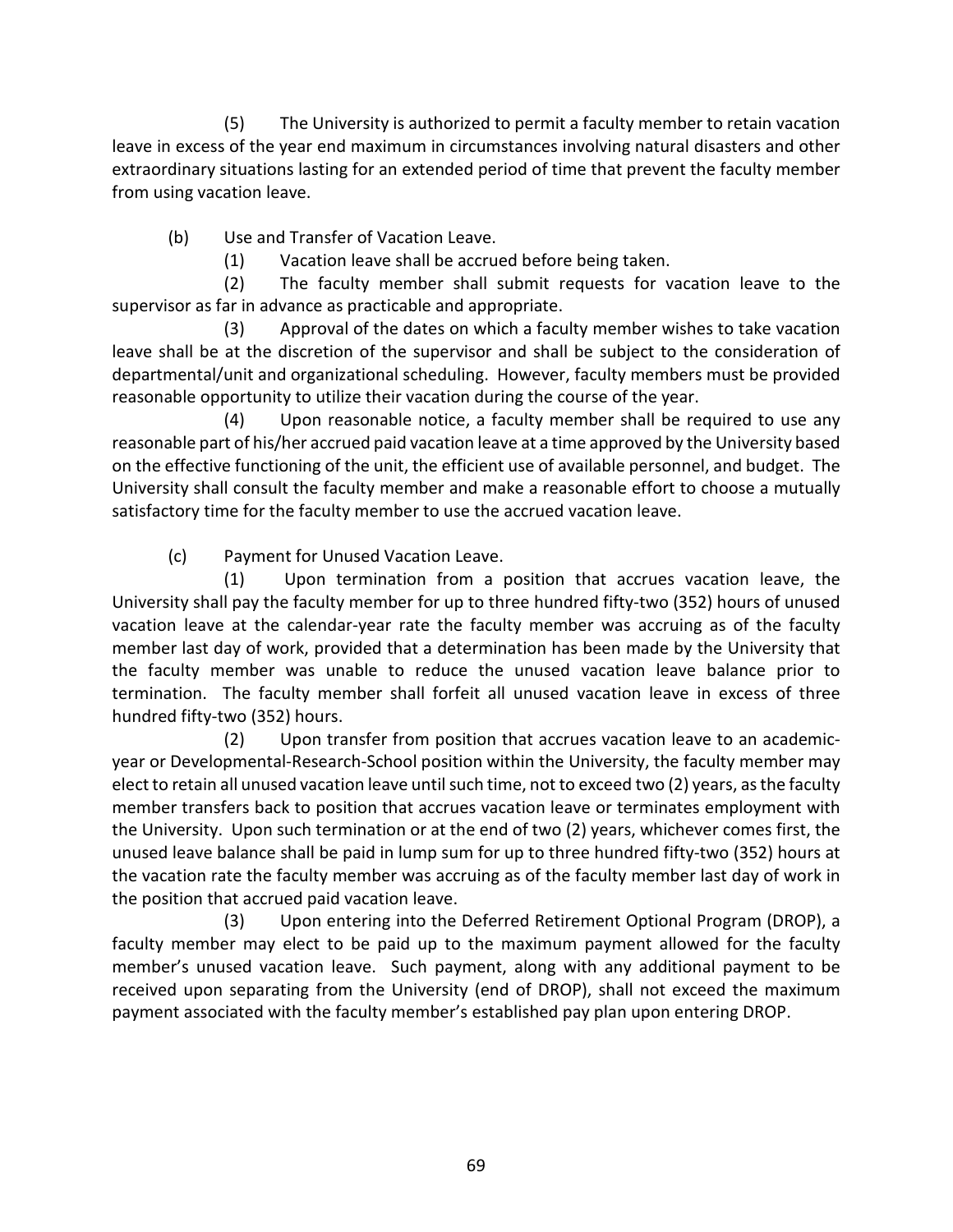(4) Upon layoff, a faculty member shall be paid for up to three hundred fiftytwo (352) hours of unused vacation leave. For faculty members who are re-employed by the University within three hundred sixty-five (365) days after a formal layoff, all unused vacation leave shall be restored to the faculty member, provided the faculty member requests such action in writing and repays the full amount of any leave payment received at the time of layoff.

(5) In the event of the death of a faculty member, payment for all unused vacation leave at the time of death, up to three hundred fifty-two (352) hours, shall be made to the faculty member beneficiary, estate, or as provided by law.

21.10 Administrative Leaves. Faculty members provided paid administrative leave shall not exceed forty (40) hours during the work week. Administrative leave shall not be accrued and shall also not affect accrued leave balances.

(a) Jury Duty and Court Appearances.

(1) A faculty member who is summoned as a member of a jury panel or subpoenaed as a witness in a matter not involving the faculty member's personal interests, shall be granted leave with pay and any jury or witness fees shall be retained by the faculty member; leave granted hereunder shall not affect a faculty member vacation or sick leave balance.

(2) An appearance as an expert witness for which a faculty member receives professional compensation falls under Article 26, Outside Activity and Conflict of Interest, relative to outside employment and conflict of interest. Such an appearance may necessitate the faculty member requesting vacation leave or, if a non-vacation leave accruing faculty member, may necessitate the faculty member seeking an adjustment of the work schedule.

(3) If a faculty member is required, as a direct result of the faculty member's employment, to appear as an official witness to testify in the course of any action as defined in Section 92.142(2), Florida Statutes, such duty shall be considered a part of the faculty member's job assignment, and the faculty member shall be paid per diem and travel expenses.

(4) A faculty member involved in personal litigation during work hours must request vacation leave or, if a non-vacation leave accruing faculty member, must seek an adjustment to the work schedule.

(b) Leave Pending Investigation. The Office of Human Resource Services in conjunction with the Office of the Provost may place a faculty member on leave pending investigation when there is reason to believe that a faculty member's actions or presence on the job would adversely affect the orderly conduct and processes of the University and/or jeopardize the safety or welfare of the faculty member, colleagues, other employees or students. The leave pending investigation shall commence when the faculty member is provided with a written notice. The leave shall be with pay, with no reduction of accrued leave.

(c) Leaves for military service, Florida Disaster Volunteer, Civil disorder or disaster, disabled veterans, athletic competition and Official Emergency Closings shall be in accordance with federal and state law.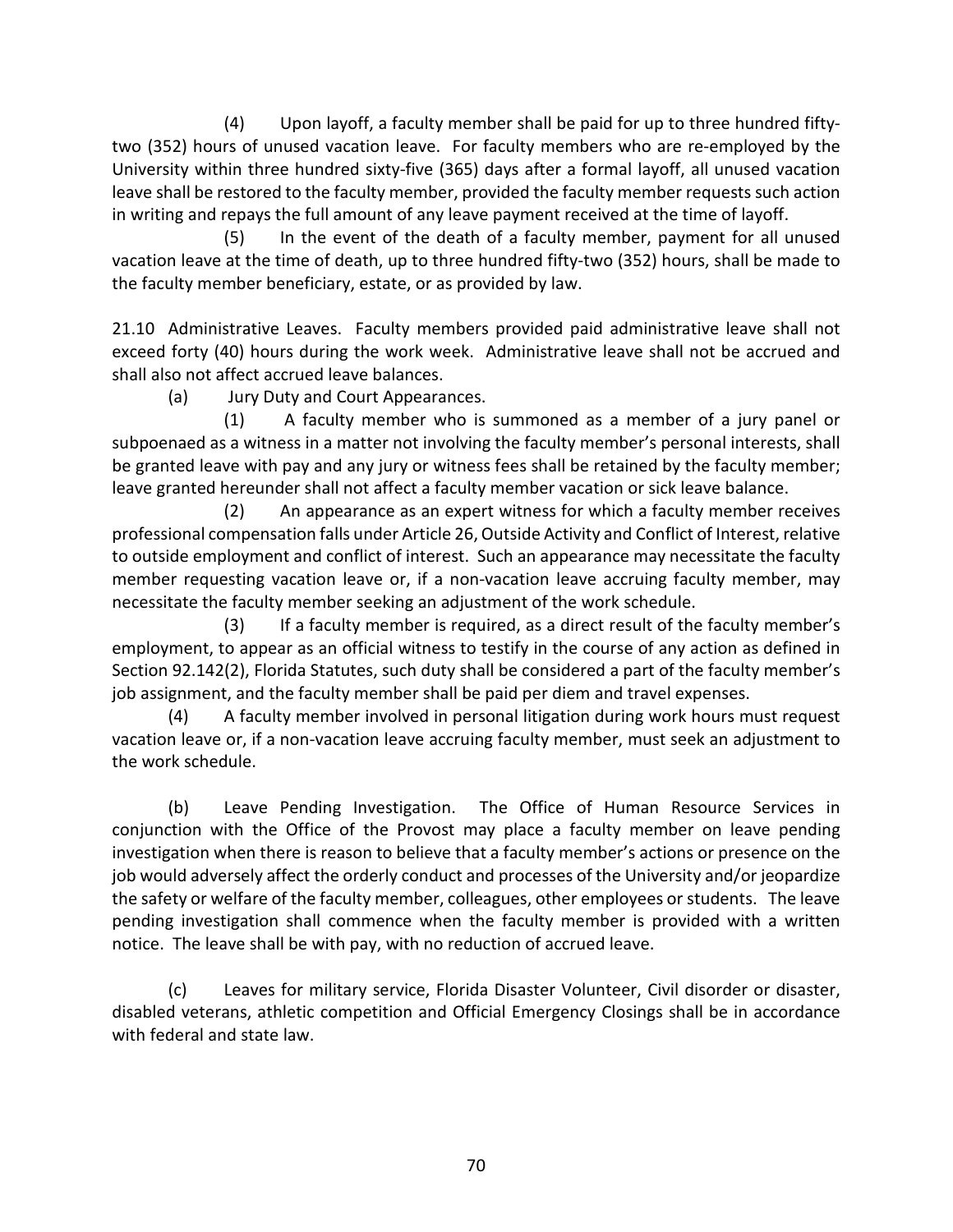21.11 Personal Leave.

(a) P.K. Yonge Faculty Members. A faculty member employed at the P.K. Yonge Developmental Research School may be granted five (5) days (non-cumulative) of leave per year for emergencies or for other personal reasons.

 (1) Such leave shall not be used on the day immediately preceding or following a holiday.

(2) Except in the case of emergency, the faculty member shall provide at least two (2) days' notice of the intended leave.

(3) Faculty members shall not be required to give reasons for personal leave except that the leave is for personal reasons.

 (4) One (1) day shall be administrative leave and four (4) days shall be taken from sick leave.

(b) Twelve-month Faculty Members. Faculty members who are normally employed under fully scheduled workdays shall earn four (4) personal leave days in proportion to their FTEs per fiscal year in addition to the University holidays.

(1) Such personal leave days shall be credited to eligible faculty members on December 1 of each year.

(2) Personal leave days must be taken in full-day increments (that is, as an 8 hour day for full-time faculty members, as a 4-hour day for .50 FTE faculty members) on business days between the dates December 26 and December 31, inclusive.

(3) Essential personnel who are required to work between December 26 and December 31 shall have their schedules adjusted to provide equivalent paid leave time within December 2 and June 30 of the current fiscal year based on departmental need.

(4) Cash payment is not provided for unused personal leave days. Any unused personal leave days expire at the end of each fiscal year.

21.12 Unpaid Leave.

(a) Granting. Upon request of a faculty member, the University shall grant a leave without pay for a period not to exceed one (1) year unless the University determines that granting such leave would be inconsistent with the best interests of the University. Such leave may be extended upon mutual agreement.

(b) Retirement Credit. Retirement credit for such periods of unpaid leave shall be governed by the rules and regulations of the Division of Retirement and the provisions of Chapter 121, Florida Statutes.

(c) Accrual of Leave and Holiday Pay. While on unpaid leave, the faculty member shall retain accumulated sick leave and vacation leave, but shall not accrue sick leave or vacation leave nor be entitled to holiday pay.

(d) Benefit Premiums. Faculty members on unpaid leave will be responsible for the entire cost of benefit premiums unless they use accrued paid leave as provided in subsection (e) below.

71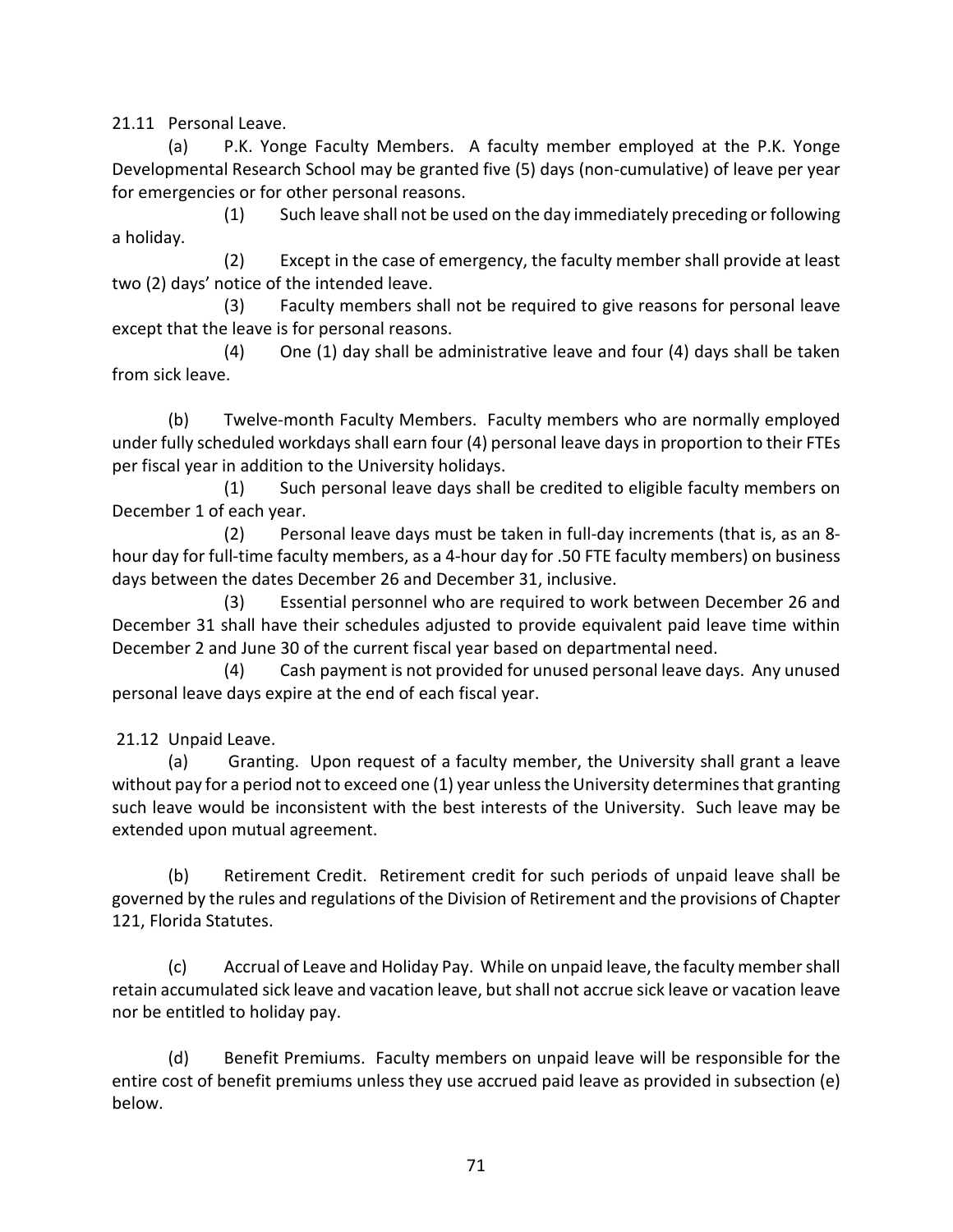(e) A faculty member may combine unpaid and paid leave as follows:

(1) Notwithstanding the provisions of Section 21.8(a)(2) regarding the use of sick leave, a faculty member may use any type of accrued paid leave in an amount necessary to cover the faculty member's contribution to the State insurance program, other UF-sponsored insurance programs, and for other expenses.

(2) Normally the use of accrued paid leave during a period of unpaid leave for medical reasons shall be approved for up to six (6) months, but may be approved for up to one (1) year for the serious health condition of the faculty member or a member of the faculty member's immediate family.

(3) The employer contribution to the State insurance program shall continue for the corresponding payroll periods.

(4) A faculty member's request for the use of accrued paid leave during a period of unpaid leave shall be made at the time of the faculty member request for the leave. Such request shall include the amount of accrued paid leave the faculty member wishes to use during the approved period of unpaid leave. If circumstances arise during the approved leave that causes the faculty member to reconsider the combination of leave with and without pay, the faculty member may request approval of revisions to the original approval.

(f) Salary Adjustment. While on such leave, a faculty member shall also be eligible to participate in any special salary incentive programs. The salary of a faculty member returning from unpaid leave shall be adjusted to reflect all non-discretionary increases distributed during the period of leave as well as any increases earned from salary incentive programs.

21.13 Compensatory Leave. Regular compensatory leave shall not be transferred to an employee transferring to a faculty position. As a result, each supervisor shall make a reasonable effort, whenever practical, to allow an employee to use regular compensatory leave credits as requested before that employee transfers to a faculty position.

### **ARTICLE 22 INTELLECTUAL PROPERTY**

22.1 Definitions. The following definitions shall apply in Article 22:

(a) "Intellectual property" means any work or invention.

(b) "Faculty member" or "creator" means a member of the bargaining unit who creates a work or invention. "Creator" shall also mean other University personnel who create a work or invention.

(c) A "work" means any copyrightable material, that is, any material fixed in a tangible medium of expression from which it can be perceived, reproduced, or otherwise communicated, either directly or with the aid of a machine or device. Such copyrightable material includes, but is not limited to, such things as printed material, computer software or databases, audio and visual material, circuit diagrams, architectural and engineering drawings, lectures, musical or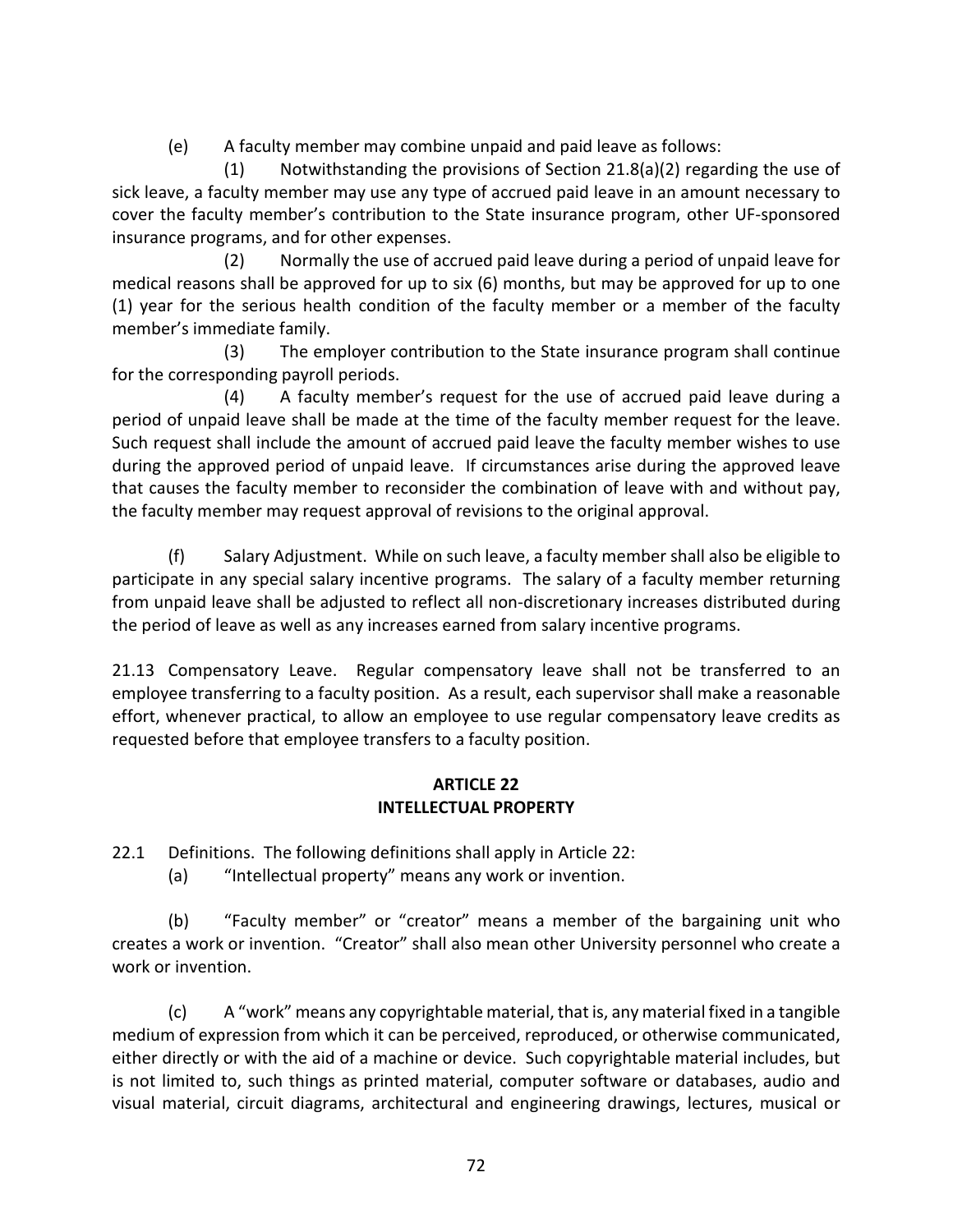dramatic compositions, choreographic works, pictorial or graphic works, and sculptural works. Instructional material, as defined in Section 22.1(f), below, is included in the definition of a "work." A "work" does not include any patentable material, which patentable material is encompassed within the definition of an "invention" in Section 22.1(d), below.

(d) An "invention" means any discovery, invention, process, composition of matter, article of manufacture, design, model, technological development, biological material, strain, variety, culture of any organism, or portion, modification, translation, or extension of these items, and any mark and/or directly related know-how used in connection with these items. It includes, but is not limited to, such things as new or improved devices, systems, circuits, chemical compounds, or mixtures and directly related know-how.

(e) "Instructional technology," as used in this Article, means the form of an "invention" that is substantially new technology and is used to deliver instructional material, as distinct from the application of existing technology to deliver such instructional material.

(f) "Instructional material," as used in this Article, means the form of a "work" (i.e., copyrightable) that includes materials delivered through the use of existing or new technology such as video and audio recordings, motion pictures, film strips, photographic and other similar visual materials, live video and audio transmissions, computer programs, computer-assisted instructional course work, programmed instructional materials, three-dimensional materials and exhibits, web pages, and combinations of the above materials that are prepared or produced in whole or in part by a faculty member and that are used to assist or enhance instruction.

(g) "Independent efforts" with regard to a work means that the ideas for the work came from the faculty member and the work was not made with the use of University support. The University is not liable for any opinions expressed in such works.

 (h) "University support" means the use of University funds or more than the incidental use of University personnel, facilities, equipment, materials, or technological information in the creation of a work or invention and includes such support provided by outside sponsors when it is arranged, administered, or controlled by the University.

(i) "Distance learning" means learning in a course that is rarely or never conducted with the instructor and the student in the same general physical space simultaneously.

(j) "Gross revenue" means (1) proceeds from the sale, lease, transfer, or other conveyance of any interest in an invention or work owned by the University and (2) license issue fees, option fees, running royalties, minimum royalties, equity and other ownership interests, and any other remuneration paid to the University by a licensee of an invention or work, except that such equity or other ownership interests, or portion thereof, shall not be considered "gross revenue" unless and until the equity or other ownership interests, or portion thereof, are sold or liquidated by the University.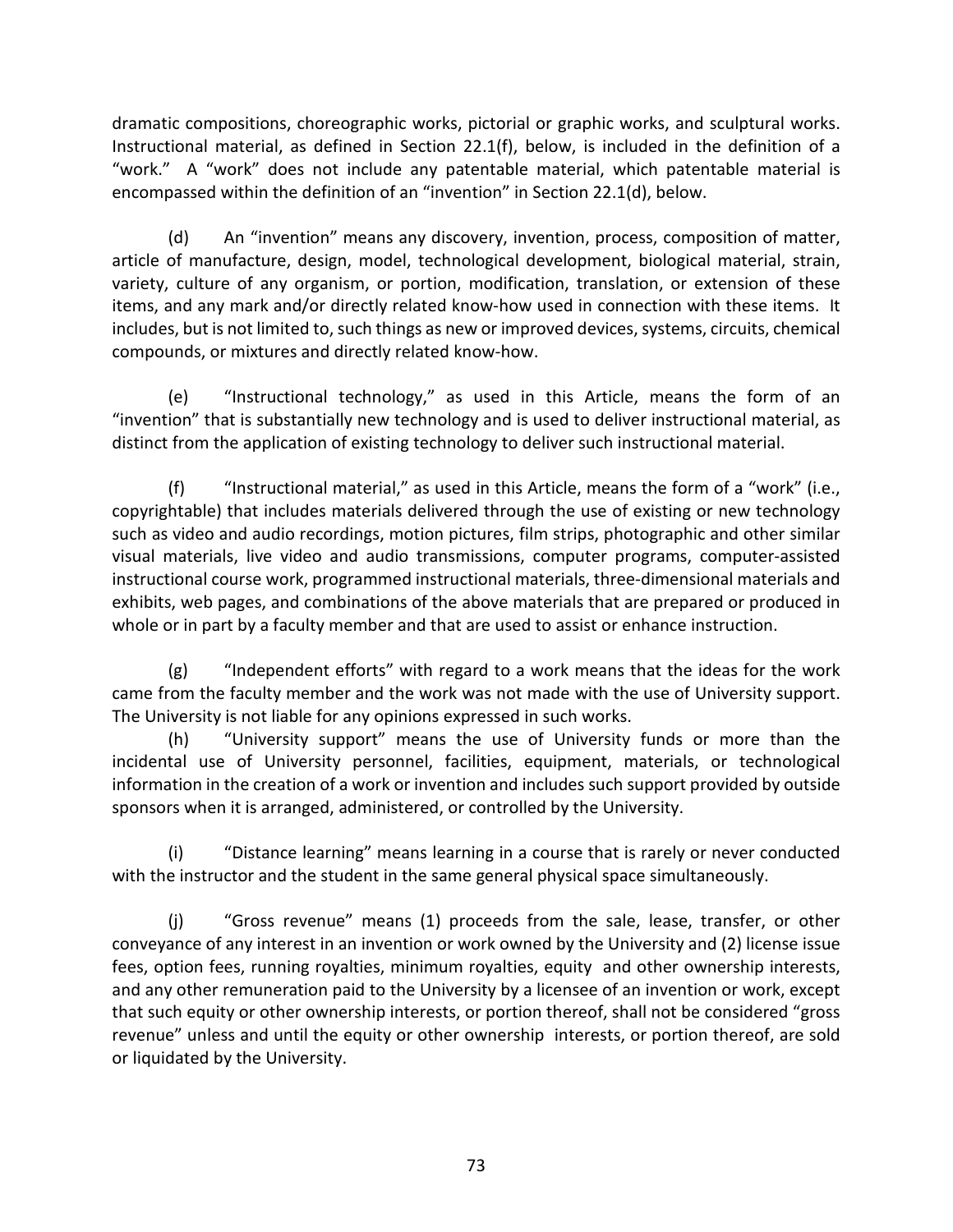(k) "Development expenses" means all monies paid by the University and UFRFfor goods and services to protect, develop, and/or enhance the marketability or any other aspect of a work or invention, including, but not limited to, patent-filing fees, intellectual property protection and patent enforcement and defense expenses, marketing expenses, patent maintenance, consulting fees, prosecution expenses, expenses incurred in dealing with equity and other ownership interests, travel, attorneys' fees, commercialization expenses, and research costs. Not included as development expenses are salaries and general operating expenses of University administrative personnel.

(l) "Net adjusted income" means gross revenues less any foreseeable development expenses University deems necessary to defend or maintain a work or invention and its improvements.

(m) "Program" means the specific University research program within which an invention or work was developed.

(n) "Office of Technology Licensing" or "OTL" means the designee responsible for all matters relating to patents, trademarks, and copyrights as related to the identification, protection, and commercialization of works and inventions owned by the University.

(o) "UFRF" means the University of Florida Research Foundation, Inc., a direct support, not-for-profit organization authorized by the Trustees to promote, encourage and provide assistance to the research activities of University faculty, staff, and students, primarily through the facilitation of technology transfer.

(p) "Sponsored agreement" means any award from an outside sponsor to support research or any other University activity, whether such support is through a grant, contract, cooperative agreement, or any other means.

22.2 Policy.

(a) Statement of Principles. Research is undertaken to create new knowledge, to stimulate a spirit of inquiry, to solve problems, and to educate students. Adequate recognition of and incentive to potential inventors through the sharing of the financial benefits resulting from the transfer and development of patentable inventions and other marketable forms of intellectual property encourages the creation of such intellectual property and serves the public interest. The research and teaching missions of the University always take precedence over patent considerations. While the University recognizes the benefits of patent development, it is most important that the direction of University research not be established or unduly influenced by patent considerations or personal financial interests.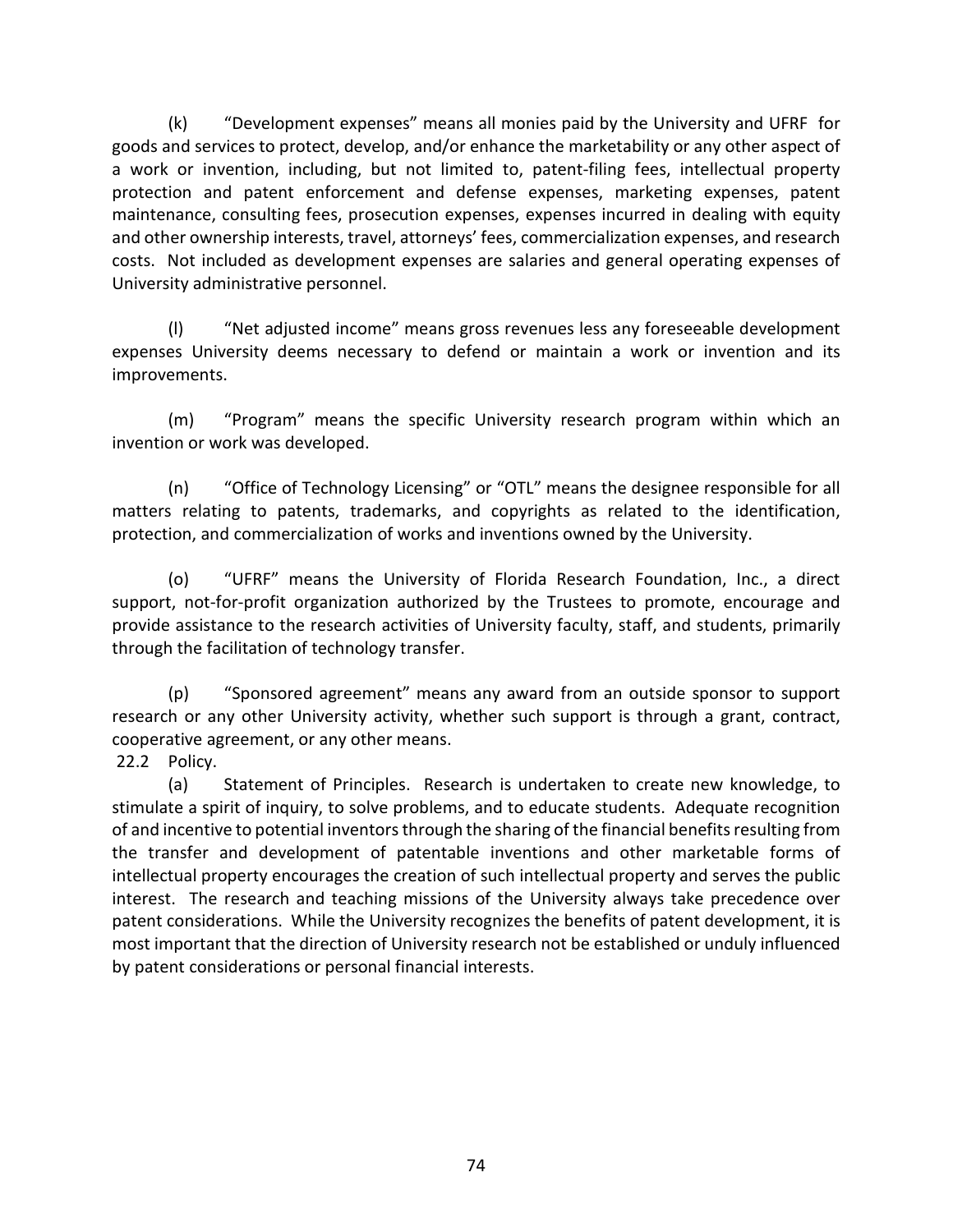(b) Authority and Responsibilities. Section 1004.23, Florida Statutes, and the Board of Governors' delegation to the University of Florida Board of Trustees, authorizes the University to establish regulations and procedures regarding the works and inventions of its personnel, including regulations and procedures regarding patents, copyrights, and trademarks. The University has the authority to agree to the terms of this Article, and any regulations and procedures applied to in-unit faculty shall be consistent with the terms of this Article.

(c) Faculty Authority and Responsibilities. Intellectual property created, made, or originated by a faculty member shall be governed by the terms of this Agreement, including but not limited to this Article and Article 26, Outside Activity and Conflict of Interest. The faculty member shall also be governed by the University implementing procedures concerning works and inventions of University personnel unless the procedure is inconsistent with the terms of this Agreement.

(d) When a faculty member is acting in the capacity of Principal Investigator of a research project, the faculty member shall be granted the right, within the conditions set forth in this Article and in any applicable sponsored agreement and federal and state laws and regulations and with the proper administrative approval, to raise resources from sponsors, shall be responsible for properly utilizing the resources obtained from the sponsors, and for executing the sponsored research.

22.3 Rights to Working Papers. Except as otherwise required by the Florida Sunshine Law and other applicable federal and state laws, federal and state regulations, or the terms of any applicable sponsored agreements, faculty members shall have the right to control of their personal correspondence, notes, unpublished drafts, and other working papers.

# 22.4 Works.

(a) Faculty Exclusive Ownership Rights.

(1) A work made in the course of independent efforts is the property of the faculty member, who has the right to determine the disposition of such work and the revenue derived from such work.

(2) In accordance with academic tradition, and unless required by federal and state laws, federal and state regulations, or the terms of any applicable sponsored agreements, the University shall not assert rights to the following works:

a. Scholarly or artistic works, regardless of their form of expression, for which the intended purpose is to disseminate the results of academic research, scholarly study, or artistic expression, such as books, monographs, articles, bibliographies, poems, novels, dramatic works, pictorial or sculptural works, films, videotapes, musical compositions, or other scholarly or artistic expressions in any medium;

b. Instructional material, except if the University either (1) expressly commissioned the faculty member in writing to produce, or participate in the production of, the work with University funds for a specific University purpose; or (2) expressly assigned the faculty member in writing to produce, or participate in the production of, the work. The University may grant a non-exclusive license to the faculty member who is the author of instructional materials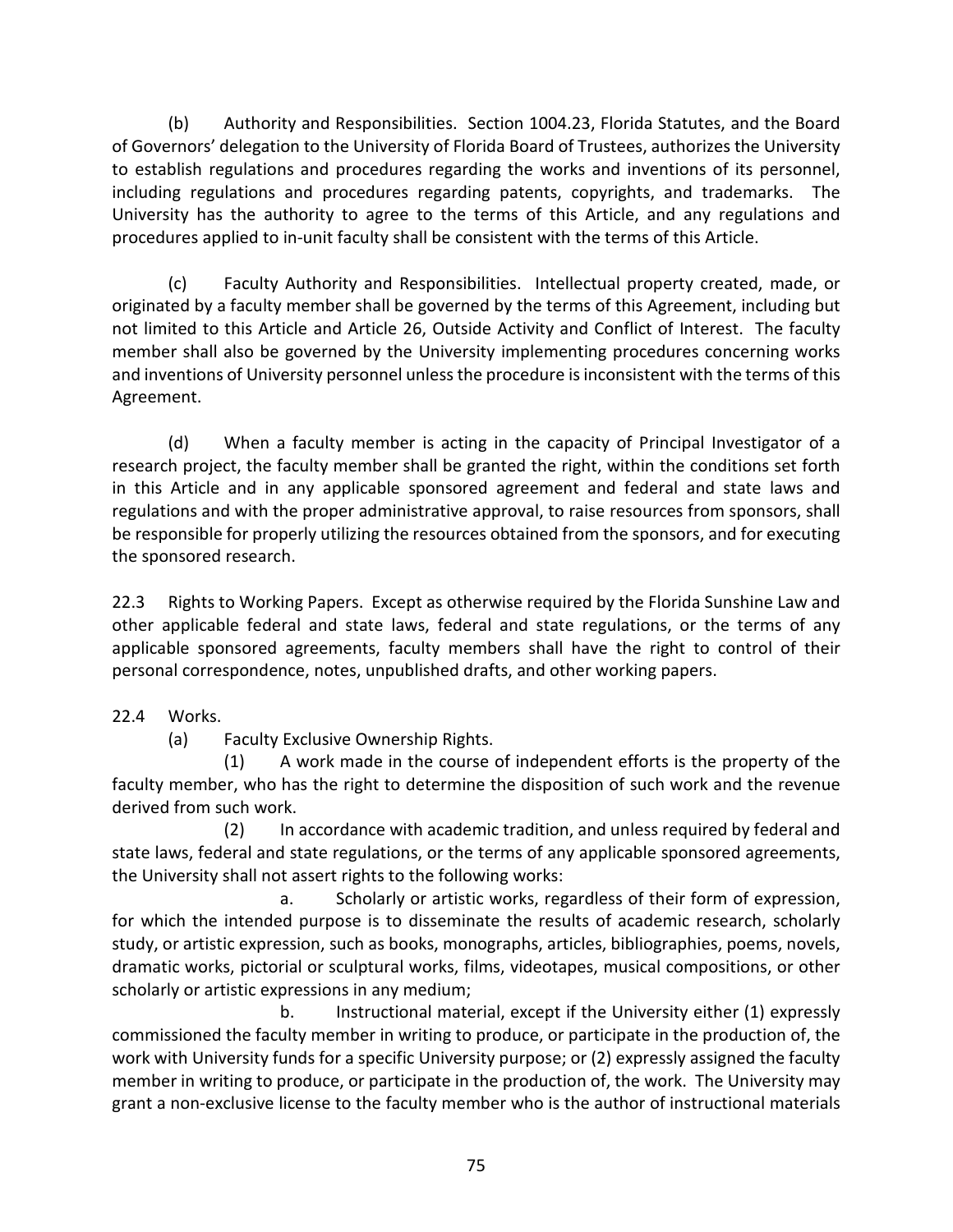for the use of that portion of the materials. The non-exclusive license must be negotiated as set forth in writing and must be limited to noncommercial educational uses. That such a license is not granted shall not be deemed a violation of this Collective Bargaining Agreement.

c. Works made without University support, as defined in Section 22.1(h), above.

If the terms of a sponsored agreement or applicable federal and state laws and federal and state regulations require publication of articles in specified ways or in specified places, the terms of this subsection 22.4(2) shall not be construed to relieve the faculty member of these publication obligations.

(b) Works Owned by the University. The following works are owned by the University. The faculty member shall share in the proceeds from such works, pursuant to Section 22.7(a):

(1) Instructional material if the University has either (a) expressly commissioned the faculty member in writing to produce, or participate in the production of, the work with University funds for a specific University purpose; or (b) expressly assigned the faculty member in writing to produce, or participate in the production of, the work. The creation, use, and revision of such works shall be governed by Section 22.4(f).

(2) Works whose authorship cannot be attributed to one (1) or a discrete number of authors but rather result from simultaneous or sequential contributions over time by multiple faculty, staff, and/or students, such as software tools developed and improved over time by multiple faculty, staff, and/or students. However, the mere fact that multiple individuals have contributed to the creation of a work shall not cause the work to become a work owned by the University.

(3) Any other works made with University support, as defined in Section 22.1(h), above.

(c) Disclosure. Upon the creation of a work and prior to any publication, the faculty member shall disclose to the Office of Technology Licensing any work that was made in the course of University-supported efforts, together with an outline of the project and the conditions under which it was done. However, consistent with the provisions of Section 22.4(a)(2), faculty members need not disclose works referenced in subsections (1)–(3), immediately below, unless the work raises a possible conflict of interest pursuant to Article 26:

(1) Books, monographs, articles, bibliographies, poems, novels, dramatic works, pictorial or sculptural works, films, videotapes, musical compositions, or other scholarly or artistic expressions in any medium; and similar works, the intended purpose of which is to disseminate the results of academic research or scholarly work;

(2) Instructional material except for works described in Section 22.4(b)(1); or

 (3) Works made without University support, as defined in Section 22.1(h), above.

(4) Exception: Even if a work is not required to be disclosed under this Article, the work must still be disclosed pursuant to Article 26 if its production, dissemination, or use raises a possible conflict of interest.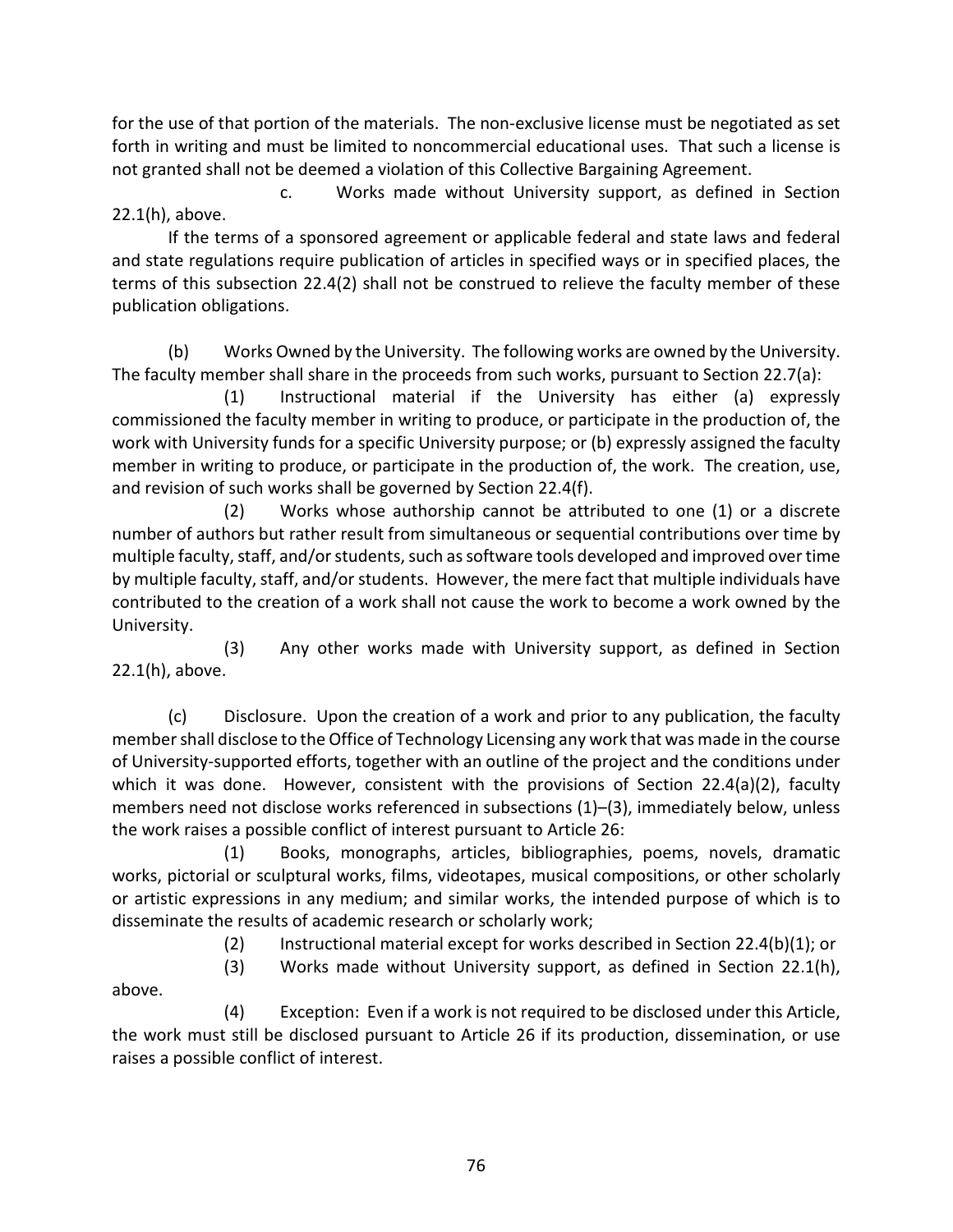(d) Review. The Office of Technology Licensing shall assess the relative equities of the faculty member and the University in the work. If the University wishes to assert its interest in the work, the Office of Technology Licensing shall inform the faculty member as soon as practicable but in no case later than sixty (60) days after disclosure to the OTL.

(e) The allocation of proceeds resulting from works owned by the University shall be as set forth in Section 22.7(a) below.

(f) Creation, Use, and Revision of Certain Works Owned by the University. With respect to any work that represents instructional materials owned by the University pursuant to Section 22.4(b)(1), the terms of any agreement entered into by the University concerning the work must be consistent with the terms of any sponsored agreement supporting the creation of the work and applicable laws.

(1) The University shall make reasonable efforts to negotiate the terms listed as a, b, and c below in any agreement concerning the work with any third party, including but not limited to any licensee, assignee, or publisher of the work, insofar as such terms are consonant with the terms of any sponsored agreement supporting the creation of the work and applicable laws. That any or all of these terms are not included in the agreement with the third party shall not be deemed a violation of this Collective Bargaining Agreement.

a. That the faculty member be identified as an author of the work, including, if the work is materially altered at the time of its assignment, initial licensing, or initial publication, the right to decide whether to allow the author's name to be displayed in association with the work;

b. That the faculty member may freely reproduce the work without paying any licensing fees to use in academic teaching, research, or university service whether at the University of Florida or another tax-exempt academic or research institution; and

c. That the faculty member may freely use the work in pursuit of one's profession, such as during expert witness testimony or in consulting.

(2) Other rights and protections for the faculty member may be agreed to by mutual consent of the faculty member and the University, provided that they are consonant with the terms of the UFBOT-UFF Collective Bargaining Agreement, any sponsored agreement supporting the creation of the work, any agreement, license, assignment, publishing or other agreement entered into by the University concerning the work, and applicable laws. Such rights granted to the faculty member may include:

a. borrowing portions of the work for use in compilations, other composite works, or new projects;

b. making derivative works, such as translations, videotaped versions, and film scripts;

c. adding to the work or updating the content of the work; and

d. approving decisions related to the publishing or display of new versions of the creator's work or new works based on the creator's work.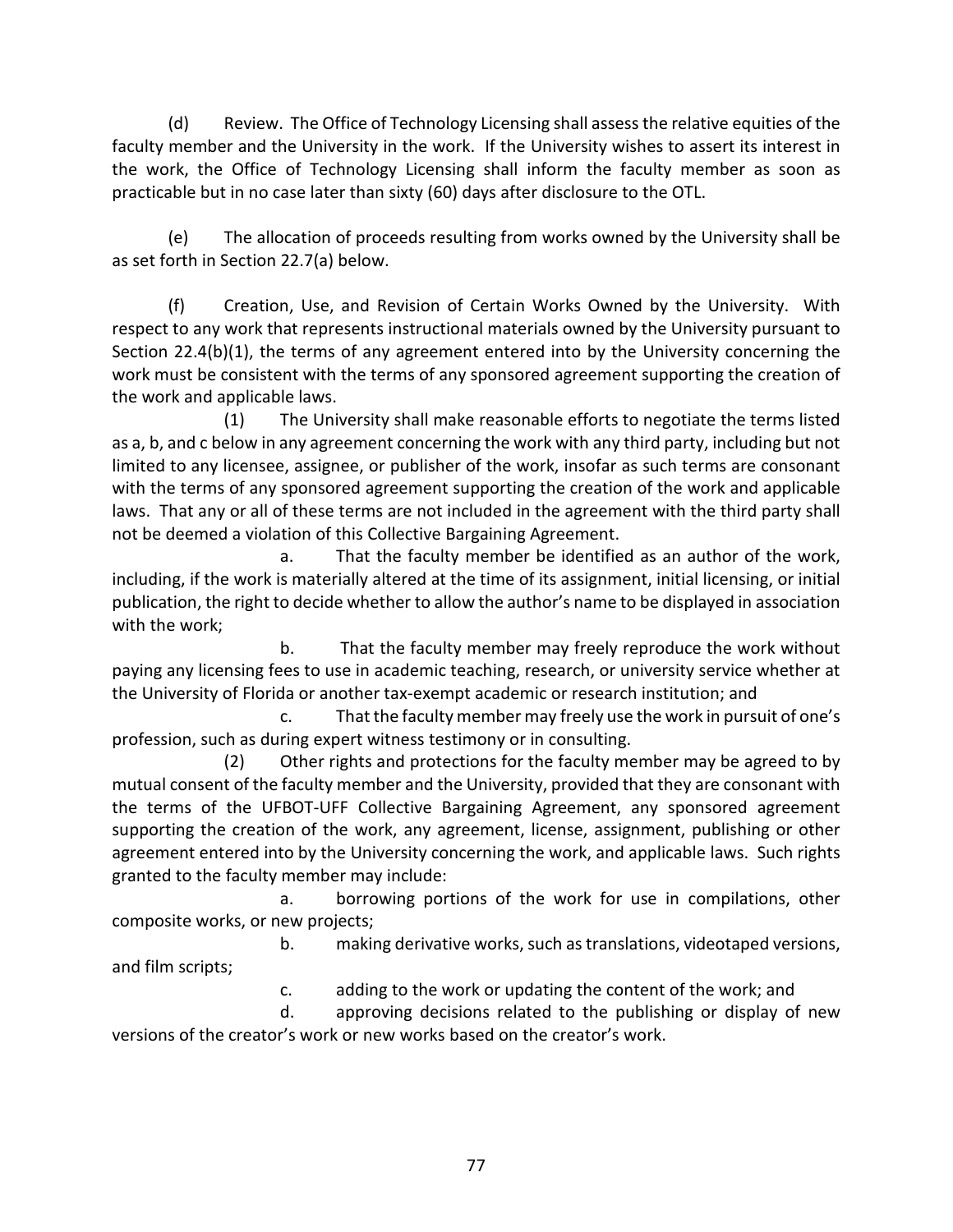(g) Release of Rights. The faculty member shall assist the University in obtaining releases from persons appearing in, or giving financial or creative support to, the development or use of works in which the University has asserted an interest.

(h) Reconveyance of Copyright to the Faculty Member.

(1) When copyright is assigned to the University in full or in part because of the provisions of this Article, the creator of the copyrighted material may request of the Director of the Office of Technology Licensing that ownership be returned to the faculty member.

- (2) Such request may be granted if it does not
	- a. violate any legal obligations of or to the University;
	- b. limit appropriate uses of the materials by the University;
	- c. create a conflict of interest for the faculty member; or
	- d. otherwise conflict with specific goals of the University.

(3) Such request shall also be granted if the faculty member establishes that the University has willfully misrepresented to the faculty member's substantial detriment the necessity or cost of development expenses.

22.5 Instructional Technology and Related Instructional Materials.

(a) The University and UFF recognize the increasing development and use of technology, and related instructional materials, such as videotapes, interactive television, and computer software, to support teaching and learning and to enhance the fundamental relationship between the faculty member and the student.

(1) Instructional technology may be used to deliver distance learning.

(2) The University and UFF affirm that instructional technology and related instructional materials should be used to the mutual benefit of the University and the faculty member.

(3) Development of new technology for use in delivering instructional material is an invention covered by Section 22.6, and is distinguished from the use of existing or new technology to deliver instructional material, which are works covered by Section 22.4.

(b) When the University assigns a faculty member to develop or provide instruction through the use of instructional technology or instructional material specifically designed to be used with such instructional technology, including but not limited to distance learning, the University shall provide to such faculty member:

(1) Training and resources to support the assignment for adaptation of instructional material to instructional technology; and

(2) Additional compensation if the assignment is an overload assignment and/or adjustment in a faculty member's assignment.

(c) Property Rights and Releases. Provisions governing the intellectual property rights of faculty and releases to be obtained when the University has asserted an interest in instructional materials constituting a work are contained in Sections 22.4, above.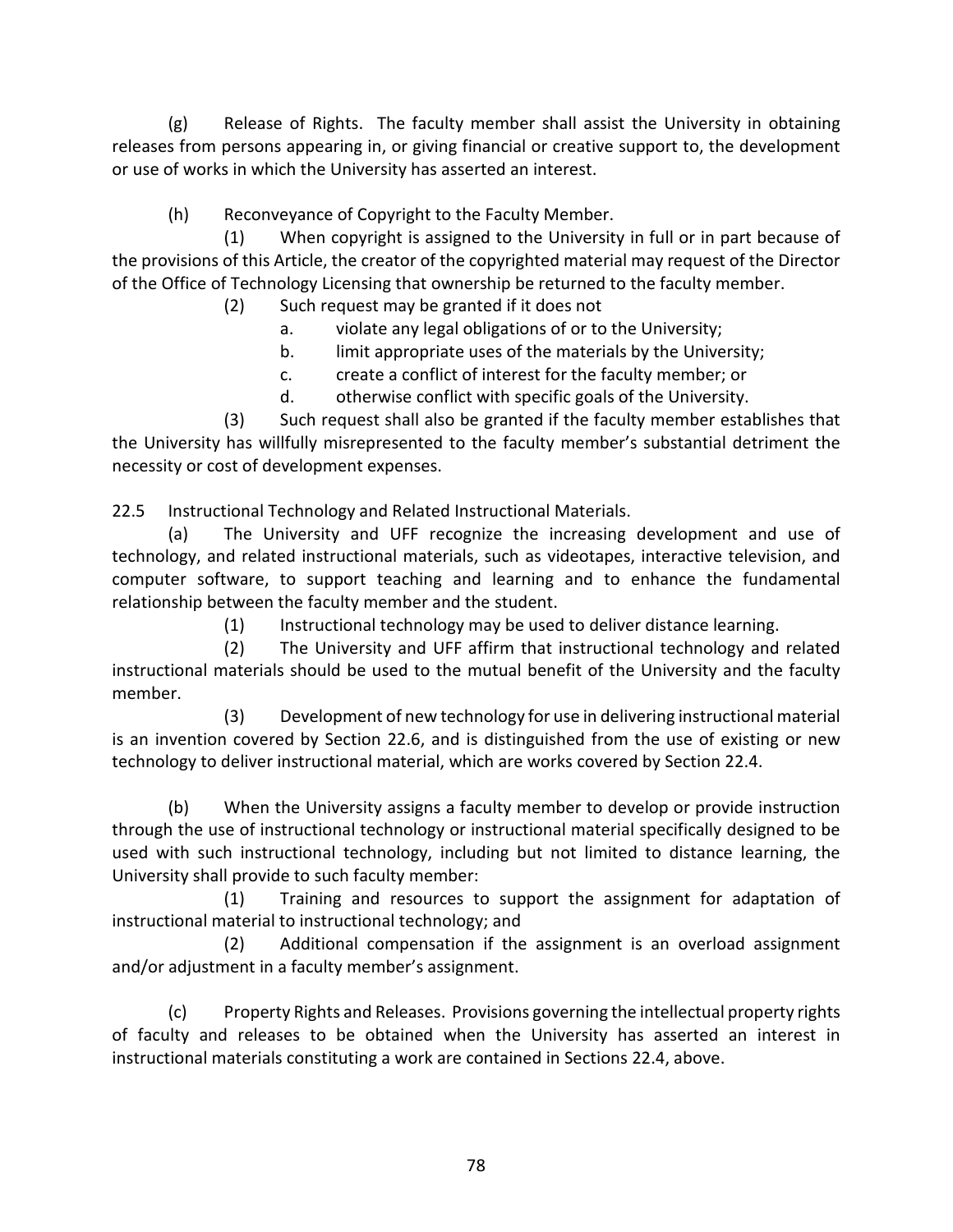22.6 Inventions.

(a) Faculty Exclusive Ownership Rights.

(1) An invention made outside the field or discipline in which the faculty member conducts research, teaching, and/or service activities for the University (which shall include any enhancements, adaptations, or improvements of inventions previously disclosed, or that were required to be disclosed, hereunder) and for which no University support has been used is the property of the faculty member, who has the right to determine the disposition of such invention and revenue derived from it.

(2) However, the faculty member and the University may agree that the patent for such invention be pursued by the University and the proceeds shared.

(b) University-Supported Efforts. An invention that is made by using University support, as defined in Section 22.1(h), is the property of the University. In addition, an invention made within the field or discipline in which the faculty member conducts research, teaching, and/or service activities for the University (which shall include any enhancements, adaptations, and improvements of inventions previously disclosed or that were required to be disclosed hereunder) is the property of the University. The faculty member shall share in the proceeds from any invention that is the property of the University pursuant to this Article.

(c) Disclosure.

(1) A faculty member shall fully disclose to the Office of Technology Licensing any invention that the faculty member develops, makes or reduces to practice while a faculty member of the University of Florida.

a. The disclosure shall include an outline of the project and the conditions under which it was conducted.

b. If the faculty member wants the University to attempt to patent the invention, the faculty member shall explain why it has sufficient commercial potential to warrant the University investment in the patent process.

(2) With respect to inventions made during the course of an approved outside activity when the University has specifically waived its rights to any inventions as part of their approval of the outside activity under Article 26.4, the faculty member may delay such disclosure, when necessary to protect the outside employer's interests, until the outside employer has made the decision whether to seek a patent.

(d) Review.

(1) If the University wishes to assert its interest in the invention, the Office of Technology Licensing shall inform the faculty member in writing as soon as practicable but in no case later than one hundred twenty (120) days after the faculty member's disclosure to the OTL.

a. If the faculty member desires a preliminary, non-binding assessment of the University interest, the faculty member shall make a written request for such assessment at the time of filing the disclosure.

b. Such preliminary assessment shall be provided within sixty (60) days, and such assessment shall not be binding upon OTL or the University.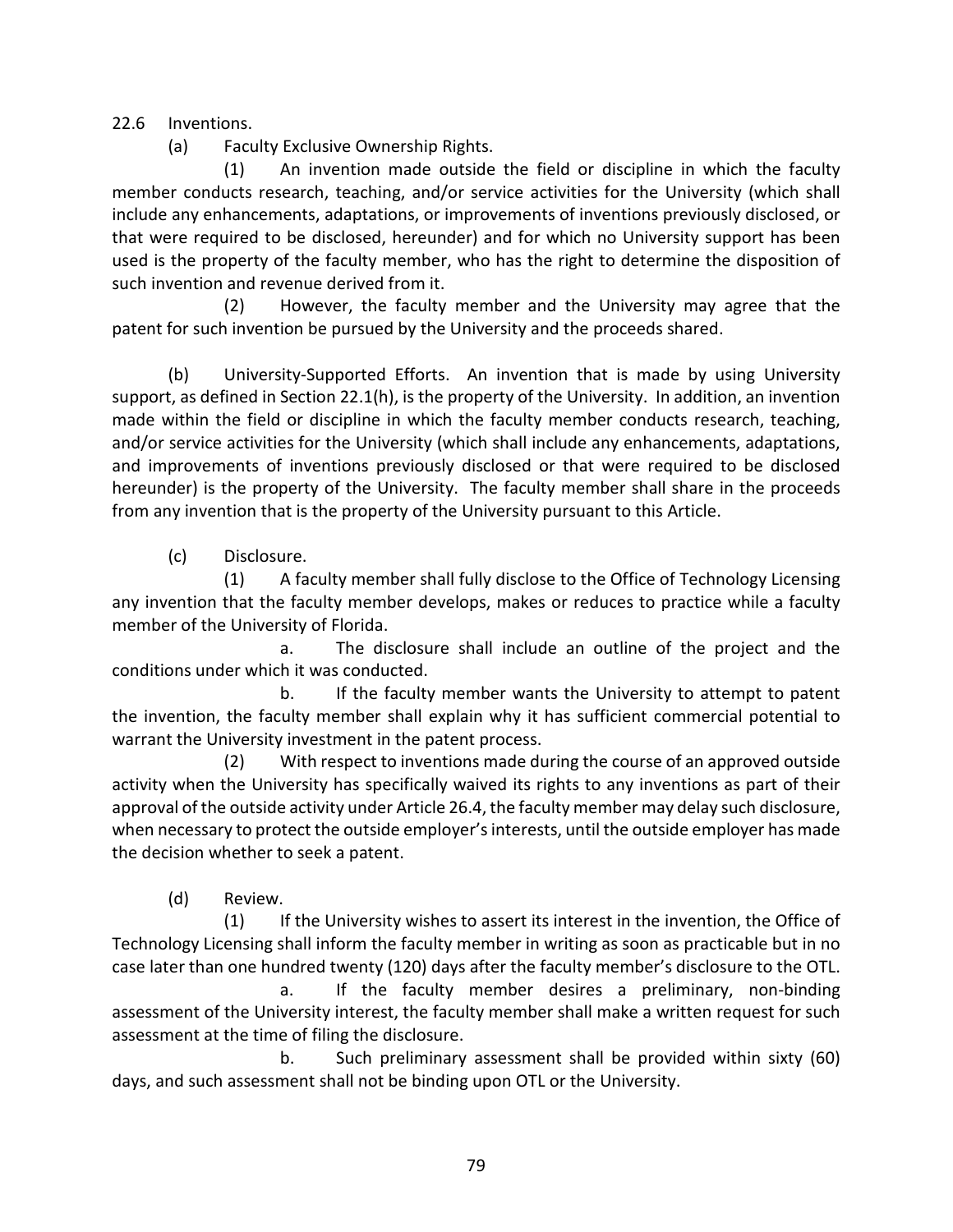(2) The OTL shall conduct an investigation that shall assess the respective equities of the faculty member and the University in the invention, and determine its importance and the extent to which the University should be involved in its protection, development, and promotion.

(3) The OTL shall determine whether sponsored agreements require the University to take ownership of the invention.

(e) If the University asserts an interest in an invention and the faculty member disputes the University interest, the faculty member may seek to resolve the matter pursuant to Article 28, Grievance Procedure and Arbitration. During the pendency of the grievance, the invention will be assigned to the University which will take appropriate steps to protect it. If the grievance and any appeal or other legal proceedings end with a determination that the faculty member is the owner of the invention, the University shall transfer ownership of the invention to the faculty member and none of the costs incurred by the University in the dispute or for the protection of the invention prior to the transfer shall be assessed against the faculty member.

(f) Release of Rights.

(1) In the event a sponsor under a sponsored agreement has been offered the option to apply for the patent to an invention or other rights in an invention, the University will use its good offices in an effort to obtain the sponsor's decision regarding the exercise of such rights within the period set forth in the sponsored agreement.

(2) At any stage of making the patent applications, or in the commercial application of an invention, if the University has not otherwise assigned to a third party the right to pursue its interests, the University may elect to withdraw from further involvement in the protection or commercial application of the invention. At the request of the faculty member in such case, and subject to any applicable sponsored agreement or law, the University shall transfer the invention rights to the faculty member, in which case the invention shall be the faculty member's property and none of the costs incurred by the University shall be assessed against the faculty member unless they are development expenses deducted from gross revenues received by the University prior to the transfer.

(3) All assignments or releases of inventions, including patent rights, by the University to the faculty member shall contain the provision that such invention, if patented by the faculty member, shall be available royalty-free for governmental purposes of the State of Florida and in connection with federally-sponsored research, the United States, and for teaching and research purposes for all tax-exempt educational and research institutions, unless otherwise agreed in writing by the University.

(4) If the University ownership interest in an invention is waived, the creator must disclose the potential conflict of interest created by the creator's ownership of the invention when proposing research to be conducted using University resources that could reasonably appear to influence the financial value of the invention. In such case the University through the creator and appropriate administrators, may establish the means to manage any conflict of interest that exists in conducting the research.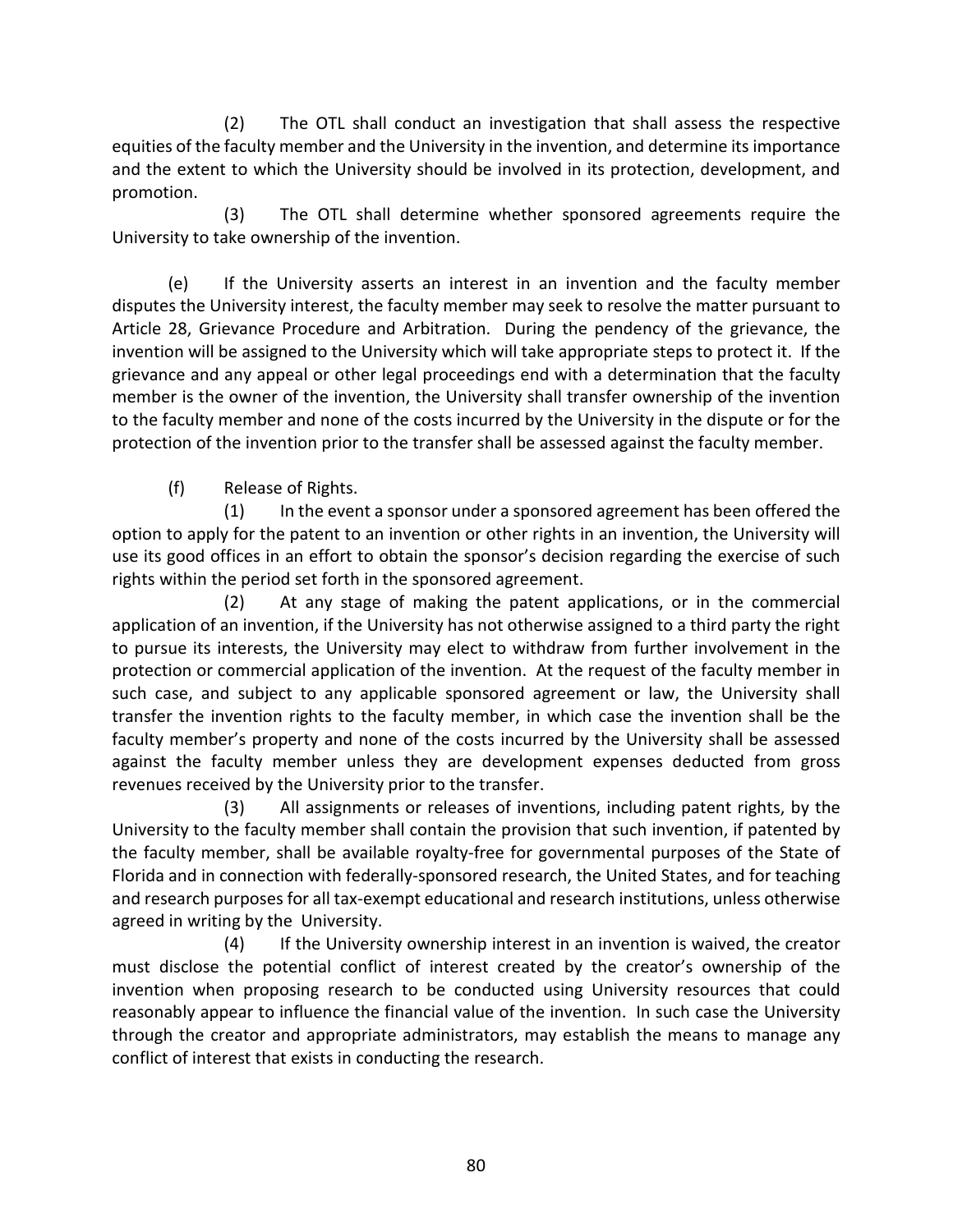(g) It is the policy of the University that in general research results should be publishable, and publication of such results in appropriate venues is encouraged. However, if the publication of research results may reveal an invention in which the University has an interest, faculty members must ask OTL for advice on how and when to publish the results in order that patent protection for the invention is not compromised.

(h) Voluntary Surrender of Patent Interests. A faculty member and the University may agree to surrender any interests that the faculty member and the University might have to any part of any prospective invention to any outside organization, if the faculty member and the University deem such surrender to be in the best interests of the University and if such surrender is allowable under applicable law and sponsored agreements and such surrender does not impair the intellectual property rights of other employees, students, and other third parties. All faculty members and other University employees involved must agree to the surrender of the patent rights subject to the concurrence of the University in each case.

22.7 Division of Proceeds.

(a) With regard to any work or invention owned by the University and subject to the requirements of any applicable sponsored agreements, the net adjusted income shall be distributed as follows:

- (1) Schedule A: Up to \$500,000: 40% to the individual creator(s) 10% to the University program(s) 7.5% to the creator(s)'s department 7.5% to the creator(s)'s college 35% to the University
- (2) Schedule B: \$500,000 or over: 25% to the individual creator(s) 10% to the University program(s) 10% to the creator(s)'s department 10% to the creator(s)'s college 45% to the University

(3) Notwithstanding the above, all net adjusted income from the University sale or liquidation of equity or other ownership interests originally paid to the University by a licensee in lieu of cash royalties or license fees shall be distributed according to Schedule B. The decision as to when to sell, exchange or convert equity interests resides with the University in its sole discretion.

(4) The division of proceeds set forth in this Section 22.7(a) does not apply to any works or inventions that are the subject matter of any license agreement or other transaction entered into by the University or UFRF before July 15, 1997, and the proceeds in such cases shall continue to be distributed pursuant to the University of Florida Patent Policy dated February 1993 or any previous agreement entered into by the creator and the University.

(b) Distributions of income shall be made semiannually on or before June 1 and December 1 of each year.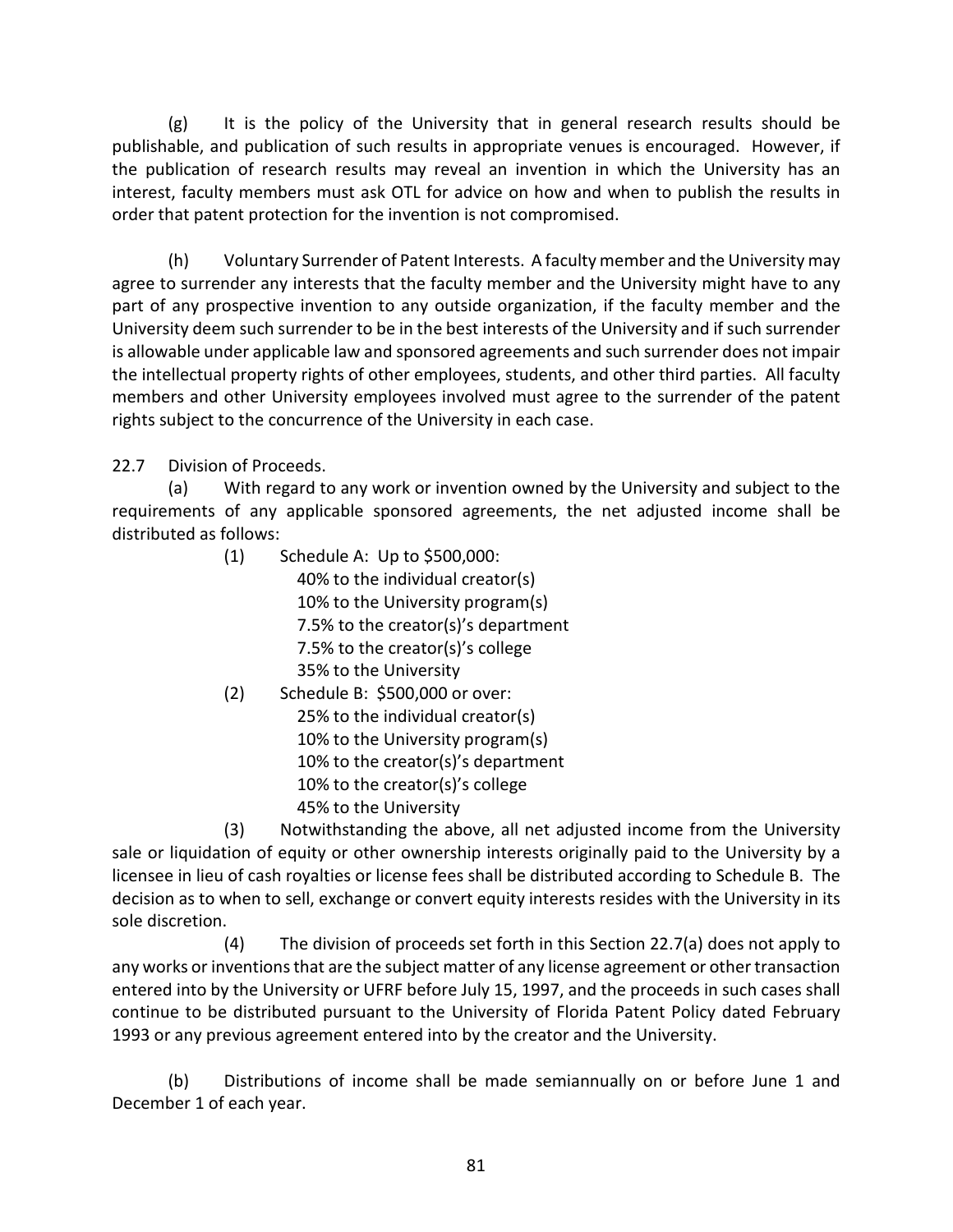(1) The University may, at its sole judgment, withhold or delay distribution of any income if there is a foreseeable development expense yet to be incurred.

(2) In instances where funds are held because of foreseeable development expenses or where expenses exceed revenue, an accounting of such shall be sent to the creator's department and college indicating the amounts received for the current six-month period and the amount of the anticipated expense or deficit.

 (3) Once expenses are known with certainty, any excess withholding shall be distributed.

(c) Payments of the portion allocated to the creator(s) must be made to creator(s) individually and cannot be assigned by the creator(s) to other parties or entities. The only exception shall be that after a creator's death, appropriate notification by the personal representative of the creator's estate, and court approval, if necessary, payment shall be made to the creator's heirs or devisees.

(d) In the event there are multiple creators for an invention or work, the creators' share shall be divided equally among all creators unless the creators agree among themselves to a different division.

(1) If the creators agree among themselves to a different split, OTL must be notified in writing at least one month prior to the date of the first income distribution as to the agreed upon division of income.

(2) The portions distributed to the academic units, which are the academic units of the creator(s) at the time of the creation of the invention or work, shall be pro-rated when more than one unit is involved.

(3) The University shall make the final decisions on the pro-ration of such portions to academic units.

(e) In the case of licenses or other transactions involving multiple inventions or works, the University shall resolve any potential conflicts concerning the applicable distribution schedules after reviewing the technologies involved.

(f) That portion allocated to the program (or programs) remains under the control of the University. If there is more than one program in which the invention or work was developed, the program portion will be pro-rated as determined by the University. If a creator should leave the University, the portion allocated to the creator's program shall be allocated to that program as long as the program exists and consists of research in the same area as that conducted by the creator prior to leaving the University. If the program ends, the portion allocated to the program shall be allocated to the University. Any determinations regarding the distribution of the program portion of net income shall be at the sole discretion of the University.

22.8 Other Requirements.

(a) A faculty member and the University shall not commit any act that would tend to defeat the University's or the faculty member's interest in a work or invention. The University shall neither require nor pressure a faculty member to waive the faculty member's intellectual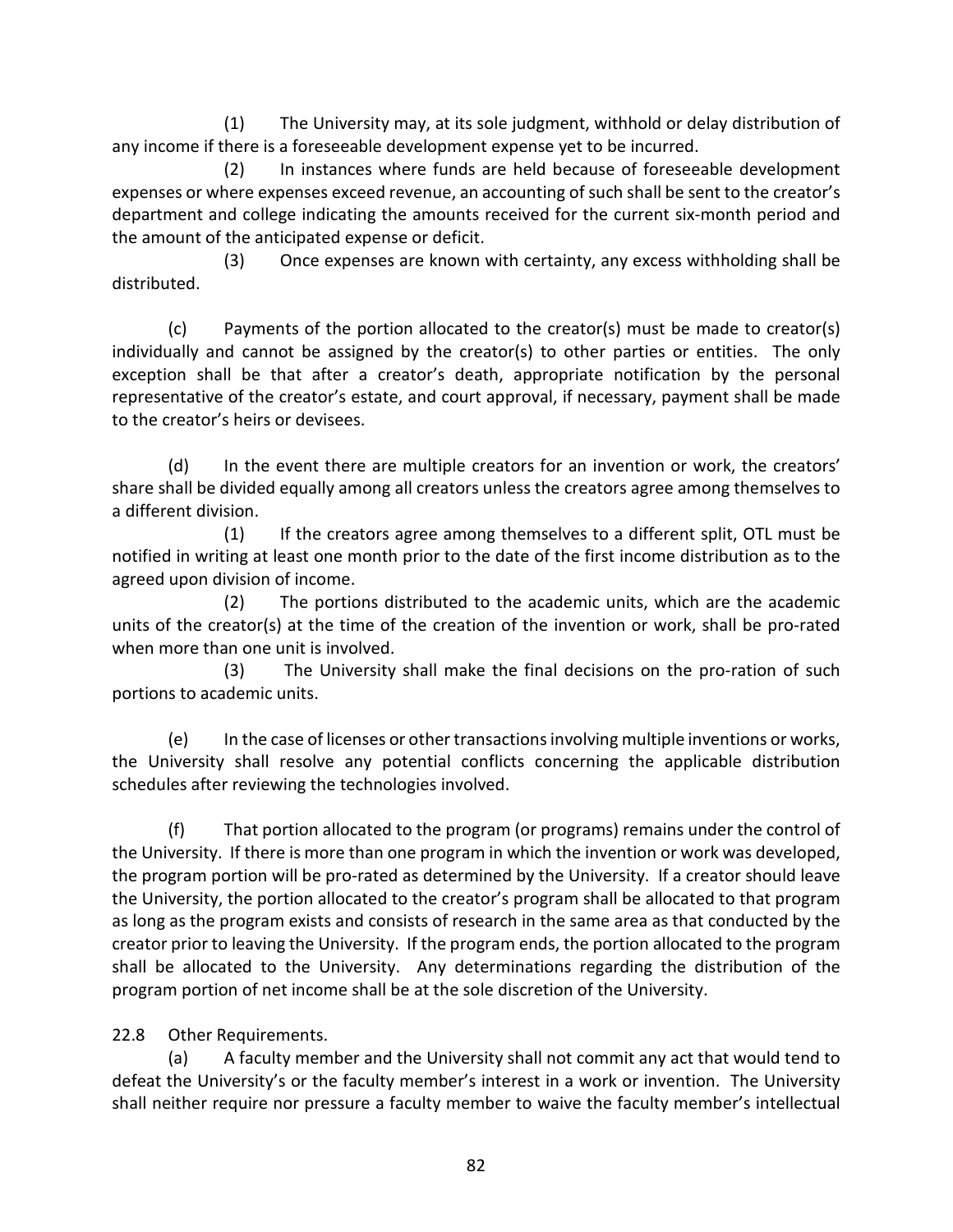property rights, nor shall the University retaliate against a faculty member who declines to waive or otherwise exercises intellectual property rights in accordance with this Agreement as long as the intellectual property rights of the University, other employees of the University, students, and other third parties are unimpaired or not at risk of impairment. Any such waiver shall be in writing and signed by the faculty member.

(b) In accordance with recognized scientific research procedures and sponsored agreement requirements, faculty members are required to record all research data and information accurately and clearly and to keep all such data in a permanent and retrievable form. In addition, with regard to a patentable invention, original laboratory data must be kept for the life of the patent.

(c) Faculty members must securely store tangible property (such as biological materials, chemical compounds, and computer discs) related to an invention or work to which the University has asserted or may assert ownership rights.

(d) Faculty members who leave the University shall be permitted to copy their laboratory notebooks and take the copies with them, or take samples of tangible property with them, although they are required to maintain the confidentiality of the data contained within the notebooks or the tangible property. The original notebooks and other research data will remain at the University.

(e) The University and the faculty member shall document the terms of any such transfer of tangible property.

22.9 Execution of Documents. Upon employment the faculty member shall be provided with a copy of this Article and shall sign an agreement recognizing the terms of this Article.

### **ARTICLE 23 OTHER FACULTY MEMBER RIGHTS**

23.1 Constitutional Rights of Faculty. Nothing in this Agreement shall be understood to diminish the constitutional rights faculty members have as citizens of the United States or the State of Florida, or to diminish the right of such faculty member to exercise those rights. Any alleged violation of such rights shall not be subject to the grievance and arbitration procedure of this Agreement, but shall be subject to vindication only by a court of competent jurisdiction.

23.2 Limitation on Personal Liability.

(a) If a faculty member is sued for an act, event, or omission which may fall within the scope of Section 768.28, Florida Statutes, the faculty member should notify the General Counsel's office as soon as possible after receipt of the summons commencing the action in order that the University may fulfill its obligation. Failure to notify the University promptly may affect the rights of the parties.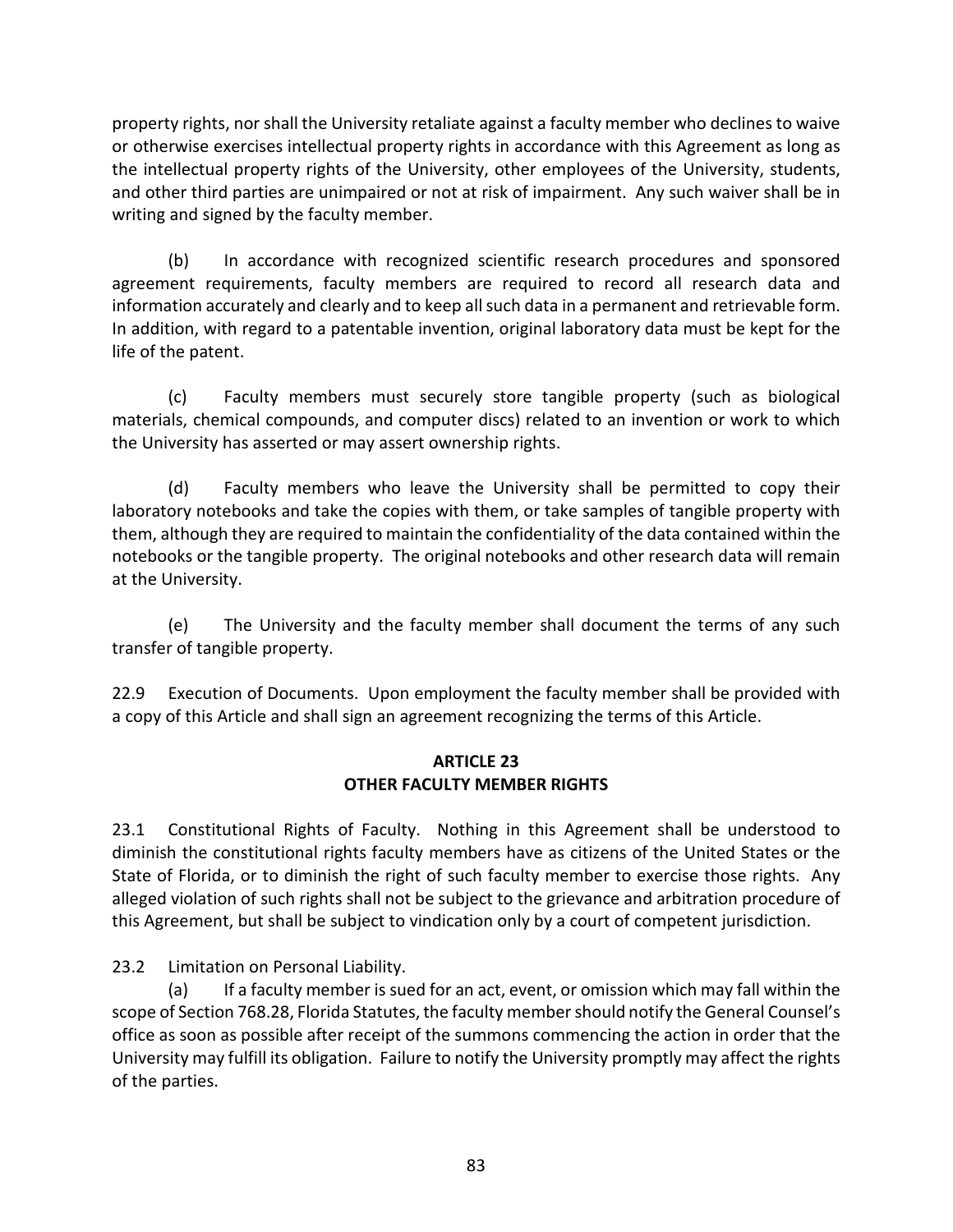(b) For information purposes, the pertinent language of Section 768.28(9), Florida Statutes, is reproduced below, as follows:

No officer, employee, or agent of the State or of any of its sub-divisions shall be held personally liable in tort or named as a party defendant in any action for any injury or damage suffered as a result of any act, event or omission of action in the scope of her or his employment or function, unless such officer, employee or agent acted in bad faith or with malicious purpose or in a manner exhibiting wanton or willful disregard of human rights, safety or property.

23.3 Free University Courses.

(a) Full-time faculty members may enroll for up to six (6) credit hours of instruction at the University per term (Fall, Spring, or Summer) without payment of tuition or fees, subject only to the restrictions listed in subsections (1) through (5), below. Visiting faculty members are excluded under this section, but faculty members who are on sabbaticals or on professional development or grants-in-aid leave are included.

(1) To qualify for this benefit, the faculty member must have completed six (6) months of continuous employment and be employed by the University on the date the course begins. Faculty members with a principal place of employment outside of Alachua County are eligible to apply for enrollment in up to six (6) hours of instruction per semester at the state university in Florida closest to the place of employment.

(2) The following types of courses are excluded: thesis, dissertation, internships, directed individual study, individual performance courses, non-credit courses, and sponsored credit programs, off-book programs, and some distance education course offerings.

(3) If a faculty member enrolls for a course that meets during hours of the faculty member's regularly scheduled duties, all time taken during that period, including time taken in traveling to and from classes, shall be charged to annual or compensatory leave or leave without pay, unless the work schedule has been adjusted to accommodate the class, subject to approval by the appropriate supervisor. Supervisors shall endeavor to rearrange the teaching schedules of faculty members who wish to take a class.

(4) In order for a course to qualify under this provision, the faculty member must complete all required forms.

(b) A faculty member may attend any University course on a non-credit and space available basis, subject to the instructor's permission.

(c) The benefits under this section shall not be treated in accordance with the University's section 127 Plan.

23.4 The University shall provide faculty the same benefits it provides to all employees for: tuition exchange benefits, parking, and bus service. The University shall consult with UFF prior to making changes in these benefits.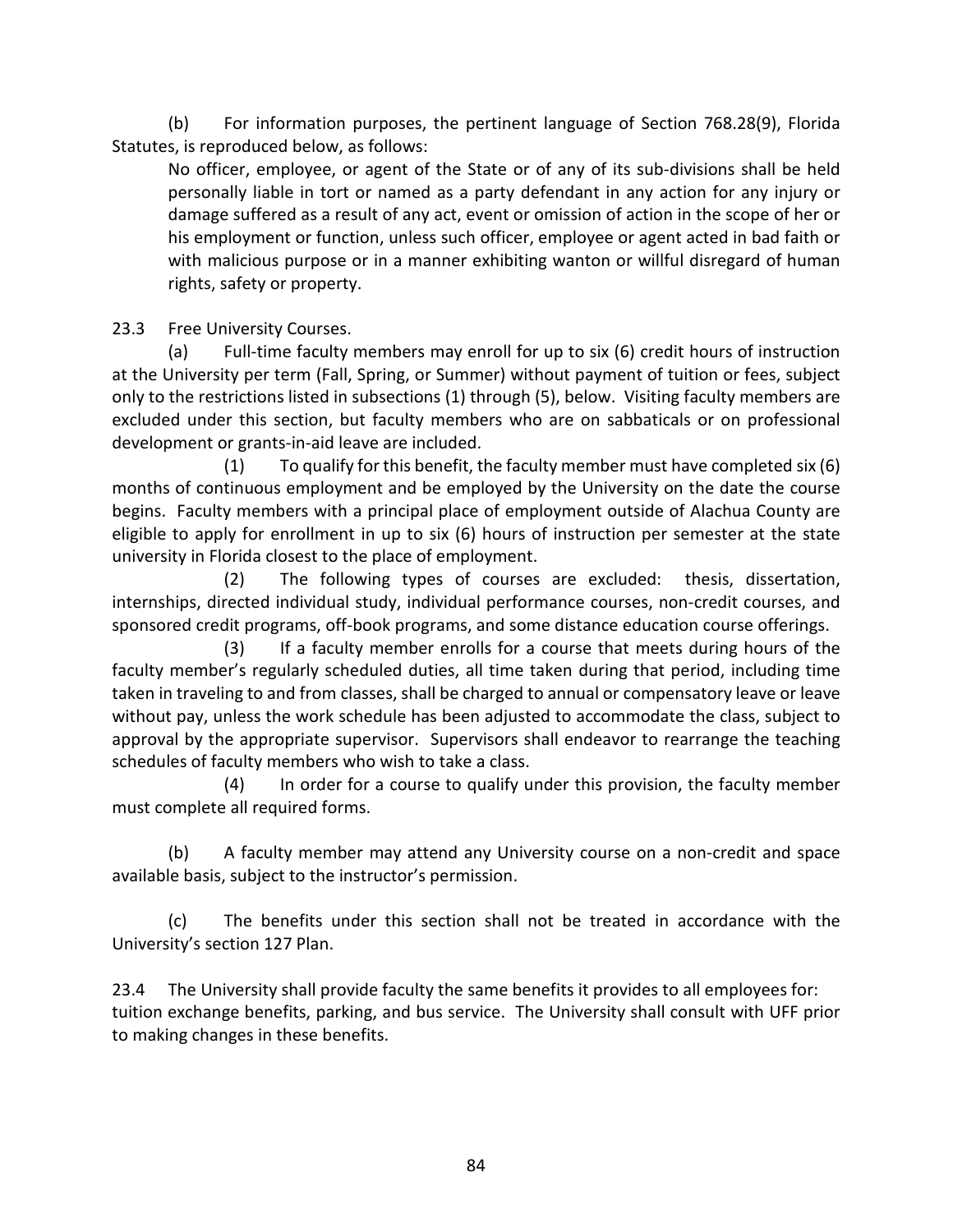### **ARTICLE 24 SALARIES**

24.1 Policy. The University and UFF agree that salary is an important factor in the recruitment and retention of faculty members and an incentive for meritorious performance in research/scholarship/creative activity, teaching, and service.

24.2 Effective Date. All salary increases and adjustments referenced in this Article shall become effective retroactive to the beginning of the faculty member's annual appointment, unless otherwise specified below.

24.3 Promotion Increases. Promotions made to the rank of Associate Professor, Clinical Associate Professor, Associate Curator, Senior Lecturer, Associate in Fassociate Scholar, Associate Scientist, Associate Engineer, Associate University Librarian, Professor, Clinical Professor, Curator, Master Lecturer, Senior Associate in \_\_\_\_\_\_\_\_, Scholar, Scientist, Engineer, or University Librarian shall be in accordance with the provisions of Article 19.Promoted faculty shall receive a promotion salary increase of nine percent (9.0%) of their base salary.

24.4 General Salary Increases.

(a) The general salary increases for 2016-2017 are effective January 1, 2017.

(b) In each year of this agreement the University shall provide a raise pool allocated between merit and across- the-board as follows:

|           | Merit   | Across-the-board |
|-----------|---------|------------------|
| 2016-2017 | $0.0\%$ | 1.50%            |
| 2017-2018 | TRD     | TRD              |
| 2018-2019 | TRD     | TRD              |

(c) Such increases, if any, are applied after a promotion increase.

(d) Faculty members in the bargaining unit shall be eligible to participate in the University Term Professorships.

(e) Excluding any visitors, faculty members in non tenure-accruing appointments whose salary is less than \$50,000 will receive a pay increase in addition to the 1.5% general raise on January 1, 2017. The raises will be pro-rated by FTE of the individual. The raises will range from \$1500 to \$5000, depending on current salary. Between P.K. Yonge and the non-tenure accruing individuals above, the University will expend a minimum of \$275,000 (annualized) for these special raises.

(f) The parties agree to re-openers of Articles 24.4 and 24.7 for 2017-2018 and 2018- 2019 in accordance with the provisions of Article 33, at a time mutually agreeable to the parties.

(g) Salaries for P.K. Yonge faculty are addressed in 24.7.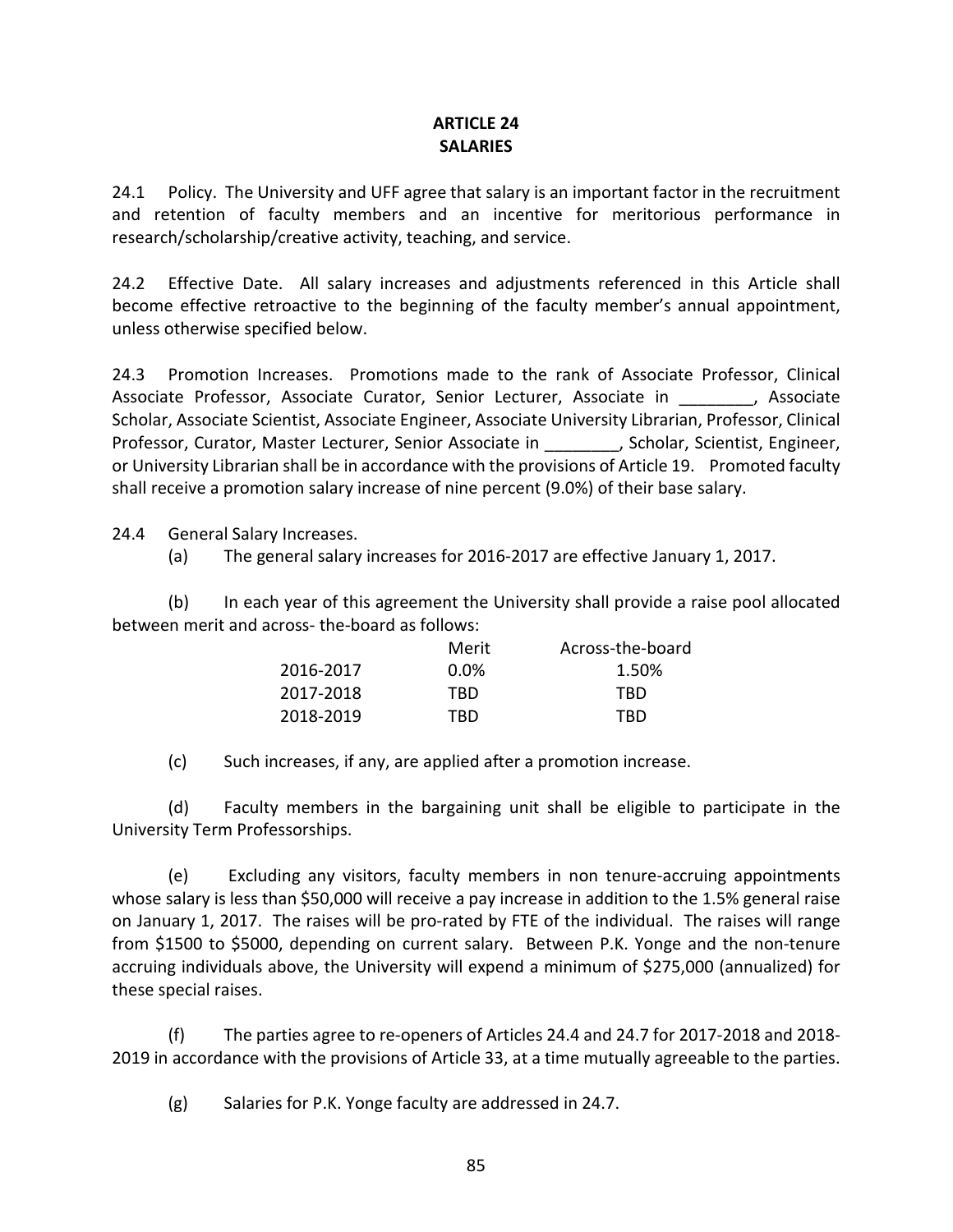(h) With respect to the merit portion of any raises:

(1) In any year in which a merit raise is provided each department or equivalent unit shall be allocated a merit pool using the base salaries of all bargaining unit faculty members in the unit as of May 15. Chairs or equivalent supervisors who are in the bargaining unit are excluded from those eligible. The chairs (by college) shall form a separate merit pool, and the dean shall make merit raise decisions for the chairs.

(2) Eligibility. To be eligible, the employee must have, at a minimum, a satisfactory evaluation and been employed by the University for at least one (1) semester. Visiting faculty members or faculty members who have been issued a notice of non-renewal or layoff in accordance with this Agreement or who have resigned for any reason are not eligible.

(3) Qualifying Criteria for Merit Increases. Merit increases must be determined using existing criteria which have been established by the faculty, chair, and dean of each unit, consistent with the terms and provisions of this Agreement.

a. Merit salary increases shall be distributed to faculty members who qualify under the unit's criteria. In determining who receives a merit increase, the chair or equivalent supervisor shall consult with the unit's committee responsible for merit pay considerations.

b. The number of merit increases shall not be limited by any quota.

c. The chair and the merit pay committee shall attach the unit's merit criteria and distribution system to the determined list of merit increases that are forwarded to the dean.

d. The dean shall review the unit's merit increase decisions to ensure that they are consistent with the unit's criteria for merit salary increases. The dean may send the proposal back to the department for reconsideration, along with the noted concerns where there appears to be an inconsistency between the criteria and the recommendations.

e. Notwithstanding other provisions of this agreement, department merit procedures and tenure and promotion criteria shall be used for merit raises. In addition, notwithstanding other provisions of this agreement, all activities in research, teaching, and service for the three (3) previous years shall be considered for merit pay raises**.**

24.5 Administrative Discretionary Salary Adjustments. Subject to any qualifying provisions specified below, the University may in appropriate circumstances adjust the salary of a bargaining unit member for merit, market equity adjustments, verified counteroffers, salary compression/inversion, increased duties and responsibilities, special achievements, and similar special circumstances.These increases may occur at any time.

(a) The parties agree that the total funds for such salary adjustments shall be not more than one percent (1.0%) annually, based on the total base salary rate of members of the bargaining unit as of August 30.

(b) Salary Increases for Increased Duties and Responsibilities. Faculty members in the bargaining unit who are assigned administrative duties and responsibilities, such as department chairs, center directors, program directors, heads of equivalent administrative units, or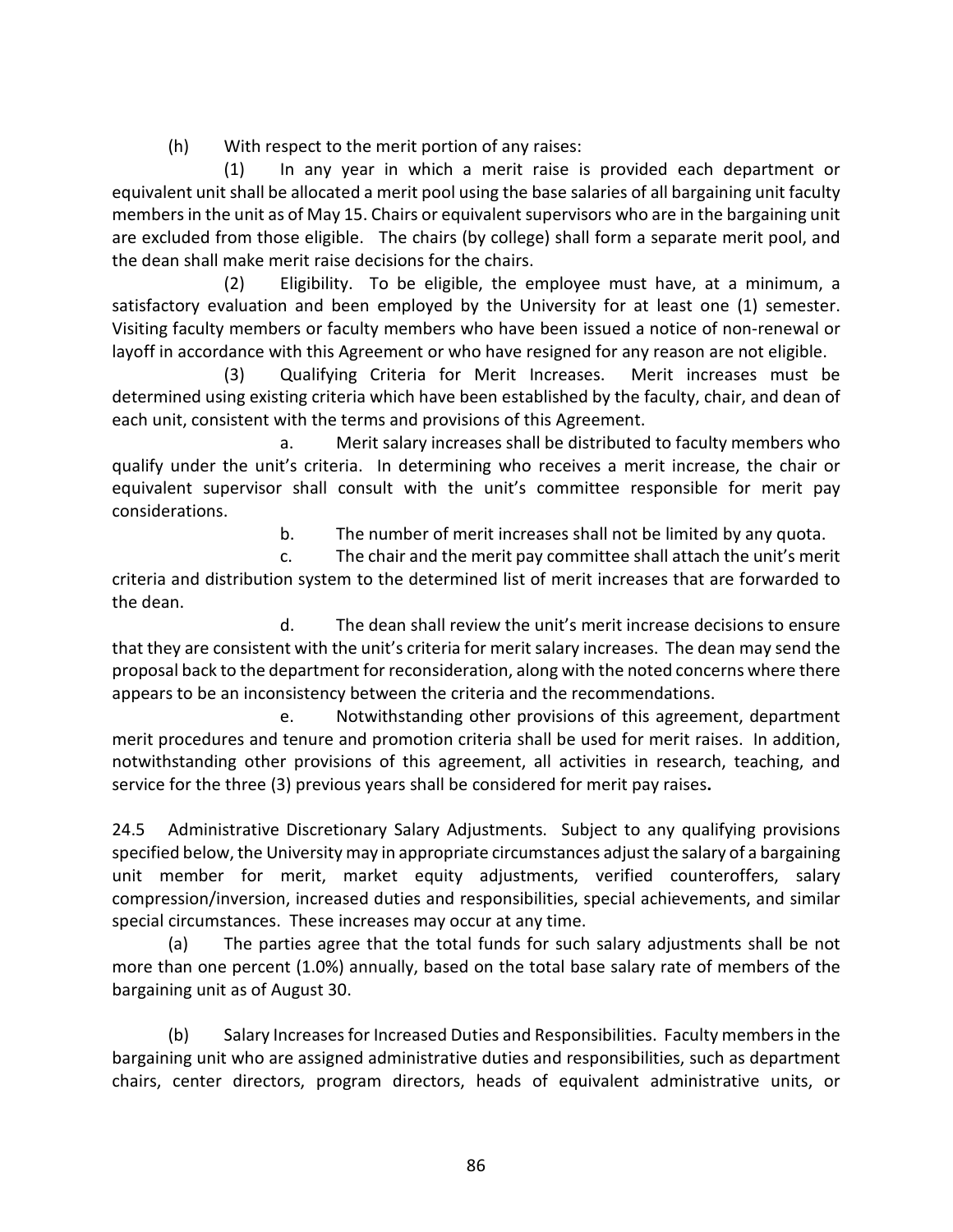department graduate or undergraduate coordinators, may receive a discretionary salary increase or supplement for the length of their administrative appointment.

(c) Report of Discretionary Salary Adjustments. On July 30 of each year the University shall provide UFF with an electronic copy of the total list of salary increases under Section 24.5 that the University has implemented during the previous fiscal year ending June 30. These lists shall provide the name, rank, and department of the faculty member, the amount of the increase, and the reason for the increase.

24.6 Salary Increases Funded Through Contracts, Grants, or Auxiliary Budgets. The funds available for salary increases to faculty members on contracts, grants, or auxiliary budgets, as a percentage of their collective base salary rate, shall be equivalent to the funds available for salary increases to faculty on Educational and General (E&G) funding, as a percentage of their collective base salary rate, provided that such salary increases are permitted by the terms of the contract or grant.

24.7 Salary Increases for P.K. Yonge faculty members.

(a) Promotions made to the rank of University School Assistant Professor, University School Associate Professor, or University School Professor, shall be in accordance with the provisions of Article 19.Promoted faculty shall receive a promotion salary increase of nine percent (9.0%) of the faculty member's previous year's base salary plus degree supplement.

(b) Full-time faculty members who have received a satisfactory annual evaluation and are not in layoff or non-renewal status shall be eligible for salary increases consistent with state policies. In accordance with the provisions of Article 33, the University and UFF agree to re-open negotiations each year of the contract for the purpose of determining appropriate raises consistent with state regulations and policies. The current framework for a salary schedule is found in Appendix E. The raise for 2016-2017 for P.K. Yonge faculty is the same as for other bargaining unit faculty (1.5% of the P.K. Yonge salary base). This figure includes the annual and performance adjustments in Appendix E. The difference between the performance adjustments and the 1.5% shall be paid across the board.

(c) In addition to the January 1, 2017, general raises described, P.K. Yonge faculty members whose salaries are less than \$50,000 shall receive a \$750 raise.

(d) Salary Supplements. Faculty members shall receive salary supplements for additional duties assigned by the director and as specified in Appendix "F", under the following conditions:

(1) Salary supplements may be included for the purposes of calculating retirement benefits but shall not to be included in the base salary rate upon which future salary increases are calculated.

(2) If the faculty member resigns or is otherwise unable to complete additional duties, the salary supplement will be prorated for the portion of additional duties actually performed.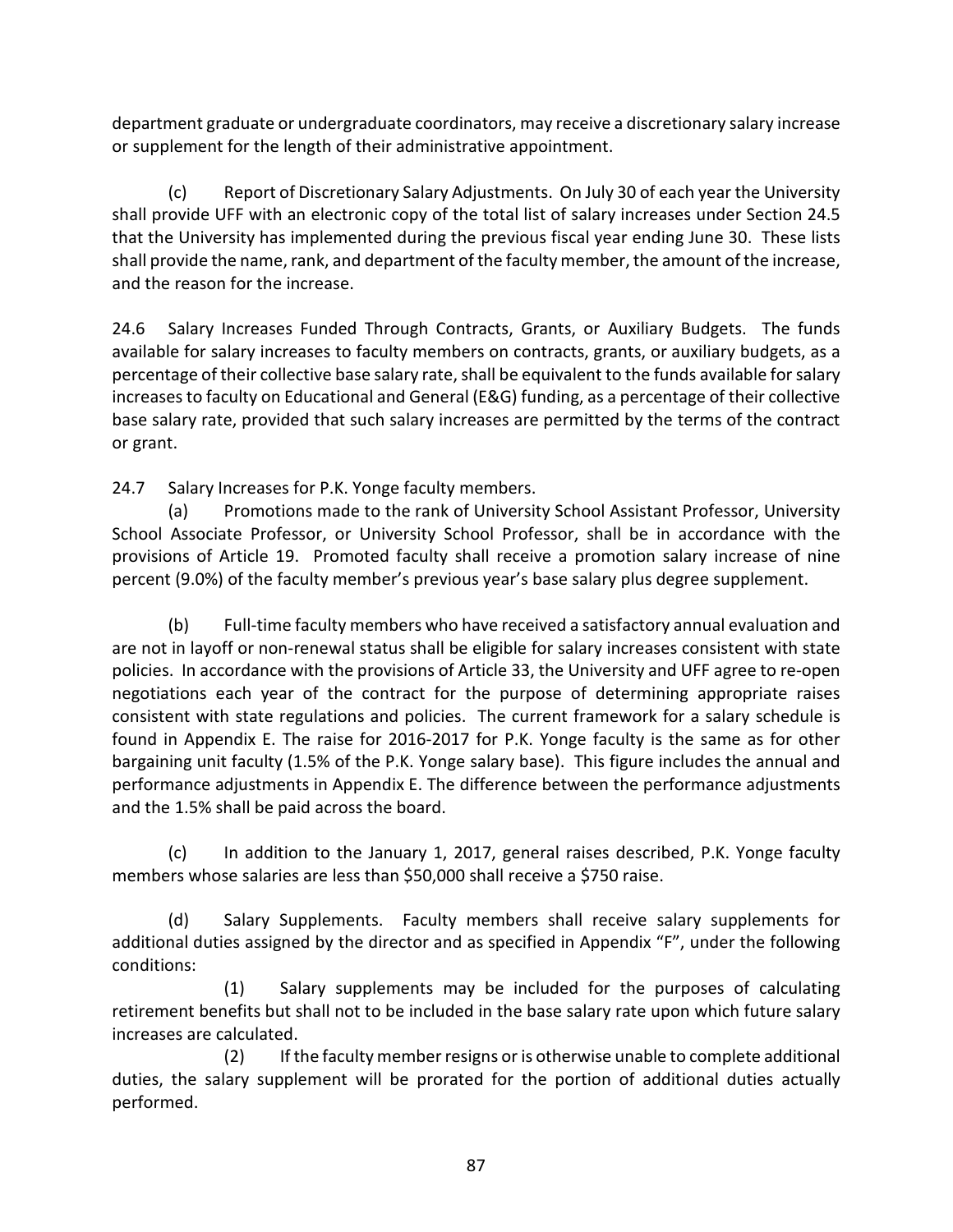24.8 Salary Increase Notification.

(a) Faculty members shall be notified prior to the submission to the payroll department of any merit or market equity salary increases that will be implemented under this Article. Upon request, a faculty member shall have the opportunity to consult with the person or committee that makes the initial recommendation.

(b) Faculty members shall receive written notice of any salary increase within four (4) weeks of implementation, including a description of the reason for the raise.

### 24.9 Notice to UFF.

(a) Not later than thirty (30) days after the first pay period in which the general merit or across the board salary increases provided in this Article are reflected, the Office of Human Resource Services shall provide UFF with a salary report in Excel spreadsheet format, listing all in-unit faculty members.

- (b) This report shall include the following information for each faculty member:
	- (1) name;
	- (2) department and college;
	- (3) rank or position including the titles such as "visitor";
	- (4) position code;
	- (5) percentage FTE appointment;
	- (6) date of hiring;
	- (7) date of most recent promotion;
	- (8) years in current rank;
	- (9) the faculty member's base salary before this year's salary increases;
- (10) the amount the faculty member received from each salary increase category, including any promotion increase or any other adjustments; and

(11) the new base salary rate after the salary increases described above.

(c) A copy of the annual salary increases referenced in this Article shall simultaneously be sent to the Smathers West library and be available to all faculty.

24.10 Type of Payment for Assigned Duties.

(a) Duties and responsibilities assigned by the University to a faculty member that do not exceed the available established FTE for the position shall be compensated through the payment of Salary, not OPS.

(b) Duties and responsibilities assigned by the University to a faculty member that are in addition to the available established FTE for the position shall be compensated through OPS, not Salary.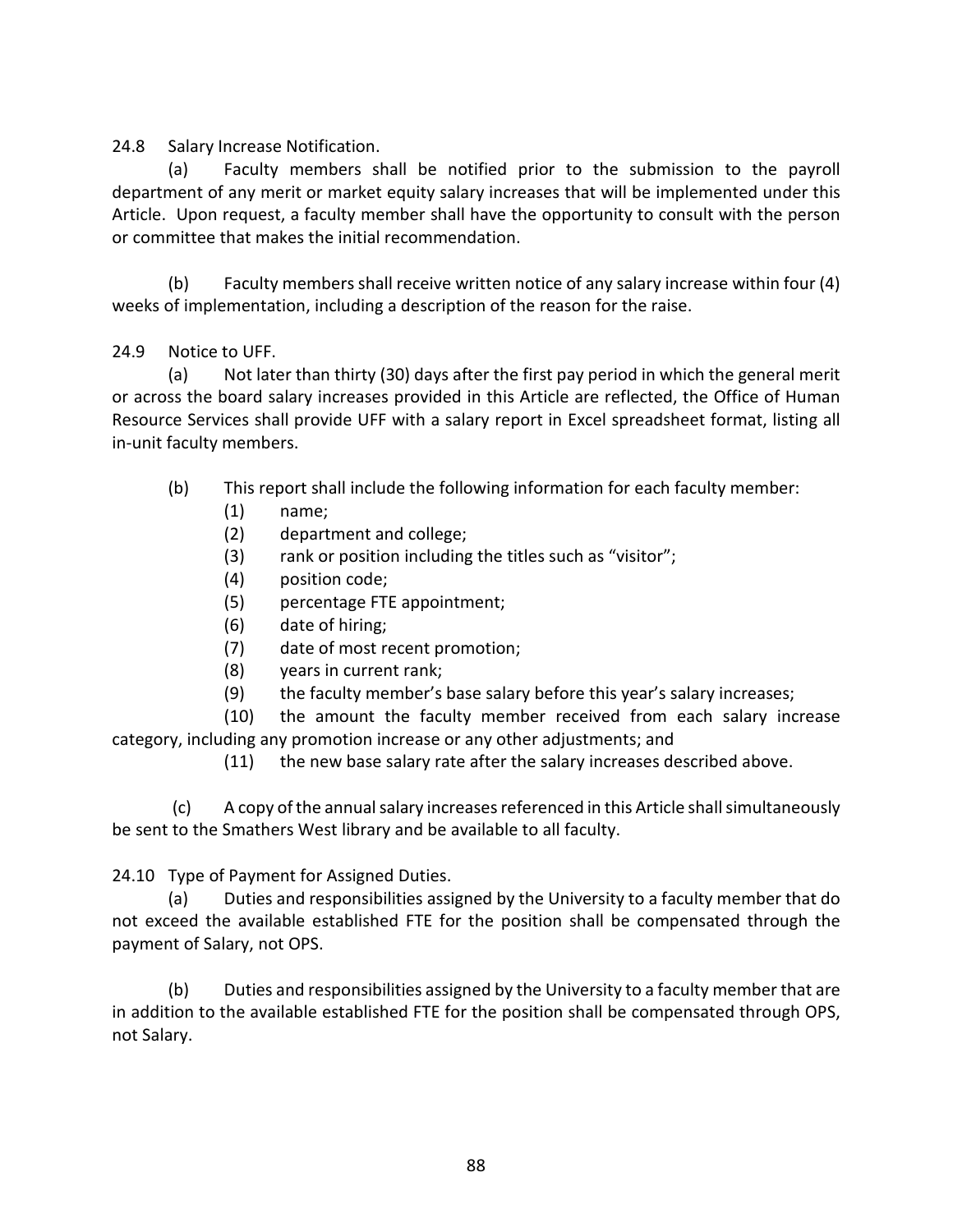24.11 Grievability.

(a) Except for grievances alleging discrimination under the Nondiscrimination Article, the only issue to be addressed in a grievance alleging violations of this Article is whether the University properly applied the procedures set forth in this Article. If an arbitrator finds that the procedures have not been properly applied, the arbitrator shall identify the failure and remand the matter to the University for proper application of the procedures and recalculation of the salary increase or salary level.

(b) If a faculty member seeks redress of an alleged violation of this Article by filing a grievance under the provisions of Article 28, Grievance Procedure and Arbitration, the faculty member must file a grievance within forty-five (45) days after the first paycheck that is affected by the alleged violation.

24.12 Other Faculty Award Programs. The University shall continue to provide one-time awards, which do not increase the faculty member's base salary, under the same programs and on the same basis as in the past.

### **ARTICLE 25 BENEFITS**

25.1 The State of Florida administers both retirement and health insurance programs for state employees, including University of Florida faculty. The University shall provide to faculty members both retirement and insurance programs under the provisions of State law.

25.2 With respect to retirement programs, both the Optional Retirement Program and the Florida Retirement System shall be available in accordance with state law.

25.3 In addition to the State insurance programs, the University offers domestic partners health coverage. Bargaining unit faculty members are eligible to elect this option on the same terms and conditions available to other University employees.

25.4 Neither the University nor UFF shall interpret the provisions in Section 25.1 as waiving, nor shall they in any way be deemed to waive, any rights either party may have to bargain with respect to the impact of any change in state program offerings.

25.5 New program offerings or the reduction or elimination of existing programs by the University that affect members of the bargaining unit shall be the subject of collective bargaining.

25.6 The University recognizes that faculty members may wish to adjust their workload as they near retirement, and that individual faculty member needs may vary. Any phased retirement proposal requested by a faculty member may not contravene other provisions of the collective bargaining agreement and must be approved in writing by the respective dean.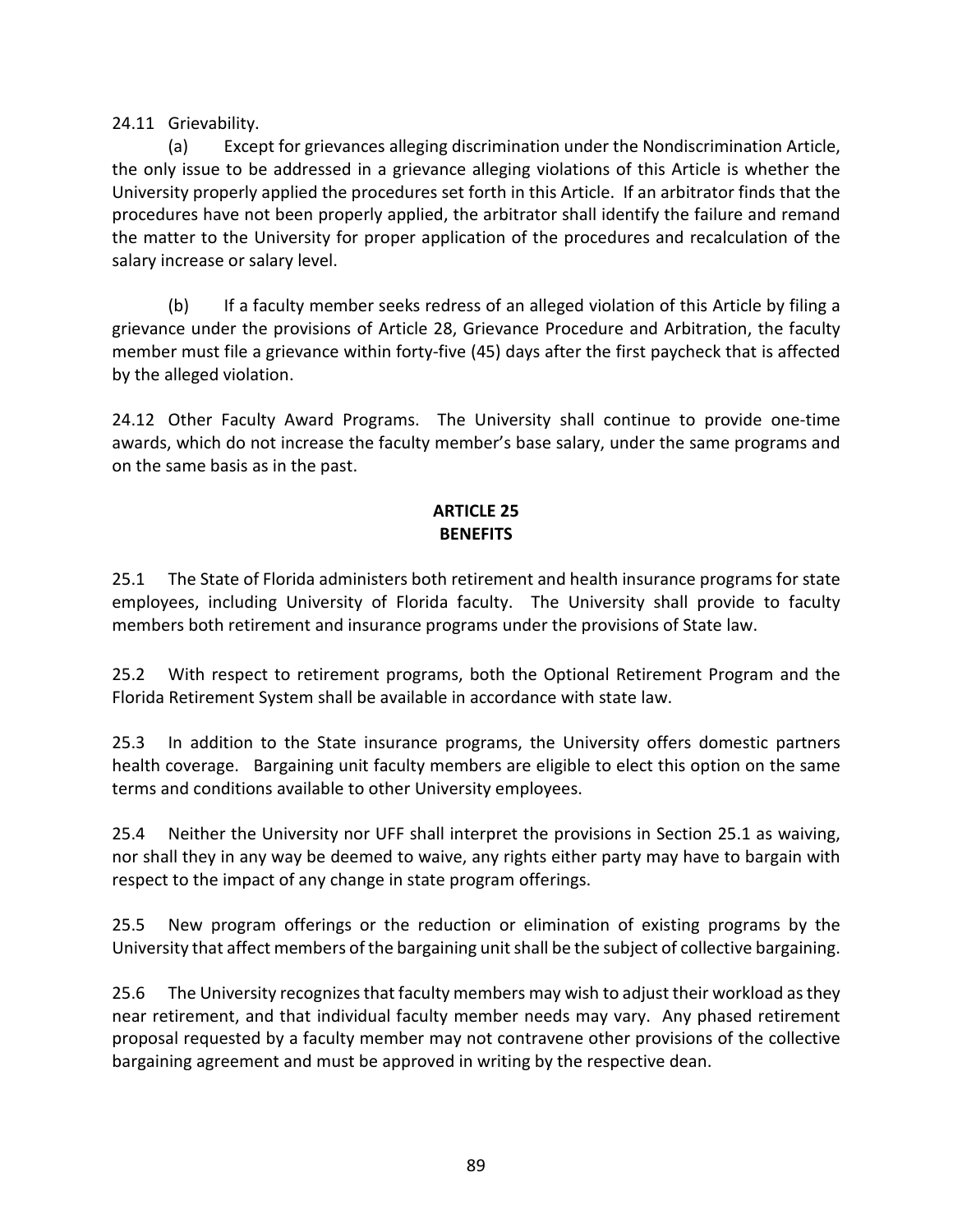25.7 The University may offer retirement incentives. The University shall consult with UFF before implementing any such incentives.

25.8 Retirement Credit. Retirement credit for faculty members who are authorized by the University to take uncompensated or partially compensated leaves of absence shall be granted in accordance with State law that exists at the time leave is granted.

25.9 Benefits for Retired Faculty members.

(a) Subject to University policies, faculty members who retire from the University shall be eligible on the same basis as bargaining unit faculty members to receive the following benefits:

- (1) Retired employee identification card;
- (2) Use of the University library (i.e., public rooms, lending and research service);
	- (3) Listing in the University directory;
	- (4) Placement on designated University mailing lists;
	- (5) A University parking decal;

(6) Use of University recreational facilities (retired faculty members may be charged fees different from those charged to bargaining unit faculty members for the use of such facilities);

- basis;
- (7) The right to enroll in courses without payment of fees, on a space available

(8) A mailbox in the department/unit from which the faculty member retired, subject to space availability;

- (9) University e-mail address;
- (10) A Gatorlink account; and

(11) All eligible retirees may elect to continue to participate in the State administered insurance plans. Retired faculty members of any State-administered retirement system are entitled to health insurance subsidy payments in accordance applicable state laws with the exception of retirees who participated in the Optional Retirement Program.

(12) Faculty members who have Graduate Faculty status may keep that status upon retirement and may participate in accordance with department and graduate school policies.

(b) Health Insurance Premiums. At retirement, faculty members have the option of remaining in the health insurance plans offered by the University after retirement governed by eligibility criteria from the State of Florida.

25.10 Pre-tax Programs. To the extent permissible by federal or state law the University shall continue to provide pre-tax programs for faculty members.

25.11 Employee Assistance Program. If the University considers revisions to the EAP program, it shall consult with UFF.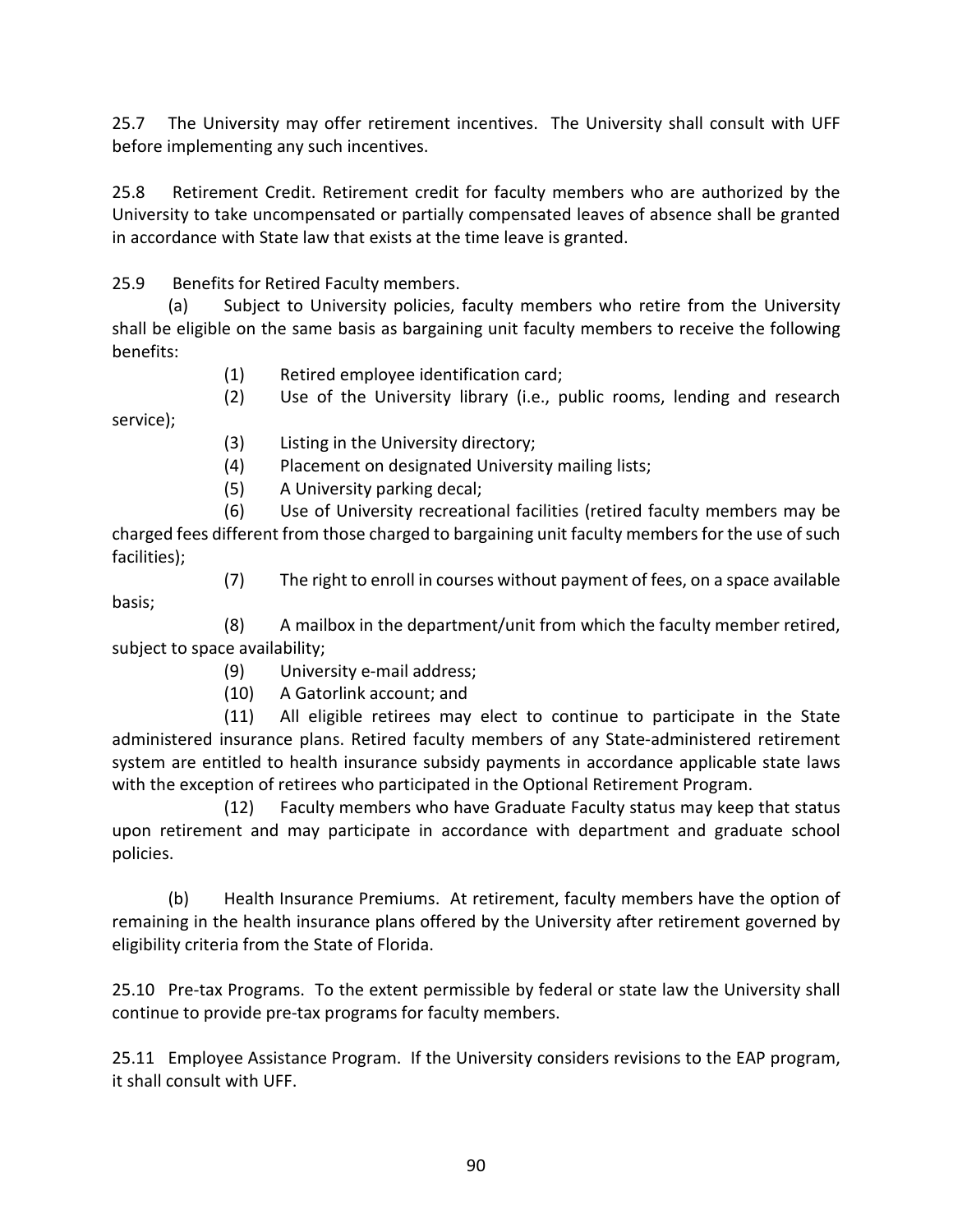## **ARTICLE 26 OUTSIDE ACTIVITY AND CONFLICT OF INTEREST**

26.1 Policy.

(a) The University and UFF recognize that outside employment, consulting, and other similar activities may further the dissemination and use of the faculty member's knowledge and expertise and may also advance the professional competence and reputation of the faculty member. Thus, participation in outside activities often serves the mission of the University in addition to benefiting individual faculty members, and faculty members may participate in outside activities and hold financial interests as long as the activities and interests do not conflict with their duties and responsibilities.

(b) All employees of the University are bound to observe, in all official acts, the standards of ethics set out in the Code of Ethics for Public Officers and Employees of the State of Florida (Chapter 112, Part III, Florida Statutes) and the advisory opinions rendered with respect thereto. Other provisions of laws and regulations of the State of Florida govern obligations and responsibilities of faculty members who receive State compensation in addition to their annual salary.

(c) A faculty member may engage in outside activity, including employment, provided that the activity is in accordance with law and this Article.

(d) This Article shall not be used to deny or retaliate for the legitimate exercise of rights protected by this Agreement, including but not limited to the rights protected by Article 10, Academic Freedom and Responsibility, and Article 22, Intellectual Property.

# 26.2 Definitions.

(a) "Outside Activity" shall mean any private practice, private consulting, additional teaching or research, financial interest, or other activity, compensated or uncompensated, that is not part of the faculty member's assigned duties and for which the University has provided no compensation where the activity:

 (1) involves more than incidental use of University facilities, equipment, or services;

 (2) involves a student or University employee who is directly or indirectly supervised by a faculty member if the faculty member supervises or evaluates the student or employee;

 (3) involves management, employment, consulting, or other contractual activities with, or ownership or other financial interests in, an entity that does business with the University, by the faculty member, spouse, or child of the faculty member;

 (4) involves management, employment, consulting, and other contractual activities with, or an ownership or other financial interest in, a business that competes with the University;

(5) involves candidacy for or holding a public office;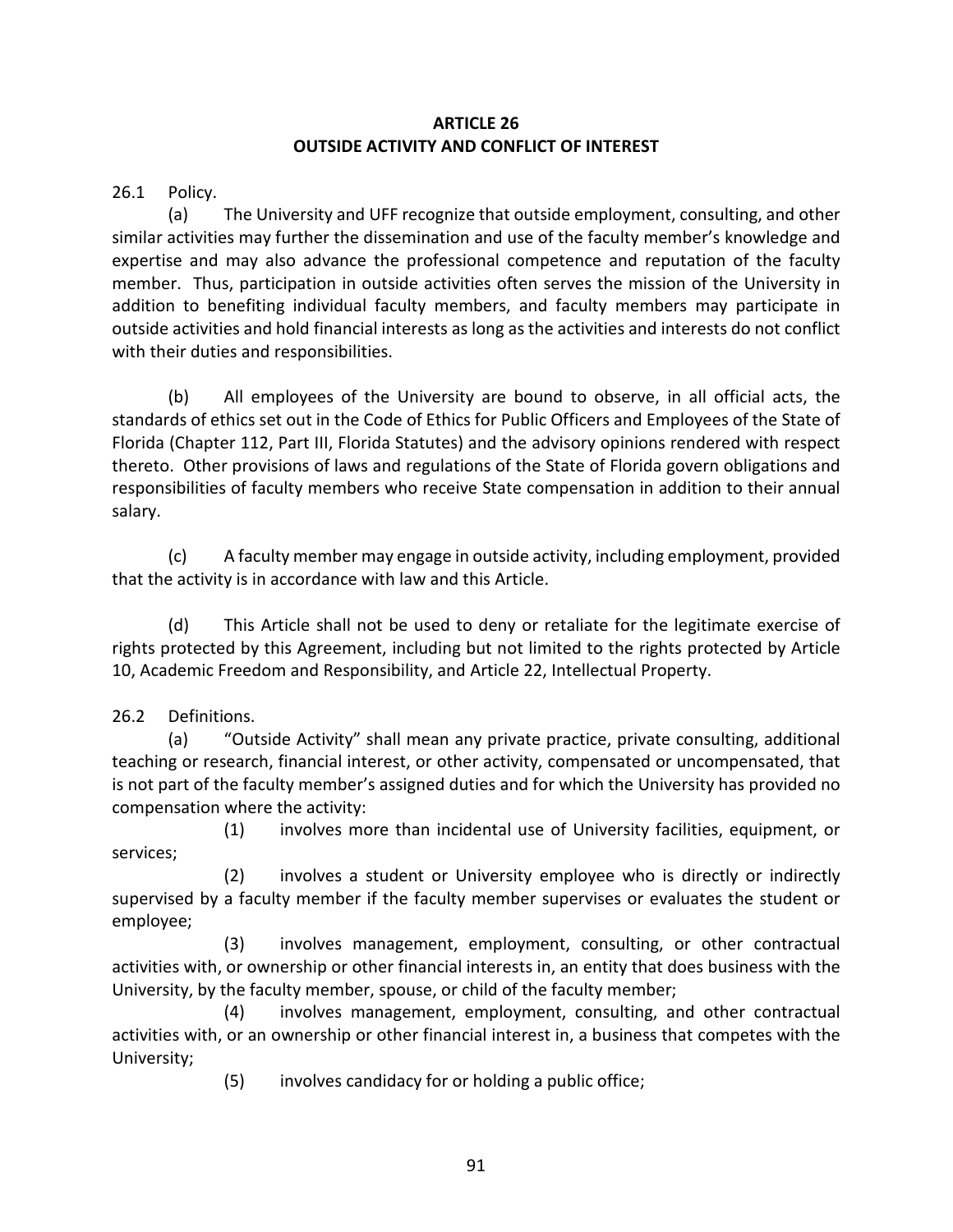(6) requires the use of books, supplies or other instructional resources at the University where they are authored or published by the faculty member or an entity in which the faculty member has an ownership or other financial interest;

 (7) is a professional, compensated activity, including but not limited to acceptance of honoraria in excess of travel expenses, teaching at another institution, or service as an expert witness;

 (8) is a business activity, including but not limited to service on the board of directors or other management, ownership or other financial interest or position, with regard to a business in the same discipline, or field in which the faculty member is employed; or

 (9) is any other employment, contractual relationship, or financial interest, including intellectual property rights, of the faculty member which may create a continuing or recurring conflict between the faculty member's interests and the faculty member's public responsibilities and obligations, including time commitments.

(b) "Conflicts of Interest," which can be either permissible or impermissible, shall mean (1) any "outside activity," as defined in Section 26.2(a) above, that interferes with the full performance of the faculty member's professional or institutional responsibilities or obligations; or (2) any employment, contractual relationship, other activity, or financial interest that creates an unlawful conflict between the faculty member's private interests and the faculty member's duties and responsibilities. Certain financial interests and outside activities of a spouse, domestic partner, child, or other relative may be prohibited under Florida or Federal law or this Article.

(c) An "investigator" shall mean the principal investigator, co-principal investigator, or any other employee responsible for the design, conduct, or reporting of the proposed or funded research or educational activities.

26.3 Outside Activity and Conflicts of Interest. Conflicts of Interest as defined in Section 26.2(b), above, are prohibited unless allowed by law and this Article, or permitted by the University and properly monitored.

(a) Faculty members are responsible for resolving such conflicts of interest, working in conjunction with their supervisors and other University officials.

(b) In cases where a conflict is otherwise permitted by the University, the faculty member may be required to enter into a reasonable and appropriate monitoring plan to manage the conflict.

(c) Requirements that a faculty member waive the faculty member's or University's rights to any work or inventions that arise during the course of any outside activity must be specifically approved by the University in conjunction with the approval of the outside activity.

(d) A faculty member who proposes to engage in outside employment shall furnish a copy of Article 22, Intellectual Property, and the University's Intellectual Property Policy to the outside employer prior to or at the time a consulting or other agreement is signed, or if there is no written agreement, before the employment begins.

92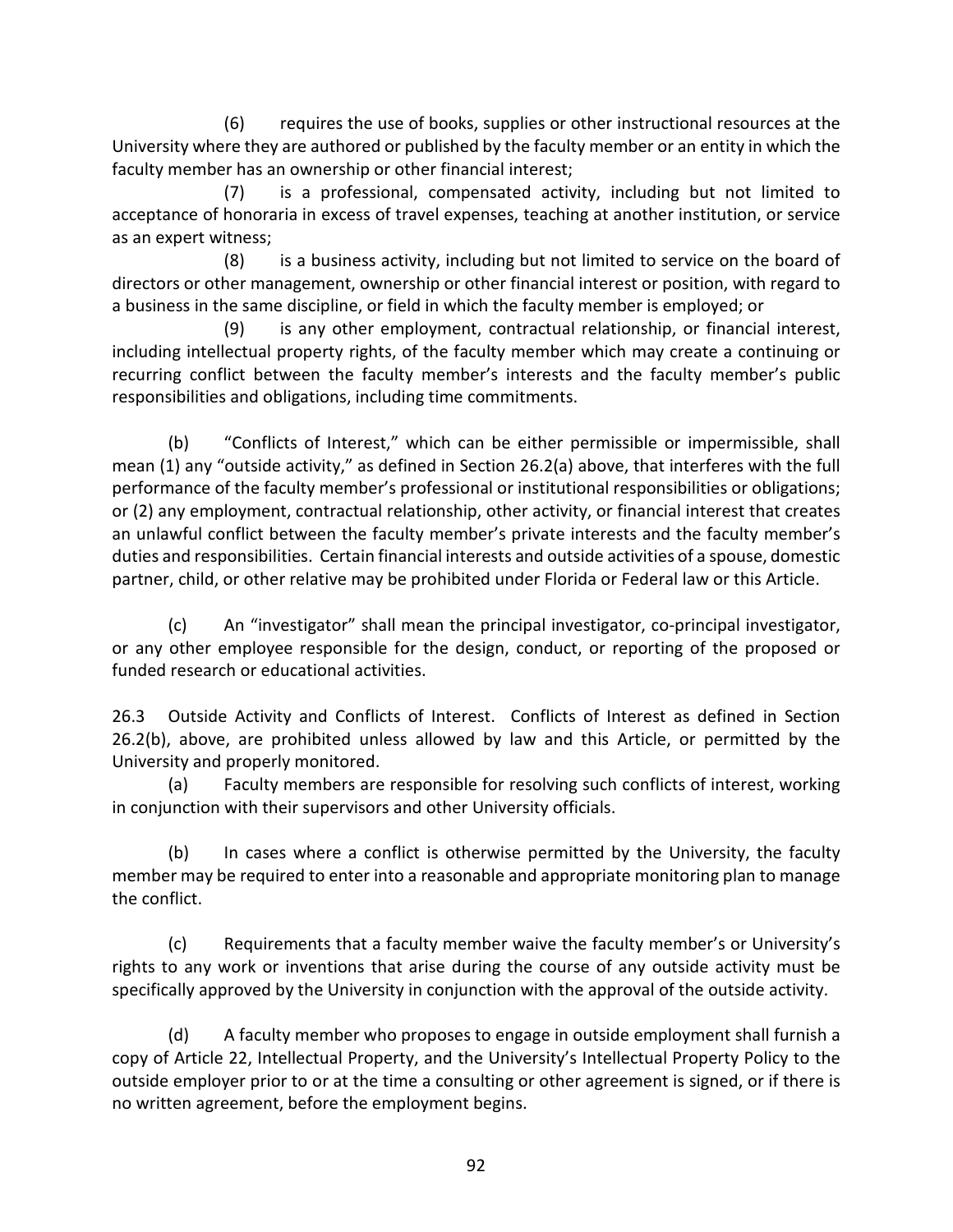26.4 Report of Outside Activities that are Potential Conflicts of Interest. If a faculty member proposes to engage in any outside activity as defined in Section 26.2(a) above or receives any financial interest from engaging in any compensated professional activity described in subsection (a)(1), below, the faculty member shall make a written report to the faculty member's chair or equivalent supervisor of the details of such proposed activity prior to engaging therein. Such reports must be submitted prior to engaging in the activity and must be reviewed and approved by the University's designee or designees.

(a) The report shall be made on the Disclosure of Outside Activities and Financial Interests Form shown in Appendix "G" or prior to engaging in the activity, which includes but is not limited to receiving a financial interest. The disclosure shall include the name of the employer or other recipient of services; the funding source; the location where such activity shall be performed; the nature and extent of the activity, which shall include the nature and extent of any financial interest; any intended use of University personnel, facilities, equipment, or services; any conditions of the activity that involve waiving or impairing the faculty member's or University's right to intellectual property; and whether there has been approval of the activity or financial interests in a previous year. For each activity disclosed, other information may be required in order to completely review the activity if there are potential conflicts involved.

 (1) The following activities among others could, in some cases, represent a conflict of interest and must be reported prior to engaging in the activity:

 a. Assuming an executive or managerial position or ownership in a for-profit business that may be in a business relationship with the University.

 b. Administering a grant outside the University that the faculty member would ordinarily conduct under the auspices of the University.

 c. Establishing a relationship as a salaried employee or independent contractor outside the University with an entity that is in a business relationship with the University.

 d. Requiring students in a University of Florida course to purchase a product from which the faculty member, the faculty member's spouse or domestic partner or minor child receives a financial interest.

 e. Performing compensated teaching or research at another university while employed as a full-time faculty member at the University of Florida.

 (2) The following professional activities, if not prohibited by law, do not need to be reported as an outside activity:

 a. Developing scholarly communications in the form of books or journal articles, movies, television productions, and similar works, even when such activities result in financial gain.

b. Accepting scholarly or artistic prizes.

 c. Providing expert testimony in administrative, legislative, or judicial proceedings without compensation and as an individual and when the faculty member's duties to the University, including students, will not be compromised.

 (3) The following professional activities, if not prohibited by law, also do not need to be reported as an outside activity so long as no compensation is received.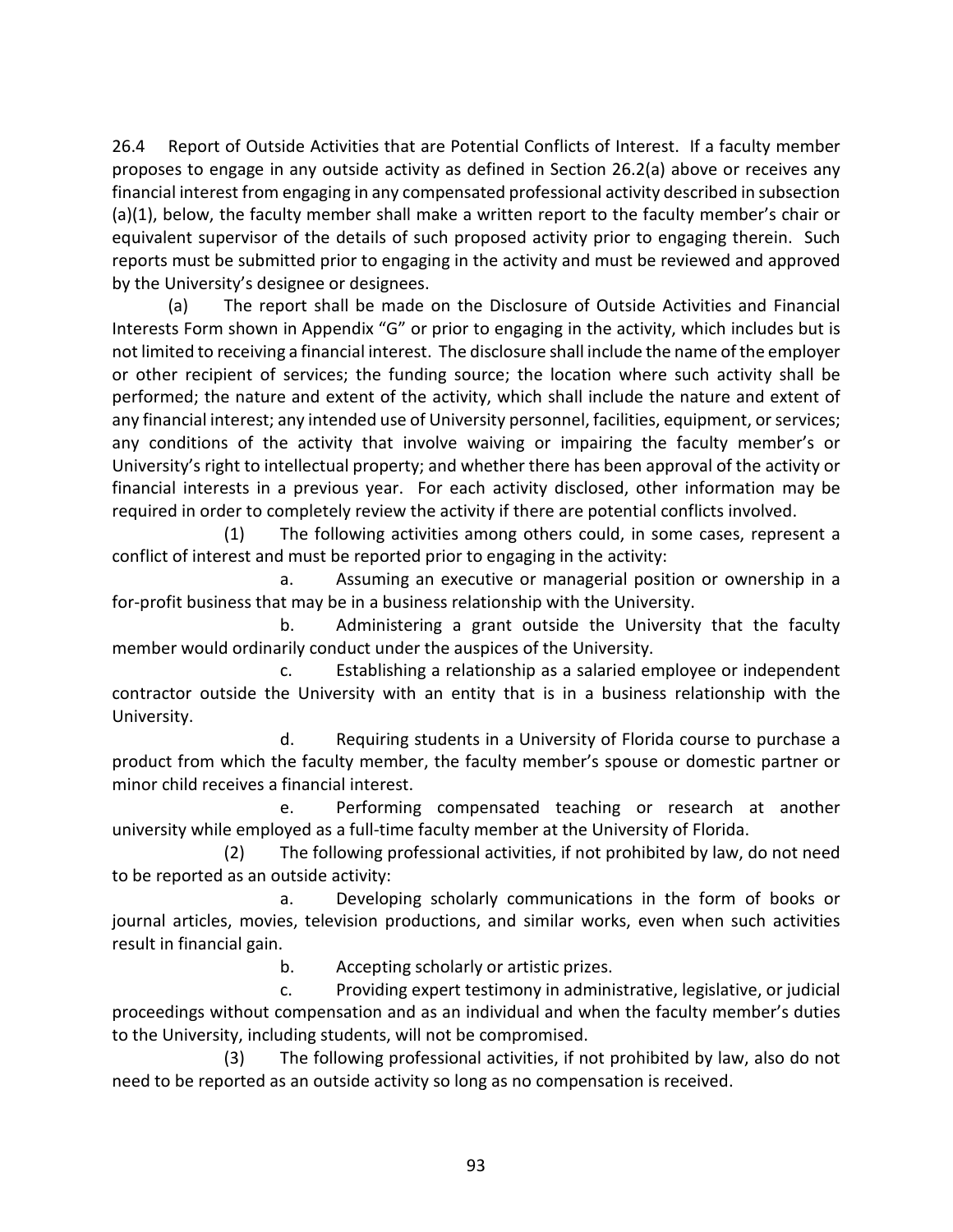a. Acting in an editorial capacity for a professional journal; reviewing journal manuscripts, book manuscripts, grant or contract proposals, providing academic peer review of course materials, program/curriculum reviews, or tenure or promotion cases, or serving as a committee member or as an officer of a professional or scholarly society.

 b. Attending and presenting talks at scholarly colloquia, workshops, and conferences.

(b) A faculty member submitting a federal grant or contract proposal or conducting research or educational activities as an investigator pursuant to such a grant or contract must, at the time the proposal is submitted, report outside activities and financial interests (including activities and interests of the investigator'sspouse/domestic partner or dependent children) that would reasonably appear to be affected by the proposed or funded research or educational activities, including interests in entities that would be so affected.

(c) A faculty member may assume tacit approval unless written disapproval is issued within thirty (30) days of filing the written disclosure with the faculty member's chair or equivalent supervisor unless other information has been required of the faculty member under Section 26.4(a), the faculty member is working in conjunction with supervisors and other University officials in determining whether a conflict exists under Section 26.3(a), and/or the faculty member and supervisor and other University officials are formulating a monitoring plan under Section 26.3(b). If it is later determined that the activity represents an impermissible conflict of interest, the faculty member must cease the activity, except as provided in Section 26.8(b).

(d) For outside activity previously reported, a new report shall be submitted at such time as there is a significant change in an activity or financial interest (nature, extent, funding, etc.).

(e) The reporting provisions of this section shall not apply to activities performed wholly during a period in which the faculty member has no appointment with the University of Florida.

(f) Any outside activity that falls under the reporting provisions of this Article and in which the faculty member is currently engaged but has not previously reported, shall be reported and shall conform to the provisions of this Article.

26.5 Faculty-Created Course Materials. The University and UFF acknowledge that under law faculty members may benefit financially from their intellectual property, including but not limited to instructional materials assigned for use by their students. If, in a University of Florida course or program, a faculty member requires use of instructional materials or other resources in which that faculty member or the faculty member's spouse/domestic partner or dependent child has a financial interest, the following conditions shall apply:

94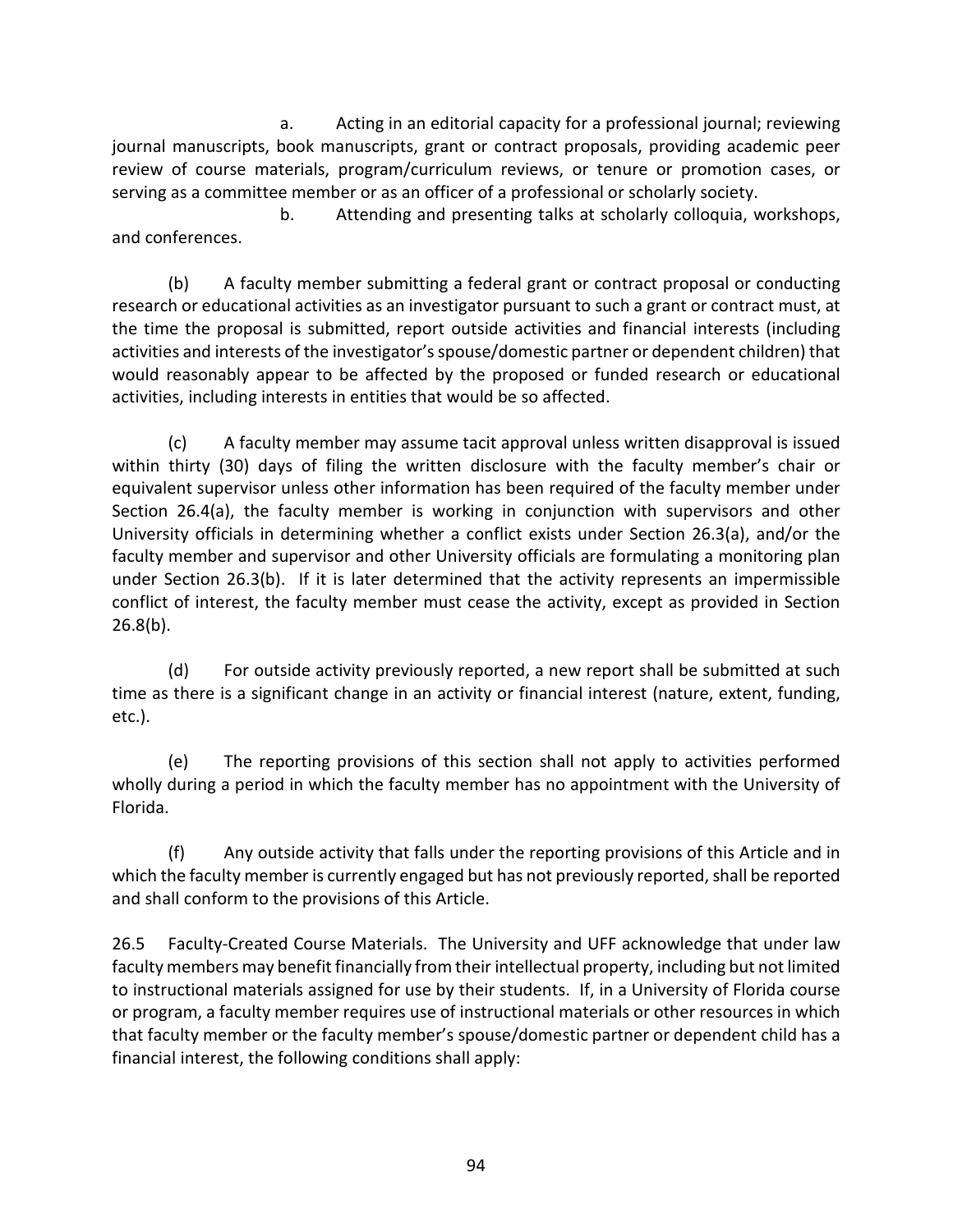(a) The faculty member shall report on the Disclosure of Outside Activities and Financial Interests Form shown in Appendix "G" the required use of books, supplies, or other instructional resources at the University when there is a financial benefit to the faculty member or the faculty member's spouse or domestic partner or minor child. Such required materials or resources must be

(1) Selected for academic reasons independent of any financial gains for the individual faculty member;

 (2) The original work of the faculty member and not solely a collection of the works of others;

(3) Offered at the fair market price;

 (4) Under copyright, patent, or trademark, and published or produced by an incorporated or registered publisher, company, or entity and their use does not require the user to waive any intellectual property rights; and

 (5) Adopted consistent with the Florida Code of Ethics for Public Officers and Employees and the 2009 Board of Governors Regulation 8.003.

(b) Such required materials or resources also must not include sale, separate from the textbook or workbook, of exams, quizzes, required assignments, extra-credit assignments, and other general course information and evaluative materials that are customarily available in the textbook or workbook or are customarily made available to students free of charge.

(c) The faculty member, the faculty member's spouse or domestic partner or dependent child may receive no financial benefit from instructional materials and other resources the faculty member assigns that have not been adopted for use in the national higher education market unless the use of the materials best serves the academic interests of the class under the circumstances.

(d) All students must be provided with a free copy of the course syllabus that includes an accurate description of the course materials and clearly indicates which materials are required and which are recommended for the course as well as details about exams and other assignments, how grades will be assigned, and any attendance policy.

(e) If, upon the disclosure by the faculty member, the conditions in Sections 26.5(a)– (c), above, are satisfied, then the required use of instructional materials in which the faculty member has a financial interest shall not be interpreted to be an impermissible conflict of interest.

26.6 Determining Whether a Conflict of Interest Exists.

(a) If any questions regarding a potential conflict of interest arise, the immediate supervisor should bring the matter to the attention of the faculty member involved as soon as possible so that it can be determined whether an impermissible conflict of interest exists.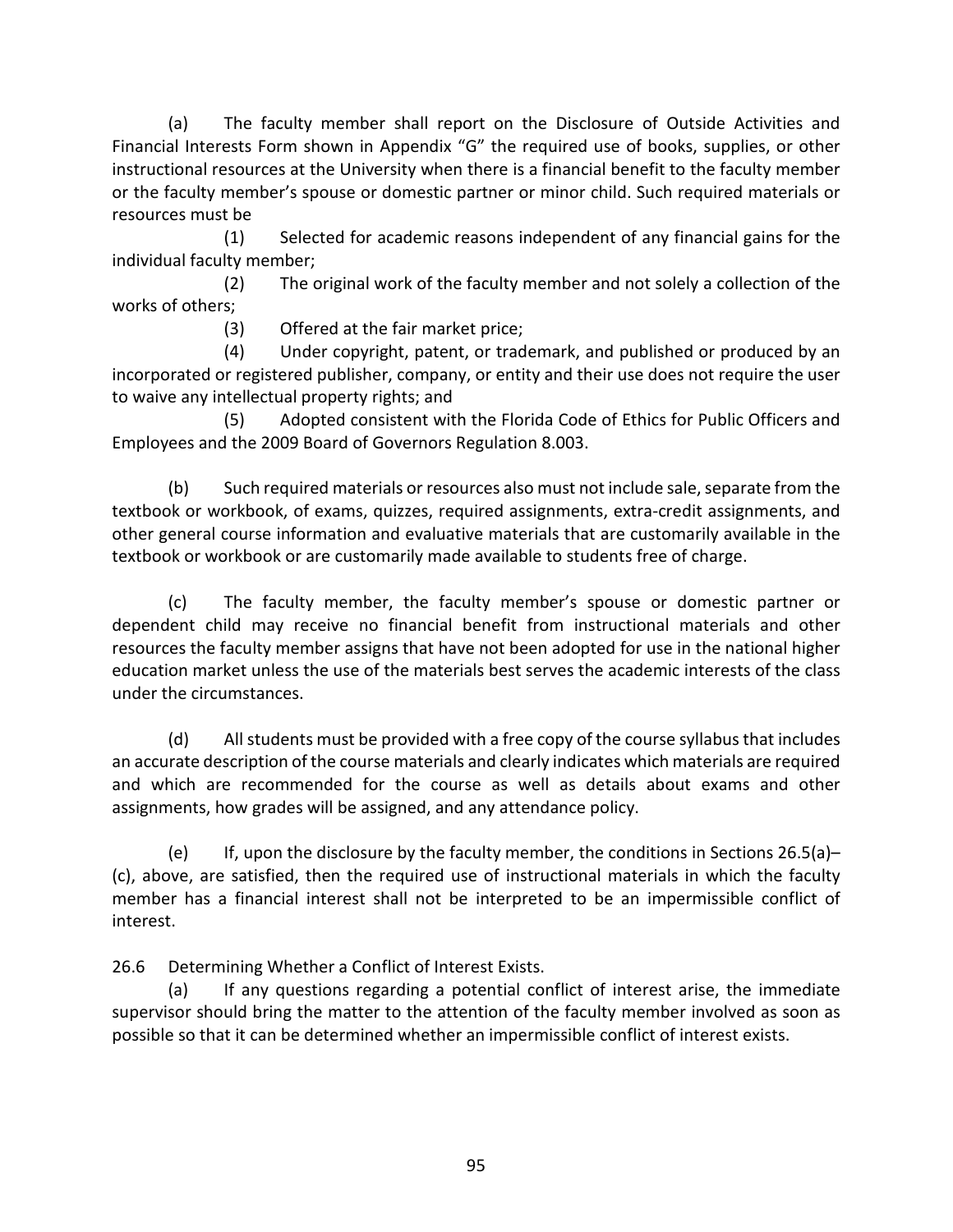(b) In the course of determining whether a conflict of interest exists, the faculty member should consult this Agreement and work in conjunction with supervisors and other University officials.

(c) If the University or designee finds, following such discussion, that the outside activity represents an impermissible conflict of interest, the University or designee shall promptly notify the faculty member in writing of the decision that the faculty member is violating this Agreement and therefore may not engage in the activity while employed at the University or of the conditions under which the outside activity or financial interest may be permitted under this Agreement, if any.

26.7 A faculty member may request an advisory opinion from the Florida Commission on Ethics [\(http://www.ethics.state.fl.us/\)](http://www.ethics.state.fl.us/) about how Art. II, Sec. 8, Fla. Constitution, or the Florida Code of Ethics applies to the faculty member's situation.

26.8 Grievance Procedure.

(a) In the event the proposed outside activity is determined to constitute an impermissible conflict of interest, and the faculty member disagrees with that determination, the faculty member may file a grievance under the grievance procedure contained in Article 28, Grievance Procedure and Arbitration.

(b) The faculty member may engage in such outside activity pending a resolution of the matter under Article 28, Grievance Procedure and Arbitration. Engaging in such outside activity in such circumstances does not insulate the faculty member from any penalties imposed under Florida or federal law if such activity is prohibited under applicable law.

(c) If the resolution of the matter is that there is an impermissible conflict of interest, the faculty member shall cease such activity immediately and, if allowed by law, the University may require the faculty member to turn over all or part of compensation earned there from.

26.9 Use of University Resources. A faculty member engaging in any outside activity shall not use the facilities, equipment, or services of the University in connection with such outside activity without prior approval of the University or designee. Approval for the use of University facilities, equipment, or services may be conditioned upon reimbursement for such use.

26.10 No University Affiliation. A faculty member engaging in outside activity does so as a private citizen and shall not represent himself or herself to the outside employer or other recipient of services as engaging in such outside activity as an employee, agent, or spokesperson of the University except when specifically authorized in writing by the University to do so.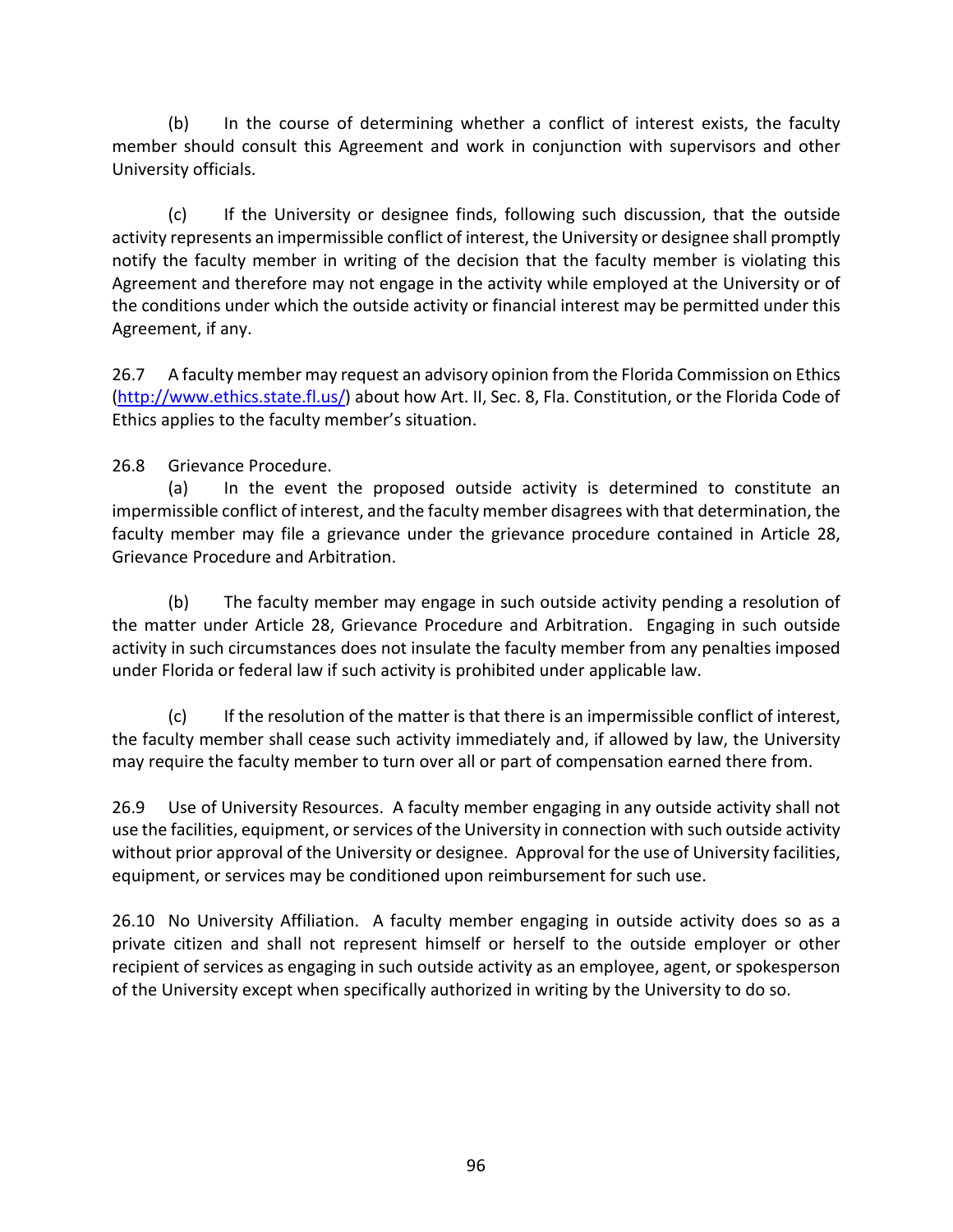## **ARTICLE 27 DISCIPLINARY ACTION AND JOB ABANDONMENT**

27.1 Policy. The purpose of this Article is to provide a prompt and equitable procedure for disciplinary action.

(a) Just Cause. No faculty member shall be subject to disciplinary action except for just cause. Just cause shall be defined as misconduct or incompetency.

(b) A faculty member's activities that fall outside the scope of employment shall constitute misconduct only if such activities adversely affect the legitimate and compelling interests of the University.

(c) Disciplinary Action Other than Termination. The University retains the right to impose disciplinary action other than termination including, but not limited to, suspension with or without pay, provided that the punishment is appropriate to the degree of misconduct. The degree of discipline may be related to behavior or actions subject to discipline. Admonitions, oral reprimands, letters of counseling (including recommended or mandatory participation in an Employee Assistance Program), and similar criticism shall not be considered disciplinary action and shall not be subject to the grievance procedure.

(d) Due Process.

 (1) Disciplinary action shall be imposed by the University in accordance with the principles of due process as outlined in this Article and in Article 11.3.

 (2) No faculty member shall be deprived of pay or benefits resulting from a disciplinary action until after the grievance process ends with an outcome that allows the discipline.

(e) No provisions in this Article shall be interpreted in a manner that violates a faculty member's rights conferred by this Agreement or by law, nor shall a faculty member be punished for exercising such rights in the performance of University duties.

27.2 Progressive Discipline. Outlined below are the steps for faculty progressive discipline.

(a) The University may combine or skip steps depending upon the facts of the situation*,* the nature of the conduct, and any documented past incidents.

(b) The sanctions for disciplinary actions that may be imposed on a faculty member may include but are not limited to the following:

(1) Written reprimand containing a description of the just cause.

 a. Written reprimand is distinguished from an informal written or spoken warning.

 b. A written reprimand shall be delivered to the recipient and maintained in the faculty member's designated personnel file.

(2) Suspension with or without pay for a period of time specified in writing.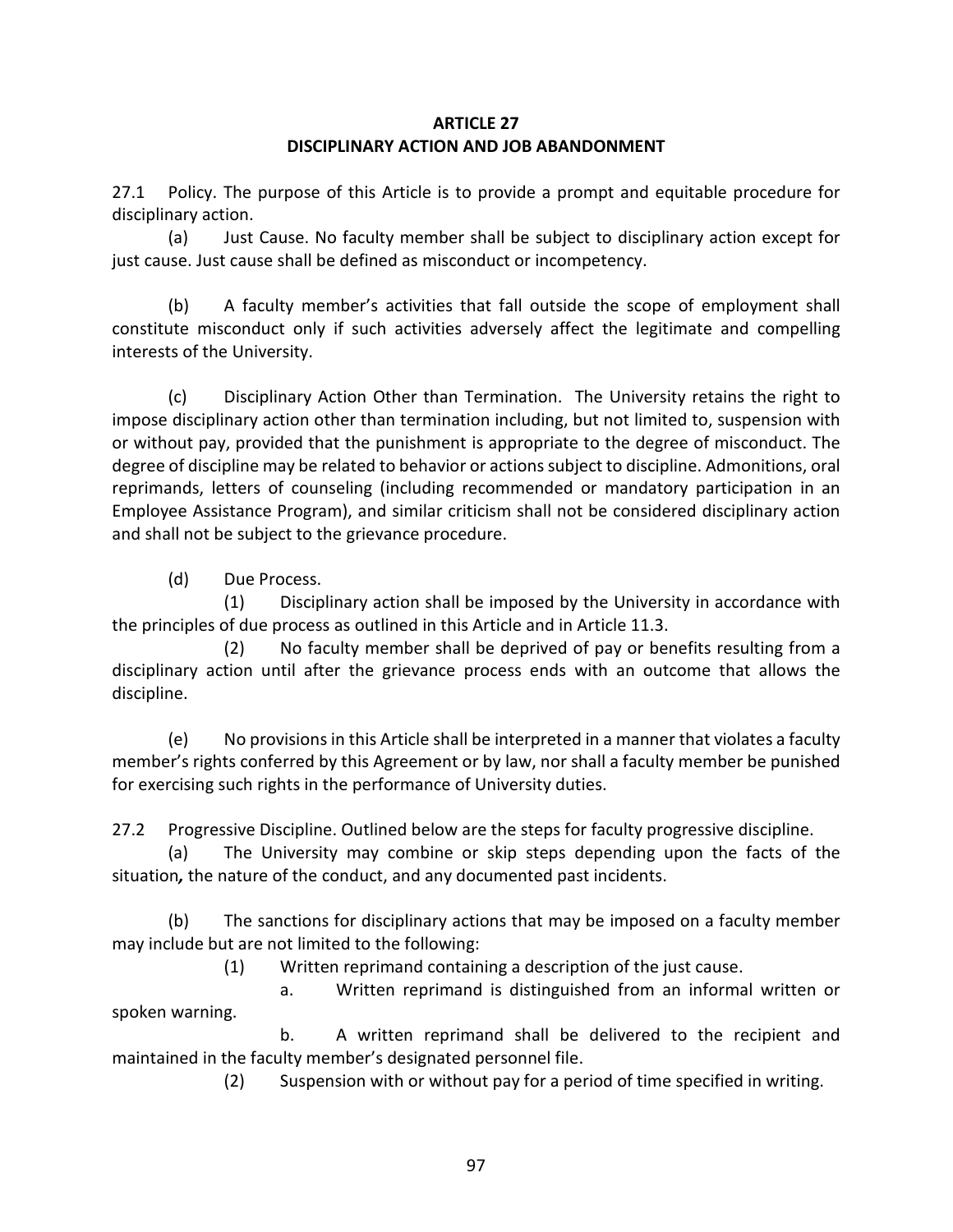a. The written statement of suspension shall include the precise terms of the suspension. Those terms may include some or all of the following: loss of normal faculty privileges such as access to University property, participation in departmental government, voting rights, administration of grants, supervision of graduate students, loss of parking or library privileges, and use of University administrative staff.

 b. Suspension as a disciplinary action is to be distinguished from administrative leave, which is a precautionary action.

 (3) Demotion to the next lower rank or step with corresponding reduction in salary. A faculty member with tenure or with security of employment shall not be demoted to a lower rank without tenure or security employment.

(4) Termination.

27.3 Investigation. The investigation of alleged misconduct shall be conducted in as confidential a manner as possible, and in the process of the investigation the alleged misconduct shall be considered in the context of the circumstances.

(a) The investigation shall include interviewing the complainant, the accused, any pertinent witnesses, and reviewing any relevant documentation. The accused faculty must be informed that the faculty member has a right to union representation during investigatory questioning that may reasonably be expected to result in disciplinary action. A failure to provide such notice shall not constitute grounds to reverse a disciplinary action; however, it may be used as a factor that the arbitrator may consider when determining whether the disciplinary action imposed is appropriate. The accused shall (1) be informed of the complaint, the complainant, and the time frame of the alleged incident or actions; (2) be provided any documents under review in the investigation and redacted as required by law; (3) be informed within seven (7) days of any expansion of the complaint under review; and (4) have the right to respond to any report of the investigation.

(b) Administrative Leave. In the event that the University has reason to believe that the faculty member's actions or presence on the job would adversely affect the orderly conduct and processes of the university, and/or jeopardize the safety or welfare of the faculty member, colleagues, other employees, or students, the faculty member may be reassigned or relieved of duties with pay during the investigation. Administrative leave is not discipline.

27.4 Notice of Intent. When the University has reason to believe that a suspension or termination should be imposed, the University shall provide the accused faculty member with written notice of the proposed action and the specific reasons for it.

(a) Such notice of intent shall be sent by certified mail, return receipt requested, or delivered in person with written documentation of receipt obtained.

(b) The faculty member shall be given fifteen (15) days from delivery of the notice in which to respond in writing to the University before the proposed action is taken. The University then may issue a notice of disciplinary action under Section 27.5.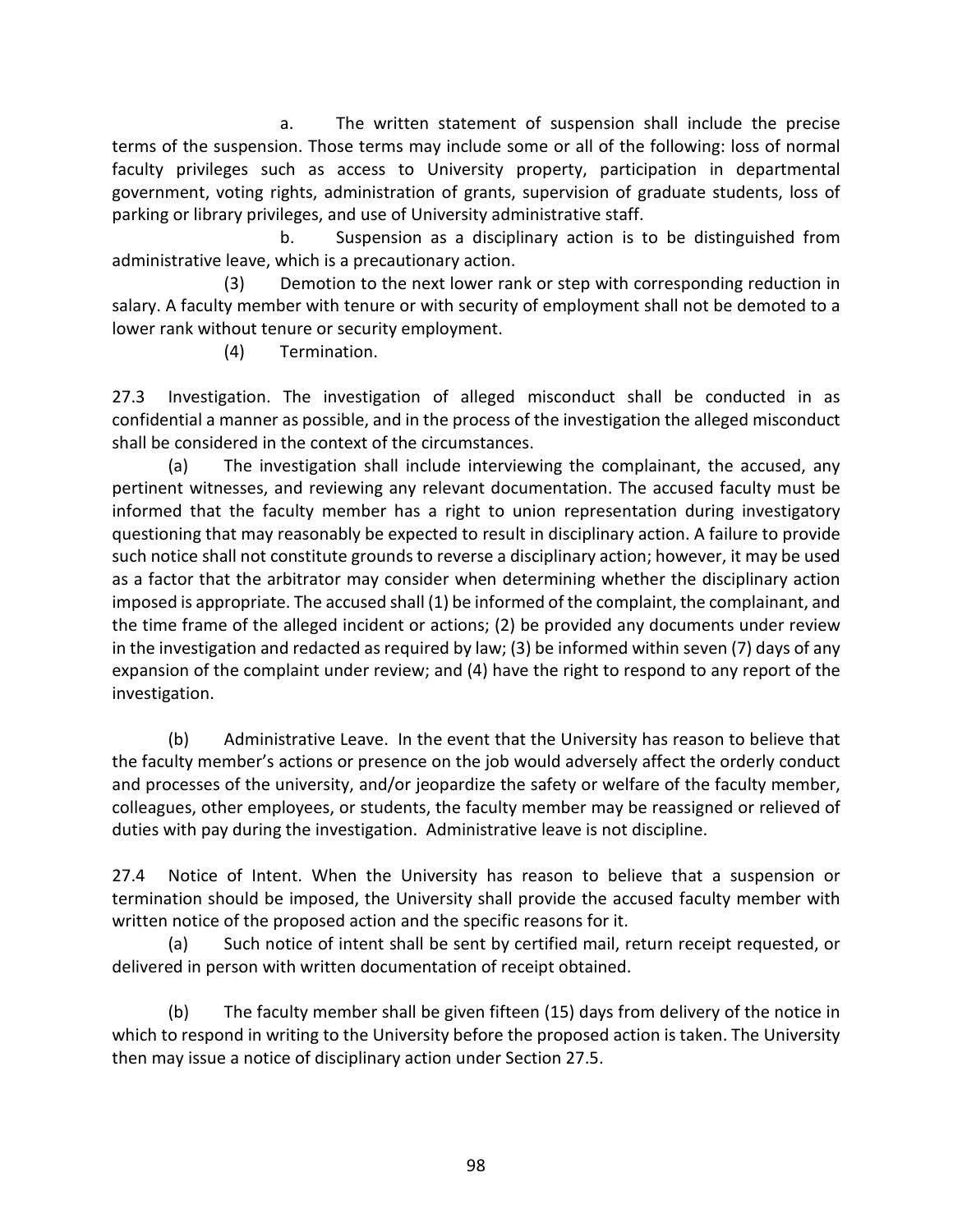(c) If the University does not issue a notice of disciplinary action, no record of the allegation or the investigation shall be retained in the faculty member's personnel file. If an applicable law requires the university to keep for a specified period the record of a complaint that does not result in disciplinary action, once the end of that period is reached the University shall destroy the record of the complaint.

27.5 Notice of Discipline. If after the investigation and notice of intent process, the University believes that a suspension or termination should be imposed, University shall provide the faculty member with a written notice of disciplinary action.

(a) All such notices shall be sent certified mail, return receipt requested, or delivered in person to the faculty member with written documentation of receipt obtained.

(b) All notices of disciplinary action shall include a statement of the reasons for the disciplinary action and a statement advising the faculty member that the action is subject to Article 28, Grievance Procedure and Arbitration.

(1) The Notice of Discipline shall:

a. Provide notice to the faculty member of the discipline imposed;

 b. Include the date on which the discipline will become effective, provided that in the case of suspension or termination without pay, such pay and benefits shall not be denied until the period for filing a grievance has elapsed and the faculty member has not filed a grievance; and

 c. Contain a statement that if the faculty member wishes to contest the discipline, the faculty member must file a grievance within fifteen (15) days after receipt of the notice.

 (2) A copy of the Notice of Discipline and attachments shall be simultaneously provided to UFF.

27.6 Parameters for Arbitrator's Decision or Award.

(a) A finding for just cause for discipline must be based only on the evidence presented at the arbitration hearing.

(b) If the arbitrator does not find that the disciplinary action was based on just cause, the discipline imposed shall be annulled. If the arbitrator concludes that just cause for the disciplinary action has been established but that a different penalty would be more appropriate, arbitrator shall determine a different penalty, which may be more or less severe.

(c) The decision of the arbitrator shall be binding upon the University, UFF, and the grievant provided that either party may appeal to an appropriate court of law.

(d) No Further Jeopardy. Following the decision, the faculty member may not be disciplined again for charges arising from the same incident unless new facts or evidence materialize that were not known or reasonably available for discovery prior to the arbitrator's decision.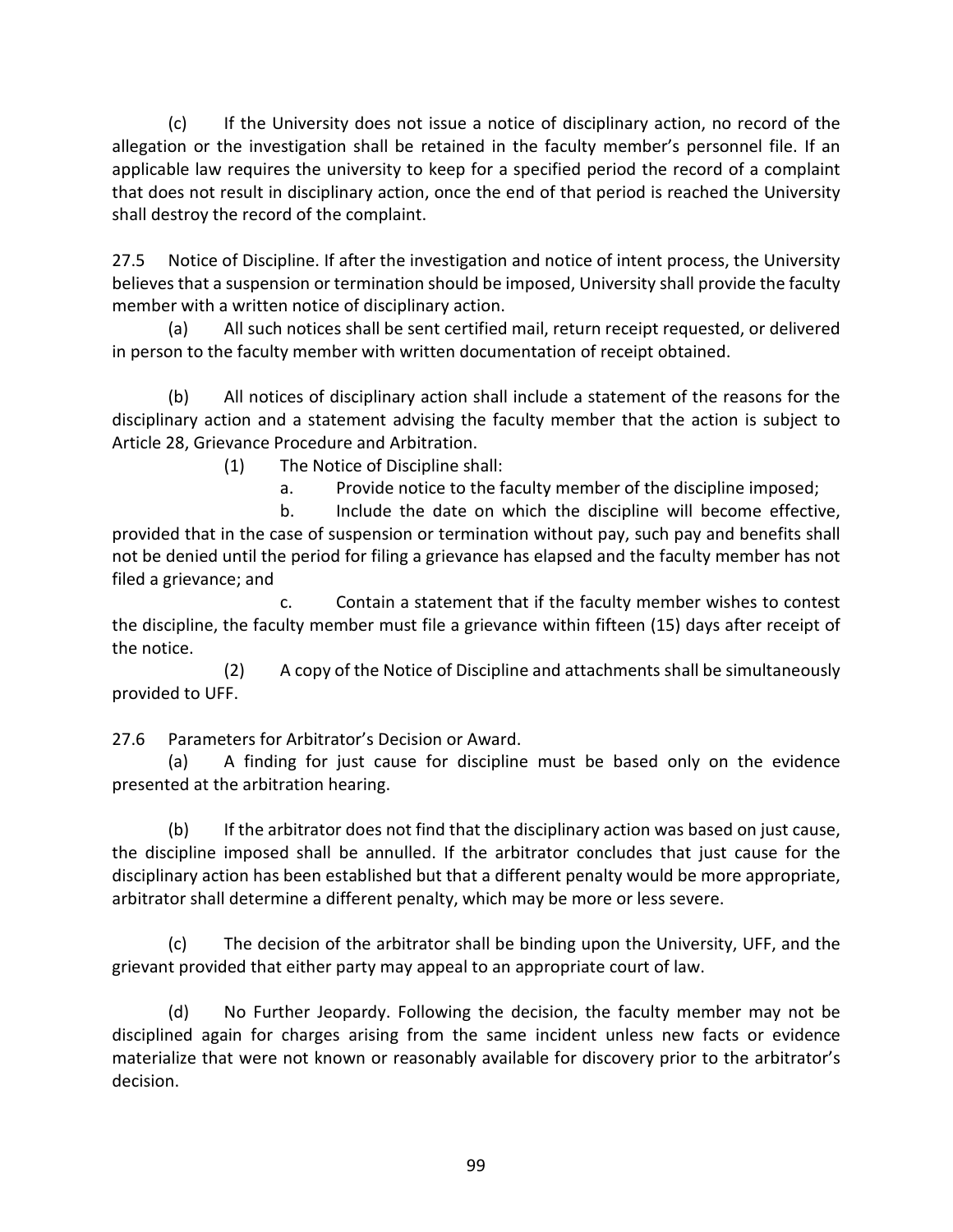27.7 Waiver of Discipline. Any time between the notice of discipline and the imposition of any disciplinary action, the University may waive or limit that action on the condition that the disciplined faculty member performs some reasonable action(s), which shall be specific in writing, to address the harm or to prevent future harm.

(a) Such actions may include, but are not limited to, monetary restitution, repayment of misappropriated resources, compliance with a commitment not to repeat the misconduct, or other action designed to make whole the injury caused by the faculty member's professional misconduct or to prevent future misconduct.

(b) If the imposition of the disciplinary action is waived, the subsequent failure to perform the required act or otherwise comply with the conditions of the waiver shall immediately subject the faculty member to the implementation of the underlying discipline without an additional hearing.

27.8 Employee Assistance Program.

(a) Neither a faculty member's participation in an Employee Assistance Program (EAP), nor information generated by participation in the program, shall be used as a reason for discipline under this Article.

(b) However, a mandatory EAP may serve as ground for disciplinary action.

27.9 Job Abandonment.

(a) If a faculty member is absent without leave for fifteen (15) or more consecutive days, the faculty member may be considered to have abandoned the position and voluntarily resigned from the University. The University will make all good faith efforts to contact the faculty member.

(b) Notwithstanding (a) above, if the faculty member's absence is for reasons beyond the control of the faculty member and the faculty member notifies the University as soon as practicable, the faculty member will not be considered to have abandoned the position.

### **ARTICLE 28 GRIEVANCE PROCEDURE AND ARBITRATION**

28.1 Policy. The purpose of the Article is to provide for the consideration and resolution of grievances.

(a) The procedures in this Article shall be the sole and exclusive method for resolving the grievances of faculty members except where explicitly specified elsewhere in this Agreement. A grievance may have three (3) stages:

- (1) Step 1. Hearing by the dean or designee;
- (2) Step 2. Review by the Provost or designee; and
- (3) Step 3. Arbitration.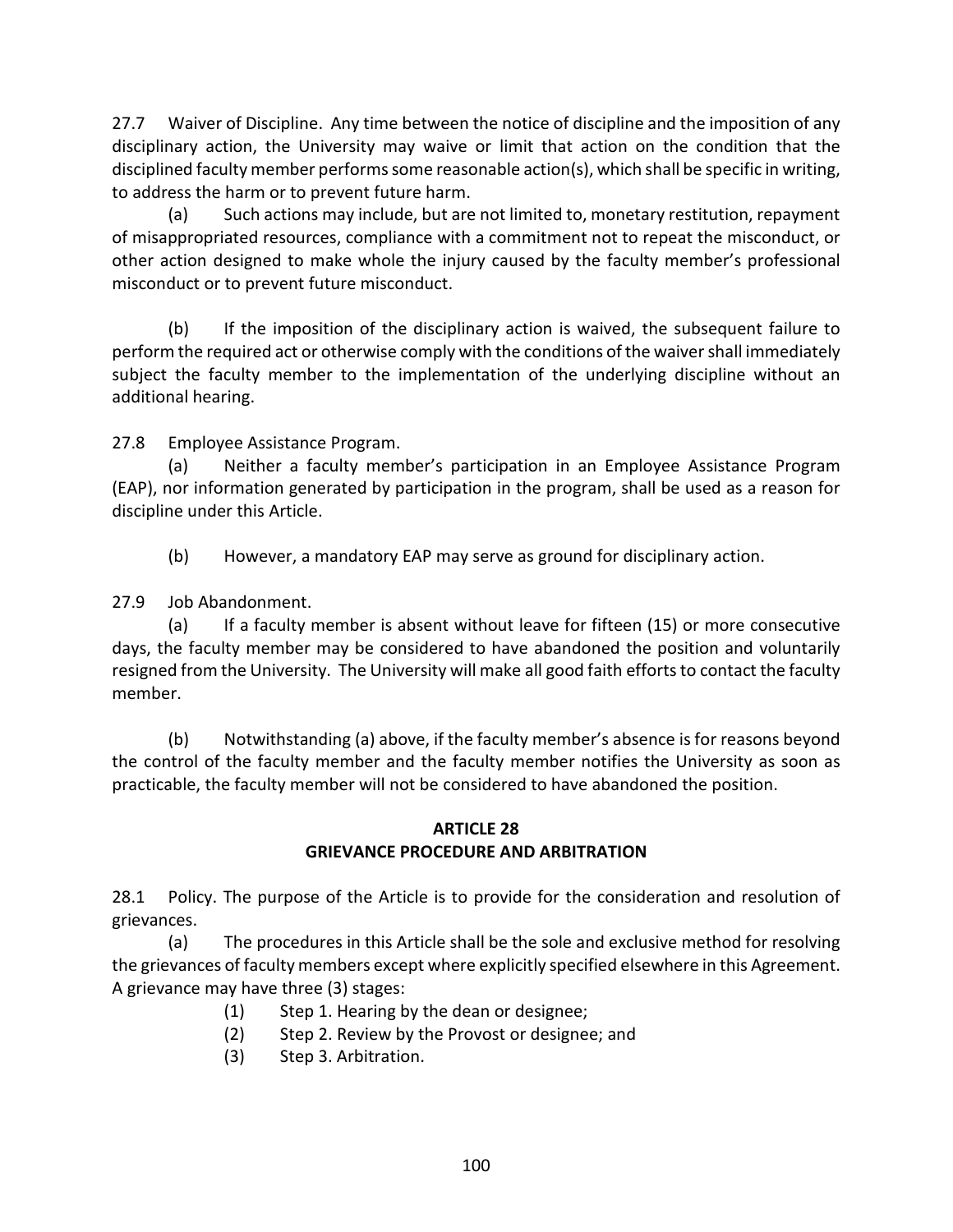(b) The University and UFF agree that problems should be resolved, whenever possible, before the filing of a grievance but within the time limits for filing grievances. Participants are encouraged to informally resolve problems at each step in the grievance process.

(c) Effect of Reclassifications. A faculty member who is reclassified to an out-of-unit classification shall, until the end of the Fall, Spring, or Summer semester following the semester in which the reclassification becomes effective, retain the right to file a grievance consistent with the provisions of this Article for any act or omission that would have given rise to a grievance had the faculty member remained in the bargaining unit.

(d) No resolution of any grievance shall be inconsistent with the terms of this Agreement, unless agreed to in writing by the University and UFF.

28.2 Definitions.

(a) The term "grievance" shall mean a dispute concerning the interpretation or application of a specific term or provision of this Agreement, subject to specific exclusions appearing in other articles of this Agreement.

(b) The term "grievant" shall mean a faculty member*,* a group of faculty members, or UFF, who file a grievance.

(c) A grievance filed by UFF shall be initiated at Step 2.

(d) The parties may agree to consolidate grievances of a similar nature to expedite the review process.

#### 28.3 Representation.

(a) UFF shall have the right to represent any faculty member in a grievance filed under this Article unless a faculty member elects self-representation or to be represented by legal counsel.

(b) UFF grievance Representatives. UFF shall annually furnish to the Office of the Provost a list of all persons authorized to act as grievance Representatives and shall update the list as needed.

(c) If a faculty member elects not to be represented by UFF, the University shall inform the UFF Grievance Chair or designee in writing and attach a copy of the filed grievance materials.

 (1) UFF shall have the right to have an observer present at all meetings called for the purpose of discussing such grievance or pre-grievance dispute with the grievant. The UFF Grievance Chair shall be notified in writing at the same time as the other parties of the date, time, and location of all meetings called for the purpose of discussing a grievance dispute.

 (2) UFF shall be sent copies of all decisions at the same time as they are sent to the other parties.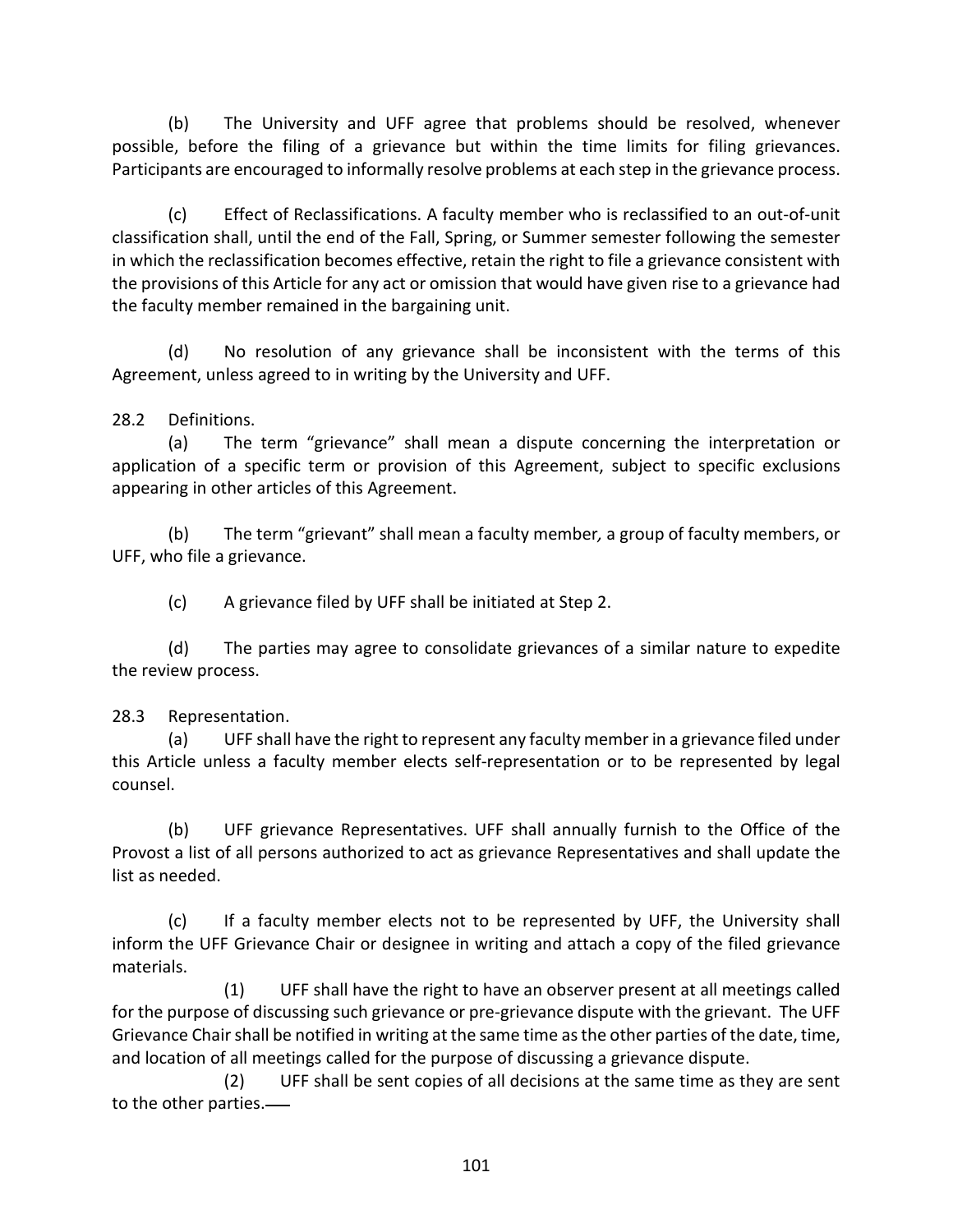28.4 Appearances.

(a) The grievant must attend the Grievance Hearing. If the grievant does not attend and has no legitimate excuse for his/her absence, the grievance shall be deemed to be withdrawn.

(b) If participating in any meetings pursuant to a grievance or arbitration necessitates rescheduling of the faculty member's assigned scheduled duties, as defined pursuant to the Assignment article, the faculty member shall make, with the concurrence of the chair or supervisor, reasonable arrangements for the performance of such duties.

## 28.5 Burden of Proof.

(a) In all grievances except grievances involving disciplinary action brought pursuant to Article 27 the burden of proof shall be on the faculty member.

(b) In grievances involving disciplinary action, the burden of proof shall be on the University.

28.6 Filing a Grievance**.** Except as explicitly specified elsewhere in the Agreement, this grievance procedure shall be the sole review mechanism for resolving disputes regarding rights or benefits that are provided exclusively by this Agreement. The filing of a grievance constitutes a waiver of any rights to review pursuant to Chapter 120, Florida Statutes, or to the review of such actions under University procedures that may otherwise be available to address such matters.

(a) In cases involving disciplinary action, a grievance must be received by the Vice President for Human Resource Services on the form shown in Appendix "C" within fifteen (15) days following receipt of the Notice of Discipline. In all other cases, a grievance must be received no later than forty-five (45) days following the act or omission giving rise to the grievance, or the date on which the faculty member knew or reasonably should have known of such act or omission if that date is later. The faculty member will lose all rights to a review of the dispute unless the faculty member files a grievance within the time specified. Upon receipt of the grievance, the University shall advise UFF of the dean or designee who will serve as the University representative and hearing officer at Step 1. In the case of discipline involving termination or suspension, any challenge to the university's decision shall be initiated at the arbitration level. The University or UFF may request an assessment meeting in an effort to find a resolution without arbitration. If such assessment meeting is requested, the parties shall participate in the meeting in a good faith effort to resolve the matter. An assessment meeting must be scheduled to occur within ten (10) days of the University's final decision to impose discipline and shall not extend the deadline to request arbitration. The occurrence or non-occurrence of an assessment meeting does not prohibit the parties from making informal attempts to resolve the matter.

## (b) Forms.

(1) Grievance Form. Each grievance must be submitted in writing on the form shown in Appendix "C", citing which provisions of the Agreement have been violated and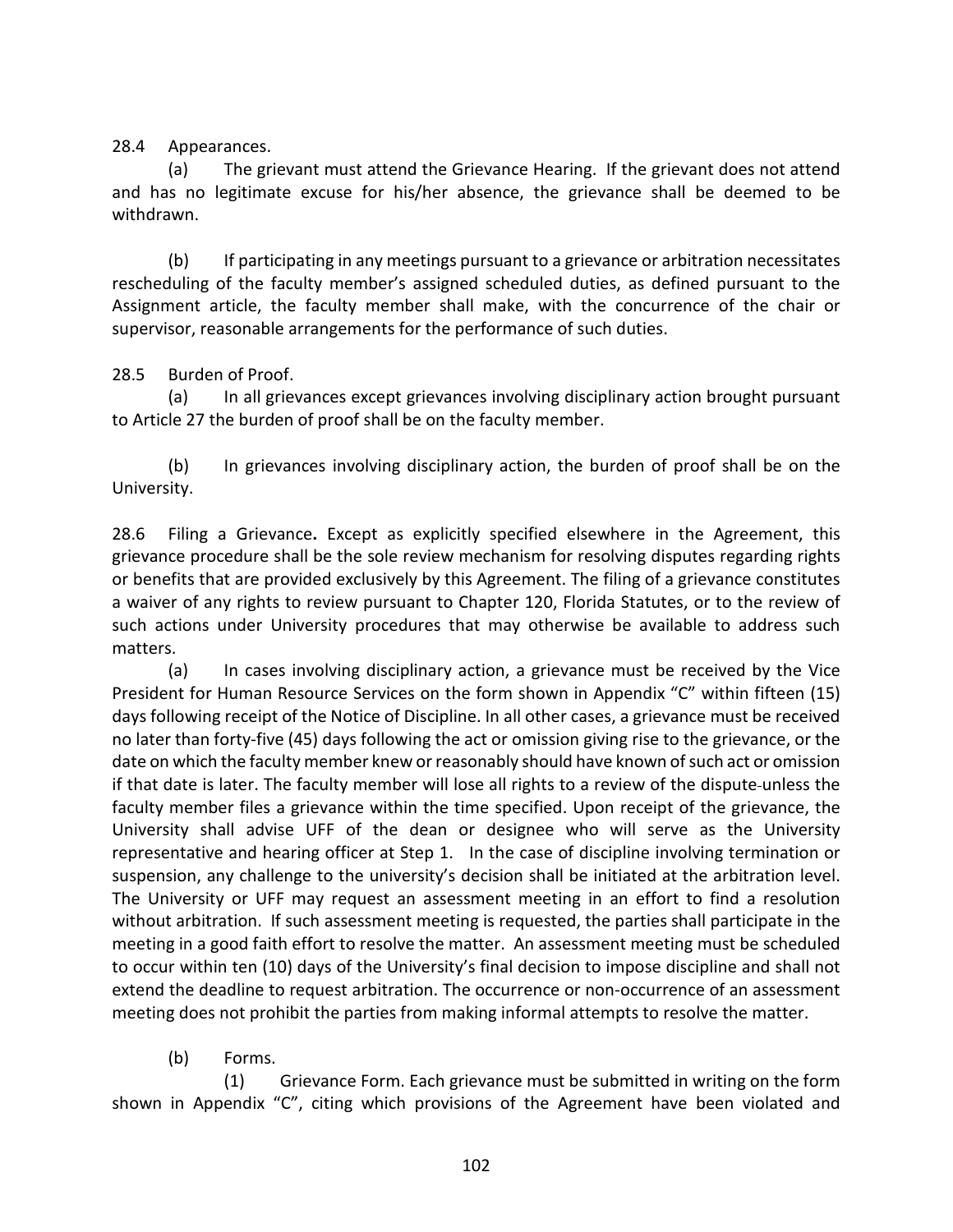identifying any designee. The Appendix "C" grievance form shall be signed by the grievant.

(2) Arbitration Form. Each notice of arbitration shall be submitted in writing on the form shown in Appendix "D".

 (3) The grievance forms may be filed by means of fax, United States Postal Service, e-mail, or personal delivery. All grievance forms shall be dated when the grievance is received. The date of receipt shall be determined by the date on receipt if the grievance is hand delivered; by the date recorded on the fax if it the grievance is filed by fax; by the date of e-mail, or postmark if the grievance is mailed by United States Postal Service.

 (4) Amendment of the Appendix "C" Grievance Form. The grievant may amend the Appendix "C" form one time prior to the Grievance Hearing.

 (5) Only those acts or omissions identified at the initial filing, or added as amendments pursuant to 28.6(b)(4) above, may be considered at arbitration.

(c) Deadlines.

 (1) If any action falls due on a Saturday, Sunday, or Holiday, the action shall be considered timely if it accomplished by 5:00 p.m. on the following business day.

 (2) If, after the filing of a grievance, a required action on the grievance falls during a time period when the faculty member is on approved leaves pursuant to the provisions of Article 21.6, 21.7, 21.8, 21.10(a)(1), 21.10(a)(3) or 21.10(c), the deadline for such action shall be extended until fifteen (15) days after the faculty member returns from the leave.

 (3) Upon failure of the University to provide a grievance decision within the time limits provided in this Article, the grievant or UFF, where appropriate, may file an appeal at the next step.

 (4) Upon the failure of the grievant or UFF, where appropriate, to file an appeal within the time limits, the grievance shall be deemed to have been resolved by the decision at the prior step.

 (5) All time limits contained in this Article may be extended by mutual agreement of the parties in writing.

(d) Postponements.

 (1) Except for any grievances alleging in whole or part a violation of Article 27, the grievant may submit a written request to the hearing officer at the appropriate step for the postponement of any action in processing the grievance formally for a period of up to fifteen (15) days. The initial such request shall be granted.

 (2) Additional extensions may be granted by the hearing officer at the appropriate step.

 (3) The grievant shall have the right to representation by UFF during attempts at informal resolution of a dispute or grievance.

 (4) The grievant may, at any time, terminate the postponement period by giving written notice to the hearing officer at the appropriate step.

28.7 Step 1 Grievance Hearing. The dean or designee shall be the hearing officer at Step 1. The dean or designee shall schedule a Grievance Hearing, which shall take place no later than fifteen (15) days following receipt of the grievance.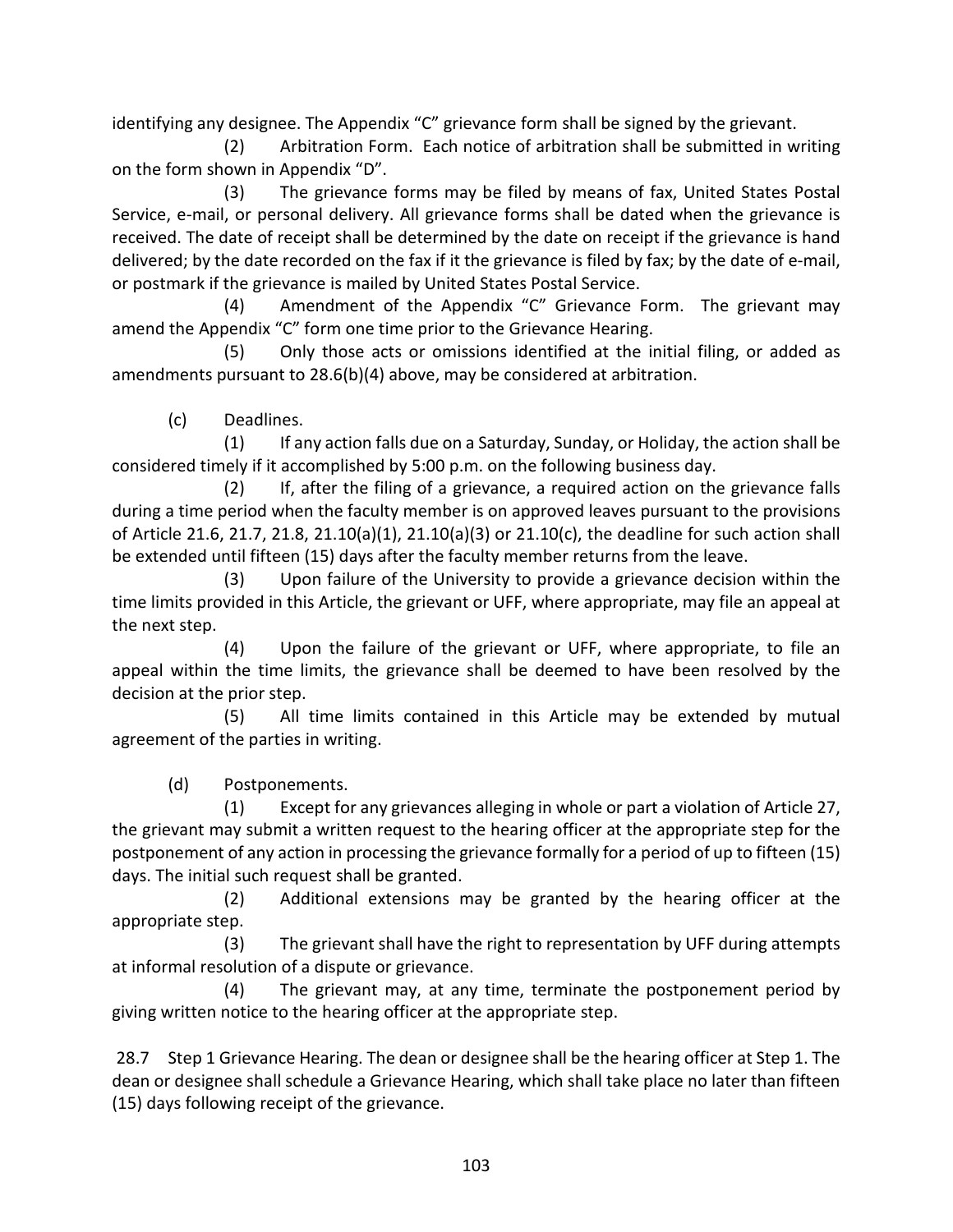(a) The dean or designee shall provide the grievant and UFF with any additional documents on which the action was based no later than three (3) days prior to the Grievance Hearing, whenever possible. If additional documents become available after the Grievance Hearing, the dean or designee shall offer the grievant and designated UFF representative the opportunity to review and respond to these documents in a continuation of the Grievance Hearing.

(b) The grievant shall have the right to present any evidence in support of the grievance at the Grievance Hearing.

(c) Decision. The dean or designee shall render a written decision, stating the reasons for the decision, to the grievant, the grievant's representative, the UFF Grievance Chair, and the Provost or designee within ten (10) days following the conclusion of the hearing.

 (1) No documents shall be referred to in the decision that have not been provided to the grievant and the UFF representative or the grievant's legal counsel.

 (2) Any new documents presented at the hearing shall be included in the University response.

28.8 Step 2 Grievance Review.

(a) Review. The Provost or designee shall be hearing officer at Step 2. The deadline for requesting a Step 2 grievance is twenty (20) days following the issuance of the Step 1 decision. The Provost or designee and the representative of the grievant shall meet for the purpose of reviewing the matter no later than ten (10) days following the receipt of the request.

(b) Decision. The Provost or designee shall issue a written decision, stating the reasons for the decision, to the grievant, the grievant's representative, and UFF Grievance Chair within ten (10) days following the conclusion of the review meeting.

 (1) No documents shall be relied upon in the decision that the grievant and the UFF representative or the grievant's legal counsel have not had an opportunity to respond to.

 (2) Any new documents presented at the hearing shall be included in the University response.

(c) In the absence of an agreement to extend the period for issuing the Step 2 decision, UFF may proceed to arbitration if the grievant's Step 2 representative has not received the written decision by the end of the 10th day following the conclusion of the Step 2 hearing.

# 28.9 Arbitration.

(a) Filing. If the grievance has not been satisfactorily resolved at Step 2, UFF may, upon the request of the grievant, proceed to arbitration by filing a written notice of the intent to do so on the form shown in Appendix "D".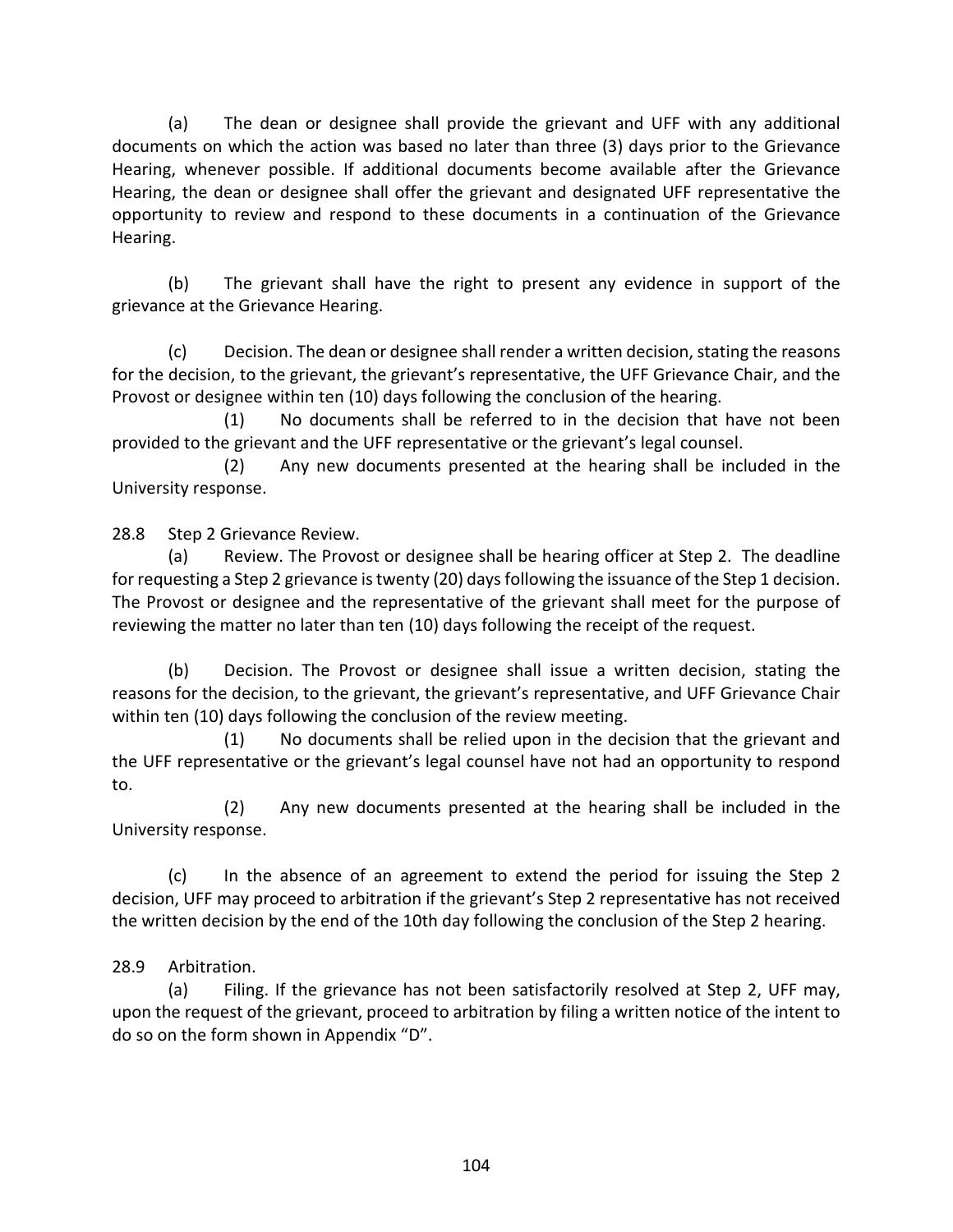(1) Notice of intent to proceed to arbitration must be within forty-five (45) days after receipt of the Step 2 decision or, in the event of suspension or termination, forty-five (45) days from the University's act or omission giving rise to the arbitration.The request for arbitration shall be signed by the grievant and UFF President or designee.

(2) The grievance may be withdrawn at any time by the grievant or by UFF.

(b) Stipulation to Issues and Arbitrability.

 (1) The University and UFF shall stipulate to the issue(s) to be arbitrated prior to the arbitration. Only those acts or omissions identified at the initial grievance filing, or added as amendments pursuant to 28.6(b)(4) above, may be considered at arbitration. If a stipulation is not reached, the parties shall provide their recommended issues to the arbitrator, who shall decide the issue(s) to be arbitrated based upon the submitted evidence.

 (2) Arbitrability. Issues of arbitrability shall be bifurcated from the substantive issues(s) and determined by means of a hearing, which may be conducted by conference call. The arbitrator shall have fifteen (15) days from the hearing to render a decision on arbitrability.

(c) Creation of the Arbitration Panel.

 (1) Designees of the University and UFF shall meet within ninety (90) days after ratification of this Agreement for the purpose of selecting an arbitration panel of no less than six (6) members.

 (2) The panel of six (6) arbitrators shall be determined by the following process. The University and UFF shall each propose six (6) arbitrators. From this list of the twelve (12) names, the parties shall alternately strike names until a permanent panel of six (6) arbitrators has been selected. The right of the first choice to strike from the list shall be determined by a flip of a coin. Arbitrators shall be asked to serve on a rotational basis, the sequence to be determined by lot.

 (3) If the number of arbitrators willing to serve on the panel falls below six (6), the University and UFF shall each submit an additional three (3) names for each vacancy. The striking procedure described above shall be used to bring the total in the panel to six (6), except that the right of the first choice to strike from the list shall go to whichever party went second in the previous panel selection.

 (4) The arbitration panel shall be operative until a successor Agreement is implemented.

(d) Authority of Arbitrator.

 (1) The arbitrator shall neither add to, subtract from, modify, nor alter the terms or provisions of this Agreement.

 (2) Arbitration shall be confined solely to the application and/or interpretation of this Agreement and the precise issue(s) submitted for arbitration.

 (3) The arbitrator shall refrain from issuing any statements of opinion or conclusions not essential to the determination of the issues submitted. Where an administrator has made a reasonable judgment involving the exercise of permissible discretion, such as subjective evaluative decisions regarding tenure or promotion, the arbitrator shall not substitute the arbitrator's judgment for that of the administrator. Nor shall the arbitrator review such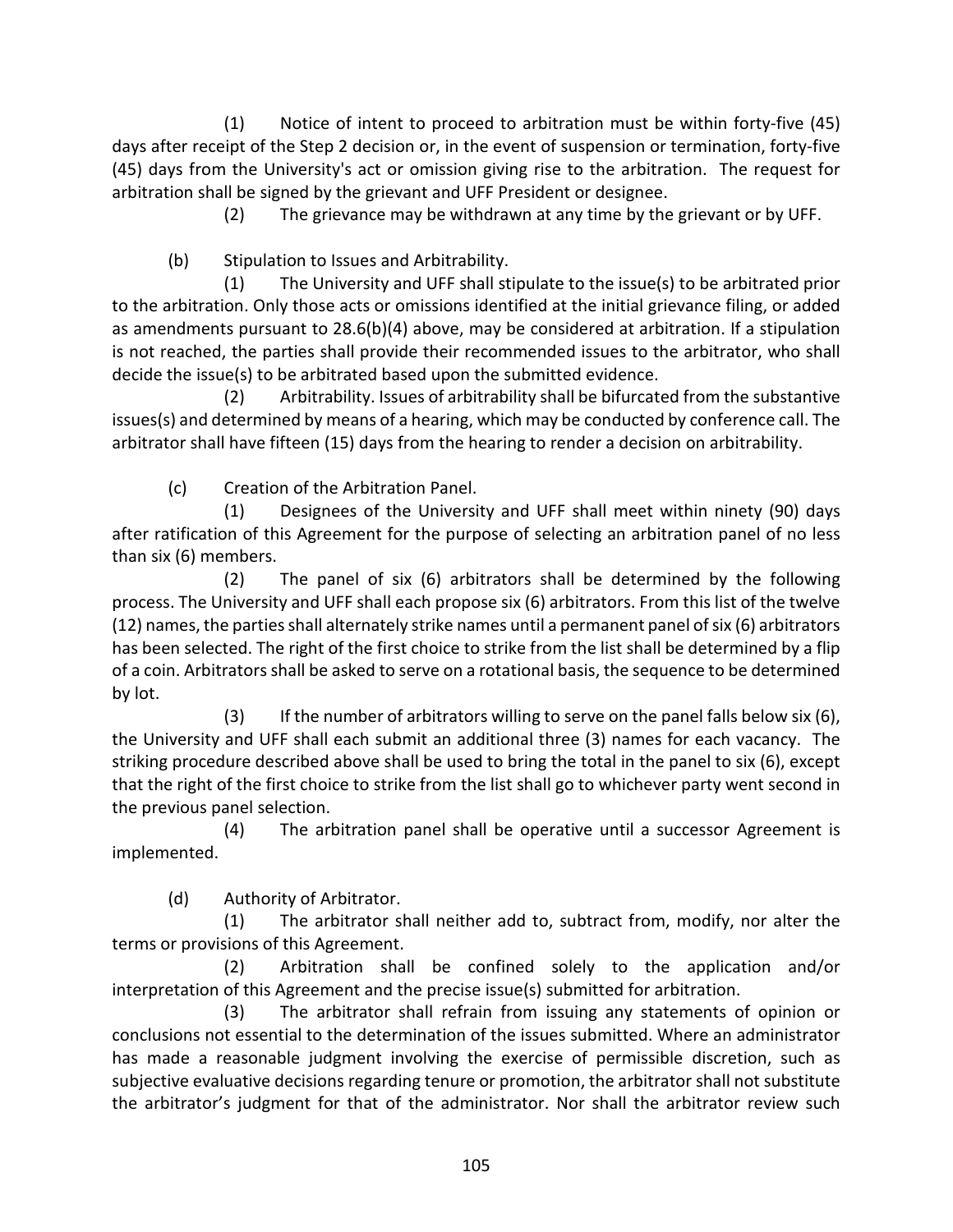decision except for the purpose of determining whether the decision has violated this Agreement.

 (4) If the arbitrator determines that the Agreement has been violated, the arbitrator shall direct the University to take appropriate remedial action.

 (5) An arbitrator may award back salary and related retirement contributions where the arbitrator determines that the faculty member is not receiving the appropriate salary from the University. The arbitrator may not award other monetary damages or penalties.

(6) An arbitrator's decision awarding employment beyond the tenure probationary period shall not entitle the faculty member to tenure. In tenure cases in which a substantive violation of this Agreement has been found, the remedy shall be for the grievant to be granted an additional year employment and reconsidered for tenure without prejudice at the earliest opportunity.

 (7) If notice that further employment will not be offered is not given on time, the arbitrator may direct the university to renew the appointment only upon finding that no other remedy is adequate, and the notice was given so late that (a) the employee was deprived of reasonable opportunity to seek comparable employment, or (b) the employee actually rejected an offer of comparable employment which the employee otherwise would have accepted.

(e) Scheduling of Hearing.

 (1) The arbitrator shall hold the hearing in Gainesville unless otherwise agreed to by the parties. The parties shall provide the arbitrator with the schedules of the grievant, the grievant's representative, the UFF grievance representative (if different from the grievant's representative), the University representatives, and the desired witnesses. The hearing shall commence no later than sixty (60) days after the arbitrator's acceptance of selection, or as soon thereafter as is practicable.

 (2) The arbitrator shall notify all parties of the date, time, and place of the arbitration hearing as soon as possible but in no case later than thirty (30) days before the hearing date.

(f) Conduct of Hearing. Except as modified by the provisions of this Agreement, arbitration proceedings shall be conducted in accordance with the rules and procedures of the American Arbitration Association.

(g) Venue. For purposes of venue in any judicial review of an arbitrator's decision issued under this Agreement, the parties agree that such an appeal shall be filed in the courts in Alachua County, Florida, unless both parties specifically agree otherwise in a particular instance. In an action commenced in Alachua County, neither the University nor UFF will move for a change in venue based upon the defendant's residence in fact if other than Alachua County.

(h) Retroactivity. An arbitrator's award may or may not be retroactive as the equities of each case may demand, but in no case shall an award be retroactive to a date earlier than one hundred and twenty (120) days prior to the date the grievance was initially filed.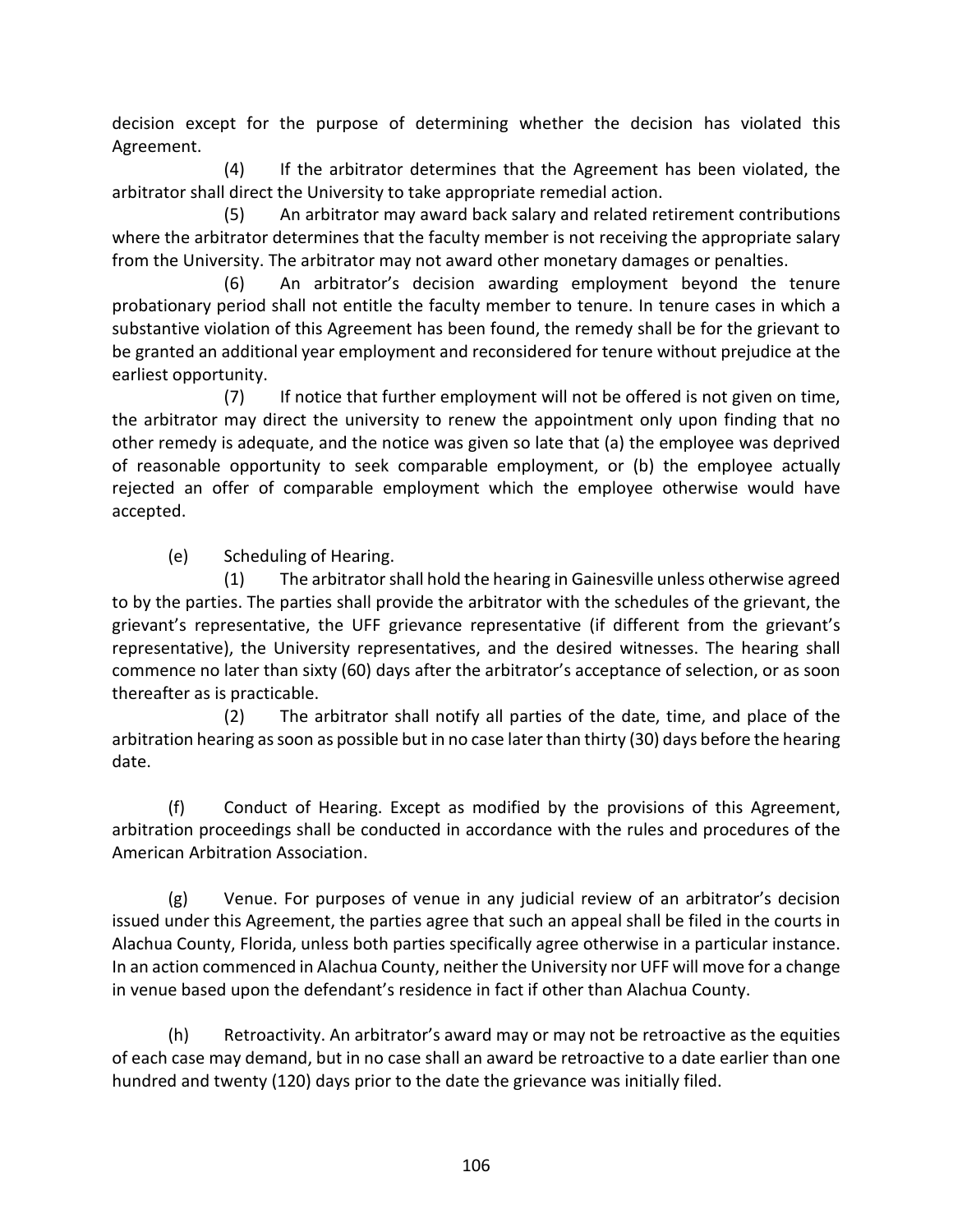(i) Fees and Expenses.

 (1) All fees and expenses of the arbitrator shall be divided equally between the parties. Each party shall bear the cost of preparing and presenting its own case.

 (2) The party desiring a transcript of the arbitration proceedings shall provide written notice to the other party of its intention to have a transcript of the arbitration made at least one (1) week prior to the date of the arbitration.

 a. The party desiring such transcript shall be responsible for the scheduling a stenotype reporter to record the proceedings.

 b. The parties shall share equally the appearance fee of the stenotype reporter and the cost of obtaining an original transcript and one (1) copy for the party originally requesting a transcript of the proceedings.

 c. The requesting party shall, at its expense, photocopy the copy of the transcript received from the reporter and deliver the photocopy to the other party within five (5) days after receiving the copy of the transcript from the reporter.

(j) Precedent. No complaint informally resolved, or grievance resolved, shall constitute a precedent for any purpose unless agreed to in writing by the President or designee and UFF acting through its President or designee.

28.10 Decision of the Arbitrator. The arbitrator shall issue the decision within thirty (30) days of the close of the hearing or the submission of briefs, whichever is later, unless additional time is agreed to by the University and UFF.

(a) The decision shall be in writing and shall set forth findings of fact, reasoning, and conclusions on the issues submitted. The decision shall not refer to any documents other than those presented at the arbitration hearing.

(b) The arbitrator shall ensure that copies of the decision are sent to the grievant's representative, the UFF Grievance Chair, and the University's representative.

(c) Effect of Decision. The decision or award of the arbitrator shall be final and binding upon the University, UFF, and grievant, provided that either party may appeal to an appropriate court of law a decision that was rendered by the arbitrator acting outside of or beyond the arbitrator's jurisdiction, pursuant to the Florida Arbitration Code, Chapter 682, Florida Statutes.

28*.*11 Records. All written materials created as a result of a grievance, except decisions resulting from arbitration or settlement, shall be filed in a secure location separate from the evaluation file of the grievant or witnesses.

28*.*12 Implementation. Upon resolution of the grievance, the parties shall implement the remedy within seven (7) days, unless otherwise provided by the award of the arbitrator or by mutual agreement of the parties.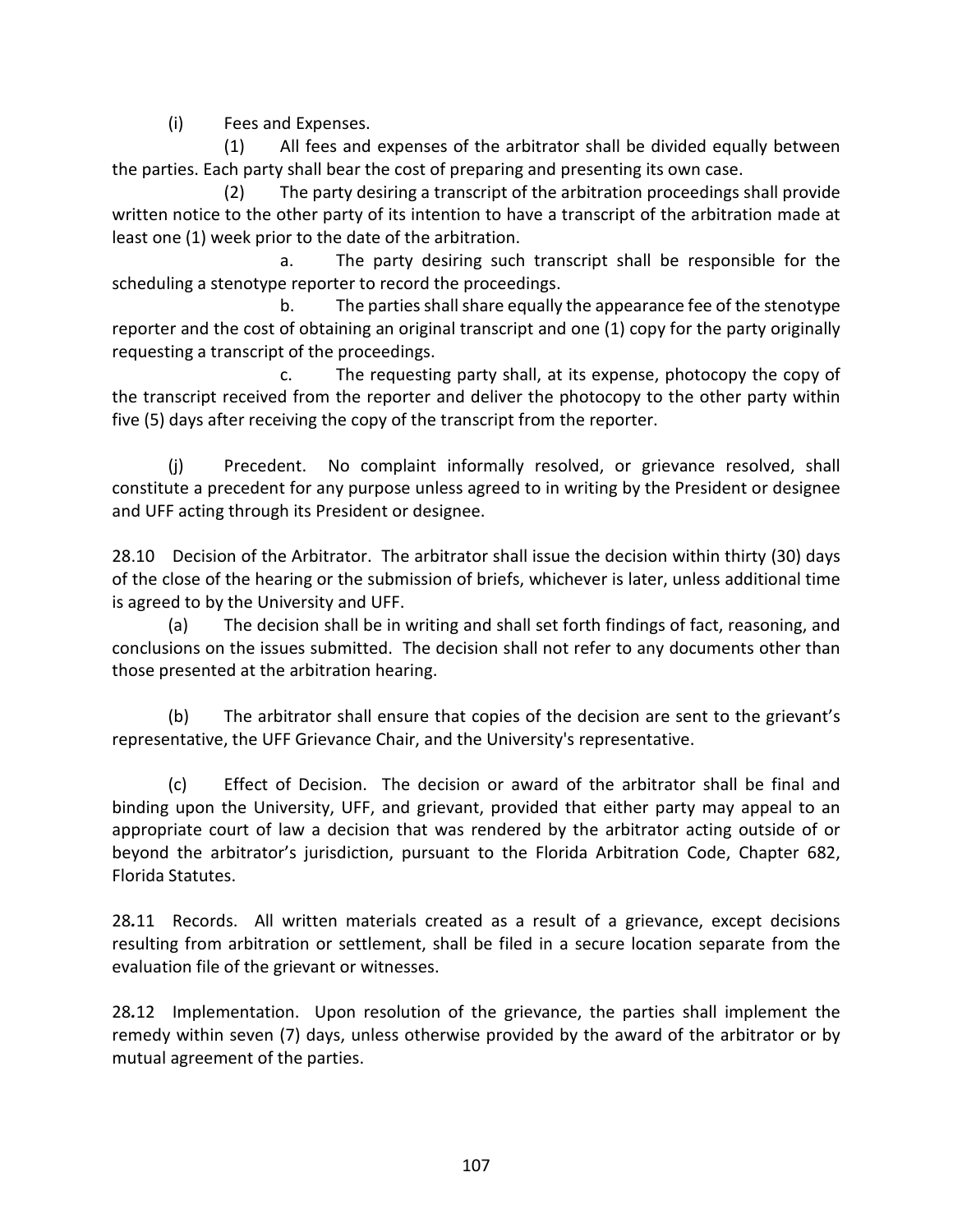## **ARTICLE 29 ACCESS TO DOCUMENTS**

29.1 Board of Trustees and University Documents.

(a) Upon request, the University shall provide UFF with an electronic copy of documents necessary to administer grievances and other provisions of this agreement or otherwise carry out UFF's obligations as the certified bargaining agency for the faculty. Alternatively, the University may provide UFF with the URL address for these materials.

(b) If not available on a web site, University shall provide UFF with an electronic copy of the agenda, supporting materials and minutes of public meetings (including public subcommittee meetings) that bear on the terms and conditions of employment of faculty members.

(c) The University shall ensure that documents below are available by links on the University web site or in an easily accessible location in Smathers West.

(1) agenda and minutes of meetings of the Board of Governors;

 (2) agenda, supporting materials, and minutes of public meetings of the Board of Trustees and its committees;

(3) University regulations;

 (4) University operating budget and the previous year's expenditure analysis to the extent this is public information;

(5) this collective bargaining agreement and all supplements to it;

(6) other policies and procedures affecting faculty terms and conditions of

employment;

- (7) minutes of the DRS Advisory Council; and
- (8) The DRS operating budget.

29.2 Salary Records Access. On September 30 of each year, the University shall provide UFF with an electronic copy of faculty employment records reflecting the salary increases for each inunit faculty member during the preceding twelve (12) months by each increase category.

29.3 Bargaining Unit Member List. On September 30 of each year, the University shall provide UFF with an electronic spreadsheet including the name, UFID, percentage FTE appointment, date of hiring, department/unit, position code, title/rank (which will include designation as visiting or regular status), date promoted to rank, office location (building name/number and office number), current year salary rate, in-bargaining unit code, e-mail address, contact telephone number, and contact mailing address for each member in the bargaining unit.

29.4 Not less than annually, UFF shall provide the University's designee for contract administration with the names and email addresses of the union officers and the union representative who is designated to receive documents referred to in this article. UFF shall notify the designee of any changes to the list of union officers or designated representatives to receive documents.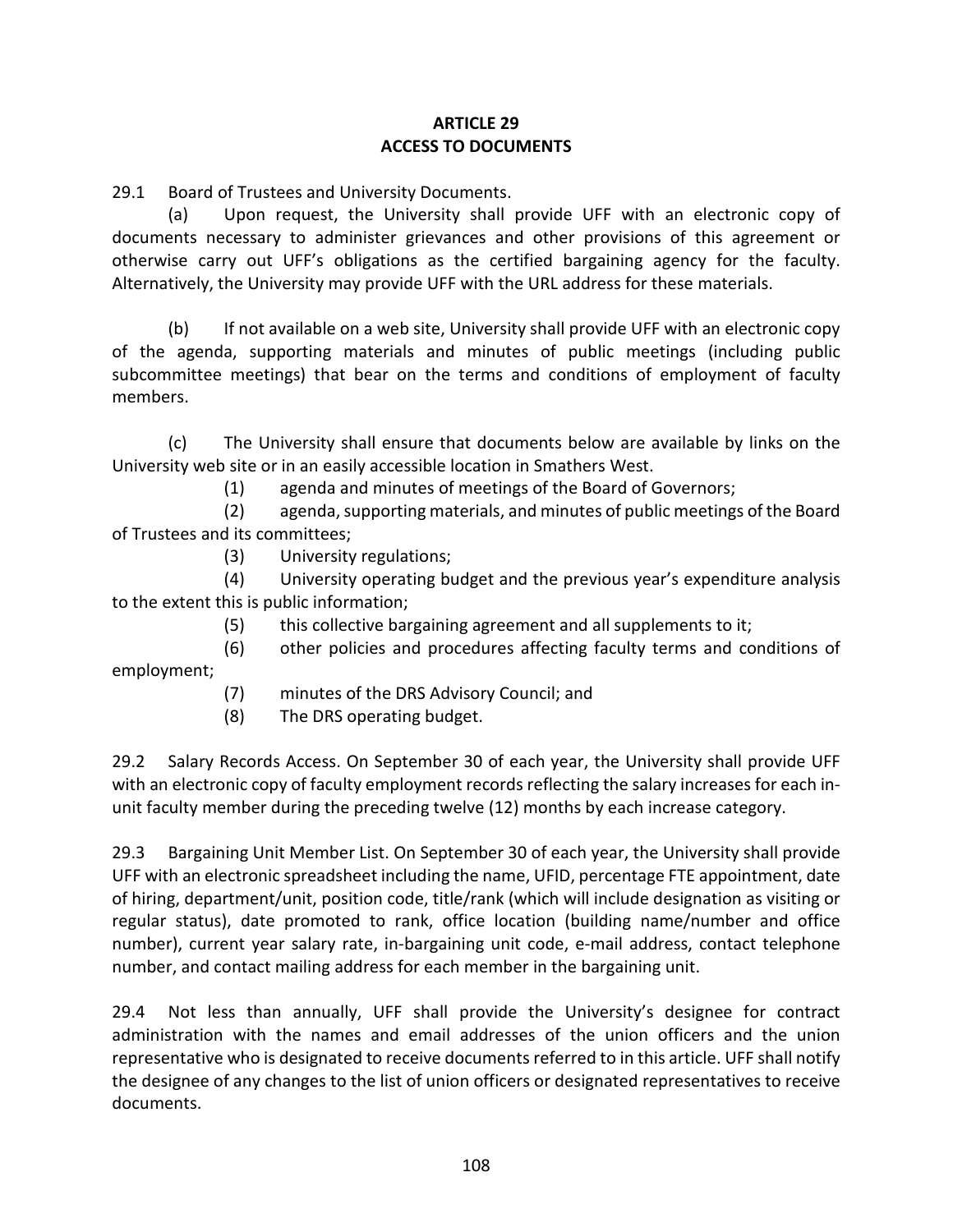29.5 Costs. All copies of materials and access to materials discussed in this article shall be provided without cost.

#### **ARTICLE 30 LAYOFF AND RECALL**

30.1 Layoff.

(a) When a layoff is to occur as a result of adverse financial circumstances; reallocation of resources; reorganization of degree or curriculum offerings or requirements; reorganization of academic or administrative structures, programs, or functions; or curtailment or abolition of one (1) or more programs or functions; the University shall notify UFF no less than thirty (30) days prior to taking such action.

(b) Layoff Unit. The layoff unit may be at an organizational level of the university, such as a college/unit, school, department/unit, area, program, or other level of organization as the University deems appropriate.

30.2 Layoff Considerations. The selection of employees in the layoff unit to be laid off will be determined as follows:

(a) No tenured or permanent status employee shall be laid off if there are nontenured or non-permanent status employees in the layoff unit.

(b) No employee in a non-tenured or non-permanent status position in the layoff unit with more than five (5) years of continuous university service shall be laid off if there are any such employees with five (5) years or less service.

(c) The sole instance in which only one (1) employee will constitute a layoff unit is when the functions that the employee performs constitute an area, program, or other level of organization at the university.

(d) The provisions of 30.2(a) and (b) will apply unless the University determines an Affirmative Action employment program will be adversely affected. When an Affirmative Action program has been so affected, the University shall notify UFF in writing.

(e) Where employees are equally qualified under (a) or (b) above, those employees will be retained who, in the judgment of the University, best will contribute to the institutional mission and purpose. In making such judgment, the University shall carefully consider employees' length of continuous university service, and take into account other appropriate factors, including but not limited to performance evaluation by students, peers, and supervisors, and the employee's academic training, professional reputation, teaching effectiveness, research record or quality of the creative activity in which the employee may be engaged, and service to the profession, community, and public.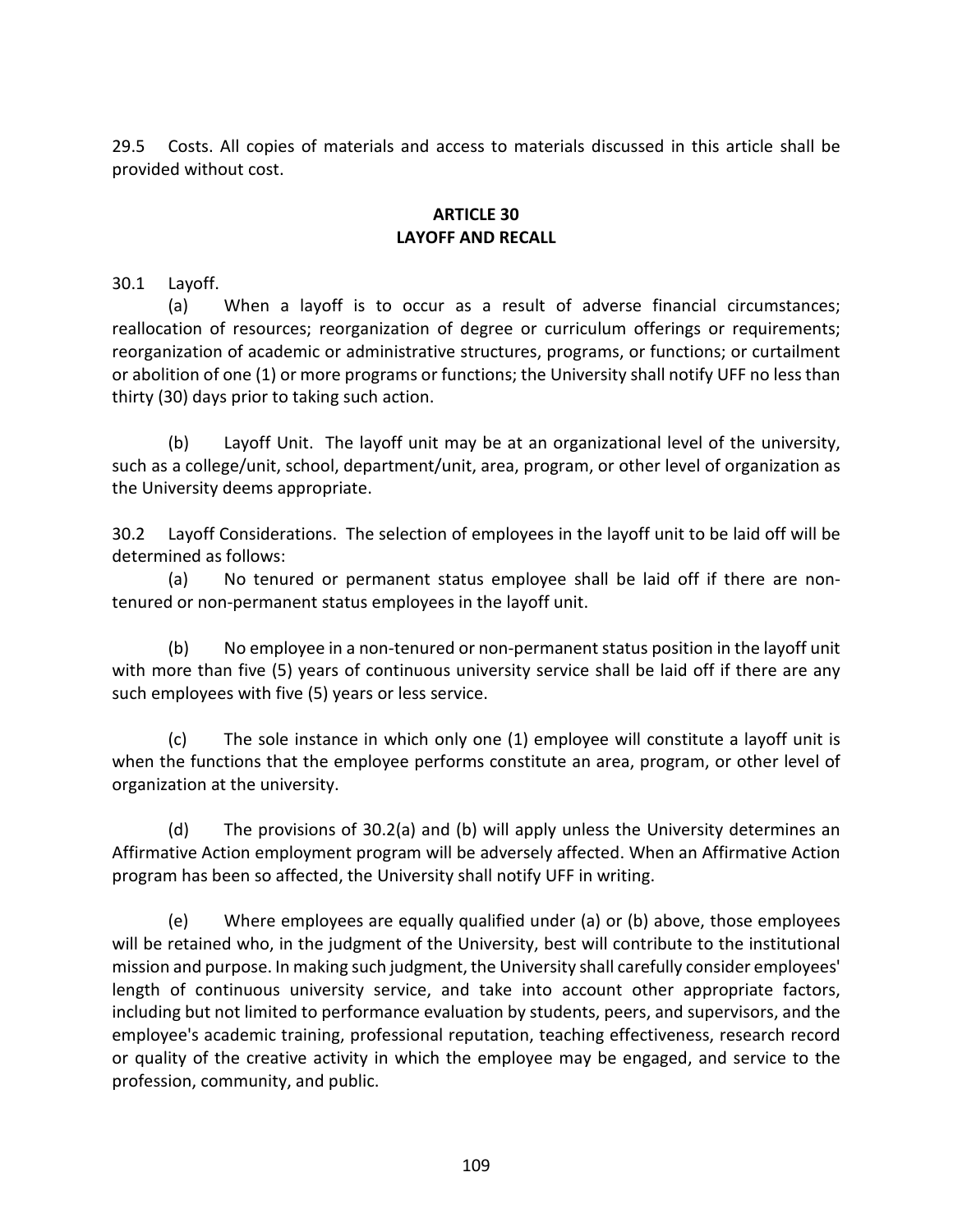(f) No tenured or permanent status employee shall be laid off solely for the purpose of creating a vacancy to be filled by an administrator entering the bargaining unit.

(g) The University shall notify UFF in writing regarding the use of adjunct and other non-unit faculty in those departments/units where employees have been laid off. The use of adjunct and other non-unit faculty in departments/units where employees have been laid off may be the subject of consultation meetings.

30.3 Alternative/Equivalent Employment. The University shall make a reasonable effort to locate appropriate alternate or equivalent employment for laid-off employees and shall share the results of the effort with the person affected.

30.4 Notice. Employees should be informed of layoff as soon as practicable and, where circumstances permit, employees with three (3) or more years of continuous university service should be provided at least one (1) year's notice; those with less service with at least six (6) months' notice. Employees who have received notice of layoff shall be afforded the recall rights granted under Section 30.5. Formal written notice of layoff is to be sent certified mail, return receipt requested, or delivered in person to the employee with written documentation of receipt obtained. The notice shall include effective date of layoff; reason for layoff; reason for shortened period of notification, if applicable; a statement of recall rights; a statement of appeal/grievance rights and applicable deadlines for filing; and a statement that the employee is eligible for consideration for retraining for a period of two (2) years following layoff.

30.5 Re-employment/Recall.

(a) For a period of two (2) years following layoff, an employee who has been laid off and who is not otherwise employed in an equivalent full-time position shall be offered reemployment in the same or similar position at the University should an opportunity for such reemployment arise. It shall be the employee's responsibility to keep the University advised of the employee's current address. Any offer of re-employment pursuant to this section must accepted within fifteen (15) days after the date of the offer. If such offer of re-employment is not accepted, the employee shall receive no further consideration pursuant to this Article. The University shall notify UFF of the opportunity for such re-employment and when an offer of re-employment is issued.

(b) An employee who held a tenured or permanent status appointment on the date of termination by reason of layoff shall resume the tenured or permanent status appointment upon recall.

(c) The employee shall receive the same credit for years of service for purposes of layoff as held on the date of layoff.

(d) Employee Assistance Programs. Consistent with the University's Employee Assistance Program, employees participating in an employee assistance program who receive a notice of layoff may continue to participate in that program for a period of ninety (90) days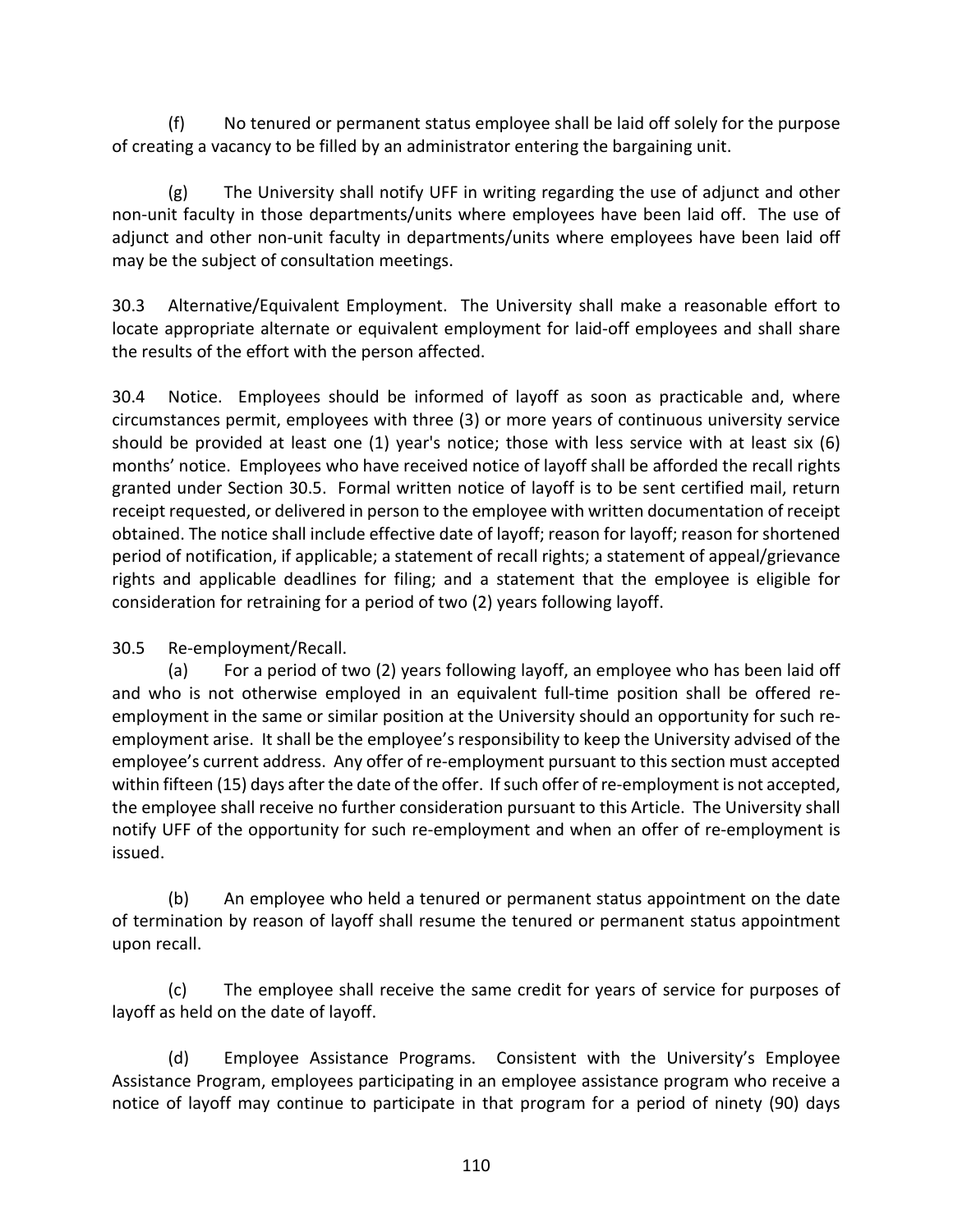following the layoff.

30.6 Limitations. The provisions of Section 30.2 through 30.5 of this Agreement shall not apply to employees:

(a) On "soft money," e.g., contracts and grants, sponsored research funds, and grants and donations trust funds;

- (b) On fixed multi-year appointments;
- (c) On visiting appointments;
- (d) Who have received notice of non-reappointment; or
- (e) Who are appointed for less than one (1) academic year.

## **ARTICLE 31 TOTALITY OF AGREEMENT**

31.1 Limitation.

(a) The University and UFF acknowledge that during the negotiations that resulted in the Agreement, the University and UFF had the unlimited right and opportunity to present demands and proposals with respect to any and all matters lawfully subject to collective bargaining.

(b) The University and UFF further acknowledge that all of the understandings and agreements arrived at thereby are set forth in this Agreement, and that it shall constitute the entire and sole Agreement between the parties for its duration.

31.2 Obligation to Bargain Changes. During the term of this Agreement, the University and UFF agree that neither party shall be obligated to bargain collectively with respect to any subject or matter covered by this Agreement. Notwithstanding these limitations, if the University seeks to change a term or condition of employment forfaculty, the University shall be obligated to bargain the impact of such change.

#### **ARTICLE 32 SEVERABILITY**

32.1 Invalidation of a Provision of this Agreement*.*

(a) A provision of this Agreement shall be invalid and have no force or effect, if it:

(1) Is found to be invalid or unenforceable by final decision of a tribunal of competent jurisdiction, or

(2) Is rendered invalid by reason of any subsequently enacted legislation, or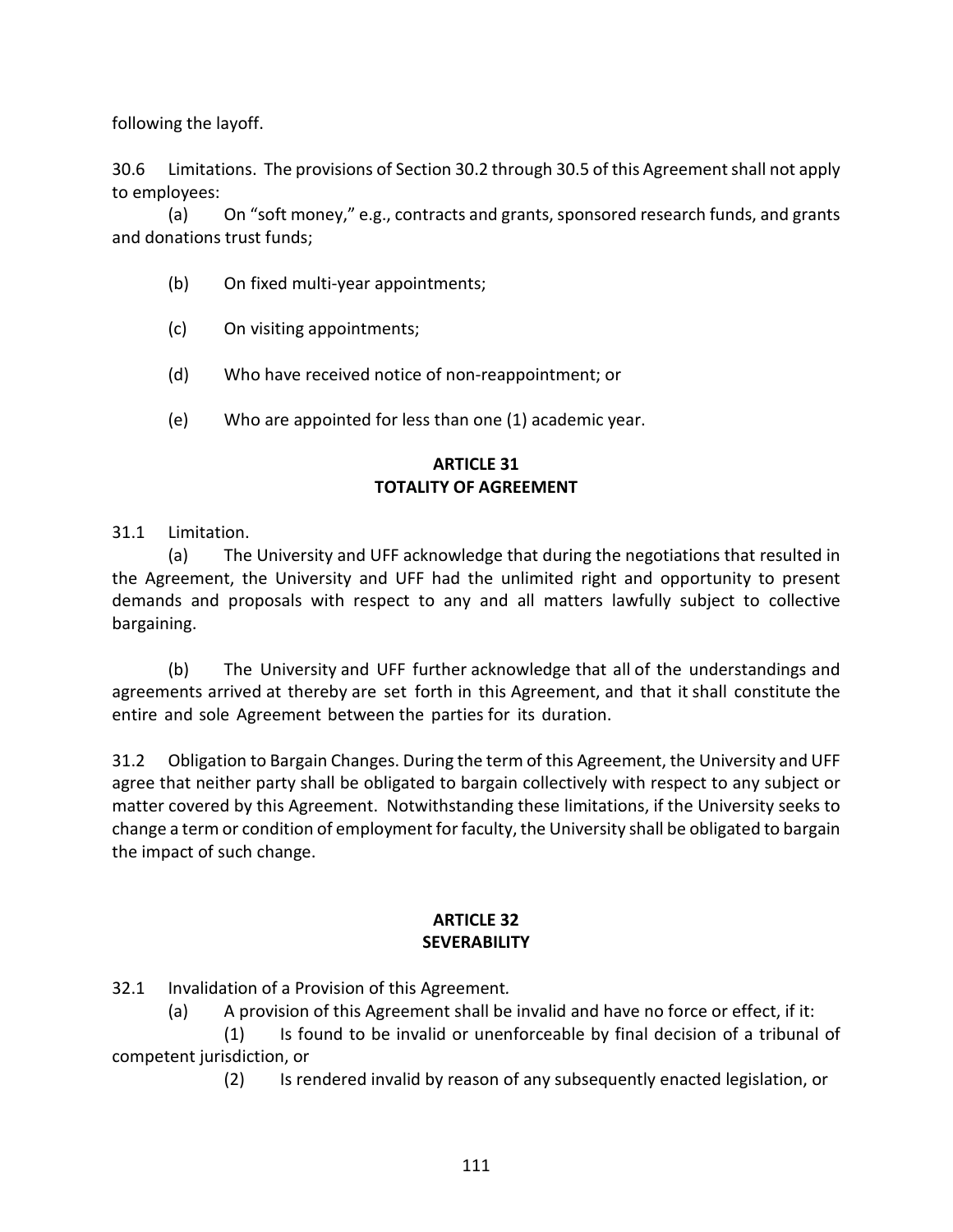(3) Has the effect of rendering the University ineligible for state or federal funding, or

(4) Pursuant to Section 447.309(3), Florida Statutes, can take effect only upon the amendment of a law, rule, or regulation and the governmental body having such amendatory powers fails to take appropriate legislative action.

(b) If any provision is invalid for the reasons set forth in 32.1(a), it shall not affect the remainder of the Agreement, and all other terms and provisions shall continue in full force and effect.

32.2 Negotiations on Replacement Provisions. If a provision of this Agreement fails for reasons set forth in Section 32.1(a) (1), (2), or (3) above, the parties shall immediately enter into negotiations for the purpose of arriving at a mutually satisfactory replacement for such provision.

32.3 Effect of Passage of Law. If any provision of this Agreement is rendered invalid by subsequently enacted legislation that is later wholly or partially overturned through a final adjudication by the highest tribunal having jurisdiction over the University, the University agrees to engage in collective bargaining with UFF regarding the provision with the intent of restoring it consistent with the final adjudication.

32.4 Authority. Except as set forth above, this Article is not intended to cede authority to any party to invalidate any provision of this Agreement. UFF does not concede to the constitutionality of any subsequently enacted legislation that invalidates a term of this Agreement. The University or UFF may choose, but neither is obligated, to challenge said legislation.

# **ARTICLE 33 AMENDMENT AND DURATION**

33.1 Effective Date. The Agreement shall become effective January 1, 2017, and shall remain in effect through December 31, 2019, unless it is extended by mutual agreement of the parties, pursuant to the Public Employees Relations Act (Chapter 447, Part II, Florida Statutes).

33.2 At any time during this contract, the parties may agree to re-open specific articles or sections of articles of the contract. Such re-opener negotiations shall be concluded within ninety (90) days.

33.3 Successor Agreement. Renegotiations for a successor agreement shall begin no later than nine (9) months prior to the end of the ratified Agreement.

33.4 Memoranda and Amendments. The parties are authorized to enter into agreements or understandings that do not need to be submitted for ratification. If an agreement or understanding amends an express provision of the ratified collective bargaining agreement, then the agreement or understanding shall become part of this Agreement upon ratification by both parties.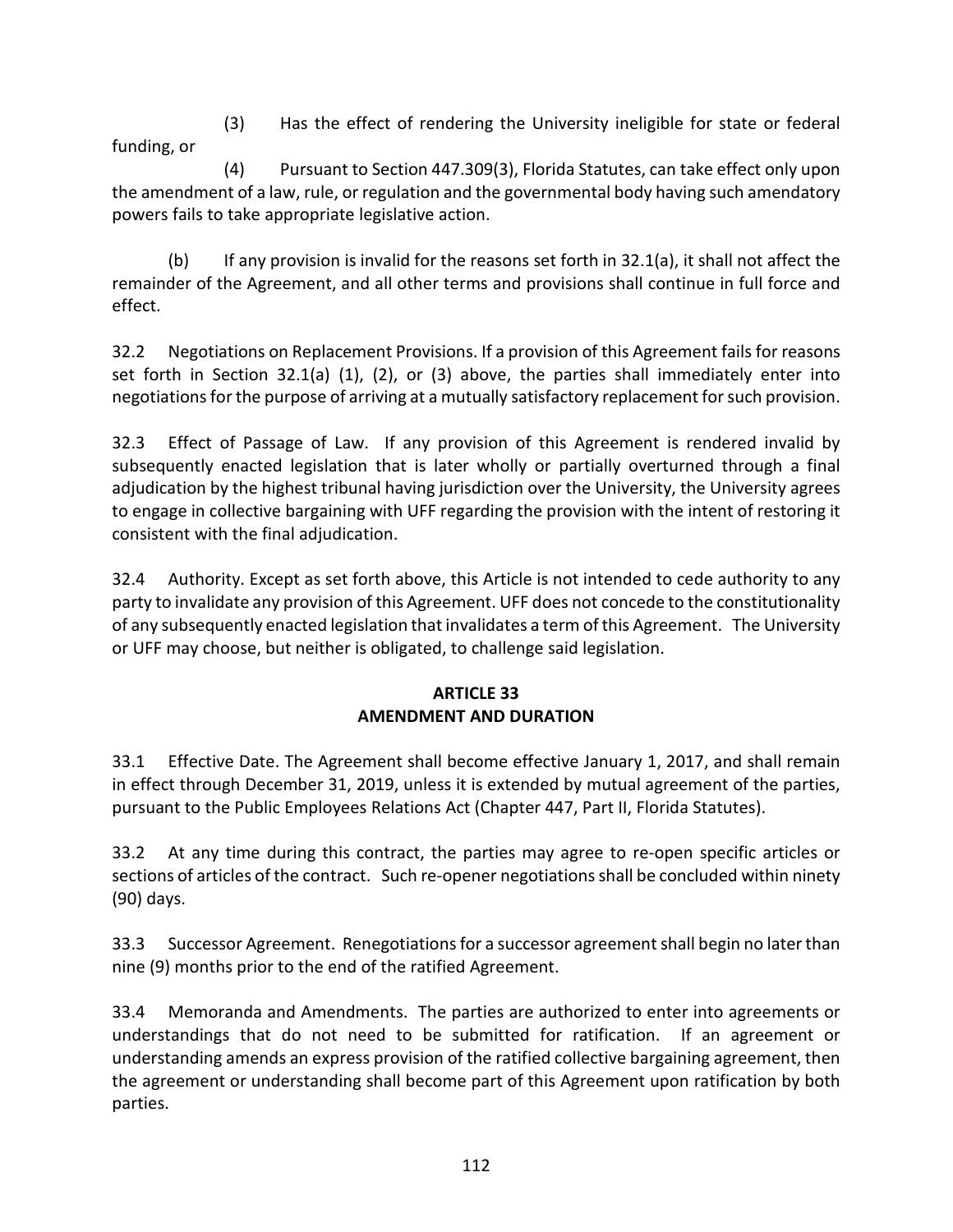#### **ARTICLE 34 COPIES**

Copies.

(a) The University shall provide UFF 200 copies of this Agreement at no cost.

(b)The University shall make available a print-on-demand feature. The cost of such printed copies shall be borne by the user.

(c) The University shall provide UFF an electronic copy of this Agreement and all supplements.

(d) The University shall provide a link titled "Faculty Collective Bargaining Agreement," to a searchable PDF version of the ratified UF BOT-UFF Agreement, on the University's Human Resource Services web page.

#### **ARTICLE 35 DEFINITIONS**

The following terms, not otherwise defined in Articles, are used in this agreement:

— "academic year" means a period consisting of a Fall and Spring semester of approximately thirty-nine (39) consecutive weeks, or approximately forty-two (42) consecutive weeks for the P.K. Yonge Developmental Research School.

— "semester" means one of the two approximately 19.5-week periods (approximately twentyone (21) week period for the P.K. Yonge Developmental Research School) that together constitute the academic year.

**—** "year" means a period of twelve (12) consecutive months.

**—** "fiscal year" is the University fiscal year (July 1-June 30).

— "months" means calendar months.

— "days" means calendar days, unless otherwise indicated.

— "University" means the University of Florida and its Board of Trustees.

**—** "Agreement" means this Collective Bargaining Agreement between the University of Florida Board of Trustees and the United Faculty of Florida.

**—** "Trustees" or "Board of Trustees" or "Board" means the legally responsible governing body of the University of Florida, established by Florida Statutes, acting through the President and the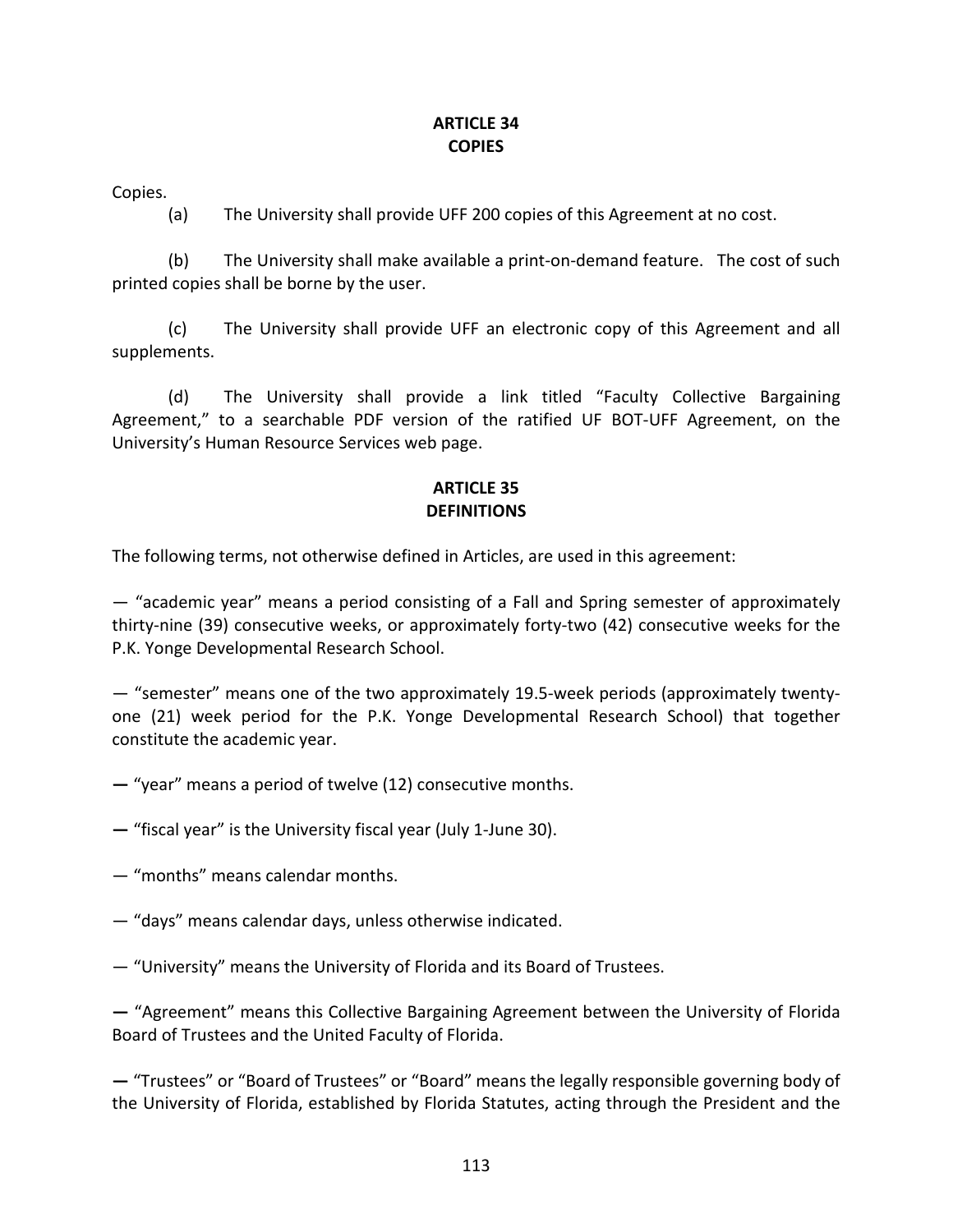rest of the University Administration and staff. "Trustees" is usually intended to mean the University administration acting on behalf of the Trustees, and an instruction given by a member of the University Administration shall be understood to be an instruction from the Trustees.

— "administration" or "University Administration" means administrative staff acting on behalf of the Board of Trustees or its designees.

— "college" or "college/unit" means a college or a comparable administrative unit generally equivalent in size and character to a college.

— "dean" means the principal administrator of a college or of a comparable administrative unit equivalent in size and character to a college.

— "department" or "department/unit" means a department or a comparable administrative unit generally equivalent in size and character to a department.

— "supervisor" means an individual identified by the President or designee as having immediate administrative authority over bargaining-unit employees.

— "faculty member" means a member of the bargaining unit, and "faculty" or "faculty members" means all members of the bargaining unit.

— "bargaining unit" means those employees, collectively, represented for collective bargaining purposes by UFF pursuant to the certification of the Florida Public Employees Relations Commission.

— "UFF" means the United Faculty of Florida. However, passages in the Agreement referring to notifying or providing documents to UFF, unless otherwise indicated, mean notifying or providing documents to the President of the UFF Chapter or designated representative.

— "UFF Grievance Chair" means the chair of the Grievance Committee of the UFF Chapter.

— "equitable" means fair and reasonable under the circumstances.

— "if practicable" means capable of being put into practice and resources are available.

— "FTE" means "full time equivalent or effort."

— "principal place of employment" means the campus location or other University site specified on the faculty member's official employment documents and where most of the assignment is performed.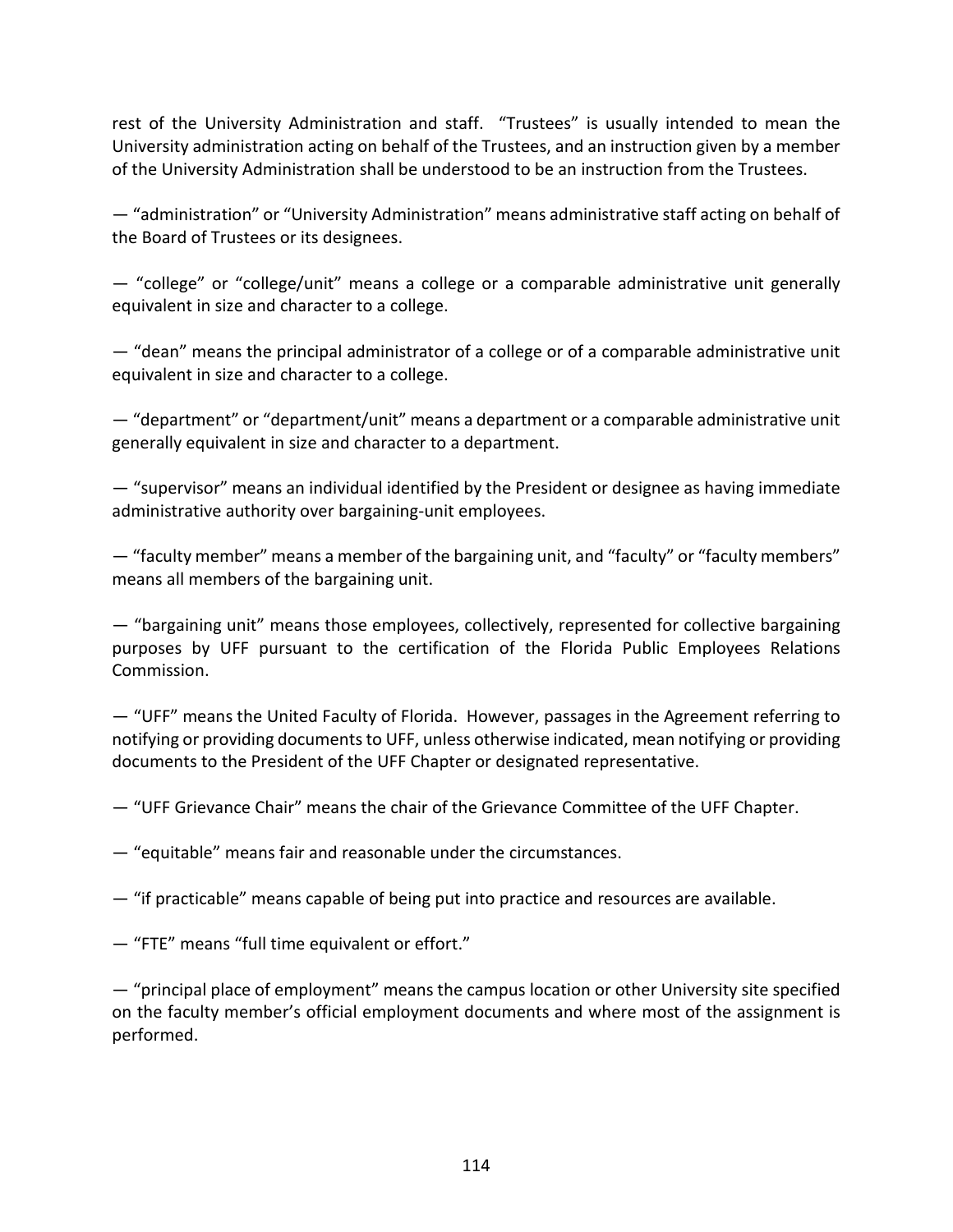— "continuous service" means employment uninterrupted by a break in service. For academicyear faculty members (9- or 10**-**month faculty members), one (1) year of continuous service is equivalent to the nine (9)- or ten (10)-month employment period.

— "break in service" means those absences following which the faculty member is treated as a new faculty member for purposes of computing seniority and years of service. An absence as a result of an approved compensated or uncompensated leave is not considered a "break in service."

— "in writing" shall mean any form of written communication (electronic or hard copy).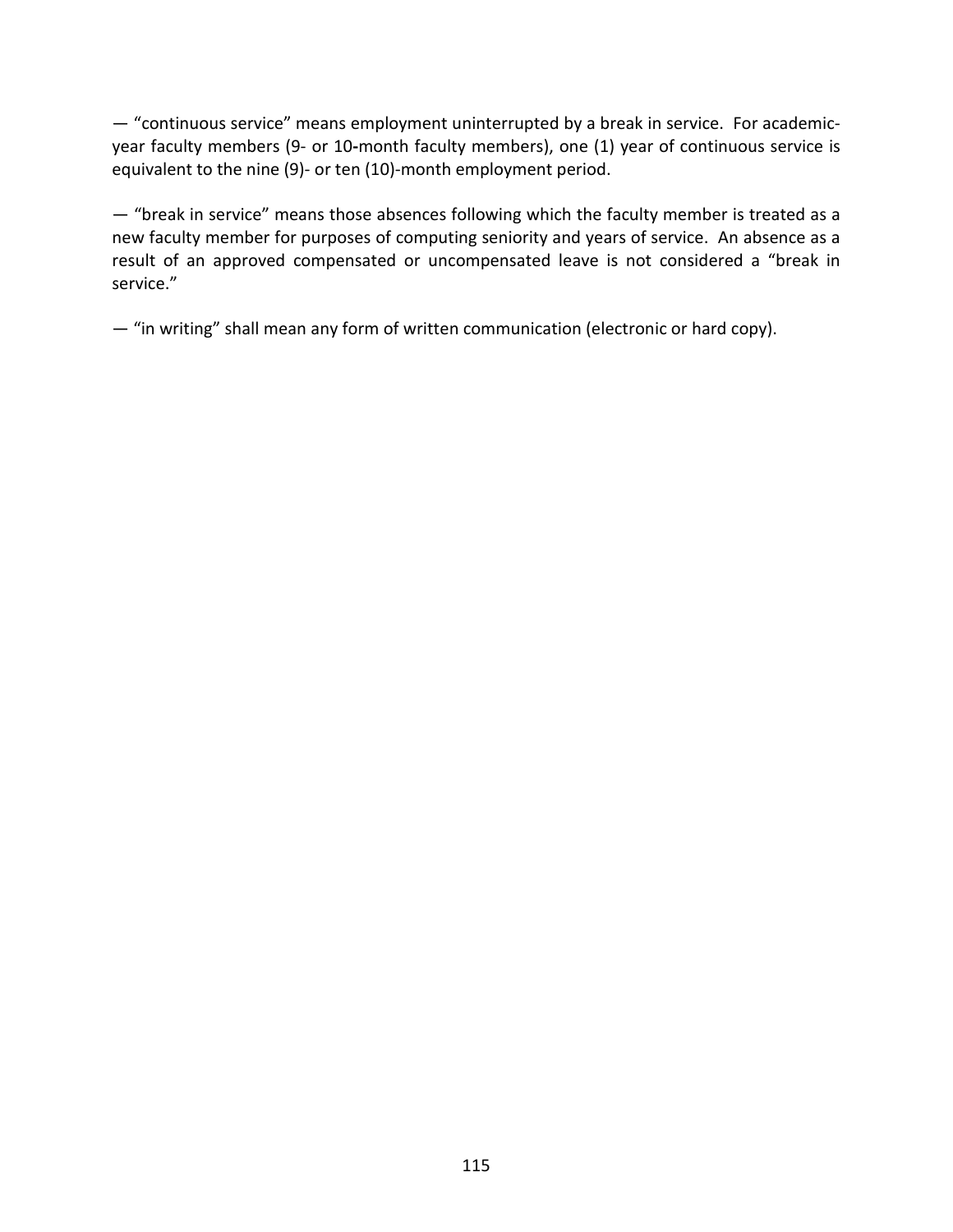## **APPENDIX A POSITION CLASSIFICATIONS IN THE BARGAINING UNIT**

All employees at the University of Florida in the following positions holding regular, visiting, provisional, research, affiliate, or joint appointments are included in the bargaining unit (for convenience, the positions are listed here with the corresponding University of Florida position classification code, as of May 2007):

- 000512 Eminent Scholar
- 000516 Graduate Research Professor
- 000517 Distinguished Service Professor
- 000518 Professor
- 000524 Associate Professor
- 000530 Assistant Professor
- 000789 Clinical Professor
- 000790 Clinical Associate Professor
- 000791 Clinical Assistant Professor
- 000534 Master Lecturer
- 000533 Senior Lecturer
- 000531 Lecturer
- 000428 University Librarian
- 000432 Associate University Librarian
- 000436 Assistant University Librarian
- 000431 University School Professor
- 000435 University School Associate Professor
- 000438 University School Assistant Professor
- 000440 University School Instructor
- 000507 Curator
- 000519 Associate Curator
- 000525 Assistant Curator
- 000421 Research Associate

001558 – Senior Associate in **Fig. 2016** (a person who is directly

engaged in teaching, researching, student advising, or library-related services requiring professional knowledge, and is not purely technical support or exercises purely administrative functions)

000429 — Associate in **Example 2001** (a person who is directly engaged in teaching, researching, student advising, or library-related services, requiring professional knowledge, and is not purely technical support or exercises purely administrative functions)

000433 - Assistant in **Example 2001** (a person who is directly engaged in teaching, researching, student advising, or library-related services requiring professional knowledge, and is not purely technical support or exercises purely administrative functions)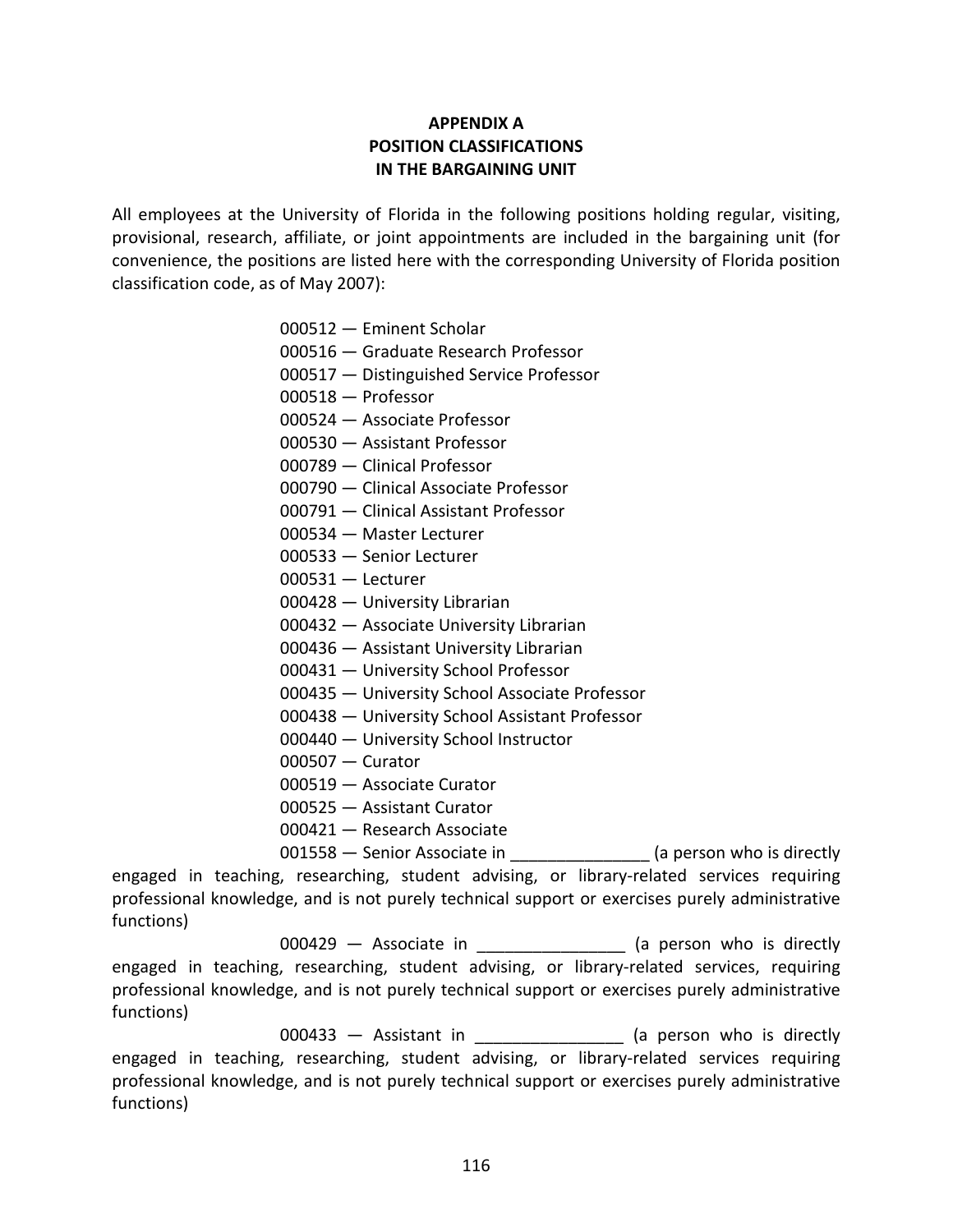000508 — Engineer

- 000520 Associate Engineer
- 000526 Assistant Engineer
- 000509 Scholar
- 000521 Associate Scholar
- 000527 Assistant Scholar
- 000510 Scientist
- 000522 Associate Scientist
- 000528 Assistant Scientist
- 001254, 001427, or 001428 Research Information Co-ordinator
- 001245, 001418, or 001419— Broadcasting Coordinator I
- 001255 University Research Associate Director V
- 001264 or 001433 Psychologist III or VI
- 001278 Psychiatrist
- 001279 University Physician
- 001280, 001449, or 001471 Physician's Assistant
- 001294, 001462 Student Counseling Specialist
- $C1$  Chairs in the following colleges:
	- College of Liberal Arts and Sciences
	- College of Education
	- College of Business Administration
	- College of Fine Arts
	- College of Health and Human Performance
- C2 Associate Chair
- C3 Assistant Chair

G1 — Program Director, or Center Director (with "F" as the third digit of the position classification code, having duties that are more akin to those of a Chair than those of a Dean); and

Program/Center Director (with "7" as the third digit of the occupational code) of English (Dial Center); Criminology, Law, and Society; Linguistics; Women's Studies; Dean's Office Education (Lastinger Learning Center); and European Studies programs

N1 — Coordinator

All other employees of the University of Florida Board of Trustees are excluded from this bargaining unit.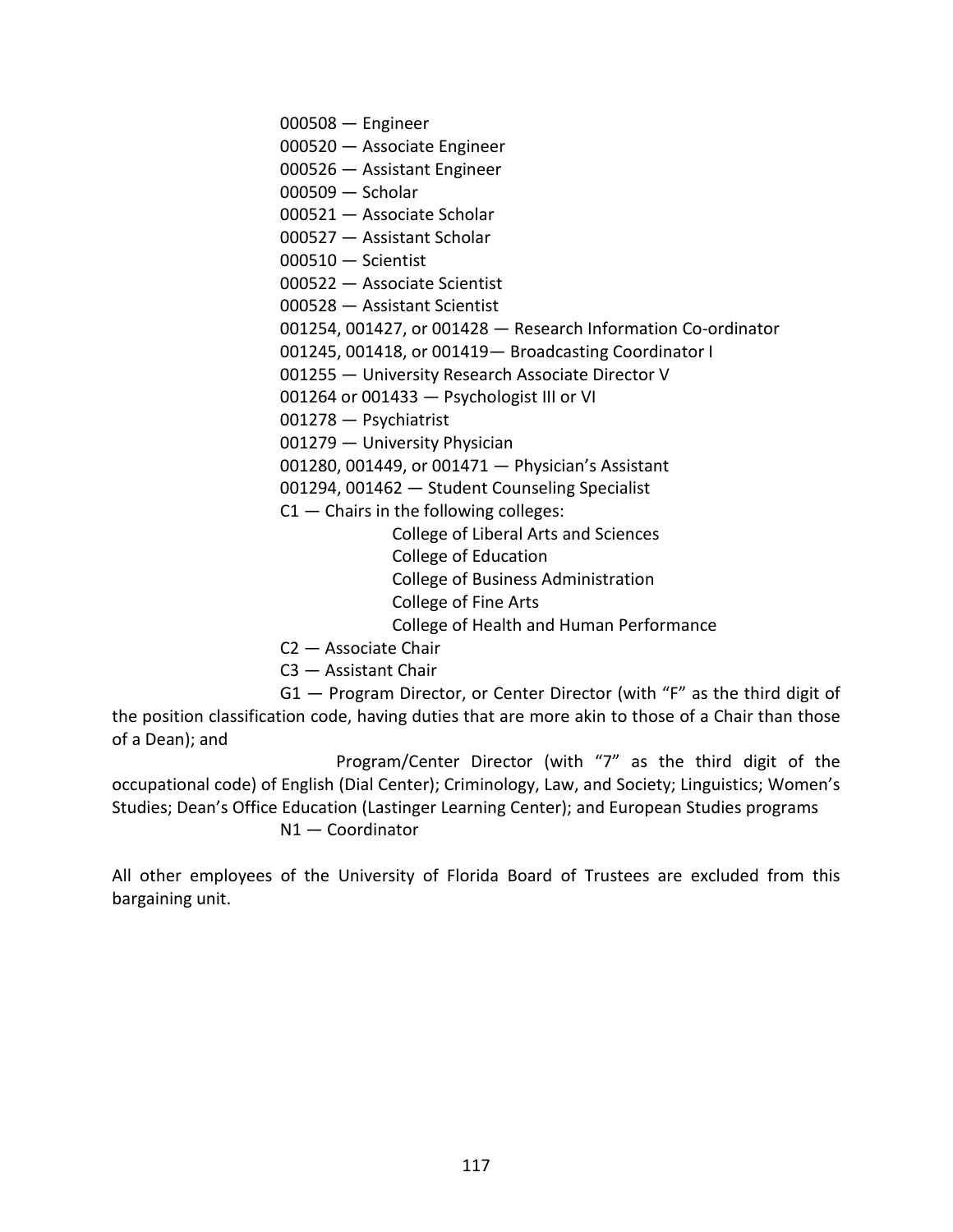### **APPENDIX B UNITED FACULTY OF FLORIDA UFF-FEA-NEA** *SAMPLE* **UFF DUES DEDUCTION AUTHORIZATION FORM**

*Please fill out the form below and return it to:*

[Name] , President, UFF/UF Chapter, P.O. Box 112070, 308 Yon Hall

MEMBERSHIP FORM, UNITED FACULTY OF FLORIDA *Please Print Complete Information*

|                            | <b>Social Security Number</b>  |          | Last Name               | First Name<br>MI                     |
|----------------------------|--------------------------------|----------|-------------------------|--------------------------------------|
| <b>Home Street Address</b> |                                |          |                         | Campus Address & P.O. Box Department |
| City                       | State                          | Zip Code | Office Phone            | Home Phone                           |
|                            | E-mail address - Personal/Home |          | E-mail address - Office |                                      |

Please enroll me immediately as a member of the United Faculty of Florida (FEA-NEA-AFT, AFL-CIO). I hereby authorize my employer to begin bi-weekly payroll deduction of United Faculty of Florida dues in such amount established from time to time in accordance with the constitution and bylaws of UFF and certified in writing to the University Administration. This deduction authorization shall continue until revoked by me at any time upon thirty (30) days written notice to the Office of Human Resource Services and to the United Faculty of Florida.

Signature (for payroll deduction authorization) Today's Date

Return to UFF State Office, 306 E Park Ave, Tallahassee, FL 32301, or to the UFF/UF Office, P.O. Box 112070, 308 Yon Hall, UF.

\_\_\_\_\_\_\_\_\_\_\_\_\_\_\_\_\_\_\_\_\_\_\_\_\_\_\_\_\_\_\_\_\_\_\_\_\_ \_\_\_\_\_\_\_\_\_\_\_\_\_\_\_\_\_\_\_\_\_

*Visit UFF/UF Chapter Web Site at* [http://www.uff-uf.org](http://www.uff-uf.org/)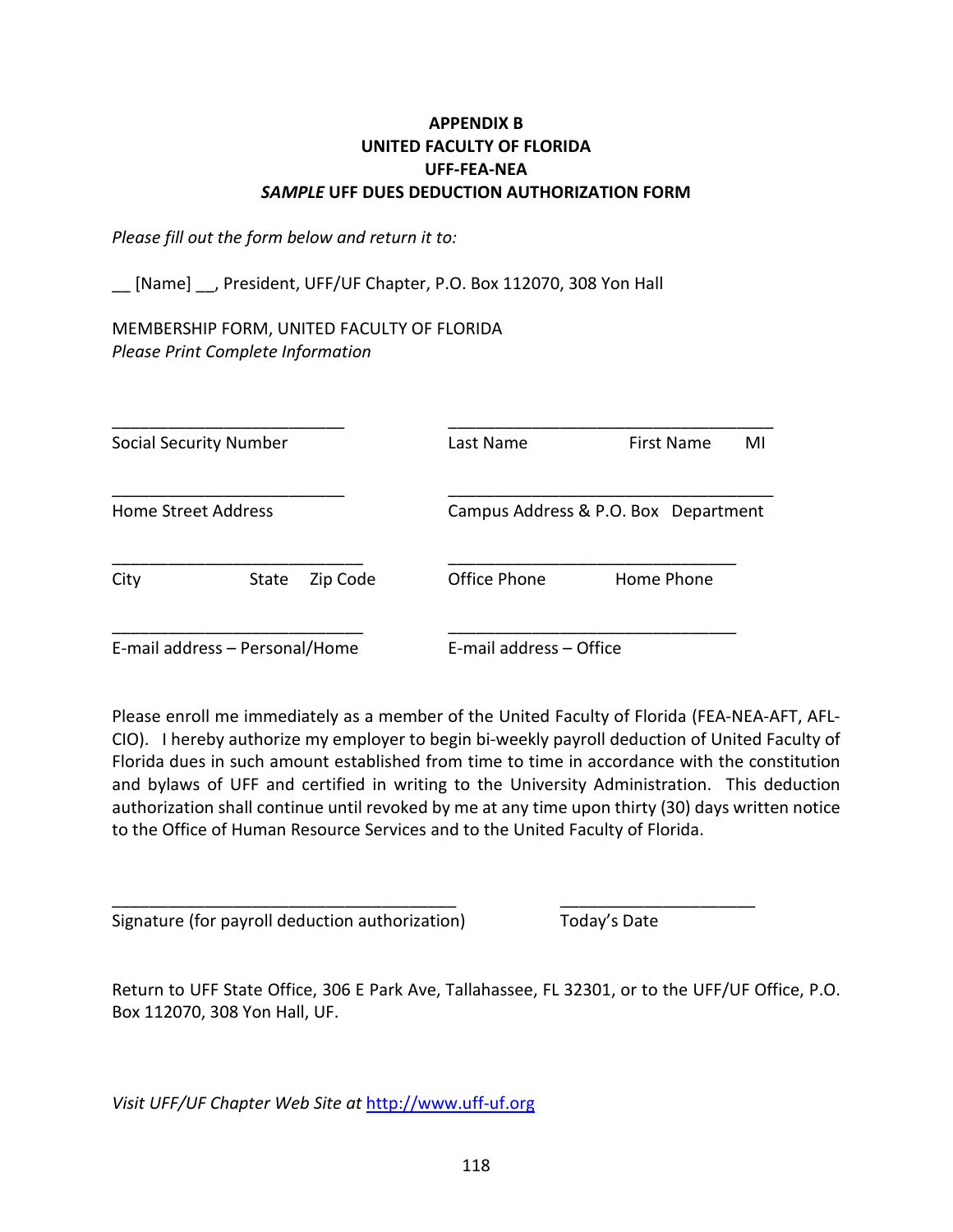## **UNITED FACULTY OF FLORIDA UFF-FEA-NEA** *SAMPLE* **UFF-PAC PAYROLL DEDUCTION AUTHORIZATION FORM**

| United Faculty of Florida - Political Action Committee<br>306 E Park Ave<br>Tallahassee, FL 32301<br>850-224-8220 |                  |                                  |
|-------------------------------------------------------------------------------------------------------------------|------------------|----------------------------------|
| <b>Please Print</b>                                                                                               |                  |                                  |
| University/College ______________________                                                                         |                  | Dept.: _________________________ |
|                                                                                                                   |                  |                                  |
|                                                                                                                   |                  |                                  |
| City:                                                                                                             | State: _________ | Zip:                             |

*UFF-PAC Payroll Deduction (For University of Florida Faculty)*

I authorize the UF Board of Trustees, through the University Administration, to deduct from my pay contributions to UFF Political Action Committee in the amount of \$1 per pay period, and I direct that the sum so deducted be paid over to UFF. The above deduction authorization shall continue until revoked by me through written notice to the Office of Human Resource Services and to UFF.

| Signature (for payroll   | Today's Date |  |
|--------------------------|--------------|--|
| deduction authorization) |              |  |

Return to UFF State Office listed above, or to UFF/UF Office, P.O. Box 112070, 308 Yon Hall, UF.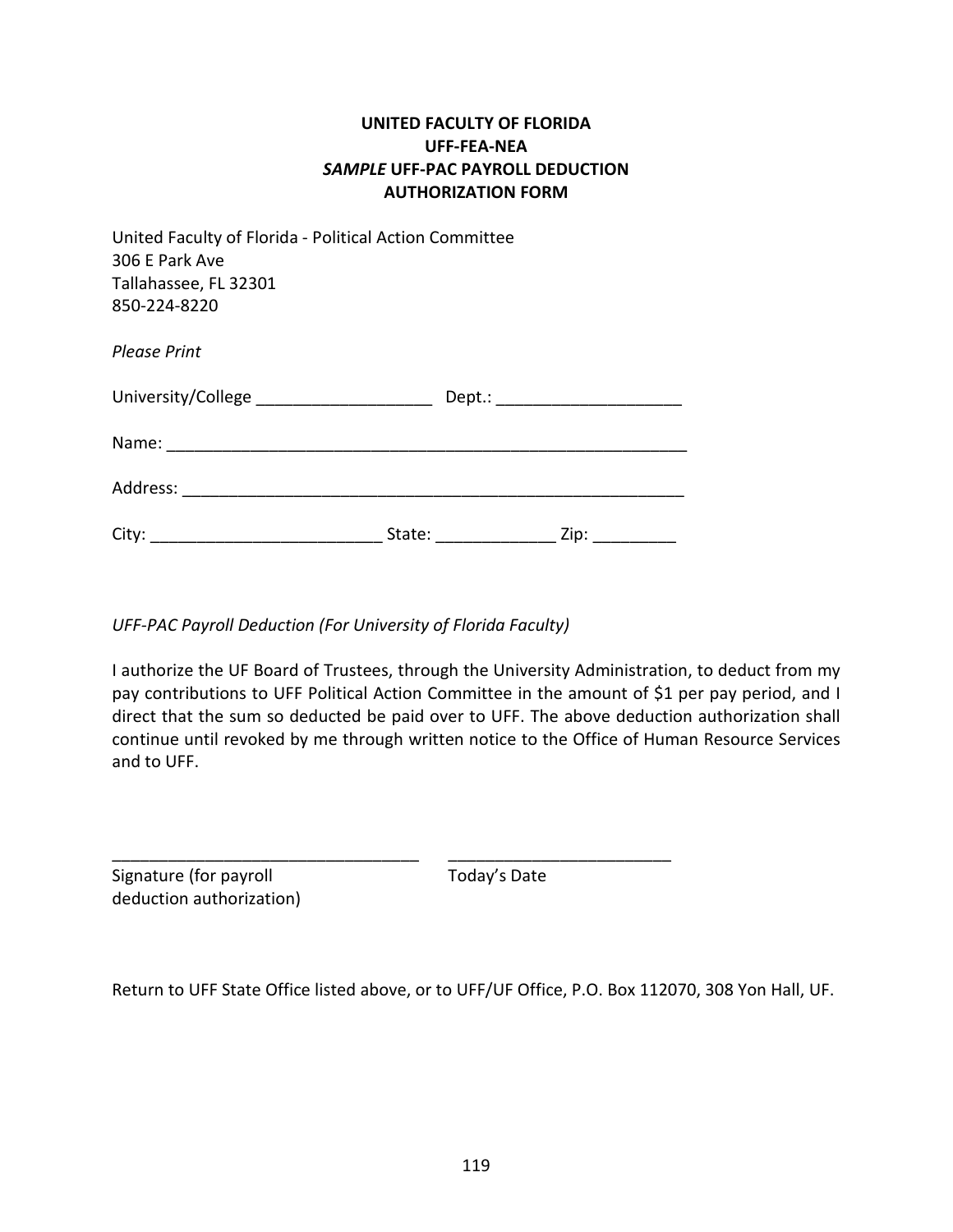#### **APPENDIX C GRIEVANCE FORM**

I. Date received by the Office of Human Resource Services (as authenticated by receipt, postmark, or date recorded on fax or email, as applicable) \_\_\_\_\_\_\_\_\_\_\_\_\_\_\_\_\_\_\_\_\_\_\_\_\_\_(must be received within forty-five (45) days of the date of the act or omission giving rise to the grievance, or within fifteen (15) days of the Notice of Discipline in grievances involving disciplinary action) by:

| Personal delivery ____<br>$U.S.$ Mail $\_\_\_\_\_\_\_\_\$<br>Fax _______ |                                                  |
|--------------------------------------------------------------------------|--------------------------------------------------|
| Email________                                                            | for email filing use: hremprel@ad.ufl.edu        |
| <b>GRIEVANT</b>                                                          | STEP 1 GRIEVANCE REPRESENTATIVE                  |
| NAME: _______________________________<br>(print)                         | NAME: _______________________________<br>(print) |
| CAMPUS MAILING ADDRESSES:                                                |                                                  |
| COLLEGE: _______________________                                         |                                                  |
|                                                                          |                                                  |
| DEPT ADDRESS: _______________                                            | DEPT ADDRESS: ________________                   |
|                                                                          |                                                  |
| PHONE: __________________________                                        | PHONE: __________________________                |

If grievant is represented by UFF or legal counsel, all University communications should go to the grievant's representative. Other addresses to which University mailings pertaining to grievance shall be sent:

II. GRIEVANCE

Article(s) and Sections(s) of Agreement allegedly violated:

\_\_\_\_\_\_\_\_\_\_\_\_\_\_\_\_\_\_\_\_\_\_\_\_\_\_\_\_\_\_\_\_\_\_\_\_

\_\_\_\_\_\_\_\_\_\_\_\_\_\_\_\_\_\_\_\_\_\_\_\_\_\_\_\_\_\_\_\_\_\_\_\_\_

\_\_\_\_\_\_\_\_\_\_\_\_\_\_\_\_\_\_\_\_\_\_\_\_\_\_\_\_\_\_\_\_\_\_\_\_\_\_\_\_\_\_\_\_\_\_\_\_\_\_\_\_\_\_\_\_\_\_\_\_\_\_

\_\_\_\_\_\_\_\_\_\_\_\_\_\_\_\_\_\_\_\_\_\_\_\_\_\_\_\_\_\_\_\_\_\_\_\_\_\_\_\_\_\_\_\_\_\_\_\_\_\_\_\_\_\_\_\_\_\_\_\_\_\_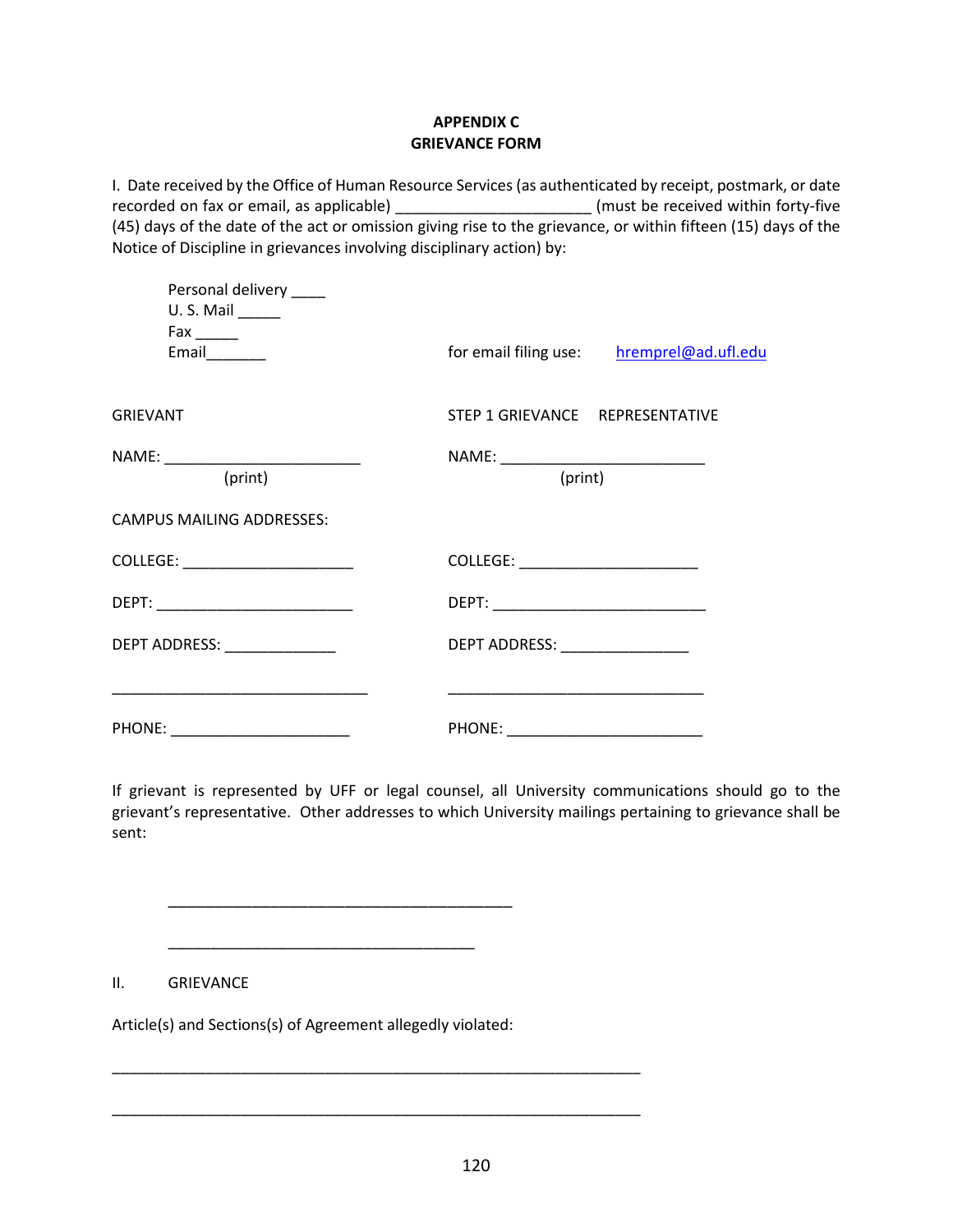Statement of grievance (must include date of acts or omissions complained of):

Remedy Sought:

#### III. AUTHORIZATION

I will be represented in this grievance by (check one — representative must sign on the appropriate line):

| <b>UFF</b>    |  |
|---------------|--|
| Legal Counsel |  |
| Myself        |  |

If the grievant elects self-representation or to be represented by legal counsel, UFF shall also be notified in writing of the date, time, and place of any meeting or hearing called for the purpose of discussing the grievance, shall have the right to have an observer present at all meetings and/or hearings called for the purpose of discussing such grievance, and shall be sent copies of all decisions at the same time as they are sent to the other parties. No resolution of any individually processed grievance can be inconsistent with the terms of this Agreement.

I understand and agree that by filing this grievance, I waive whatever rights I may have under chapter 120 of the Florida Statutes with regard to the matters I have raised herein and under all other University procedures which may be available to address these matters.

\_\_\_\_\_\_\_\_\_\_\_\_\_\_\_\_\_\_\_\_\_\_\_\_\_\_\_\_\_\_\_\_ \_\_\_\_\_\_\_\_\_\_\_\_\_\_\_\_\_\_\_\_\_\_\_\_\_\_\_\_

Signature of Grievant **Date** (Grievant must sign if grievance is to be processed.)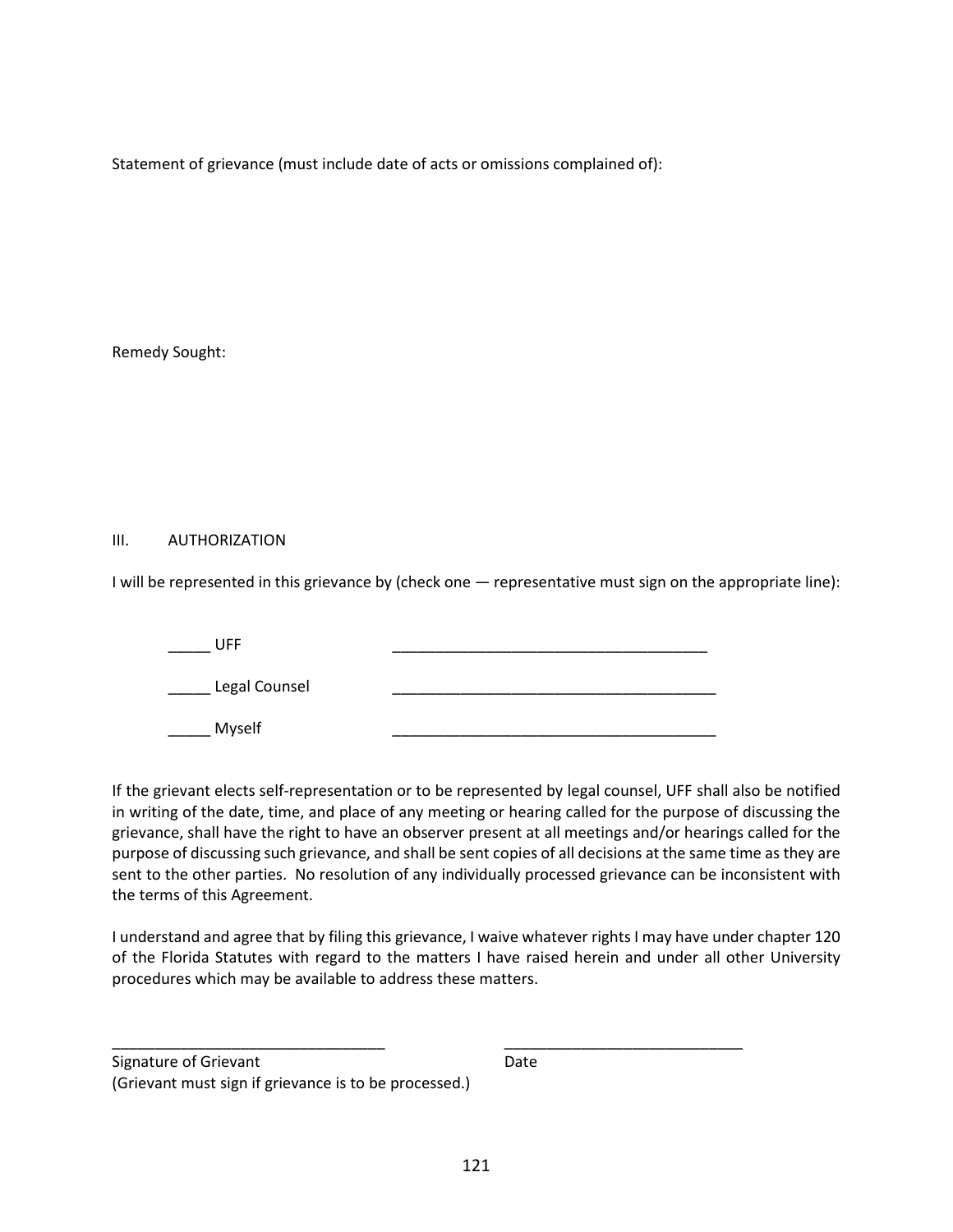The decision of the hearing officer shall be transmitted, by personal delivery with written documentation of receipt or by certified mail, return receipt requested, to the grievant, the grievant's representative, the UFF Grievance Chair, and the Provost or designee within ten (10) days following the conclusion of the meeting.

UNIVERSITY OF FLORIDA Board of Trustees–United Faculty of Florida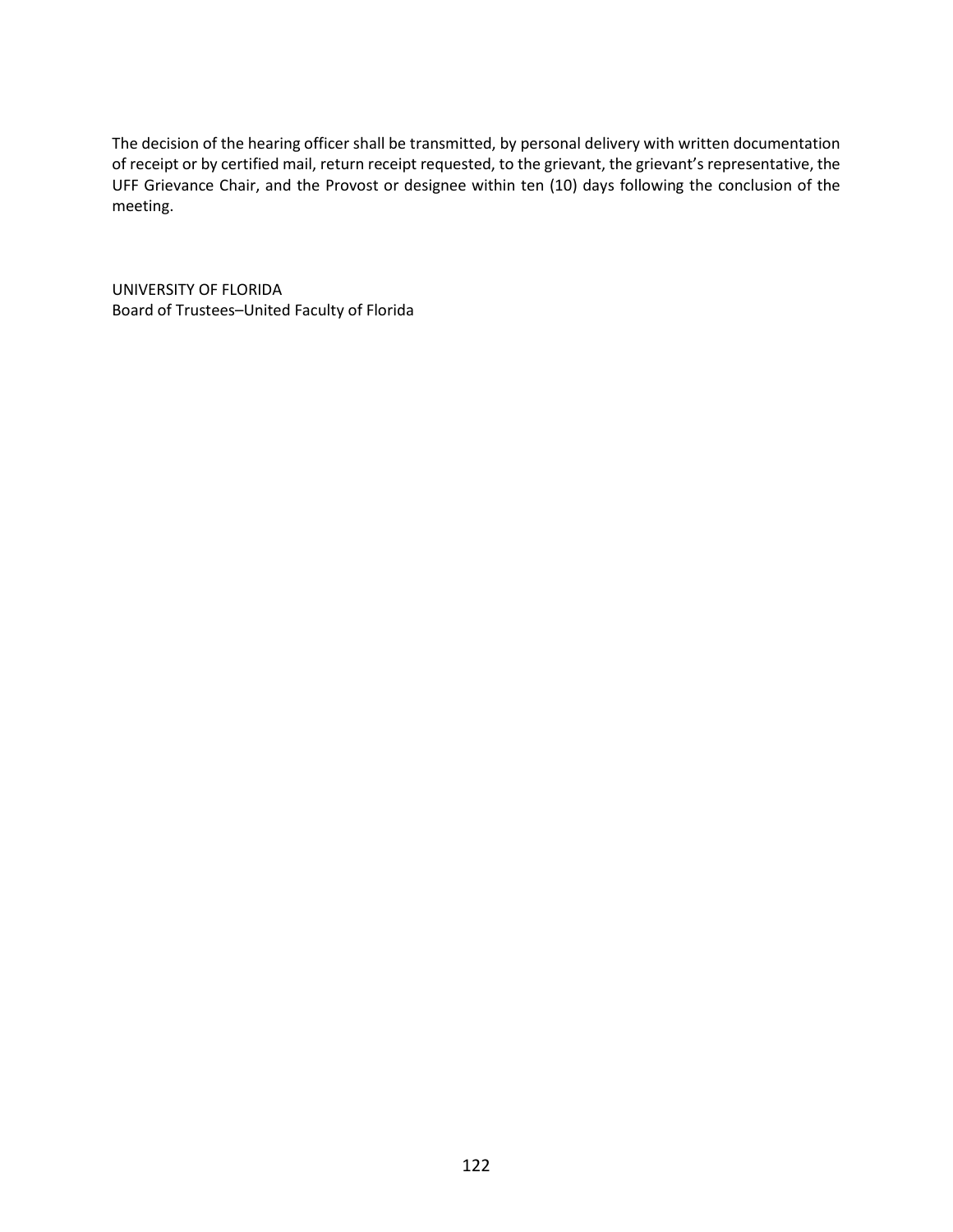## **APPENDIX D NOTICE OF ARBITRATION**

This notice was filed with the Office of Human Resource Services (as authenticated by receipt, postmark, or date recorded on fax or email) on \_\_\_\_\_\_\_\_\_\_\_ by (check one):

Personal delivery \_\_\_\_\_\_ U. S. Mail \_\_\_\_\_ Fax \_\_\_\_\_ Email Email for email filing use: [hremprel@ad.ufl.edu](mailto:hremprel@ad.ufl.edu)

The United Faculty of Florida hereby gives notice of its intent to proceed to arbitration in connection with the decision of the Trustees dated \_\_\_\_\_\_\_\_\_\_\_\_\_\_\_\_\_\_\_\_\_ and received by the UFF Grievance Representative or the Grievant (if not represented by UFF) on \_\_\_\_\_\_\_\_\_\_\_\_\_\_\_\_\_\_\_\_\_\_\_\_ in this grievance of:

NAME:

BOT FILE NO:

The following statement of issue(s) before the Arbitrator is proposed:

Signature of UFF President or Designee Date

I hereby authorize UFF to proceed to arbitration with my grievance. I also authorize UFF and the Board of Trustees or its representatives to use, during the arbitration proceedings, copies of any materials in my evaluation file pertinent to this grievance and to furnish copies of the same to the arbitrator.

\_\_\_\_\_\_\_\_\_\_\_\_\_\_\_\_\_\_\_\_\_\_\_\_\_\_\_\_\_\_\_\_\_\_ \_\_\_\_\_\_\_\_\_\_\_\_\_\_\_\_\_\_\_\_\_\_\_\_\_

\_\_\_\_\_\_\_\_\_\_\_\_\_\_\_\_\_\_\_\_\_\_\_\_\_\_\_\_\_\_\_\_\_\_ \_\_\_\_\_\_\_\_\_\_\_\_\_\_\_\_\_\_\_\_\_\_\_\_\_

Signature of Grievant **Date** Date

UNIVERSITY OF FLORIDA Board of Trustees–United Faculty of Florida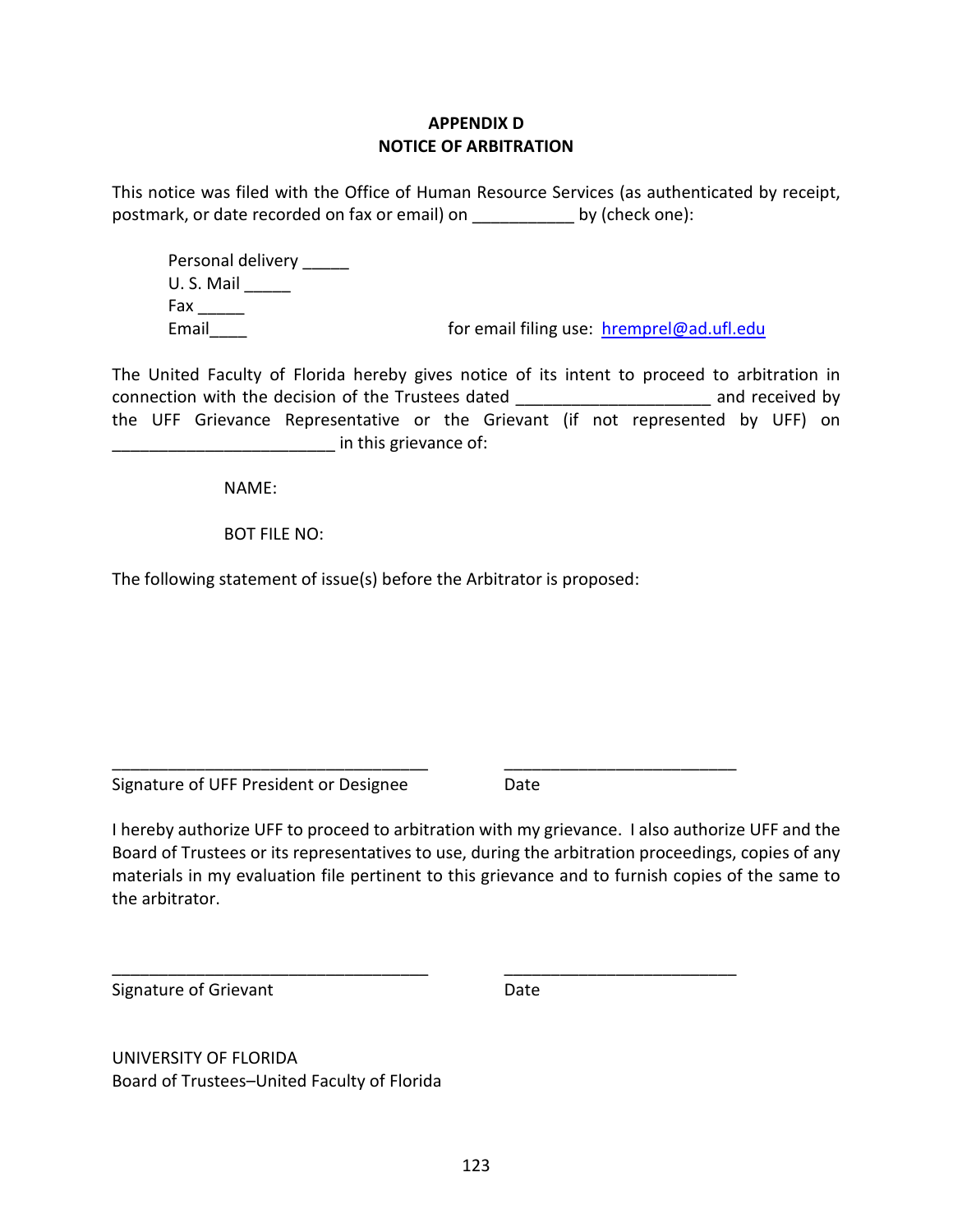# **APPENDIX E P.K. YONGE SALARY SCHEDULE**

The parties acknowledge that salary schedules and systems are subject to change as the Legislature and the Department of Education work to implement changes resulting from SB 736. What follows became effective for the 2013-14 year based on current understanding of Legislative intent and technical assistance by the Florida Department of Education. The system will remain in place for the entire contract, unless Florida statute or state board rules change the system. If changed, the parties agree to re-open Appendix E to modify as appropriate. The reopener negotiations shall be in accordance with the provisions of Article 33.

All raises for P.K. Yonge faculty shall be in accordance with the provisions of Article 24.7.

The state requires two salary schedules: Grandfathered and Performance. They are described below.

# **Grandfathered Salary System**

- Limited to fulltime school employees who remain on a permanent status contract
- Raises for promotions shall be in accordance with the provisions of Article 24
	- o the basis for promotion raises shall be prior year's salary plus any degree supplement
- Employees are eligible for salary supplements in accordance with Appendix F
- Employees are eligible for advanced degree supplements described below
- Employees are eligible for career milestone supplements for promotions at the University

## **Grandfathered Salary Schedule**

- **Advanced degree supplement**
	- With the new salary system(s) advanced degrees are removed from current salary and transferred in to a permanent salary supplement
	- The supplements are:
		- Masters \$2000
		- Specialist \$3600
		- Doctorate \$5550
	- Supplements are only awarded for an advanced degree held in an individual's area of certification (for advanced degrees earned after July 1, 2011).
	- Applies only to the highest degree earned
	- The total supplement is adjusted for degrees already earned (that is, an individual who has a master's degree who then earns a Specialist degree would receive an additional \$1600 when the Specialist degree is awarded)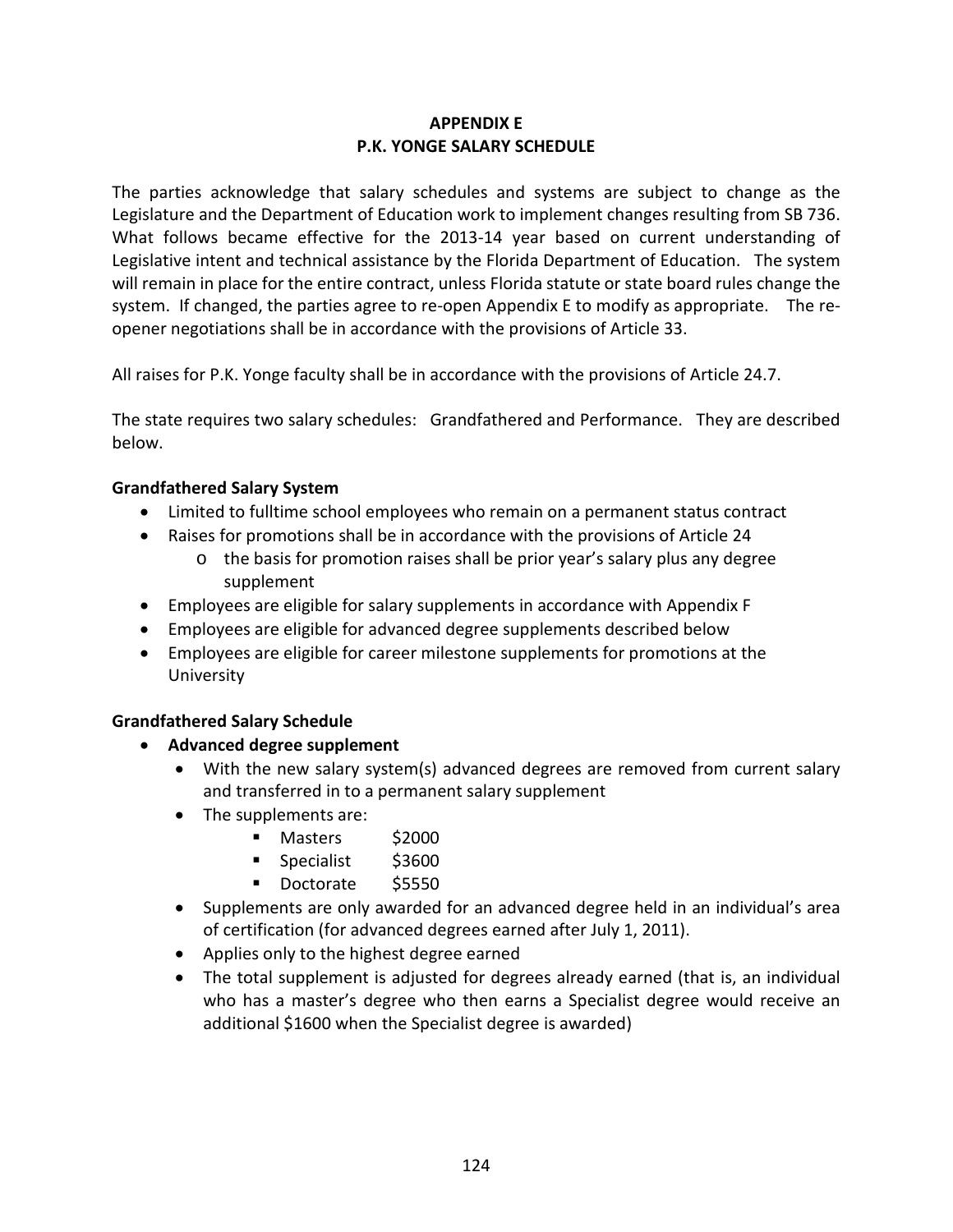- **Annual adjustment and evaluation adjustment**
	- \$400 annual adjustment
	- \$100 for Effective/Highly Effective summative evaluation rating (requirement of S.1012.22, F.S.)

#### **Performance Salary System**

- For all instructional personnel on annual contract and permanent status faculty members who "opt in" to the Performance Pay System in lieu of permanent status
	- once they opt in, they may not return to the Grandfather System nor regain permanent status
- Annual performance adjustments may not be provided for an employee who receives an evaluation other than highly effective or effective for the year
- Raises for promotions shall be in accordance with the provisions of Article 24
	- o the basis for promotion raises shall be prior year's salary plus any degree supplement
- Employees are eligible for salary supplements in accordance with Appendix F
- Employees are eligible for advanced degree supplements described below
- Employees are eligible for career milestone supplements for promotions at the University

#### **Performance Salary Schedule**

- **Base entry level = \$33,750**
	- New hires may be credited for documented, effective, full-time equivalent K-12 teaching
	- Each year of credit is \$500 and will be added to the base entry level figure above
- **Advanced degree supplement**
	- With the new salary system(s) advanced degrees are removed from current salary and transferred in to a permanent salary supplement
	- The supplements are:
		- Masters \$2000
		- Specialist \$3600
		- Doctorate \$5550
	- Supplements are only awarded for an advanced degree held in an individual's area of certification (for advanced degrees earned after July 1, 2011).
	- Applies only to the highest degree earned
	- The total supplement is adjusted for degrees already earned (that is, an individual who has a master's degree who then earns a Specialist degree would receive an additional \$1600 when the Specialist degree is awarded)

## • **Annual Performance Adjustment**

| o Unsatisfactory               | No salary adjustment |
|--------------------------------|----------------------|
| o Developing/Needs Improvement | No salary adjustment |
| o Effective                    | \$500                |
| o Highly Effective             | \$675                |
|                                |                      |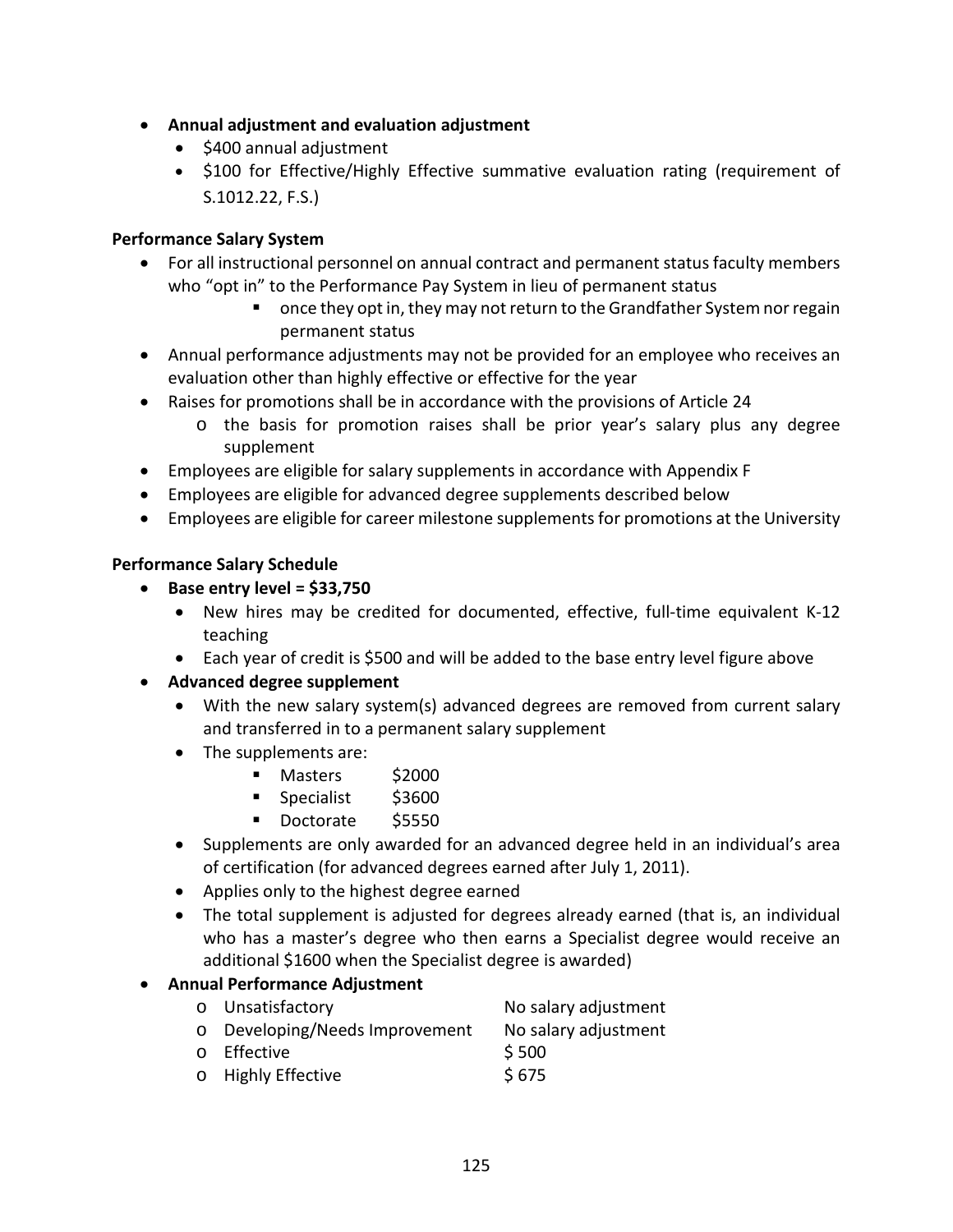Note: for both the grandfathered and performance systems, the faculty member's salary will be base salary plus any degree supplement plus cumulative annual performance adjustment plus any promotion supplement that was awarded after October 1, 2013.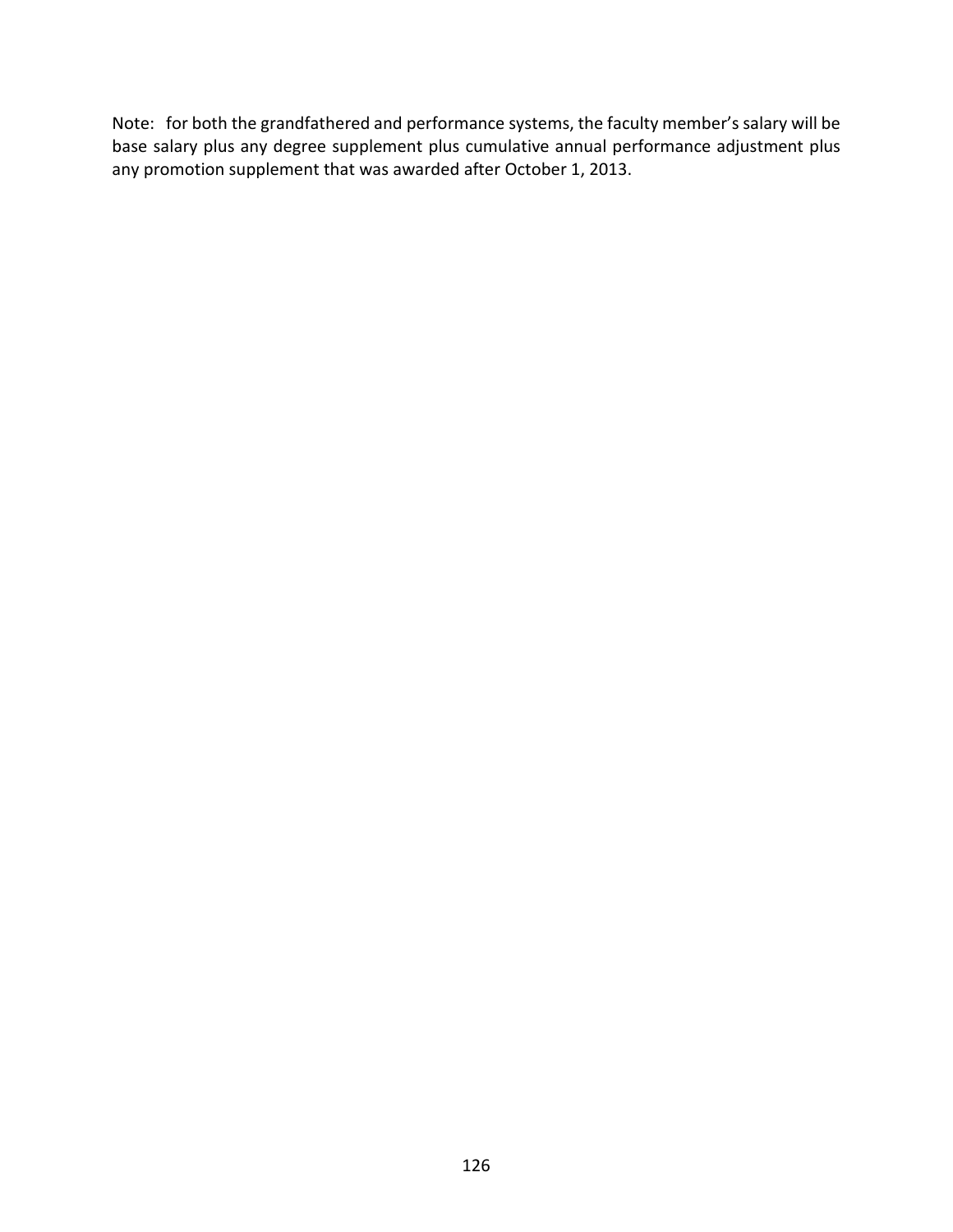# **APPENDIX F P.K. YONGE DEVELOPMENTAL RESEARCH SCHOOL FACULTY SALARY SUPPLEMENTS**

| <b>ACTIVITY</b>                                 | <b>SUPPLEMENT AMOUNT</b>   |
|-------------------------------------------------|----------------------------|
| Daily Summer Stipend                            | \$30/hour; \$180/day max   |
| Teacher on District Administrative Assignment   | \$1000-\$5000              |
| <b>Drivers Education Trainer</b>                | <b>Based On Collection</b> |
| <b>Sixth Period Class</b>                       | 20% Of Salary              |
| Planning for three or more preparations         | \$1500                     |
| <b>Teacher Leader</b>                           | \$1000                     |
| Professional Learning Partner - Assigned Year 1 | \$1200                     |
| Professional Learning Partner - Assigned Year 2 | \$800                      |
| Professional Learning Partner – Assigned Year 3 | \$400                      |
| <i>*</i> Teacher Induction Participant          | \$250                      |
| Club, Class, or Student Publication Sponsor     | \$500-\$1500               |
| <b>Choral Director</b>                          | \$1500                     |
| <b>High School Band Director</b>                | \$2000                     |
| <b>Marching Band Director</b>                   | \$800                      |
| Middle School Band Director                     | \$1500                     |
| Spring Arts Festival Show Preparation           | \$800                      |

\*Payable at end of year as a lump sum.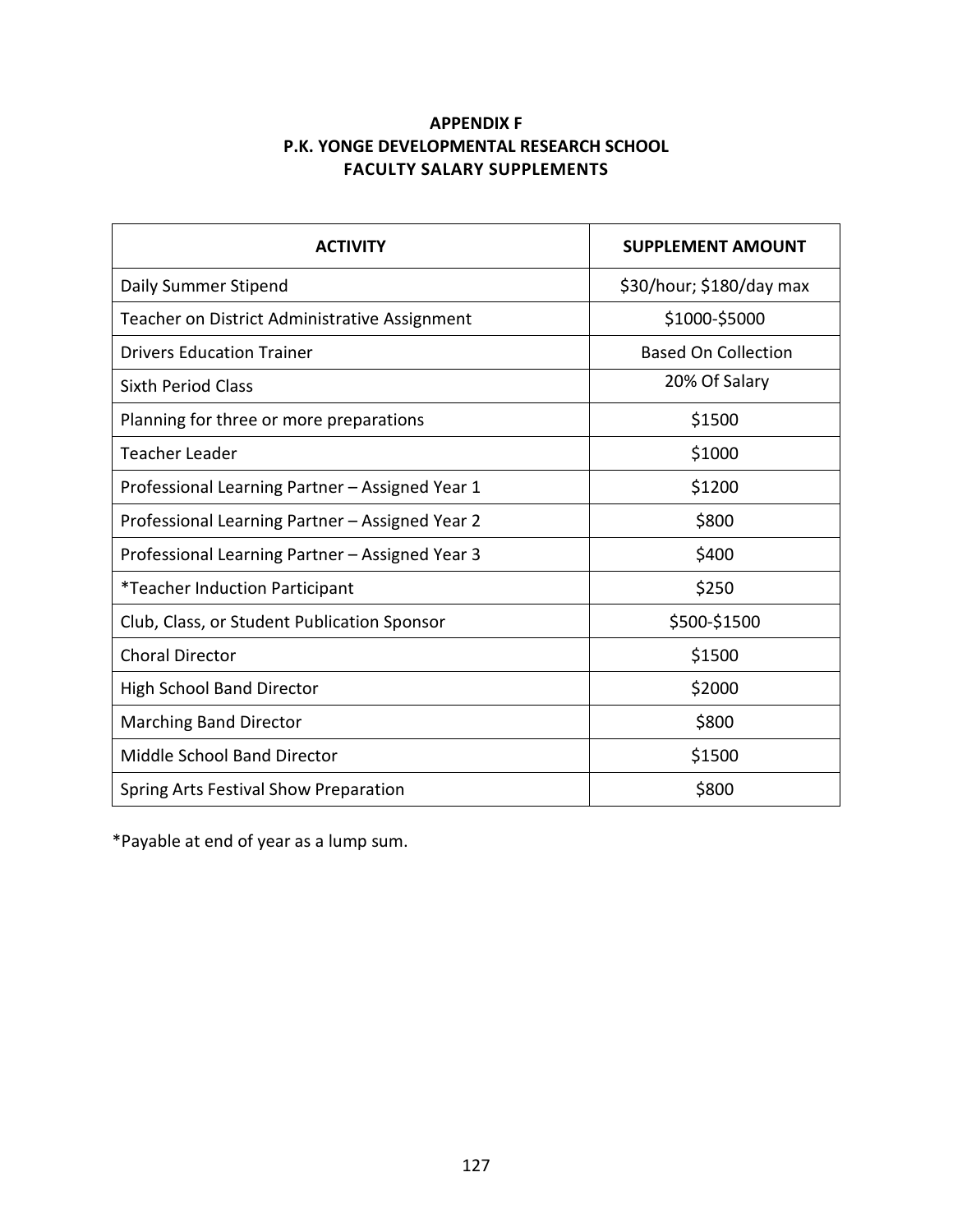| <b>Athletic Director</b>                      | \$3126 |
|-----------------------------------------------|--------|
| <b>Assistant Athletic Director</b>            | \$2886 |
| <b>Baseball Varsity Head Coach</b>            | \$2134 |
| <b>Baseball Varsity Assistant Coach</b>       | \$1031 |
| <b>Baseball JV Head Coach</b>                 | \$1218 |
| <b>Baseball JV Assistant Coach</b>            | \$915  |
| <b>Basketball Varsity Head Coach</b>          | \$2972 |
| <b>Basketball Varsity Assistant Coach</b>     | \$2056 |
| <b>Basketball JV Head Coach</b>               | \$2056 |
| Basketball Freshman Head Coach                | \$1600 |
| <b>Cheerleading Head Coach</b>                | \$2059 |
| Cheerleading Varsity Assistants/JV Head Coach | \$1324 |
| <b>Cross Country Head Coach</b>               | \$1295 |
| <b>Cross Country Assistant Coach</b>          | \$650  |
| <b>Cross Country JV</b>                       | \$400  |
| Dance Team                                    | \$1000 |
| Diving Head Coach                             | \$1031 |
| <b>Football Head Coach</b>                    | \$3812 |
| <b>Football Offensive Coordinator</b>         | \$2380 |
| <b>Football Defensive Coordinator</b>         | \$2380 |
| <b>Football Varsity Assistant Coach I</b>     | \$2300 |
| <b>Football Varsity Assistant Coach II</b>    | \$1300 |
| Football Varsity Assistant Coach III          | \$700  |
| <b>Football JV Head Coach</b>                 | \$1500 |
| <b>Football JV Assistant Coach</b>            | \$1200 |
| <b>Golf Head Coach</b>                        | \$1373 |
| Lacrosse Head Coach                           | \$1754 |
| Lacrosse Assistant Coach                      | \$1068 |
| Soccer Head Coach                             | \$1754 |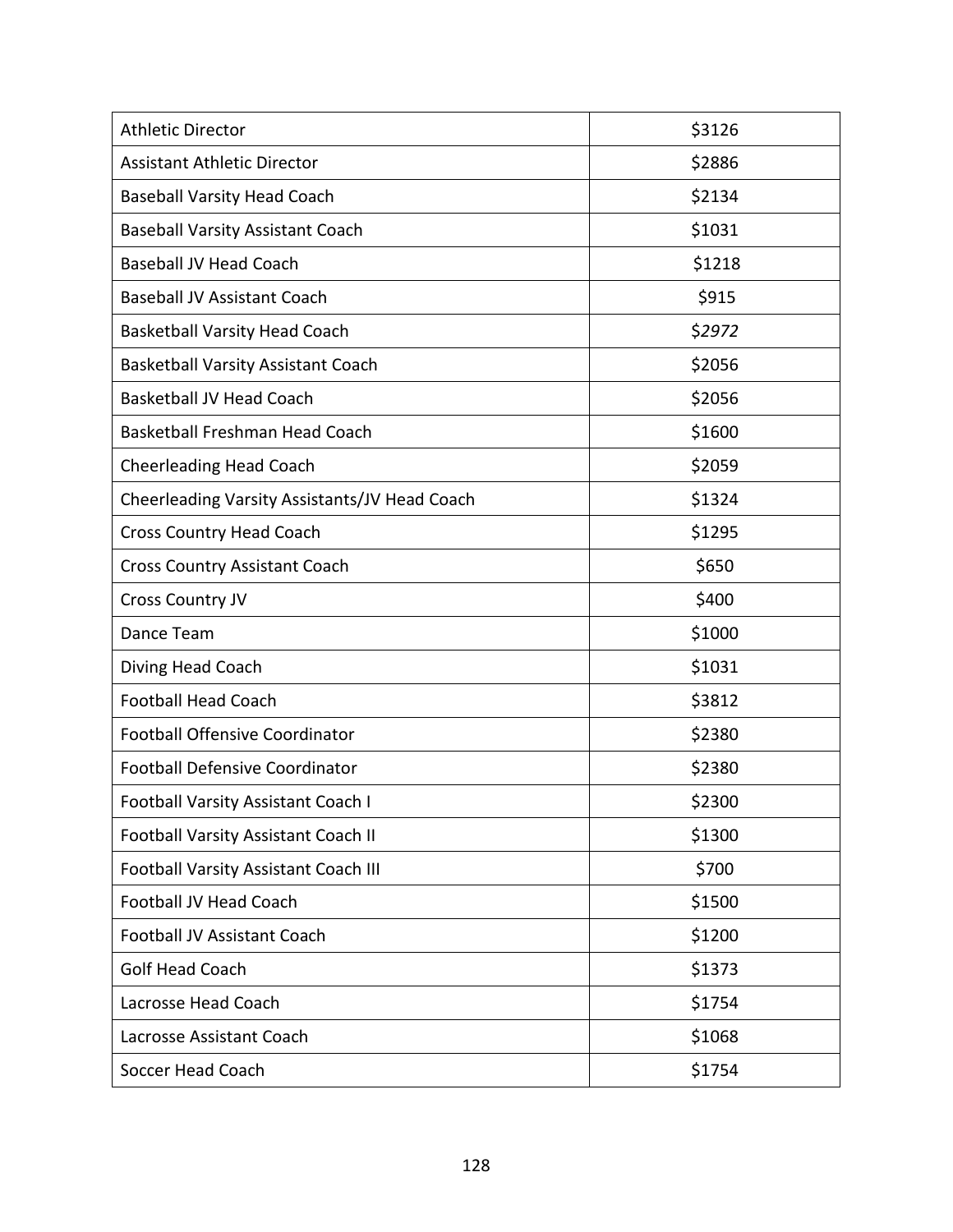| Soccer Assistant Coach                    | \$1068 |
|-------------------------------------------|--------|
| Soccer JV Head Coach                      | \$1068 |
| Softball Head Coach                       | \$2134 |
| Softball Varsity Assistant Coach          | \$1038 |
| Softball JV Head Coach                    | \$1218 |
| <b>Swimming Head Coach</b>                | \$1602 |
| <b>Swimming Assistant Coach</b>           | \$1031 |
| <b>Tennis Head Coach</b>                  | \$1800 |
| <b>Tennis Assistant Coach</b>             | \$915  |
| <b>Track Head Coach</b>                   | \$2134 |
| Track Assistant Coach I                   | \$1218 |
| Track Assistant Coach II & III            | \$600  |
| <b>Volleyball Head Coach</b>              | \$1754 |
| <b>Volleyball Varsity Assistant Coach</b> | \$1031 |
| Volleyball JV Head Coach                  | \$1068 |
| Volleyball Freshman Head Coach            | \$945  |

1) A Faculty member who coaches both genders of the same sport but runs practice at the same time will receive 1 full stipend and ½ of the other (gender) stipend.

2) Ten percent (10%) of current supplement will be awarded to each athletic coach for advancement to and participation in regional finals. An additional ten percent (10%) of the current supplement will be awarded to each athletic coach for state play-offs. (Note: This additional supplement applies ONLY to those athletic coaches receiving a supplement listed above during regular season play.)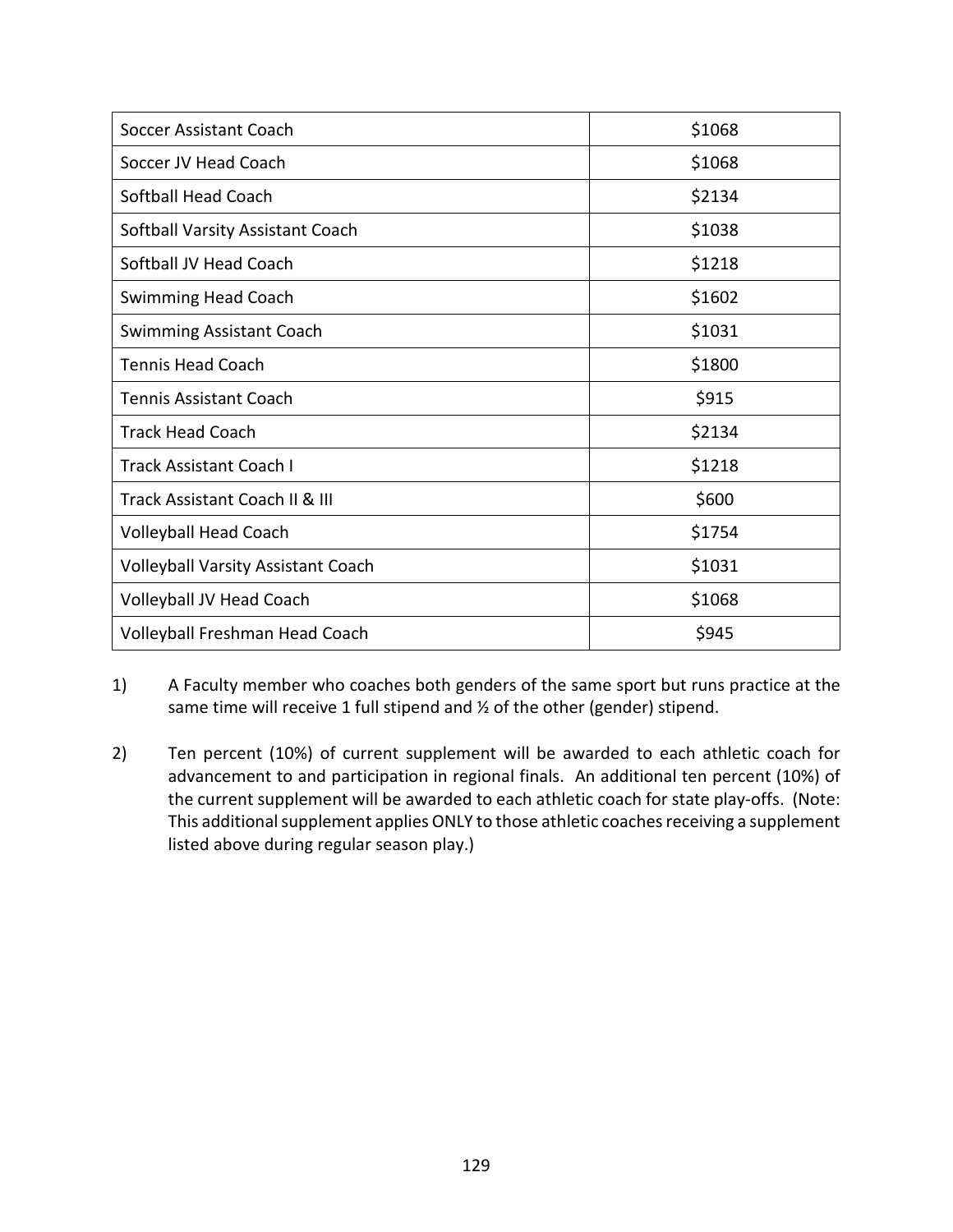## **APPENDIX G DISCLOSURE OF OUTSIDE ACTIVITIES AND FINANCIAL INTERESTS FORM**

University of Florida Instructions for Completing the Disclosure of Outside Activities and Financial Interests Form

#### General Remarks

University of Florida faculty and staff members may engage in outside activities that provide and hold financial interests subject to the requirements of collective bargaining agreements, University regulations, state law, and federal regulations and law, if applicable. Whenever a question, or appearance of conflict, could arise between the employee's obligation to the University and any activity or financial interest, the employee is expected to report the situation to the supervisor for discussion and, if required as set forth below, to provide a report disclosing the information prior to engaging in the activity or obtaining the financial interest. University officials are responsible for reviewing each disclosure to determine if the activity or interest, is permitted, not permitted, or if there are conditions necessary to manage, reduce or eliminate the conflicts or potential conflicts before the activity or interest can be permitted.

In addition to completing the statement regarding activities and financial interests annually through effort reporting or the receipt of an evaluation, an annual disclosure should be submitted at the beginning of each academic year or other annual appointment for each existing outside activity or financial interest**.** A new disclosure should be submitted at such time as there is a significant change in an activity or financial interest (nature, extent, funding, etc.) or before a new outside activity or financial interest is undertaken. These reporting provisions shall apply to activities performed or interests held while an employee is in pay status, or is on a compensated leave, including a professional development leave, but shall not apply to activities performed wholly during a period in which the employee has no appointment with the University. The employee should still be aware of and deal with the conflict of interest considerations that may arise from the latter activities.

An employee's failure to report activities or financial interests under this collective bargaining agreement or to follow any conditions imposed pursuant to the University's approval of such activities or interests may be grounds for disciplinary action. Such actions may include, but are not limited to: reprimand, fine, reduction in salary, change of assignment, prohibition of outside activities, suspension without pay, and termination for cause.

#### Reporting Requirements

The following activities and financial interests must be reported and approved prior to engaging in the activity:

a. Outside activities in which there is more than an incidental use of university facilities,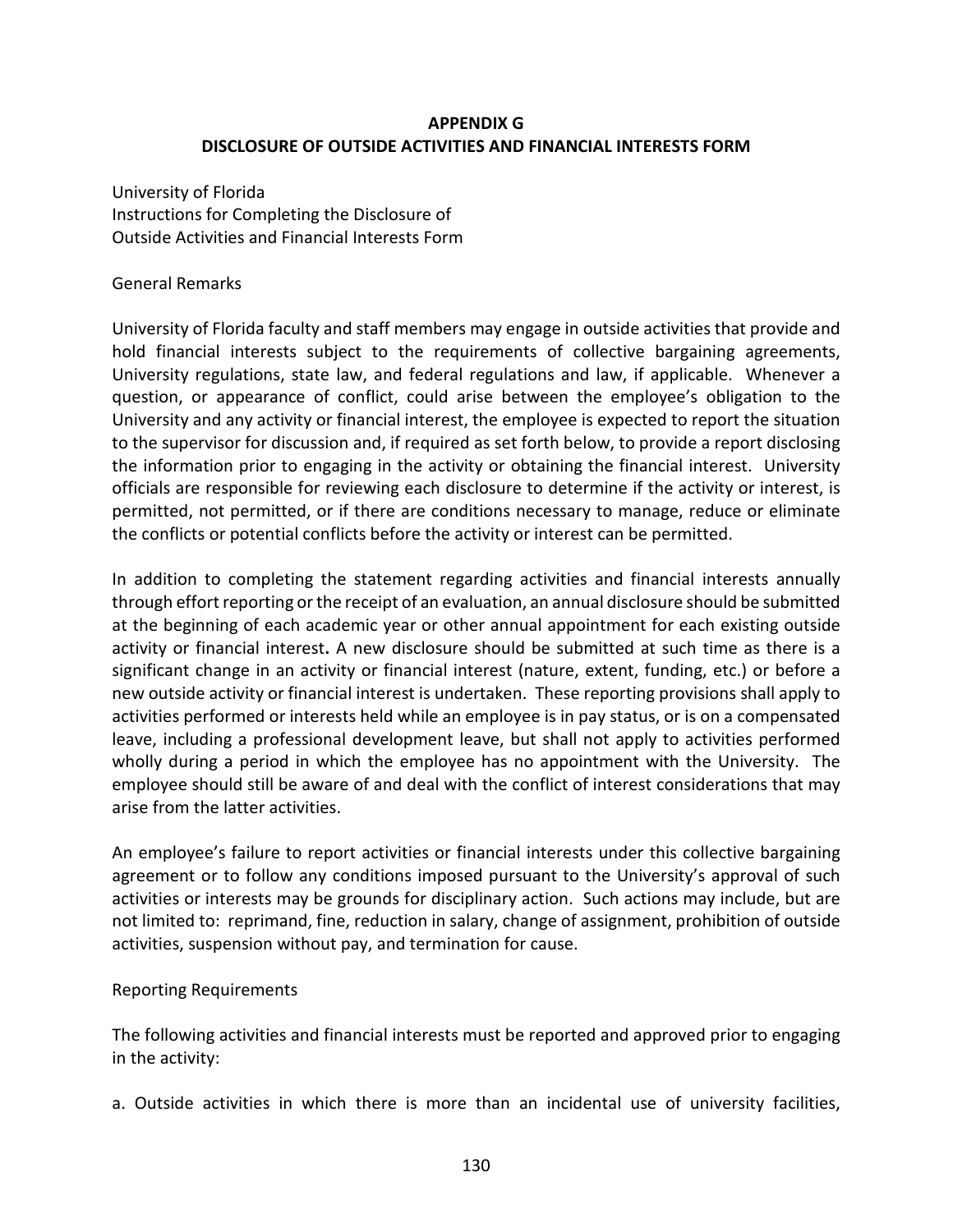equipment, and/or services. The completed Disclosure of Outside Activities and Financial Interests form is required to be attached to the Request to use these facilities, equipment or services.

b. Outside activities in which a university student or university employee is directly or indirectly supervised by the employee if the employee in any way supervises or evaluates the student or the employee at the University.

c. Management, employment, consulting, and contractual activities with, or ownership interests in, a business entity which does business or is proposing to do business with the University. In the cases of material financial and of managerial interests, the information required extends to the spouse and children of the employee, and for managerial interests, to relatives.

d. Management, employment, consulting, and other contractual activities with, or ownership interest in, a business entity which competes with the University.

e. Candidacy, election or appointment to a public office.

f. Required use of books, supplies, equipment, or other instructional resources at the University when they are created or published by the employee or by an entity in which the employee has a financial interest.

g. Professional compensated activities including but not limited to activities for which travel expenses, travel support, and/or honoraria are paid, teaching at another institution*,* or employment as an expert witness.

h. Business activities, including service on the board of directors or other management interests or position, with regard to a business entity in the same discipline or field in which the faculty or staff member is employed.

i. Any employment, contractual relationship, or financial interests of the employee that may create a continuing or recurring conflict between the employee's interests and the performance of the employee's public responsibilities and obligations, including time commitments. This includes any outside activity in which the employee is required to waive rights to intellectual property.

j. Outside activities and financial interests required to be reported under certain federal contract and grant regulations. Such disclosures may also need to be made at the time of the submission of the proposal.

k. Outside activities (employment, consulting, management and other contractual activities) and financial interests in an entity that supports the employee's research or training activities in any way.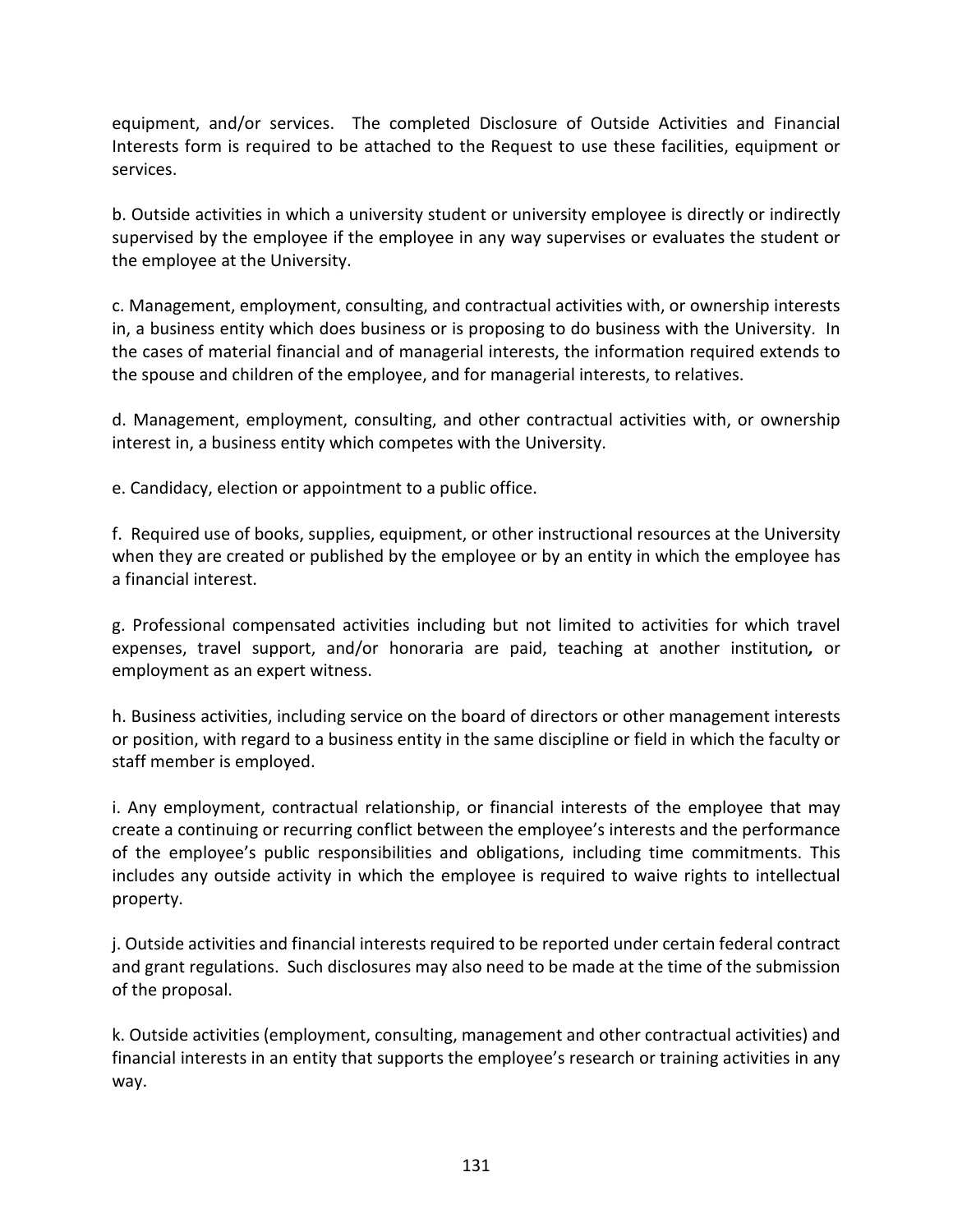l. Outside activities (employment, consulting, management and other contractual activities) and financial interests in an entity that licenses technology invented by the employee.

m. Any other employment outside the University.

n. Any other outside activity or financial interest which may create a conflict of interest.

#### Affirmation

The signature on the completed disclosure form affirms and certifies an understanding of and compliance with the University's policies on conflict of interest, outside activities and financial interests as well as the completeness and accuracy of the responses. Information on the University's guidelines and procedures may be obtained from your academic or administrative units and are located on the web at [http://www.generalcounsel.ufl.edu/downloads/COI.pdf.](http://www.generalcounsel.ufl.edu/downloads/COI.pdf)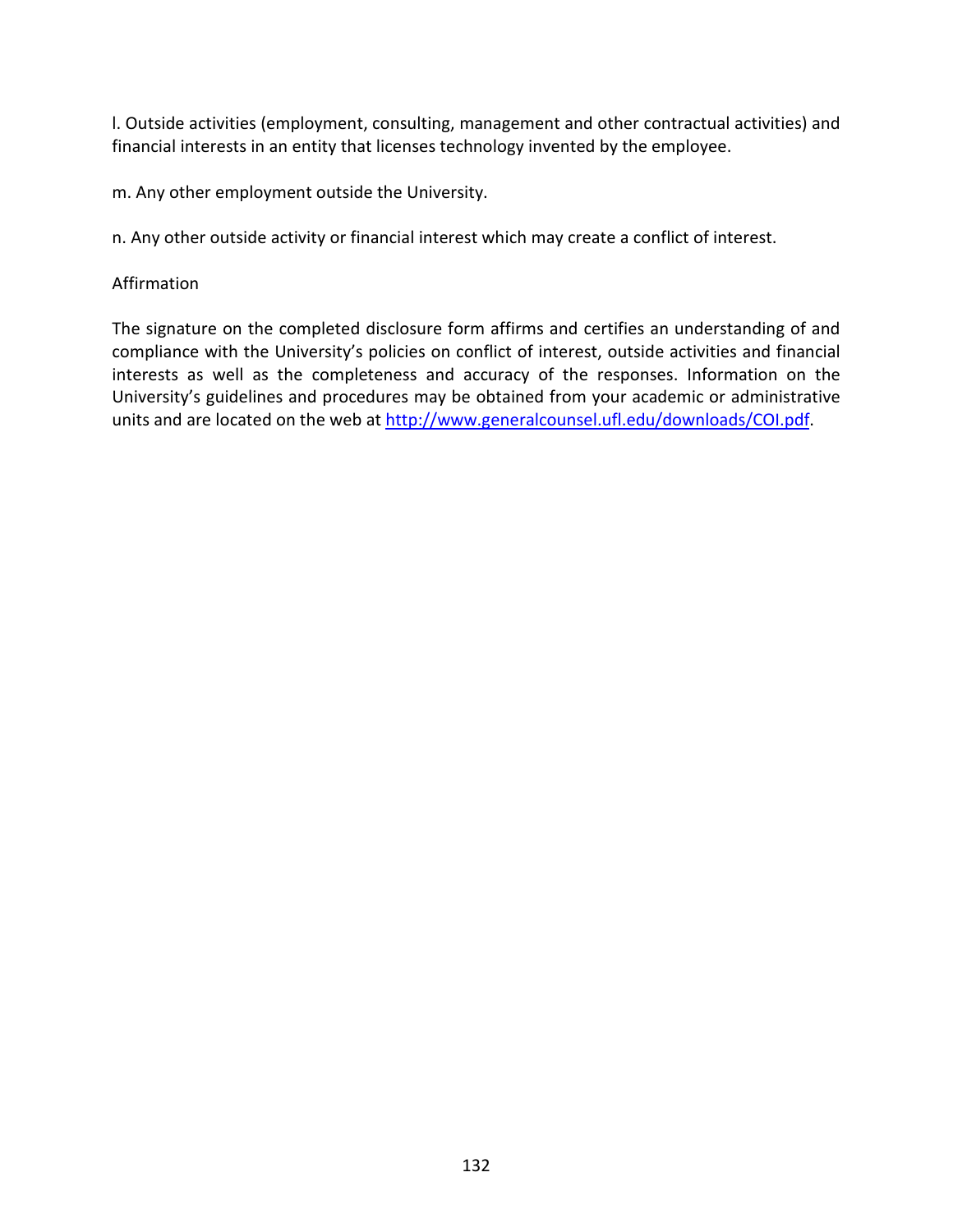## University of Florida Disclosure of Outside Activities and Financial Interests Disclosure Period: July 1, \_\_\_\_ to June 30, \_\_\_

| Name:        |  |
|--------------|--|
| Title/Rank   |  |
| Phone number |  |
| Email        |  |
| $%$ FTF      |  |

 $UFD$ Department or Unit College or Division University Contract Period  $9$  month  $12$  month

1. In accordance with University of Florida rules, I report the following activity or interest. Please check the category or categories of the activity or financial interest as described in the Instructions to this form:

1. a.  $_$  b.  $_$  c.  $_$  d.  $_$  e.  $_$  f.  $_$  g.  $_$  h.  $_$ i.  $_$ i.  $_$  j.  $_$  k.  $_$  l.  $_$  m.  $_$ 

2. Please provide the requested information on the activity or financial interest performed/proposed during the University contract period as identified above. Please use additional pages if necessary. All activities and financial interests for one entity should be disclosed on one form. Additional activities and financial interests should each be reported on separate forms.

(a) Name of entity (or person) with which the activity is to be conducted, or name of entity in which the financial interest is held, and nature of its business:

Is the entity a for-profit entity\_\_\_\_\_ or a not-for-profit entity\_\_\_?

Does the entity or parent, subsidiary or affiliated organization of the entity sponsor your research at UF or license technology from UF you invented? Yes a Mo

(b) Description of activity or financial interest. Please check all that apply.

| Consultant                        |                                       |  |  |
|-----------------------------------|---------------------------------------|--|--|
| Director                          |                                       |  |  |
| Officer                           |                                       |  |  |
| Employee                          |                                       |  |  |
| Honorarium                        |                                       |  |  |
| <b>Royalty Recipient</b>          |                                       |  |  |
| Ownership Interest                |                                       |  |  |
| Percentage of ownership           |                                       |  |  |
| Value of ownership                |                                       |  |  |
| Type of ownership interest:       |                                       |  |  |
|                                   | Stock (not publicly traded) ownership |  |  |
| Stock (publicly traded) ownership |                                       |  |  |
|                                   | LLC ownership                         |  |  |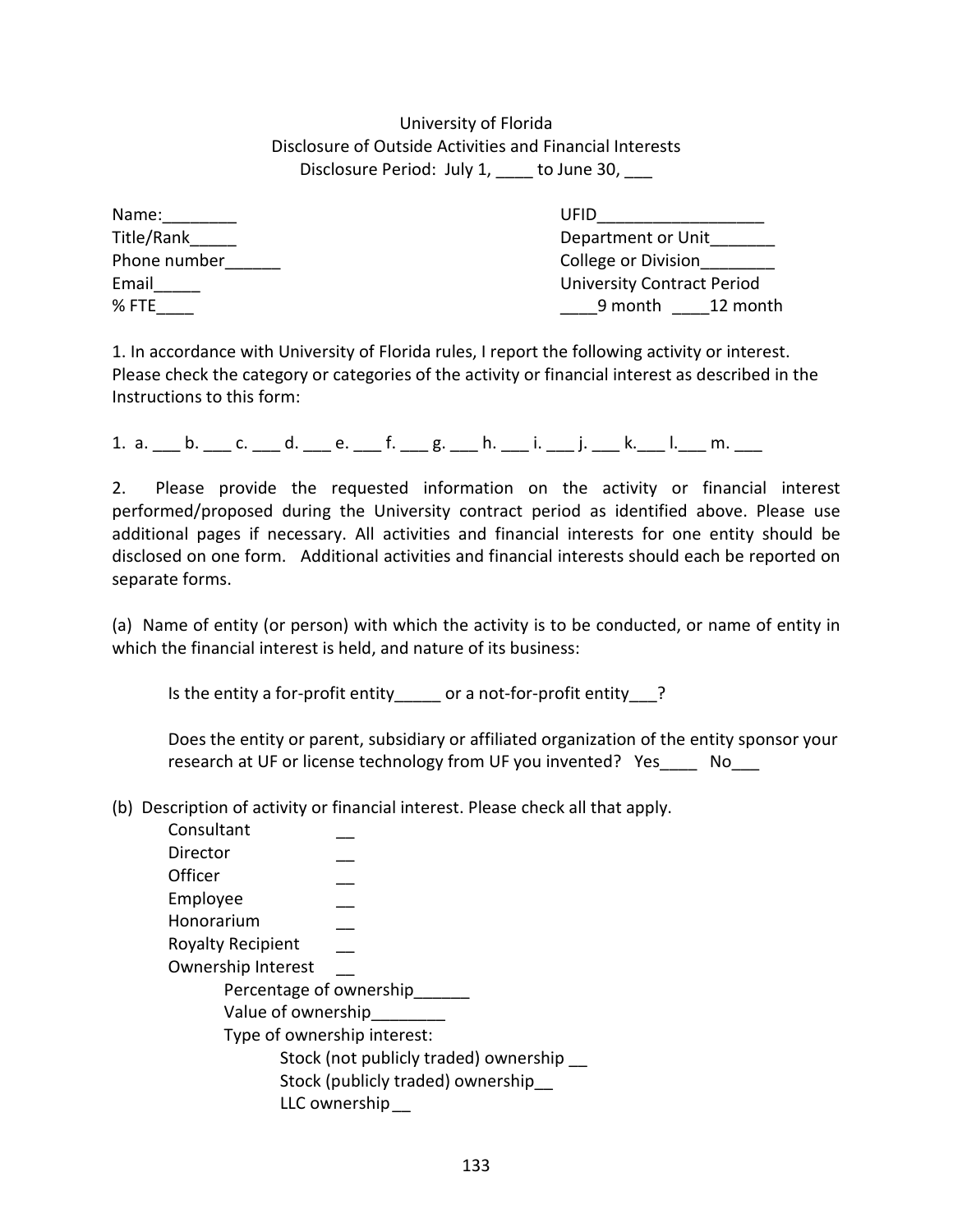Partner \_\_ Sole Proprietor Other Describe Stock Option or other Option Agreement Other Describe

(c) Source of and type of compensation (e.g.: company/organization/client and cash/expense reimbursement; in the case of legal representation or service as an expert witness, all parties to the matter must also be identified):

Source of compensation

Type of compensation \_\_\_\_\_\_\_\_

(d) Location and anticipated dates of activity:

(e) Is this a one time or continuing activity? One time \_\_ Continuing\_\_ If one time, estimated number of total hours, including travel time hours If continuing activity, estimated number of hours per week spent on the reported activity, including travel time:\_\_\_\_

If you earn vacation leave, indicate number of hours per week that will be taken\_\_\_ If none, explain why no vacation is to be taken.

(f) Will University of Florida employees and/or students be involved in connection with the outside activity

No Yes (Explain)

(g) Will University equipment, facilities or services be used in connection with the outside activity? \_\_\_\_\_ No \_\_\_\_\_ Yes (If yes, please attach a completed Request to Use University Equipment, Facilities and Services in connection with Non-University Activity form.)

(h) Are you required, as a condition of the employment/activity, to waive any rights you or the University of Florida might have to intellectual property you develop, including copyrights or patent rights? \_\_\_\_ No \_\_\_\_ Yes (If yes, the Office of Research must review and act on the employment/activity.)

(i) Has this activity been approved before? \_\_\_\_ No \_\_\_\_ Yes

(j) Total number of outside activity and financial interest reports submitted during this contractual period including this report. *\_\_\_\_\_\_\_*

Estimated total number of hours spent per week during this contractual period on all outside activities including this activity.*\_\_\_\_\_\_\_*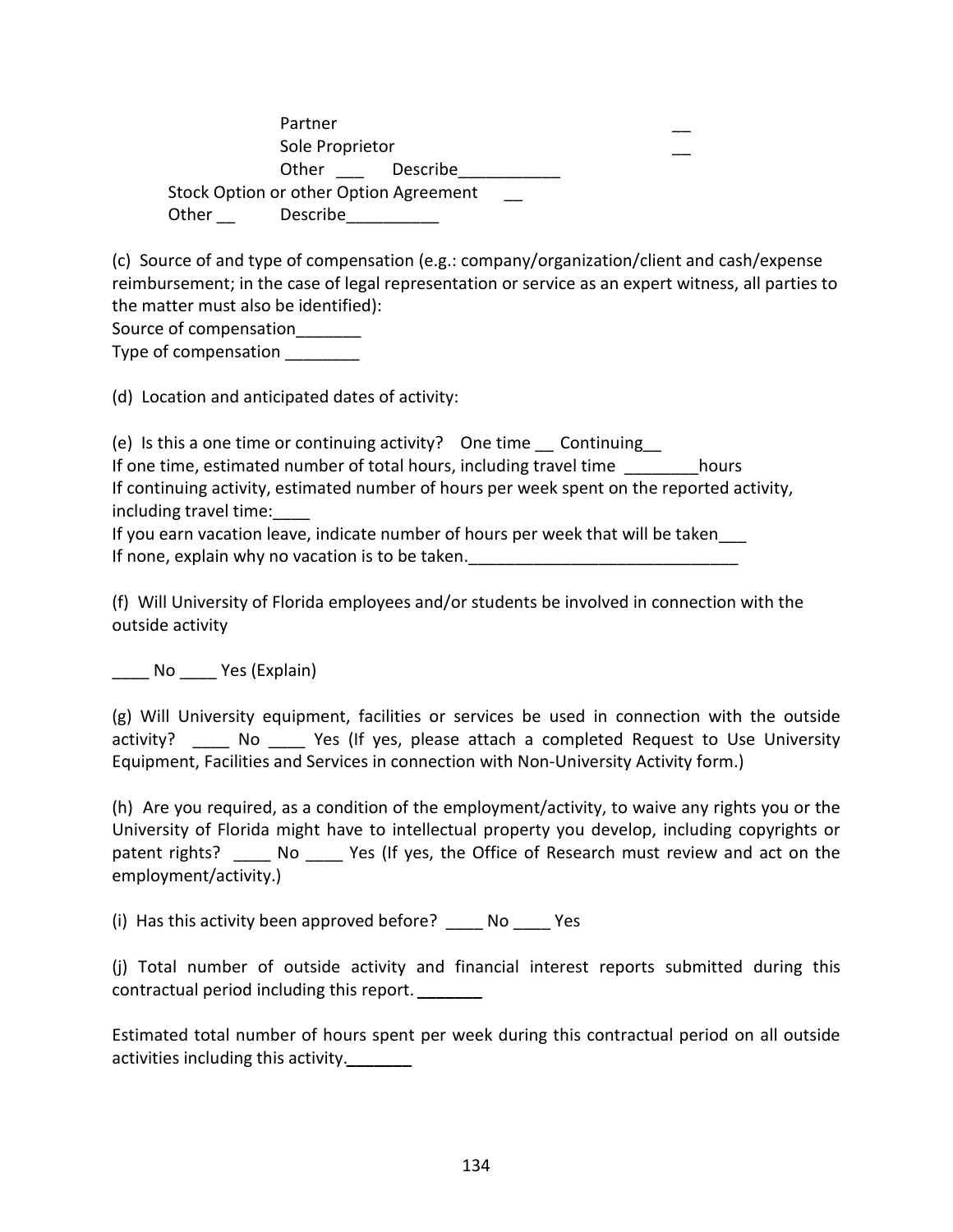3. I understand that the activity and/or interests identified in the Instructions to this form must be reviewed and acted upon by the appropriate university officials as set forth below. For each activity or financial interest disclosed, other information may also be requested in order to completely review the activity or interest if there are potential conflicts involved.

4. I understand that if I (or my spouse, domestic partner, child or other relative) have a material financial interest or a managerial interest in an entity, or an employment or other contractual relationship with an entity, that proposes to do business with or does business with the University, I will submit a copy of this form to the University's Purchasing Services (with the purchase requisition if a purchase requisition is required) or the contracting authority at the university prior to the purchase being made or the University's entering into contract with the entity. I understand that if I am involved in the procurement or contractual process for the entity or for the University (including but not limited to making recommendations) I must inform the University office making the procurement or entering into the contract of my financial interest prior to the procurement or the signing of the contract in order that determination may be made whether the procurement and/or contract is allowable under Florida law and University regulations.

5. I have read Appendix G of the collective bargaining agreement, and I understand my obligations.

6. I hereby certify that the information reported here is accurate and complete. Further, I understand that my engaging in a non-university activity must not create a conflict of interest*,*  unless such conflict is allowable under the law and this collective bargaining agreement or interfere with the full and faithful performance of my University professional responsibilities or other University obligations.

\_\_\_\_\_\_\_\_\_\_\_\_\_\_\_\_\_\_\_\_\_\_\_\_\_\_\_\_\_\_\_\_\_\_\_\_\_\_\_\_ \_\_\_\_\_\_\_\_\_\_\_\_\_\_\_\_\_\_\_\_\_\_\_\_\_\_\_\_\_

Employee's Signature **Date** Date

| <b>REVIEWER</b>                                                           | <b>REVIEWER'S SIGNATURE</b> | APPROVED   DISAPPROVED | <b>DATE</b> |
|---------------------------------------------------------------------------|-----------------------------|------------------------|-------------|
| Chair or Supervisor<br>(Printed Name)                                     |                             |                        |             |
| Dean, Director or other<br>Apprópriate<br>Administrator<br>(Printed Name) |                             |                        |             |
| Office of Research (if<br>applicable)<br>(Printed Name)                   |                             |                        |             |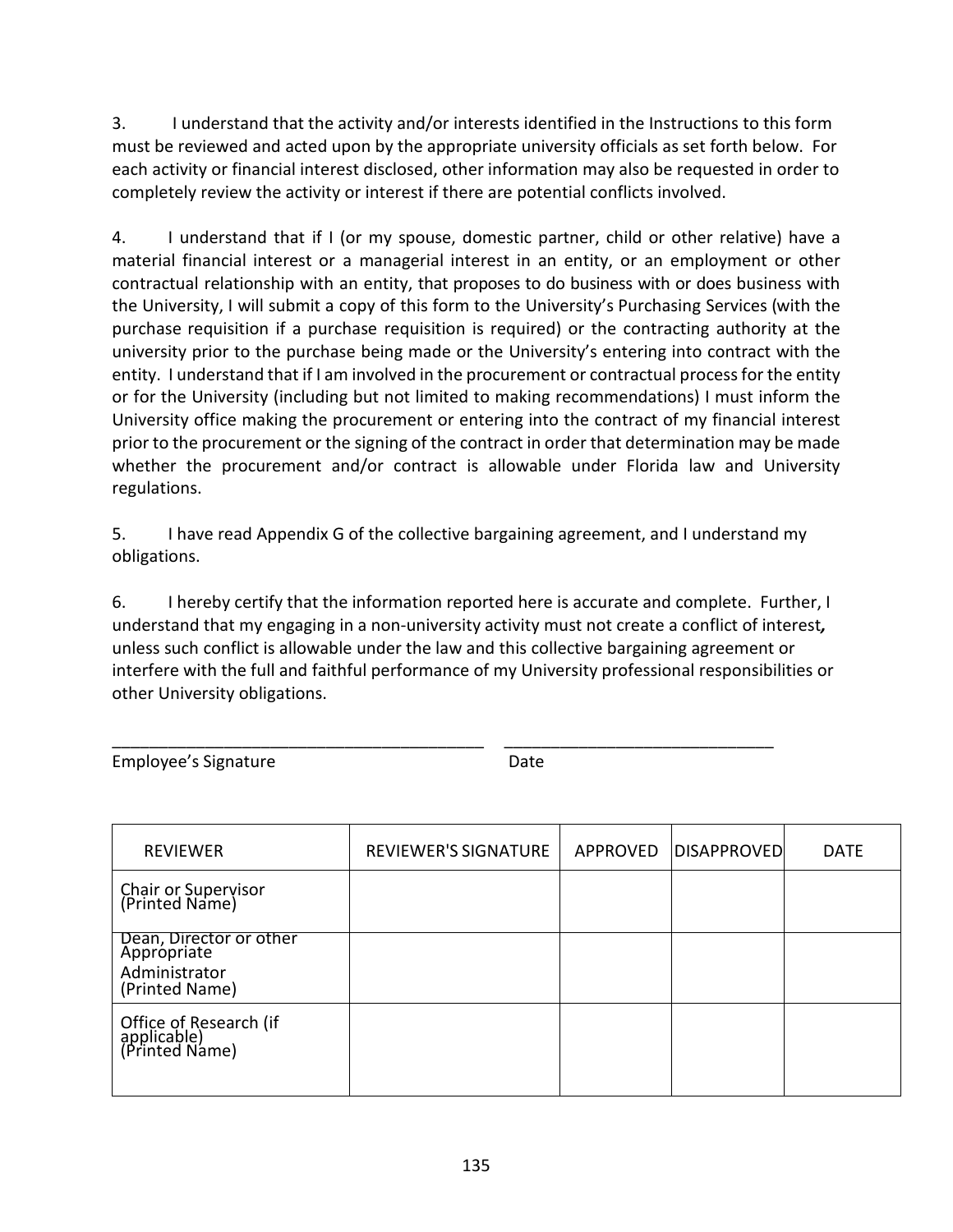| Purchasing Services or other<br>  Contracting Authority (if<br>applicable)<br>(Printed Name) |  |  |
|----------------------------------------------------------------------------------------------|--|--|
|                                                                                              |  |  |

7. Was conference held to discuss this disclosure? No \_\_\_\_Yes \_\_\_\_\_ If yes, please write a brief summary of action taken:

8. The form should be returned to the employee and others noted below whether the activity is authorized as presented, authorized with conditions or not authorized. The returned copy should include all appropriate signatures. A copy of the form must be sent to the Purchasing Services or other applicable Contracting Authority if the disclosure is made under c (and as further described under item 4 above).

Copies of completed forms must be sent to: (1) Office of Human Resources, (2) dean or director, (3) department chairperson or other appropriate administrator, (4) employee, and (5) Office of Research if applicable*;* (6) Division of Purchasing or other contracting unit (if applicable).

FORM OAA-GA-L-267 Rev. 8/12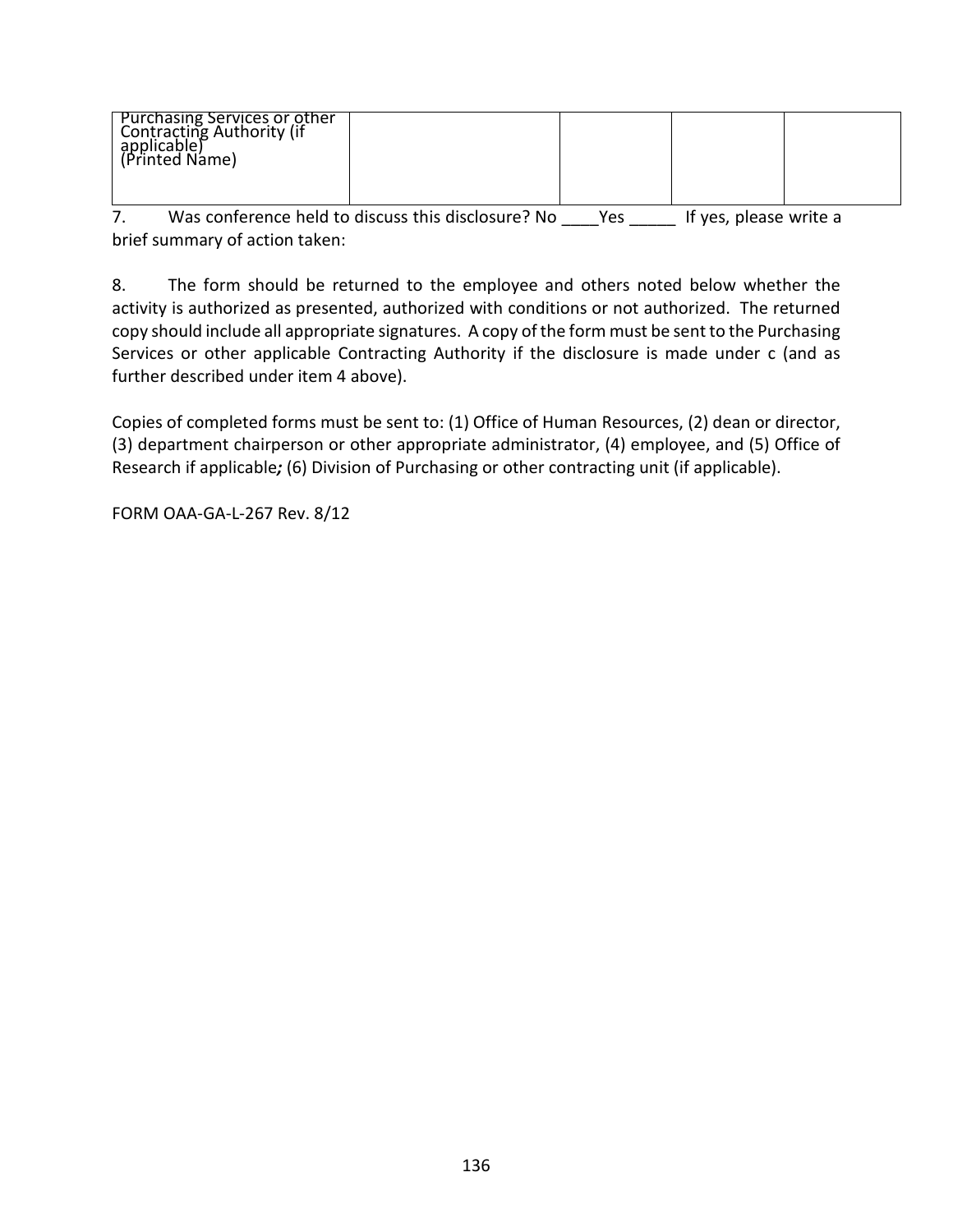#### **MEMORANDUM OF UNDERSTANDING**

The parties hereby agree to the following:

- As a temporary measure, the University agrees to increase the paid parental leave in Article 21.7 (b) from six (6) to twelve (12) weeks.
- The University will establish a task force to develop a comprehensive leave policy for the campus.
- As soon as that task force report is completed, the University and UFF will re-open the contract to negotiate any changes to leave provisions. Such re-opener shall be in accordance with the provisions of Article 33.